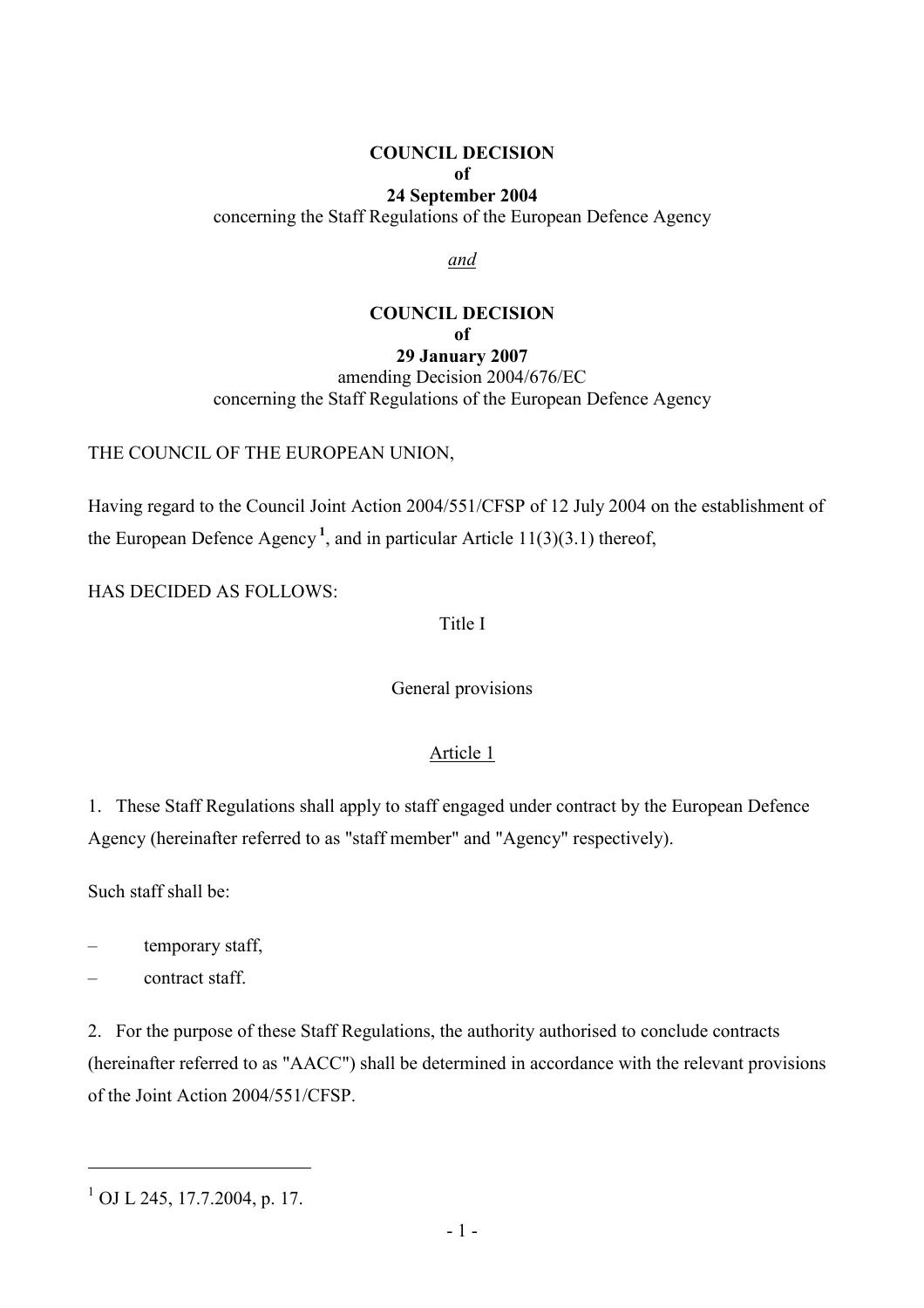3. Any reference in these Staff Regulations to a person of the male sex shall be deemed also to constitute a reference to a person of the female sex, and vice-versa, unless the context clearly indicates otherwise.

## Title II

Temporary staff

Chapter 1

General provisions

## Article 2

For the purposes of these Staff Regulations, "temporary staff" means staff engaged to fill temporarily a post included in the list of posts appended to the budget of the Agency.

## Article 3

Temporary staff shall not be engaged for more than four years but their engagement may be limited to any shorter duration. Their contracts may be renewed not more than once for a maximum period of two years if the possibility of renewal has been provided for in the initial contract and within the limits provided for in that contract. At the end of that time, they shall no longer be employed as temporary staff under these provisions.

## Article 4

Temporary staff shall not be engaged for any purpose other than that of filling, in accordance with these Staff Regulations, vacant posts included in the list of posts appended to the budget of the Agency.

## Article 5

1. In the application of these Staff Regulations, any discrimination based on any ground such as sex, race, colour, ethnic or social origin, genetic features, language, religion or belief, political or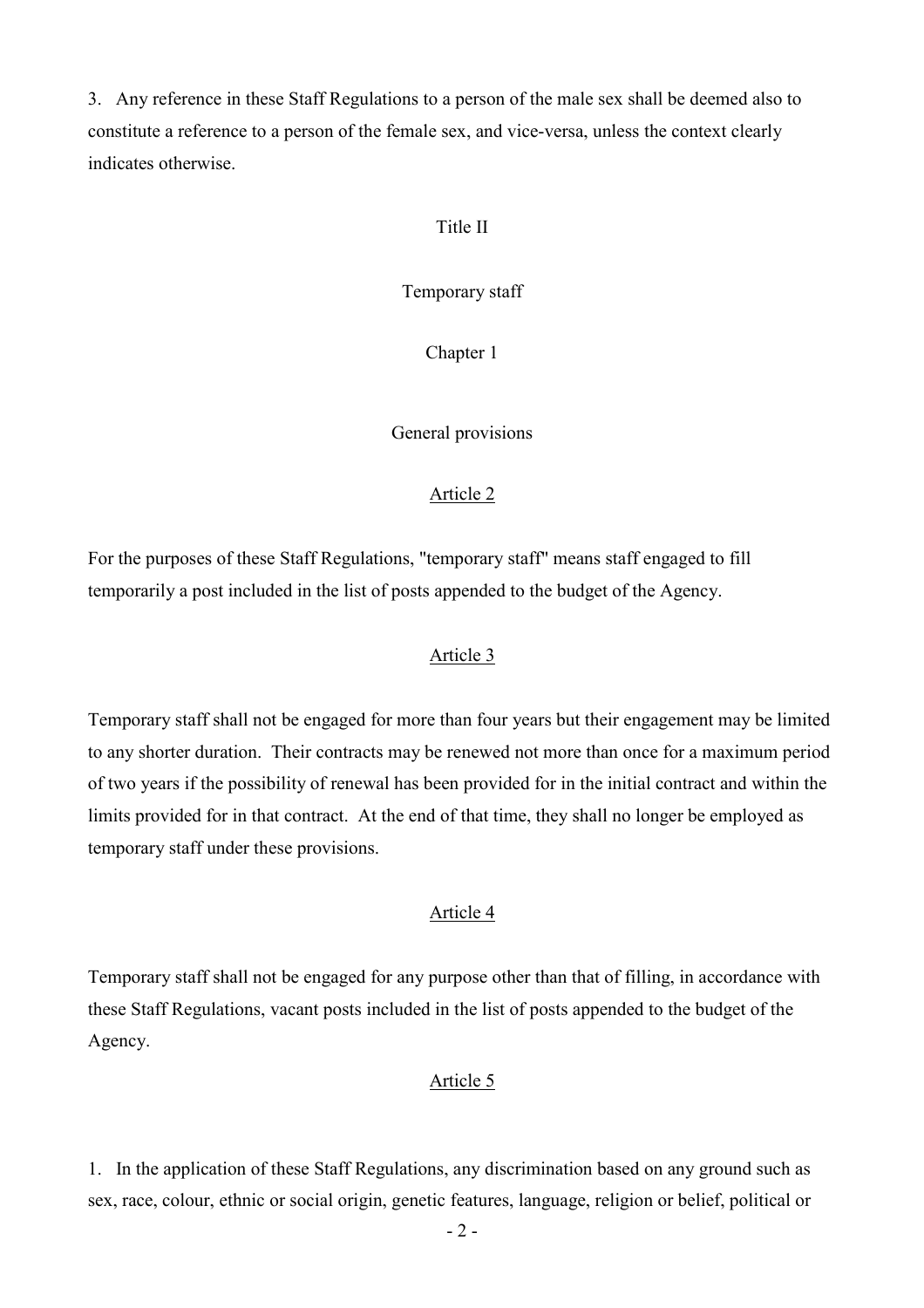any other opinion, membership of a national minority, property, birth, disability, age, or sexual orientation shall be prohibited.

For the purposes of these Staff Regulations, non-marital partnerships shall be treated as marriage provided that all the conditions listed in Article 1(2)(c) of Annex V are fulfilled.

2. With a view to ensuring full equality in practice between men and women in working life, which shall be an essential element to be considered in the implementation of all aspects of these Staff Regulations, the principle of equal treatment shall not prevent the Agency from maintaining or adopting measures providing for specific advantages in order to make it easier for the underrepresented sex to pursue a vocational activity or to prevent or compensate for disadvantages in professional careers.

3. The Agency shall determine, after consulting the Staff Committee, measures and actions to promote equal opportunities for men and women in the areas covered by these Staff Regulations, and shall adopt the appropriate provisions notably to redress such de facto inequalities as hamper opportunities for women in these areas.

4. For the purposes of paragraph 1, a person has a disability if he has a physical or mental impairment that is, or is likely to be, permanent. The impairment shall be determined according to the procedure set out in Article 37.

A person with a disability meets the conditions laid down in Article 36(2)(d) if he can perform the essential functions of the job when reasonable accommodation is made.

"Reasonable accommodation", in relation to the essential functions of the job, shall mean appropriate measures, where needed, to enable a person with a disability to have access to, participate in, or advance in employment, or to undergo training, unless such measures would impose a disproportionate burden on the employer.

5. Where persons covered by these Staff Regulations, who consider themselves wronged because the principle of equal treatment as set out above has not been applied to them, establish facts from which it may be presumed that there has been direct or indirect discrimination, the onus shall be on the Agency to prove that there has been no breach of the principle of equal treatment. This provision shall not apply in disciplinary proceedings.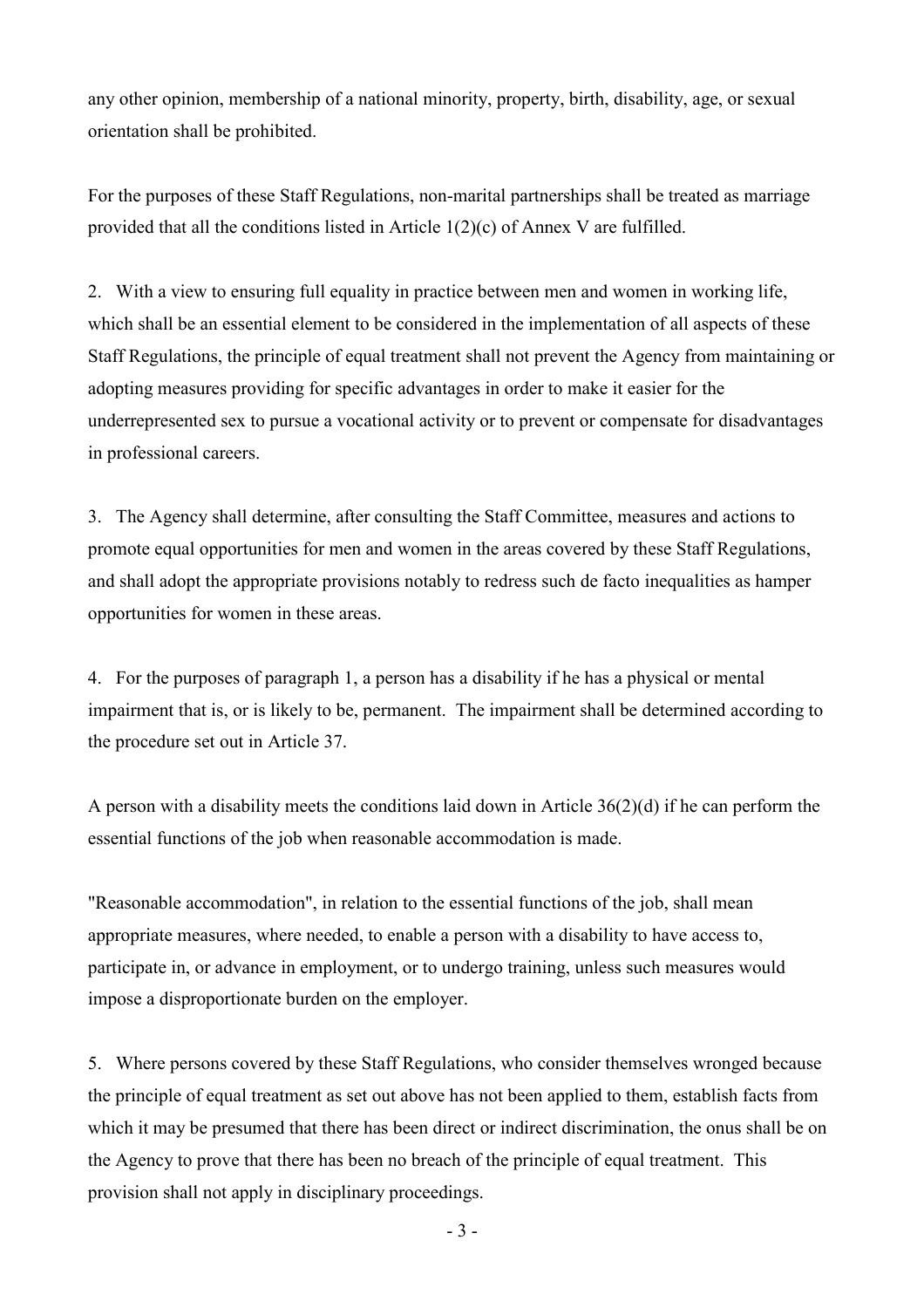6. While respecting the principle of non-discrimination and the principle of proportionality, any limitation of their application must be justified on objective and reasonable grounds and must be aimed at legitimate objectives in the general interest in the framework of staff policy.

## Article 6

1. Members of temporary staff in active employment shall have access to measures of a social nature adopted by the Agency and to services provided by the Staff Committee. Former members of temporary staff may have access to limited specific measures of a social nature.

2. Members of temporary staff in active employment shall be accorded working conditions complying with appropriate health and safety standards at least equivalent to the minimum requirements applicable under measures adopted in these areas pursuant to the Treaties.

## Article 7

1. The posts covered by these Staff Regulations shall be classified, according to the nature and importance of the duties to which they relate, in an administrators' function group (hereinafter "AD") and an assistants' function group (hereinafter "AST").

2. Function group AD shall comprise twelve grades, corresponding to administrative, advisory, linguistic and scientific duties. Function group AST shall comprise eleven grades, corresponding to executive, technical and clerical duties.

3. Appointment shall require at least

(a) in function group AST:

- (i) a level of post-secondary education attested by a diploma, or
- (ii) a level of secondary education attested by a diploma giving access to post-secondary education, and appropriate professional experience of at least three years, or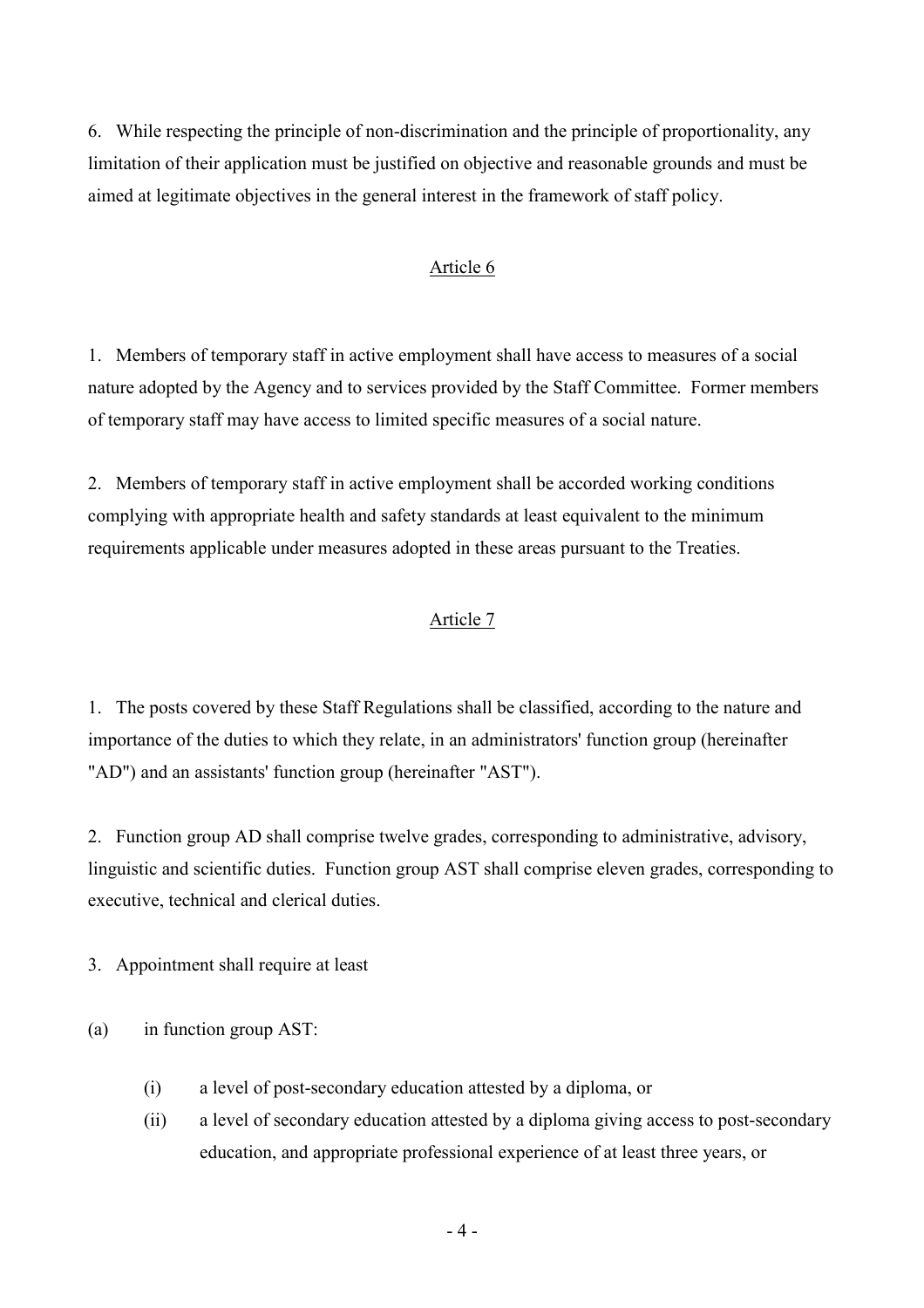- (iii) where justified in the interests of the service, professional training or professional experience of an equivalent level.
- (b) in function group AD for grades 5 and 6:
	- (i) a level of education which corresponds to completed university studies of at least three years attested by a diploma, or
	- (ii) where justified in the interest of the service, professional training of an equivalent level.
- (c) in function group AD for grades 7 to 16:
	- (i) a level of education which corresponds to completed university studies attested by a diploma when the normal period of university education is four years or more, or
	- (ii) a level of education which corresponds to completed university studies attested by a diploma and appropriate professional experience of at least one year when the normal period of university education is at least three years, or
	- (iii) where justified in the interests of the service, professional training of an equivalent level.

4. A table showing types of posts is given in Annex VII. By reference to this table, the Agency shall define the duties and powers attaching to each type of post after consulting the Staff Committee.

## Article 8

1. The AACC shall, acting solely in the interest of the service and without regard to nationality, assign each member of temporary staff by appointment or transfer to a post in his function group which corresponds to his grade.

A member of temporary staff may apply for a transfer within the Agency.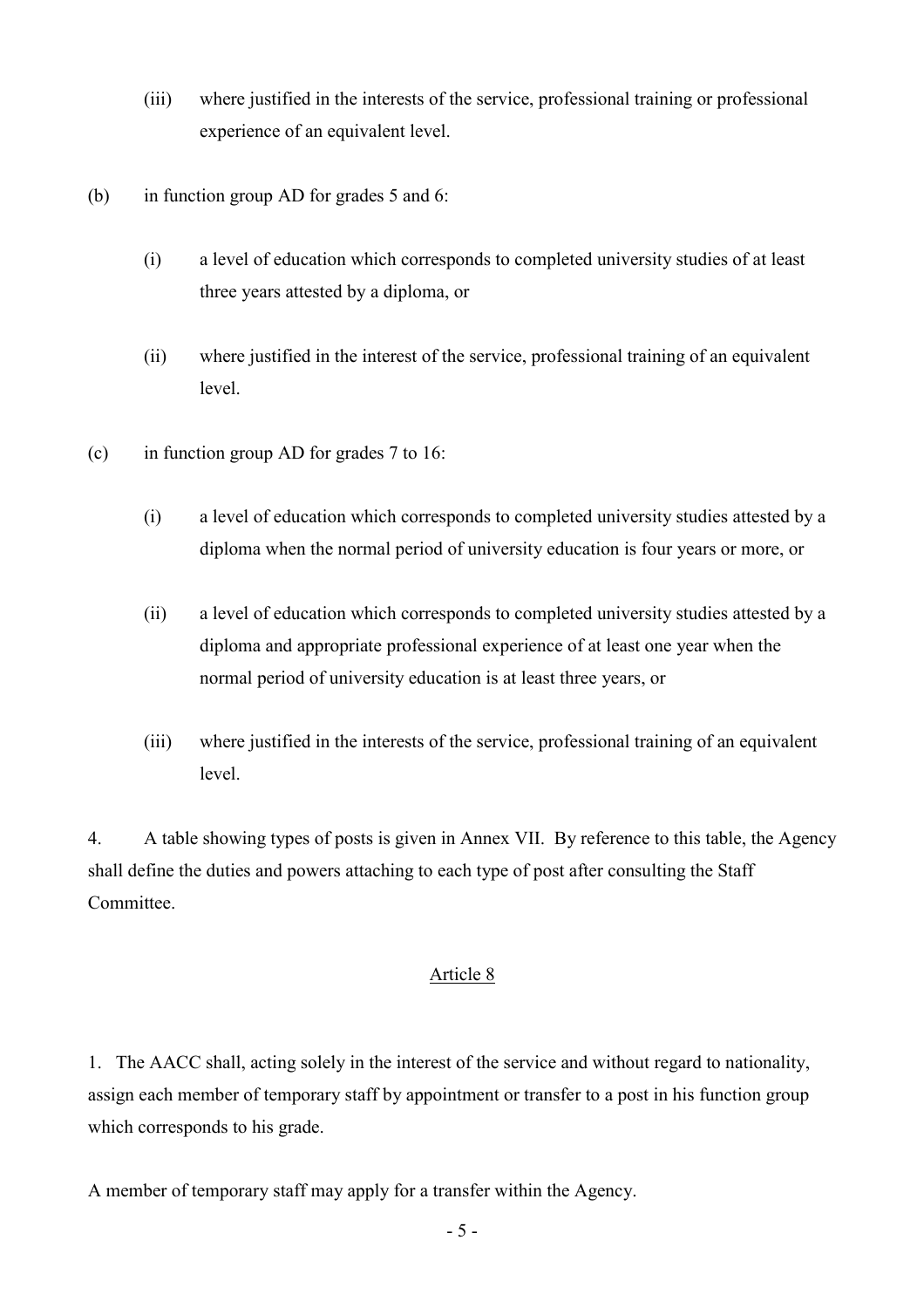2. A member of temporary staff may be called upon to occupy temporarily a post in a grade in his function group which is higher than his substantive grade. From the beginning of the fourth month of such temporary posting, he shall receive a differential allowance equal to the difference between the remuneration carried by his substantive grade and step, and the remuneration he would receive in respect of the step at which he would be classified if he were appointed to the grade of his temporary posting.

The duration of a temporary posting shall not exceed one year, except where, directly or indirectly, the posting is to replace a member of temporary staff who is seconded to another post in the interests of the service, called up for military service or absent on protracted sick leave.

## Article 9

1. The grade and step at which temporary staff are engaged shall be stated in their contract.

2. Assignment of temporary staff to a post carrying a higher grade than that at which they were engaged shall be recorded in an agreement supplementary to their contract of service.

## Chapter 2

Rights and obligations

## Article 10

1. A member of temporary staff shall carry out his duties and conduct himself solely with the interests of the Agency in mind; he shall neither seek nor take instructions from any government, authority, organisation or person outside the Agency. He shall carry out the duties assigned to him objectively, impartially and in keeping with his duty of loyalty to the Agency.

2. A member of temporary staff shall not without the permission of the AACC accept from any government or from any other source outside the Agency any honour, decoration, favour, gift or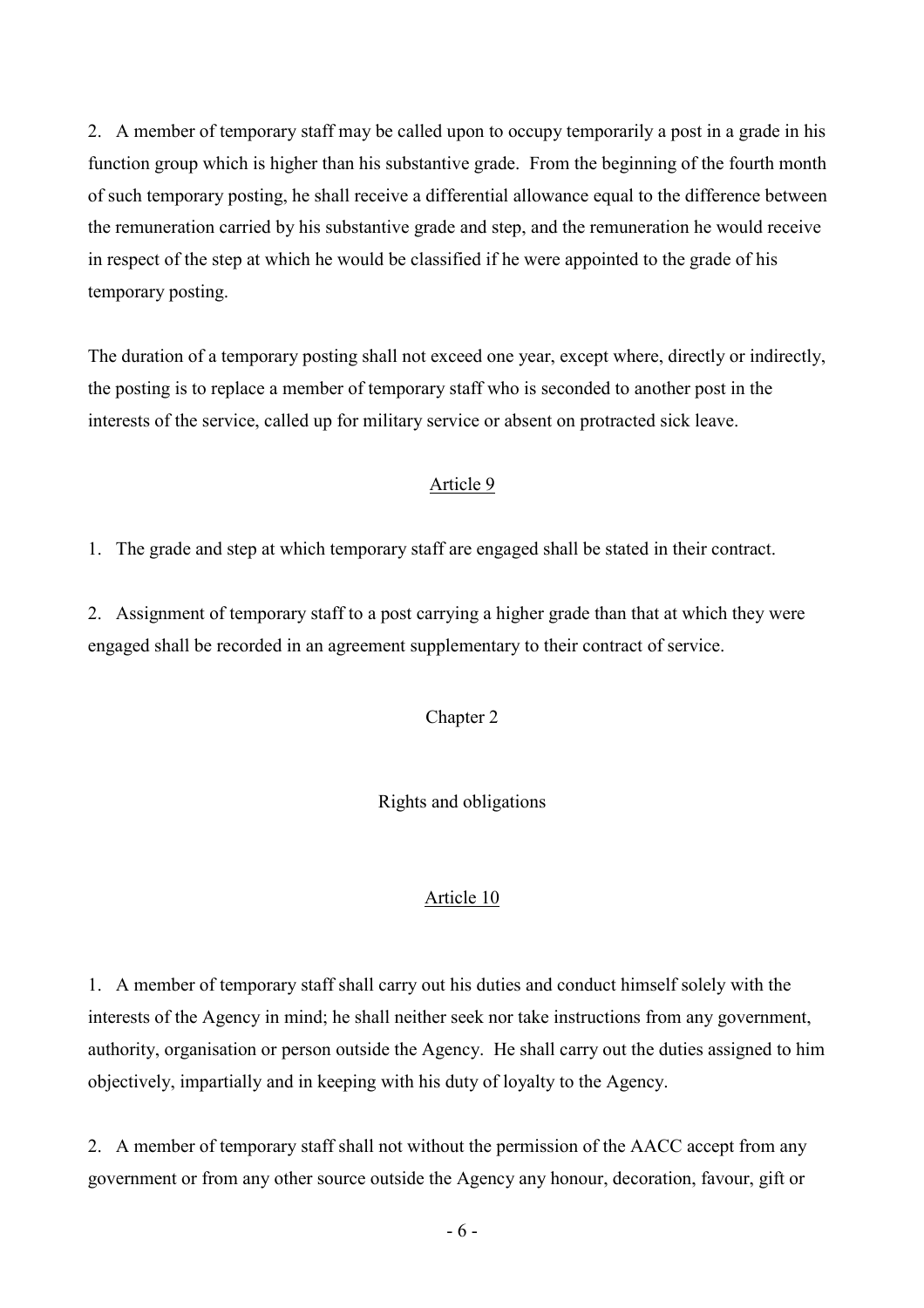payment of any kind whatever, except for services rendered either before his appointment or during special leave for military or other national service and in respect of such service.

## Article 11

1. A member of temporary staff shall not, in the performance of his duties and save as hereinafter provided, deal with a matter in which, directly or indirectly, he has any personal interest such as to impair his independence, and, in particular, family and financial interests.

2. Any member of temporary staff to whom it falls, in the performance of his duties, to deal with a matter referred to above shall immediately inform the AACC. The AACC shall take any appropriate measure, and may in particular relieve the member of temporary staff from responsibility in this matter.

3. A member of temporary staff may neither keep nor acquire, directly or indirectly, in undertakings which are subject to the authority of the Agency or which have dealings with the Agency, any interest of such kind or magnitude as might impair his independence in the performance of his duties.

## Article 12

A member of temporary staff shall refrain from any action or behaviour which might reflect adversely upon his position.

## Article 13

1. Members of temporary staff shall refrain from any form of psychological or sexual harassment.

2. A member of temporary staff who has been the victim of psychological or sexual harassment shall not suffer any prejudicial effects on the part of the Agency. A member of temporary staff who has given evidence on psychological or sexual harassment shall not suffer any prejudicial effects on the part of the Agency, provided the member of temporary staff has acted honestly.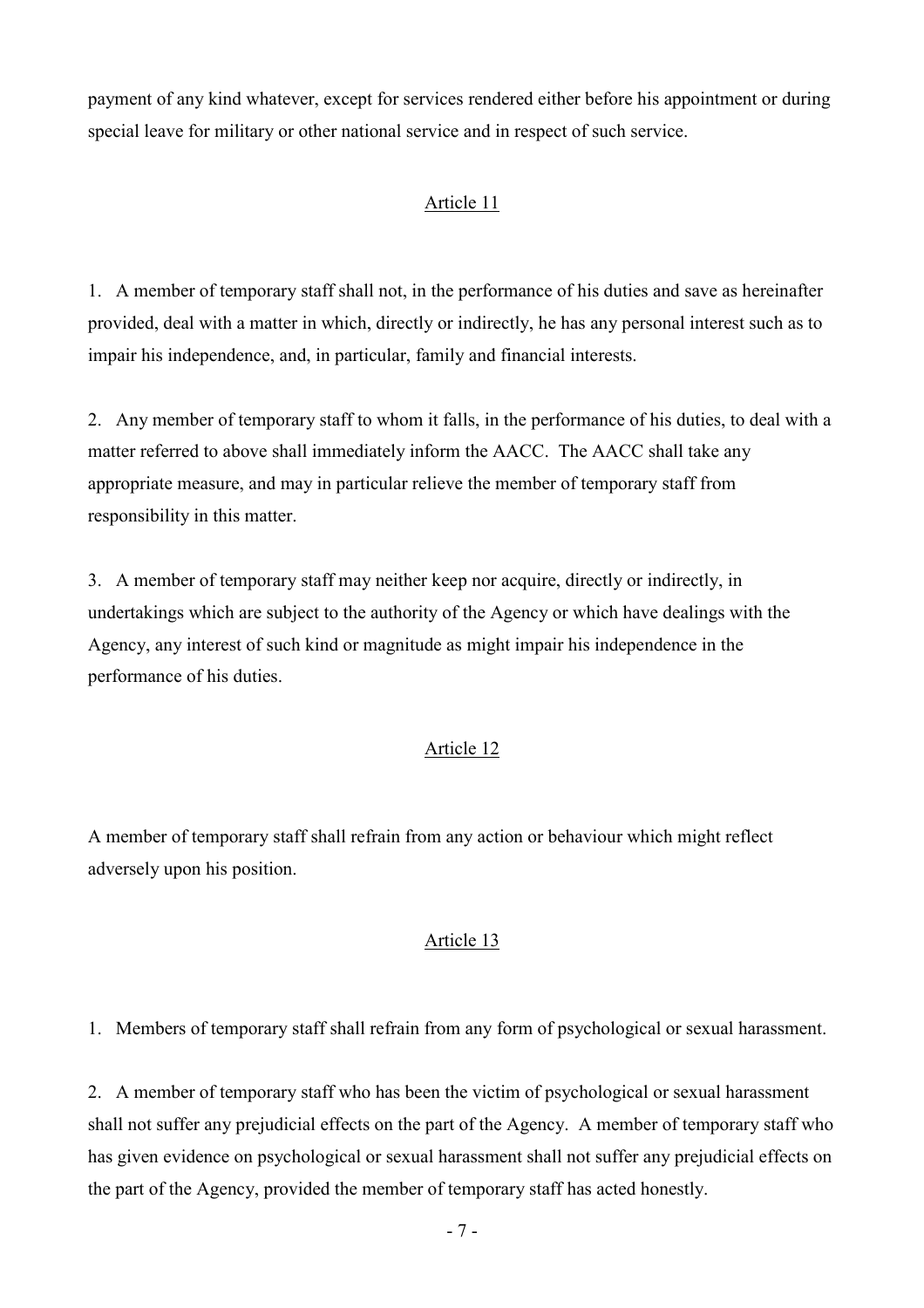3. "Psychological harassment" means any improper conduct that takes place over a period, is repetitive or systematic and involves physical behaviour, spoken or written language, gestures or other acts that are intentional and that may undermine the personality, dignity or physical or psychological integrity of any person.

4. "Sexual harassment" means conduct relating to sex which is unwanted by the person to whom it is directed and which has the purpose or effect of offending that person or creating an intimidating, hostile, offensive or disturbing environment. Sexual harassment shall be treated as discrimination based on gender.

## Article 14

1. Subject to Article 16, a member of temporary staff wishing to engage in an outside activity, whether paid or unpaid, or to carry out any assignment outside the Agency, shall first obtain the permission of the AACC. Permission shall be refused only if the activity or assignment in question is such as to interfere with the performance of the member of temporary staff's duties or is incompatible with the interests of the Agency.

2. A member of temporary staff shall notify the AACC of any changes in a permitted outside activity or assignment, which occur after the member of temporary staff has sought the permission of the AACC under paragraph 1. Permission may be withdrawn if the activity or assignment no longer meets the conditions referred to in the last sentence of paragraph 1.

#### Article 15

If the spouse of member of temporary staff is in gainful employment, the member of temporary staff shall inform the AACC. Should the nature of the employment prove to be incompatible with that of the member of temporary staff and if the member of temporary staff is unable to give an undertaking that it will cease within a specified period, the AACC shall, after consulting the Staff Committee, decide whether the member of temporary staff shall continue in his post or be transferred to another post.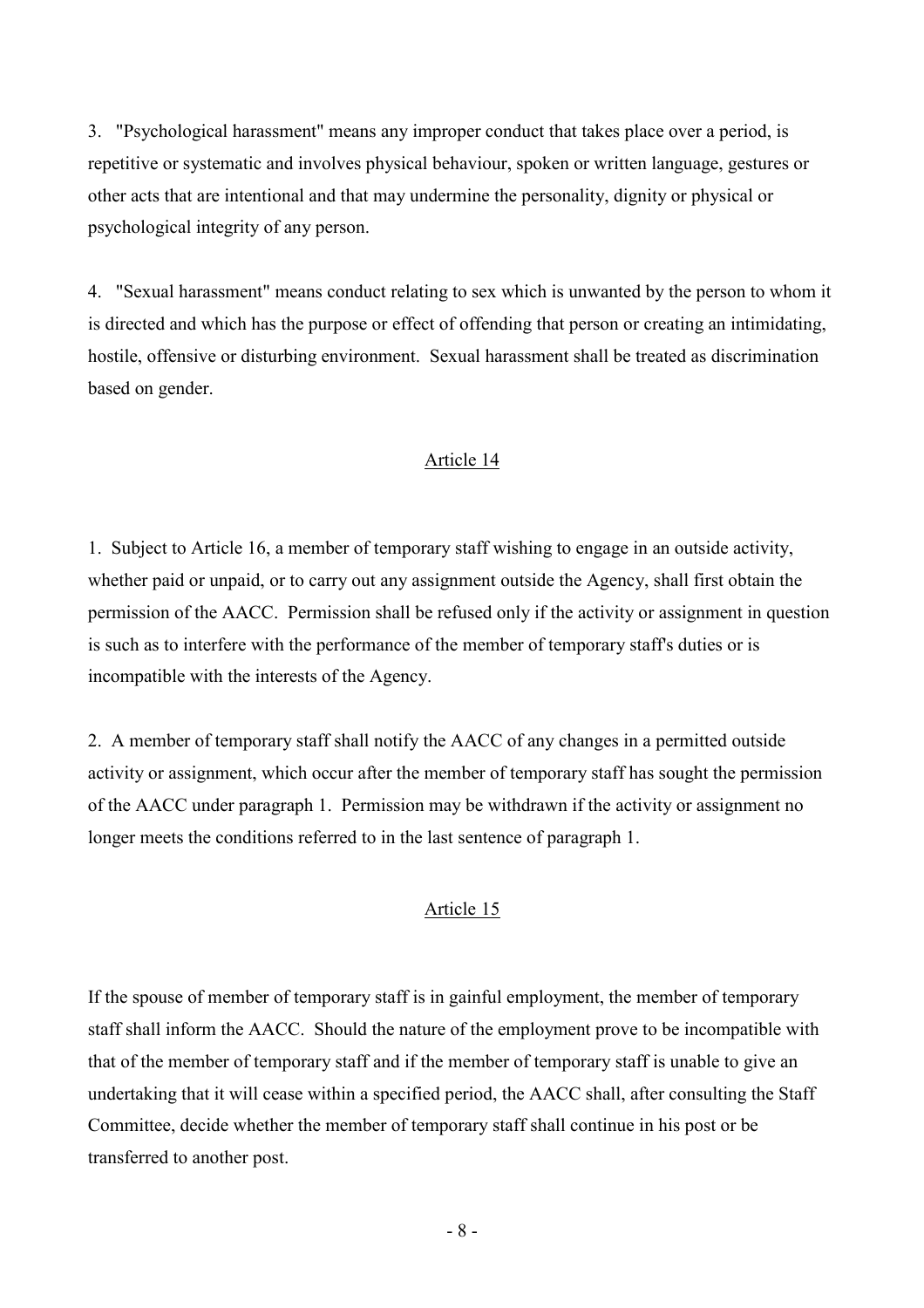1. A member of temporary staff who intends to stand for public office shall notify the AACC. The AACC shall decide, in the light of the interests of the service, whether the member of temporary staff concerned:

(a) should be required to apply for leave on personal grounds, or

- (b) should be granted annual leave, or
- (c) may be authorised to discharge his duties on a part-time basis, or

(d) may continue to discharge his duties as before.

2. A member of temporary staff elected or appointed to public office shall immediately inform the AACC. The AACC shall, having regard to the interests of the service, the importance of the office, the duties it entails and the remuneration and reimbursement of expenses incurred in carrying out those duties, take one of the decisions referred to in paragraph 1. If the member of temporary staff is required to take leave on personal grounds or is authorised to discharge his duties on a part-time basis, the period of such leave or part-time working shall correspond to the member of temporary staff's term of office.

#### Article 17

A member of temporary staff shall, after leaving the service, continue to be bound by the duty to behave with integrity and discretion as regards the acceptance of certain appointments or benefits.

Members of temporary staff intending to engage in an occupational activity, whether gainful or not, within two years of leaving the service shall inform the Agency thereof. If that activity is related to the work carried out by the member of temporary staff during the last three years of service and could lead to a conflict with the legitimate interests of the Agency, the AACC may, having regard to the interests of the service, either forbid him from undertaking it or give its approval subject to any conditions it thinks fit. The Agency shall, after consulting the Staff Committee, notify its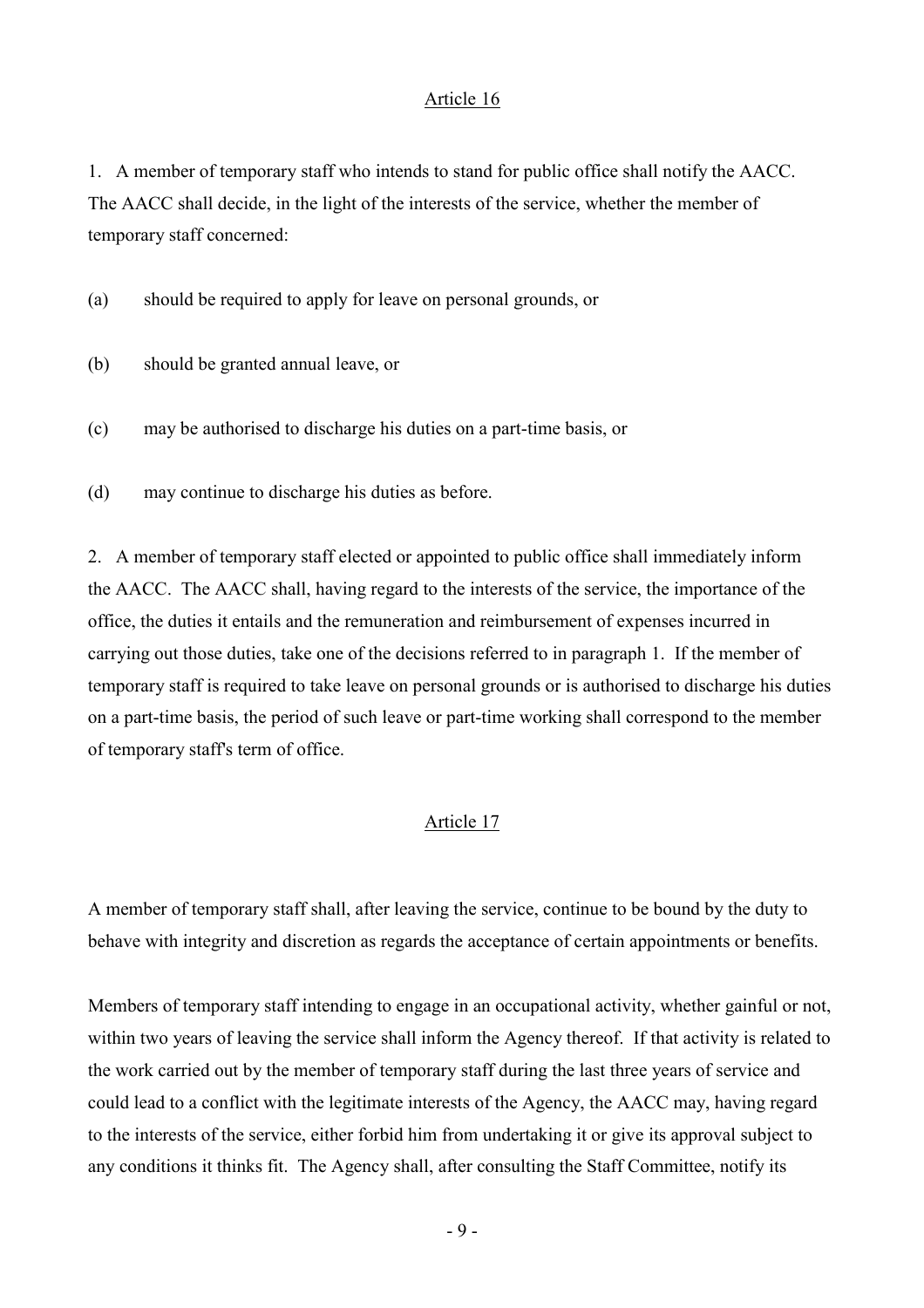decision within 30 working days of being so informed. If no such notification has been made by the end of that period, this shall be deemed to constitute implicit acceptance.

# Article 18

1. A member of temporary staff shall refrain from any unauthorised disclosure of information received in the line of duty, unless that information has already been made public or is accessible to the public.

2. A member of temporary staff shall continue to be bound by this obligation after leaving the service.

## Article 19

1. A member of temporary staff has the right to freedom of expression, with due respect to the principles of loyalty and impartiality.

2. Without prejudice to Articles 12 and 18, a member of temporary staff who intends to publish or cause to be published, whether alone or with others, any matter dealing with the work of the Agency shall inform the AACC in advance.

Where the AACC is able to demonstrate that the matter is liable seriously to prejudice the legitimate interests of the Agency, the AACC shall inform the member of temporary staff of its decision in writing within 30 working days of receipt of the information. If no such decision is notified within the specified period, the AACC shall be deemed to have had no objections.

## Article 20

1. All rights in any writings or other work done by any member of temporary staff in the performance of his duties shall be the property of the Agency to whose activities such writings or work relate. The Agency shall have the right to acquire compulsorily the copyright in such works.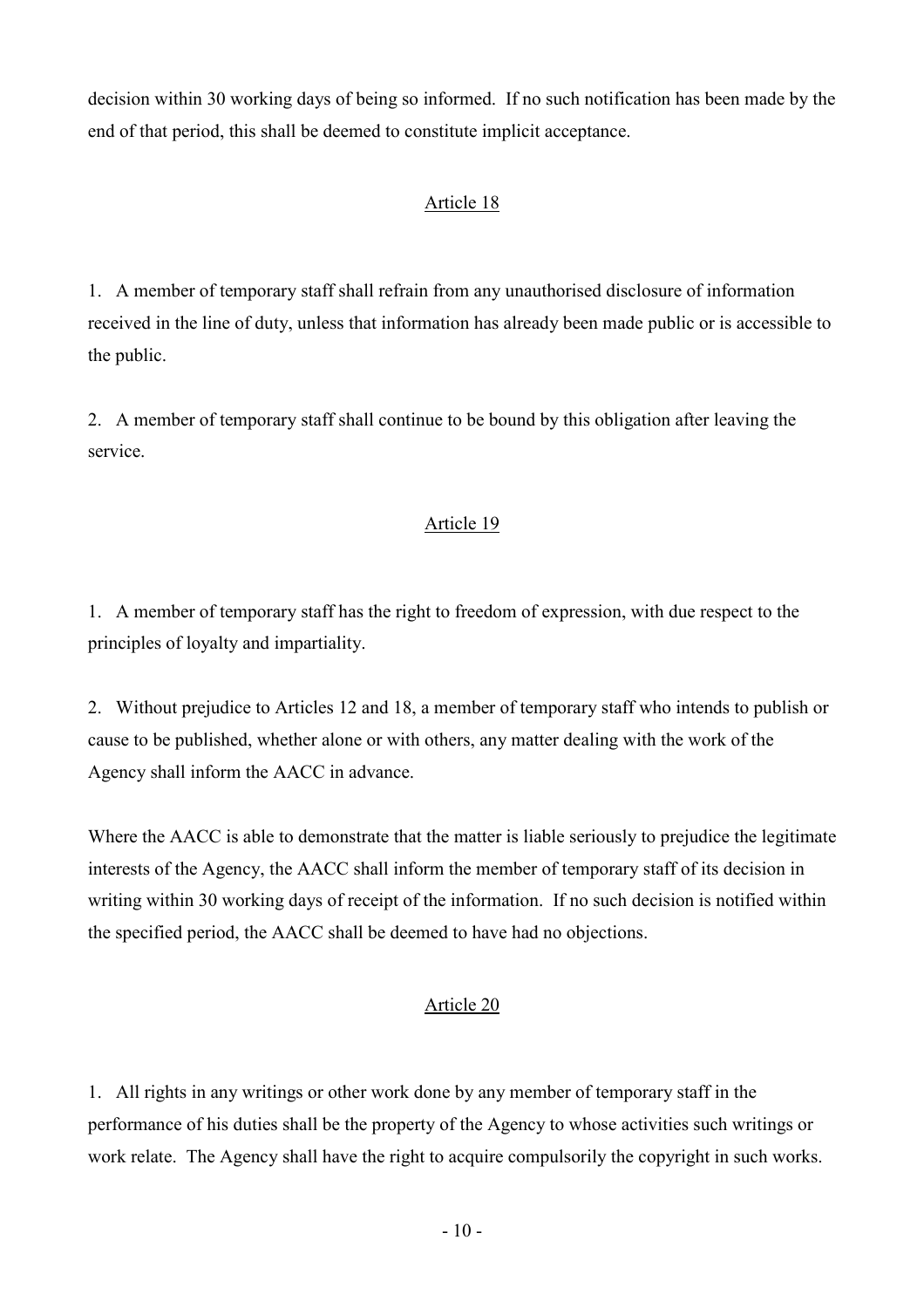2. Any invention made by a member of temporary staff in the course of or in connection with the performance of his duties shall be the undisputed property of the Agency. The Agency may, at its own expense, apply for and obtain patents therefor in all countries. Any invention relating to the work of the Agency made by a member of temporary staff during the year following the expiration of his term of duty shall, unless proved otherwise, be deemed to have been made in the course of or in connection with the performance of his duties. Where inventions are the subject of patents, the name of the inventor or inventors shall be stated.

3. The Agency may in appropriate cases award a bonus, the amount of which shall be determined by the Agency, to a member of temporary staff who is the author of a patented invention.

## Article 21

A member of temporary staff shall not, without permission from the AACC, disclose on any grounds whatever, in any legal proceedings information of which he has knowledge by reason of his duties. Permission shall be refused only where the interests of the Agency so require and such refusal would not entail criminal consequences as far as the member of temporary staff is concerned. A member of temporary staff shall continue to be bound by this obligation after leaving the service.

The provisions of the preceding subparagraph shall not apply to a member of temporary staff or former member of temporary staff giving evidence before the Appeal Board or before the Disciplinary Board on a matter concerning a member of temporary staff or former member of temporary staff.

#### Article 22

A member of temporary staff shall reside either in the place where he is employed or at no greater distance therefrom as is compatible with the proper performance of his duties. The member of temporary staff shall notify the AACC of his address and inform it immediately of any changes of address.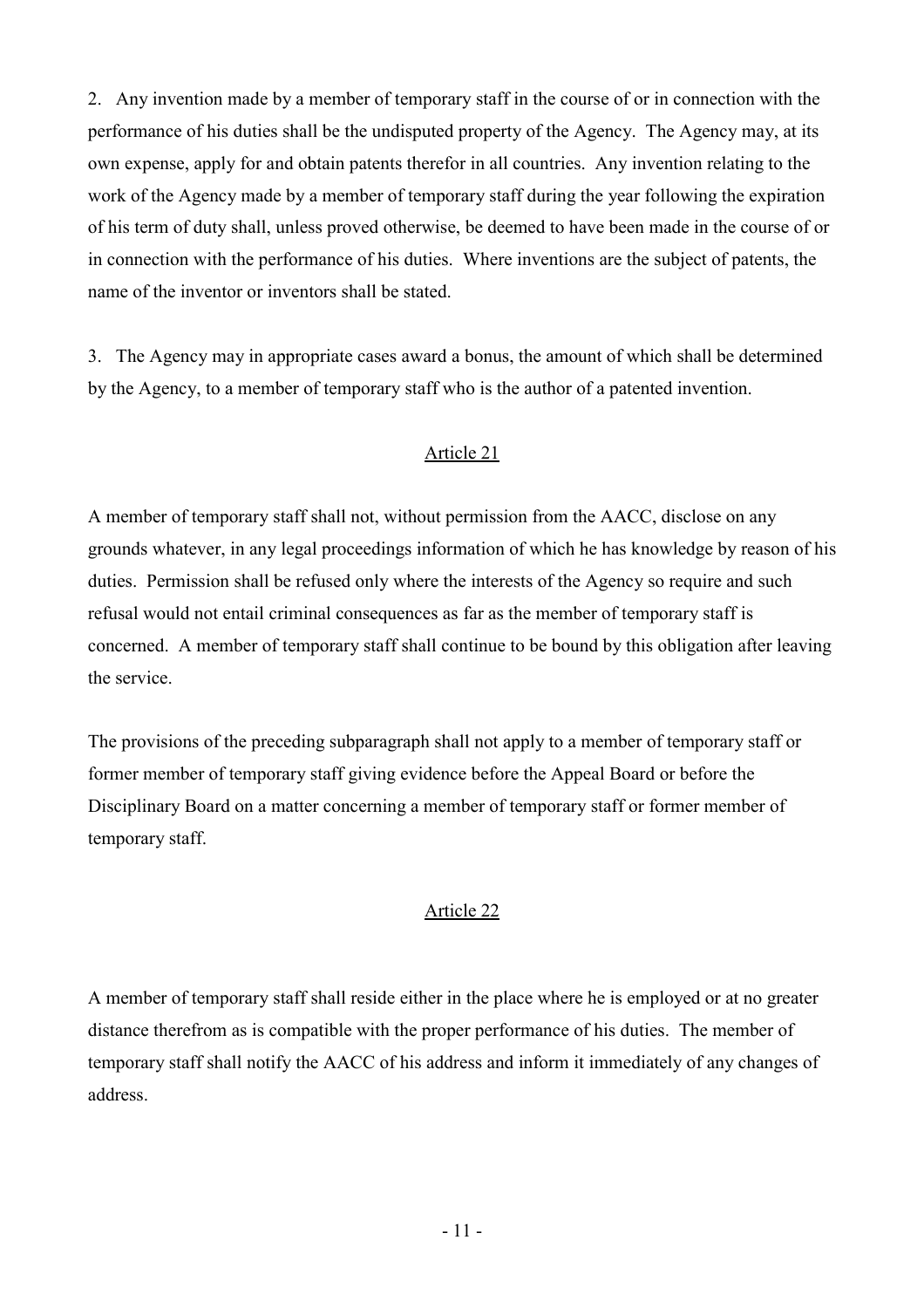A member of temporary staff, whatever his rank, shall assist and tender advice to his superiors; he shall be responsible for the performance of the duties assigned to him.

A member of temporary staff in charge of any branch of the service shall be responsible to his superiors in respect of the authority conferred on him and for the carrying out of instructions given by him. The responsibility of his subordinates shall in no way release him from his own responsibility.

### Article 24

1. A member of temporary staff who receives orders which he considers to be irregular or likely to give rise to serious difficulties shall inform his immediate superior, who shall, if the information is given in writing, reply in writing. Subject to paragraph 2, if the immediate superior confirms the orders and the member of temporary staff believes that such confirmation does not constitute a reasonable response to the grounds of his concern, the member of temporary staff shall refer the question in writing to the hierarchical authority immediately above. If the latter confirms the orders in writing, the member of temporary staff shall carry them out unless they are manifestly illegal or constitute a breach of the relevant safety standards.

2. If the immediate superior considers that the orders must be executed promptly, the member of temporary staff shall carry them out unless they are manifestly illegal or constitute a breach of the relevant safety standards. At the request of the member of temporary staff, the immediate superior shall be obliged to give such orders in writing.

## Article 25

A member of temporary staff may be required to make good, in whole or in part, any damage suffered by the Agency as a result of serious misconduct on his part in the course of or in connection with the performance of his duties.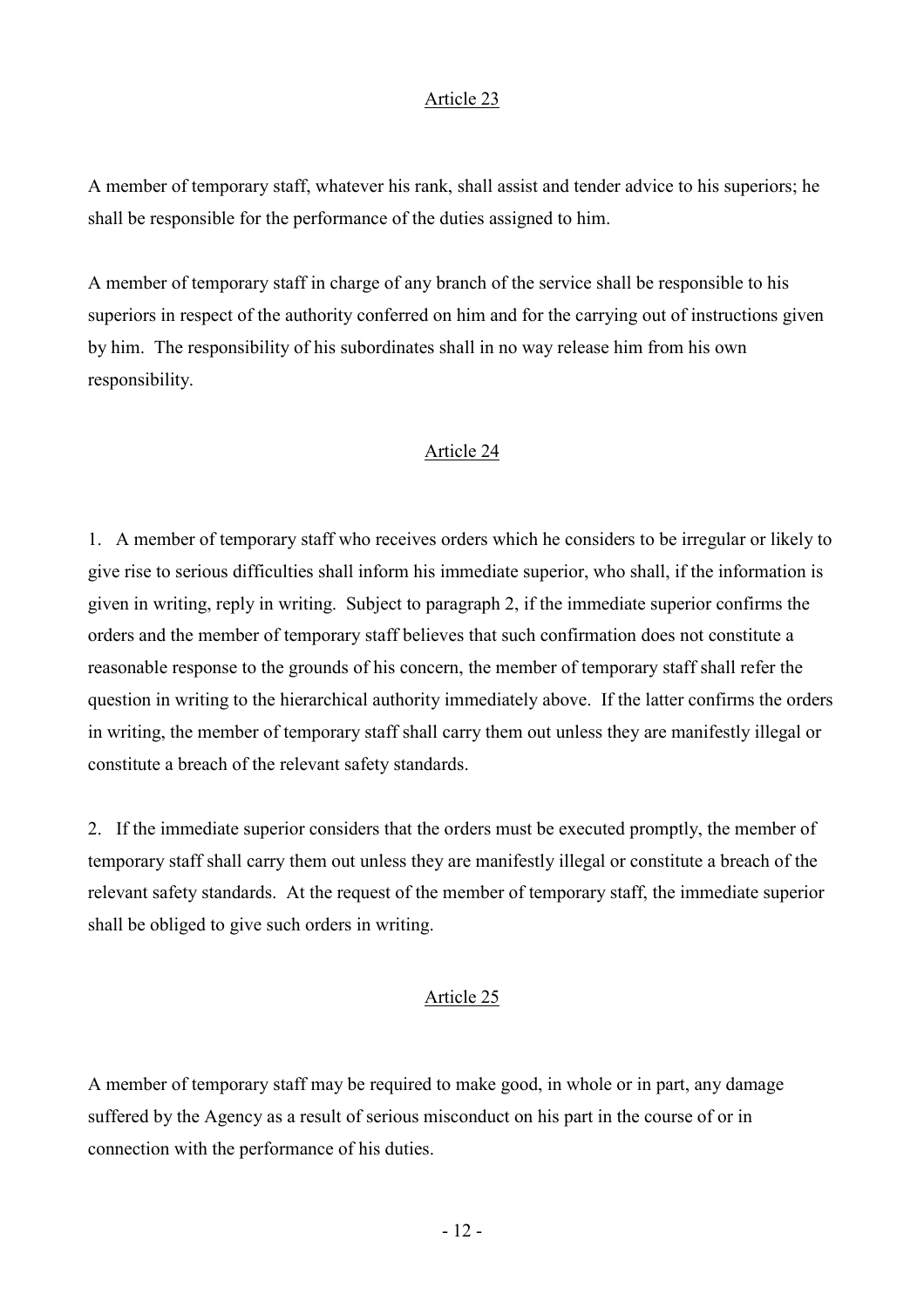A reasoned decision shall be given by the AACC authority in accordance with the procedure laid down in regard to disciplinary matters.

The Appeal Board shall have unlimited jurisdiction in disputes arising under this provision.

# Article 26

1. Any member of temporary staff who, in the course of or in connection with the performance of his duties, becomes aware of facts which gives rise to a presumption of the existence of possible illegal activity, including fraud or corruption, detrimental to the interests of the Agency, or of conduct relating to the discharge of professional duties which may constitute a serious failure to comply with the obligations of members of temporary staff of the Agency shall without delay inform either his immediate superior or, if he considers it useful, the Chief Executive of the Agency.

Information referred to in the first subparagraph shall be given in writing.

2. A member of temporary staff shall not suffer any prejudicial effects on the part of the Agency as a result of having communicated the information referred to in paragraph 1, provided that he acted reasonably and honestly.

3. Paragraphs 1 and 2 shall not apply to documents, deeds, reports, notes or information in any form whatsoever held for the purposes of, or created or disclosed to the member of temporary staff in the course of, proceedings in legal cases, whether pending or closed.

## Article 27

1. A member of temporary staff who further discloses information as defined in Article 26 to the President of the Council of the European Union or of the European Parliament, shall not suffer any prejudicial effects on the part of the Agency provided that both of the following conditions are met:

(a) the member of temporary staff honestly and reasonably believes that the information disclosed, and any allegation contained in it, are substantially true; and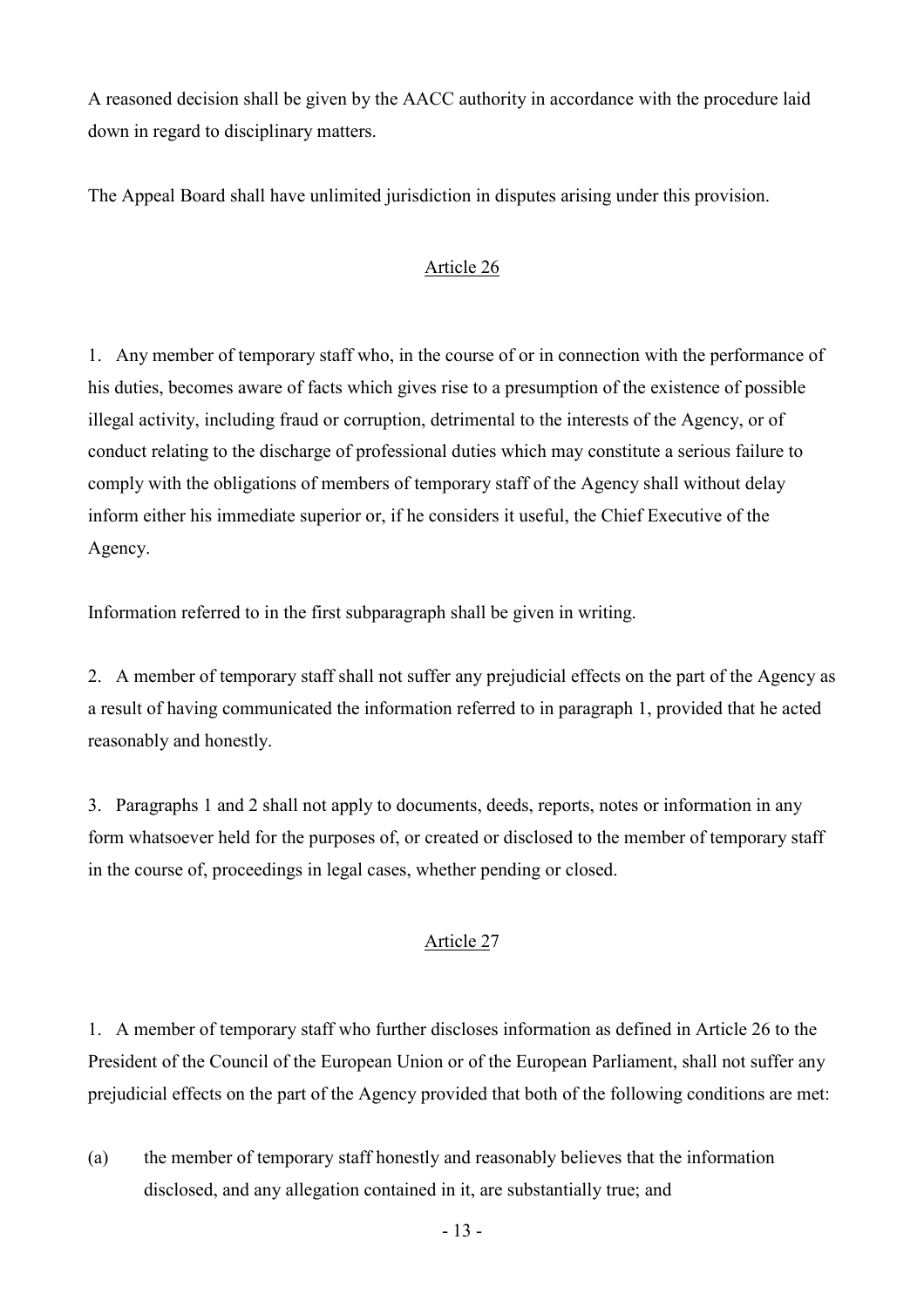(b) the member of temporary staff has previously disclosed the same information to the Agency and has allowed the Agency the period of time set by it, given the complexity of the case, to take appropriate action. The member of temporary staff shall be duly informed of that period of time within 60 days.

2. The period referred to in paragraph 1 shall not apply where the member of temporary staff can demonstrate that it is unreasonable having regard to all the circumstances of the case.

3. Paragraphs 1 and 2 shall not apply to documents, deeds, reports, notes or information in any form whatsoever held for the purposes of, or created or disclosed to the member of temporary staff in the course of, proceedings in legal cases, whether pending or closed.

## Article 28

The Agency shall assist any member of temporary staff, in particular in proceedings against any person perpetrating threats, insulting or defamatory acts or utterances, or any attack to person or property to which he or a member of his family is subjected by reason of his position or duties.

It shall compensate the member of temporary staff for damage suffered in such cases, in so far as the member of temporary staff did not either intentionally or through grave negligence cause the damage and has been unable to obtain compensation from the person who did cause it.

## Article 29

The Agency shall facilitate such further training and instruction for member of temporary staffs as is compatible with the proper functioning of the service and is in accordance with its own interests.

Such training and instruction shall be taken into account for purposes of promotion in their careers.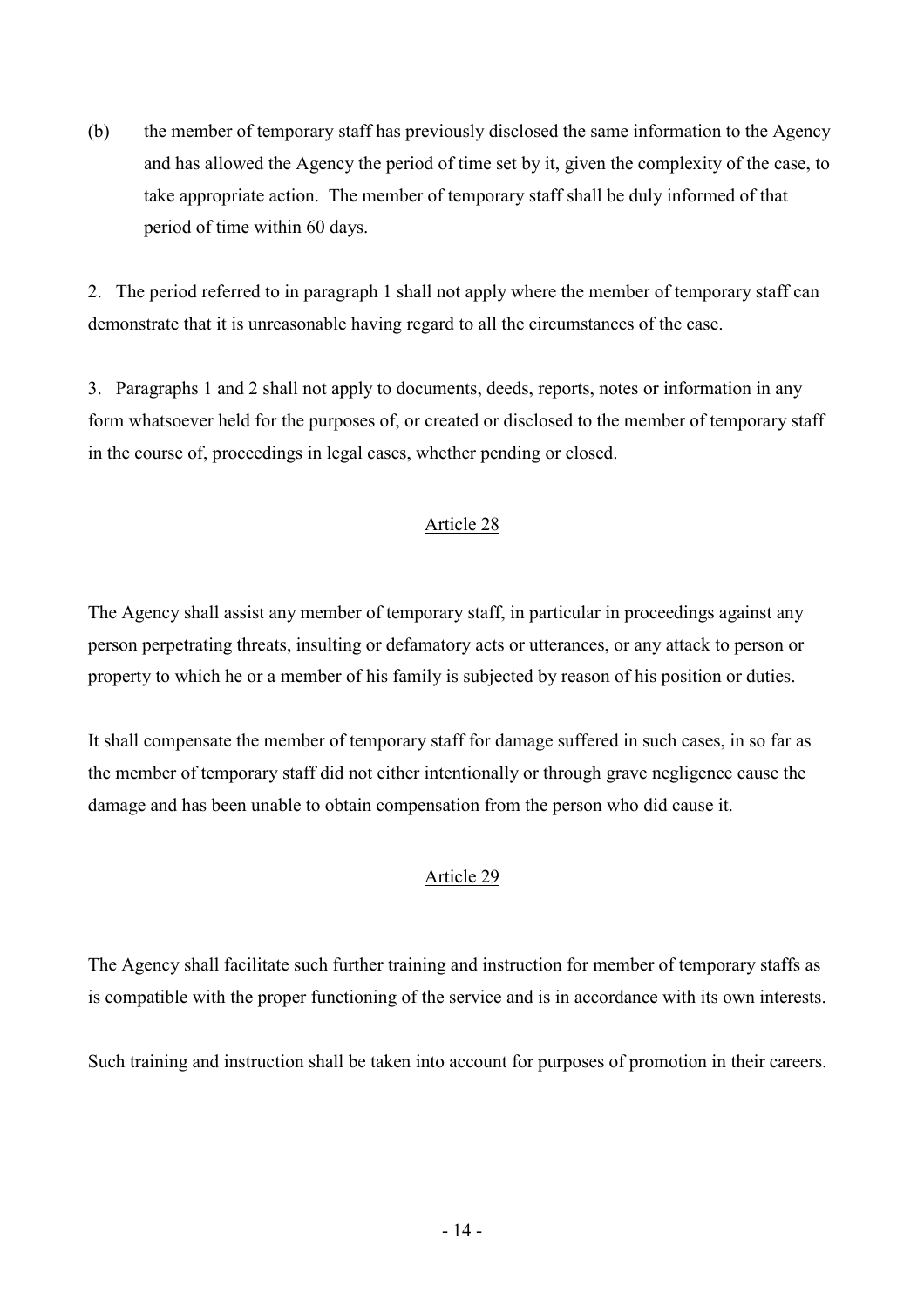Members of temporary staff shall be entitled to exercise the right of association; they may in particular be members of trade unions or staff associations.

#### Article 31

Members of temporary staff may submit requests concerning issues covered by these Staff Regulations to the AACC.

Any decision relating to a specific individual which is taken under these Staff Regulations shall at once be communicated in writing to the member of temporary staff concerned. Any decision adversely affecting a member of temporary staff shall state the grounds on which it is based.

Specific decisions regarding appointment, establishment, promotion, transfer, determination of administrative status and termination of service of a member of temporary staff shall be published in the Agency. The publication shall be accessible to all staff for an appropriate period of time.

## Article 32

The personal file of a member of temporary staff shall contain:

- (a) all documents concerning his administrative status and all reports relating to his ability, efficiency and conduct;
- (b) any comments by the member of temporary staff on such documents.

Documents shall be registered, numbered and filed in serial order; the documents referred to in subparagraph (a) may not be used or cited by the Agency against a member of temporary staff unless they were communicated to him before they were filed.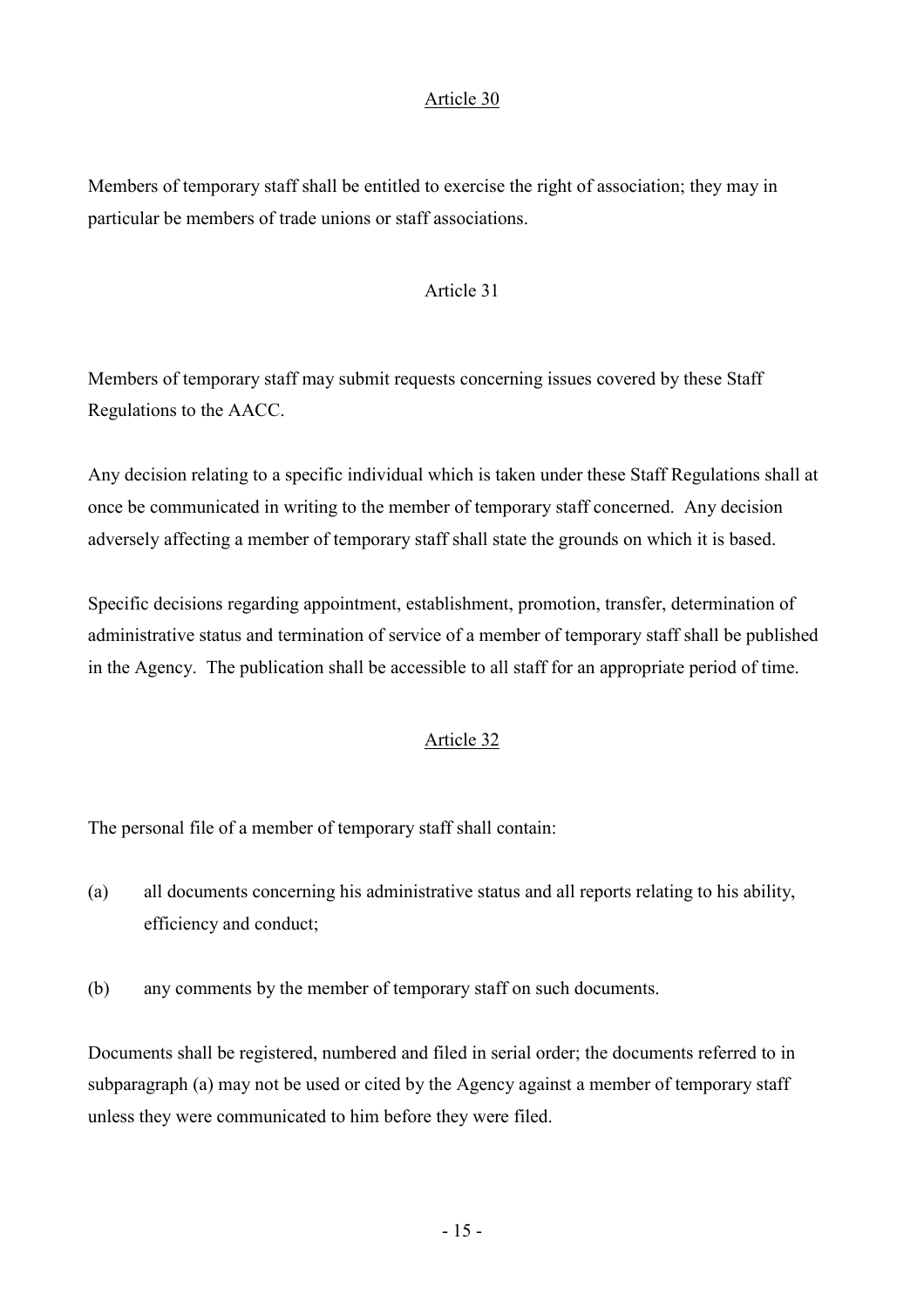The communication of any document to a member of temporary staff shall be evidenced by his signing it or, failing that, shall be effected by registered letter to the last address communicated by the member of temporary staff.

A member of temporary staff's personal file shall contain no reference to his political, trade union, philosophical or religious activities and views, or to his racial or ethnic origin or sexual orientation.

The precedent paragraph shall not however prohibit the insertion in the file of administrative acts and documents known to the member of temporary staff which are necessary for the application of these Staff Regulations.

There shall be only one personal file for each member of temporary staff.

A member of temporary staff shall have the right, even after leaving the service, to acquaint himself with all the documents in his file and to take copies of them.

The personal file shall be confidential and may be consulted only in the offices of the administration or on a secure electronic medium. It shall, however, be forwarded to the Appeal Board if an action concerning the member of temporary staff is brought.

## Article 33

Members of temporary staff shall have the right to acquaint themselves with their medical files, in accordance with arrangements to be laid down by the Agency.

## Article 34

Any decision requiring damage suffered by the Agency as a result of serious misconduct to be made good, as provided for in Article 25, shall be taken by the AACC after observing the formalities provided for in cases of dismissal for serious misconduct.

Decisions relating to individual members of the temporary staff shall be published as provided for in Article 31.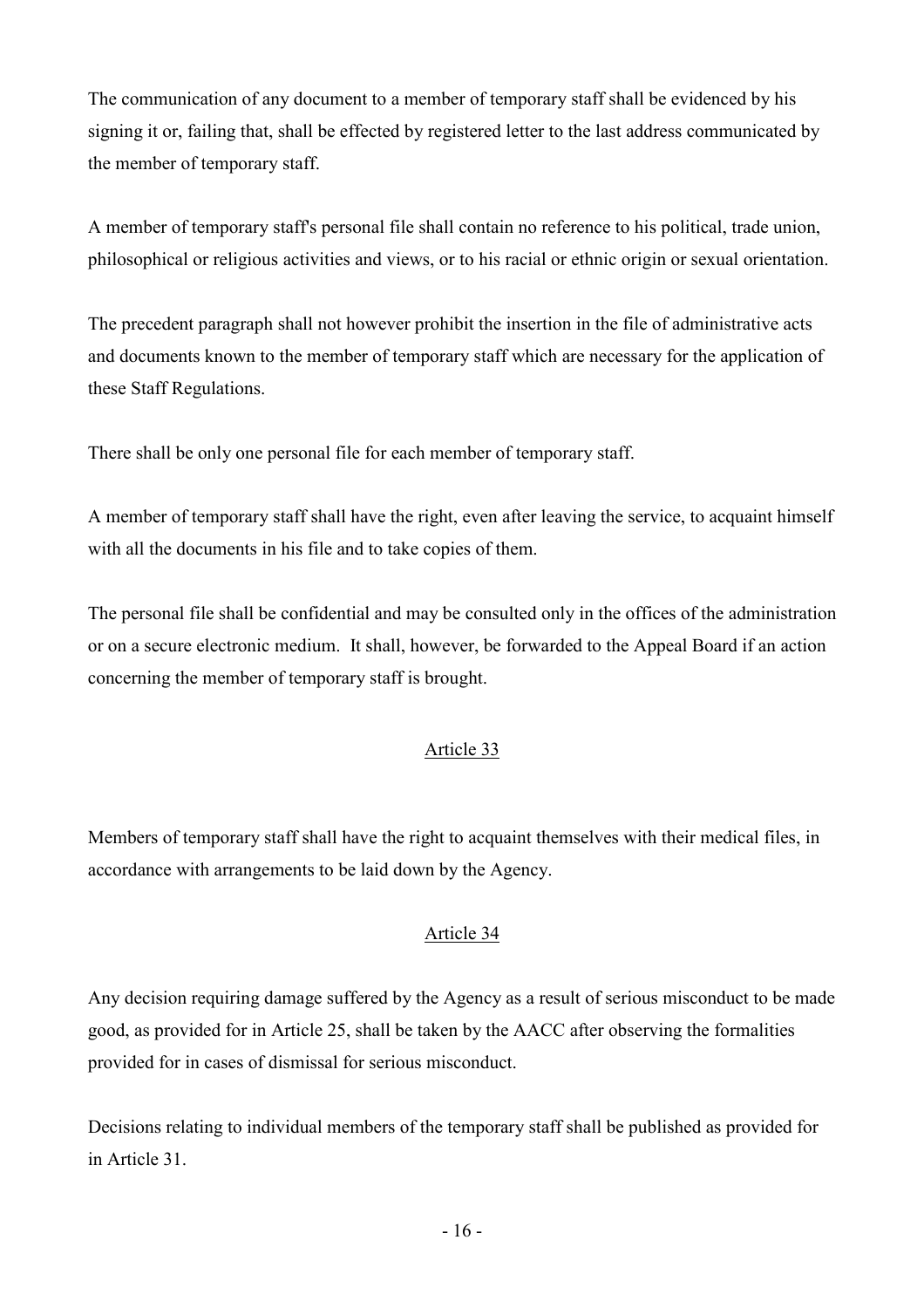The privileges and immunities enjoyed by members of the temporary staff are accorded solely in the interests of the Agency. Members of the temporary staff shall not be exempt from fulfilling their private obligations or from complying with the laws and police regulations in force.

When privileges and immunities are in dispute, the member of the temporary staff concerned shall immediately inform the Agency.

#### Chapter 3

#### Conditions of engagement

#### Article 36

1. The engagement of temporary staff shall be directed to securing for the Agency the services of persons of the highest standard of ability, efficiency and integrity, recruited on the broadest possible geographical basis from among nationals of Member States participating in the Agency.

Temporary staff shall be selected without distinction as to race, political, philosophical or religious beliefs, sex or sexual orientation and without reference to their marital status or family situation.

No posts shall be reserved for nationals of any specific Member State.

- 2. A member of the temporary staff may be engaged only on condition that:
- (a) he is a national of one of the participating Member States and enjoys his full rights as a citizen;
- (b) he has fulfilled any obligations imposed on him by the laws concerning military service;
- (c) he produces the appropriate character references as to his suitability for the performance of his duties;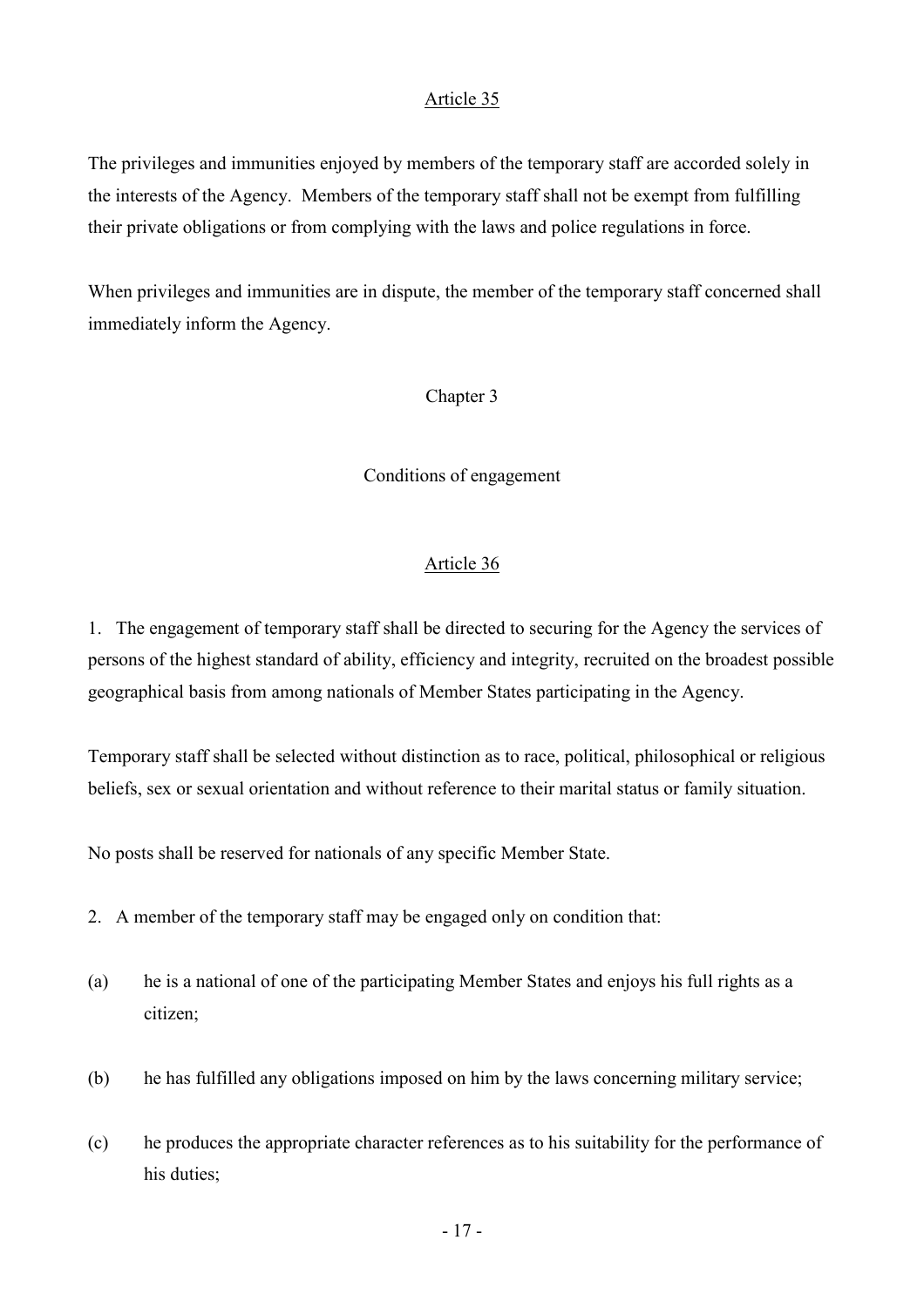- (d) he is physically fit to perform his duties; and
- (e) he produces evidence of a thorough knowledge of one of the languages of the participating Member States and of a satisfactory knowledge of another language of the participating Member States to the extent necessary for the performance of his duties.

3. The Steering Board shall adopt specific provisions on the procedures for recruitment of temporary staff, as necessary, within the framework of the Joint Action 2004/551/CFSP.

#### Article 37

Before being engaged, a member of the temporary staff shall be medically examined by a medical officer authorised by the Agency in order that the Agency may be satisfied that he fulfils the requirements of Article 36(2)(d).

Where a negative medical opinion is given as a result of the medical examination provided for in the first subparagraph, the candidate may, within 20 days of being notified of this opinion by the Agency, request that his case be submitted for the opinion of a medical committee composed of three doctors chosen by the AACC from among the Agency's medical officers. The medical officer responsible for the initial negative opinion shall be heard by the medical committee. The candidate may refer the opinion of a doctor of his choice to the medical committee. Where the opinion of the medical committee confirms the conclusions of the medical examination provided for in the first subparagraph, the candidate shall pay 50% of the fees and of the incidental costs

## Article 38

A member of the temporary staff may be required to serve a probationary period not exceeding six months.

Where, during his probationary period, a member of the temporary staff is prevented, by sickness or accident, from performing his duties for one month or more, the AACC may extend his probationary period by the corresponding length of time.

Not less than one month before the expiry of the probationary period, a report shall be made on the ability of the member of the temporary staff to perform the duties pertaining to his post and also on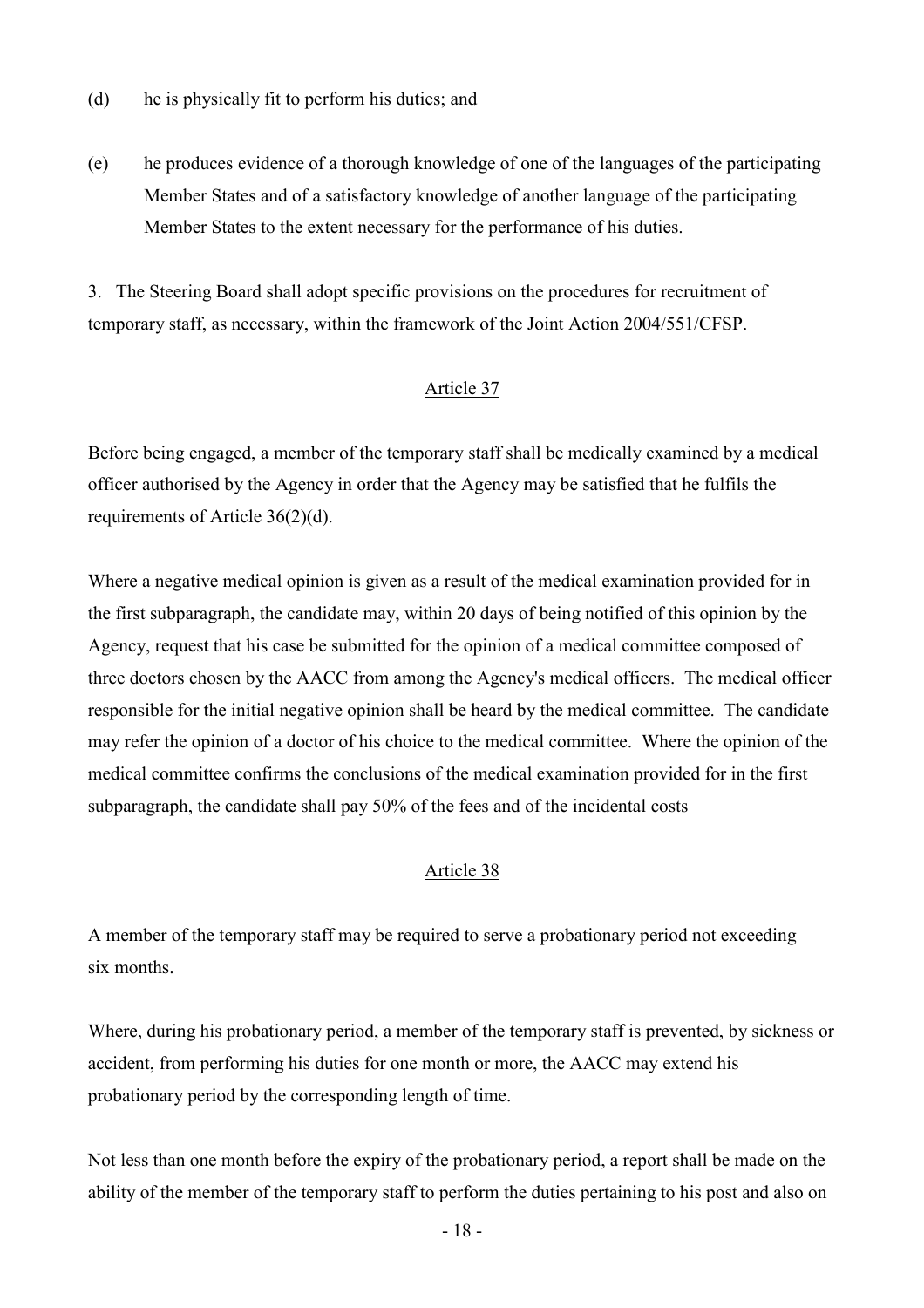his conduct and efficiency in the service. The report shall be communicated to the person concerned, who shall have the right to submit his comments in writing. A member of the temporary staff whose work has not proved adequate to justify retention in his post shall be dismissed.

However, the AACC may, in exceptional circumstances, extend the probationary period for a maximum of six months, and possibly assign the member of the temporary staff to another department.

A report on the probationary member of temporary staff may be made at any time during the probationary period if his work is proving obviously inadequate. The report shall be communicated to the person concerned, who shall have the right to submit his comments in writing. On the basis of the report, the AACC may decide to dismiss the member of the temporary staff before the end of the probationary period by giving him one month's notice.

## Article 39

1. A member of temporary staff shall be recruited at the first step in his grade.

The AACC may allow additional seniority up to a maximum of 24 months to take account of his professional experience. General implementing provisions shall be adopted to give effect to this Article.

2. A member of temporary staff who has been at one step in his grade for two years shall automatically advance to the next step in that grade.

If a member of temporary staff is appointed head of unit, director or director-general, and provided that he has performed his new duties satisfactorily during the first nine months, he shall retroactively benefit from advancement by one step in his grade at the time the appointment comes into effect. This advancement shall lead to an increase in his basic monthly salary corresponding to the percentage between the first and the second step in each grade.

3. Where a member of the temporary staff is assigned to a post corresponding to a higher grade, as provided for in the second paragraph of Article 9, he shall be placed in the initial step in that grade. However, members of the temporary staff in grades AD 9 to AD 13 carrying out the duties of head of unit who are appointed to a higher grade shall be placed in the second step of the new grade.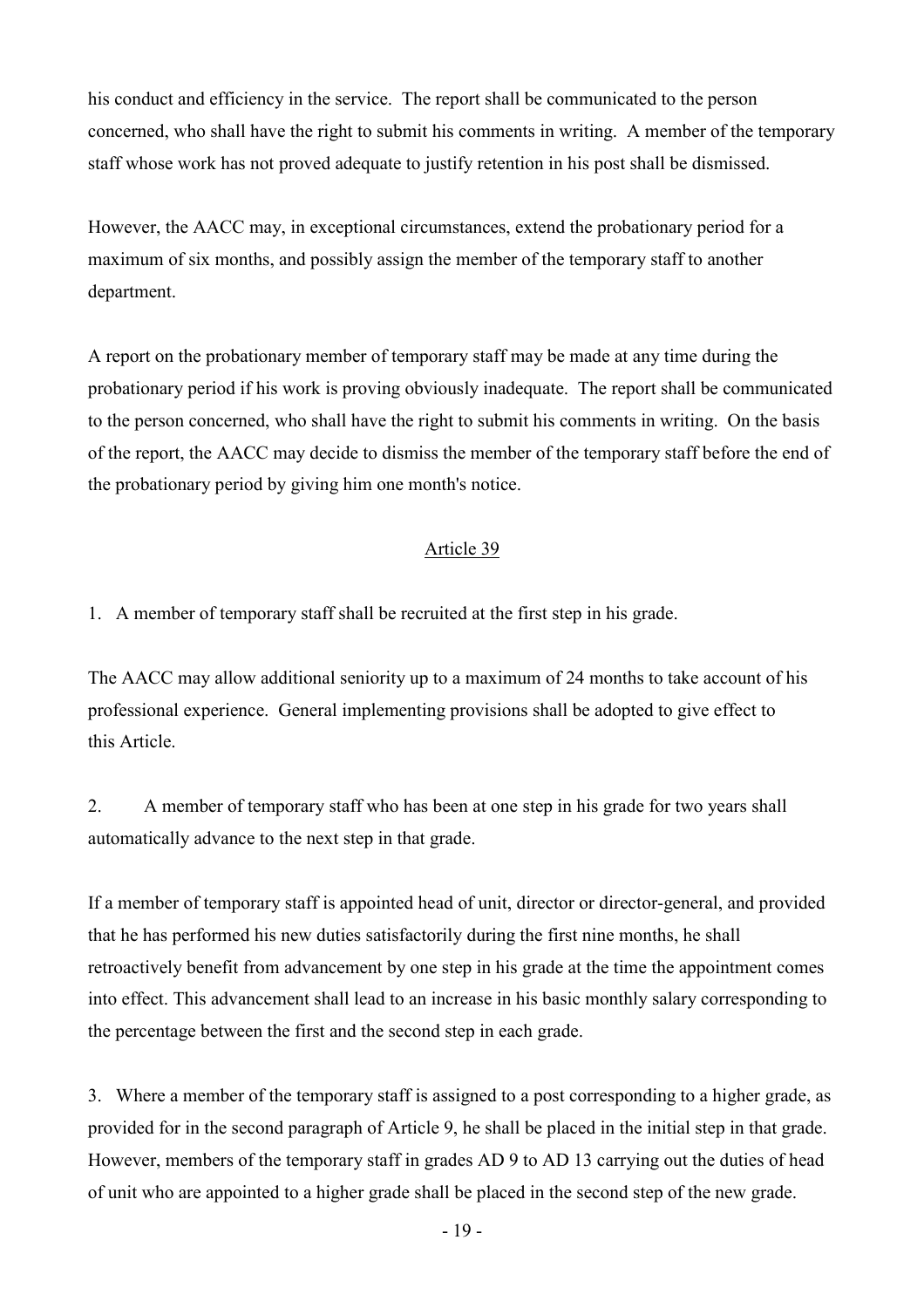The same arrangement shall apply to any member of the temporary staff who upon promotion is appointed director or director-general.

### Article 40

The ability, efficiency and conduct in the service of each member of temporary staff shall be the subject of a periodical report made at least once every two years. The Chief Executive shall lay down provisions conferring the right to lodge an appeal within the reporting procedure, which has to be exercised before lodging a complaint as referred to in Article 167(2).

The report shall be communicated to the member of temporary staff. He shall be entitled to make any comments thereon which he considers relevant.

Chapter 4

Working conditions

Section A

Parental or family leave

## Article 41

A member of temporary staff shall be entitled to up to six months of parental leave without basic salary for every child, to be taken during the first twelve years after the birth or adoption of the child. The duration of the leave may be doubled for single parents recognised under general implementing provisions adopted by the Agency. The minimum leave taken at any one time shall not be less than one month.

During parental leave, the member of temporary staff's membership of the social security scheme shall continue; the acquisition of pension rights, dependent child allowance and education allowance shall be maintained. The member of temporary staff shall retain his post, and continue to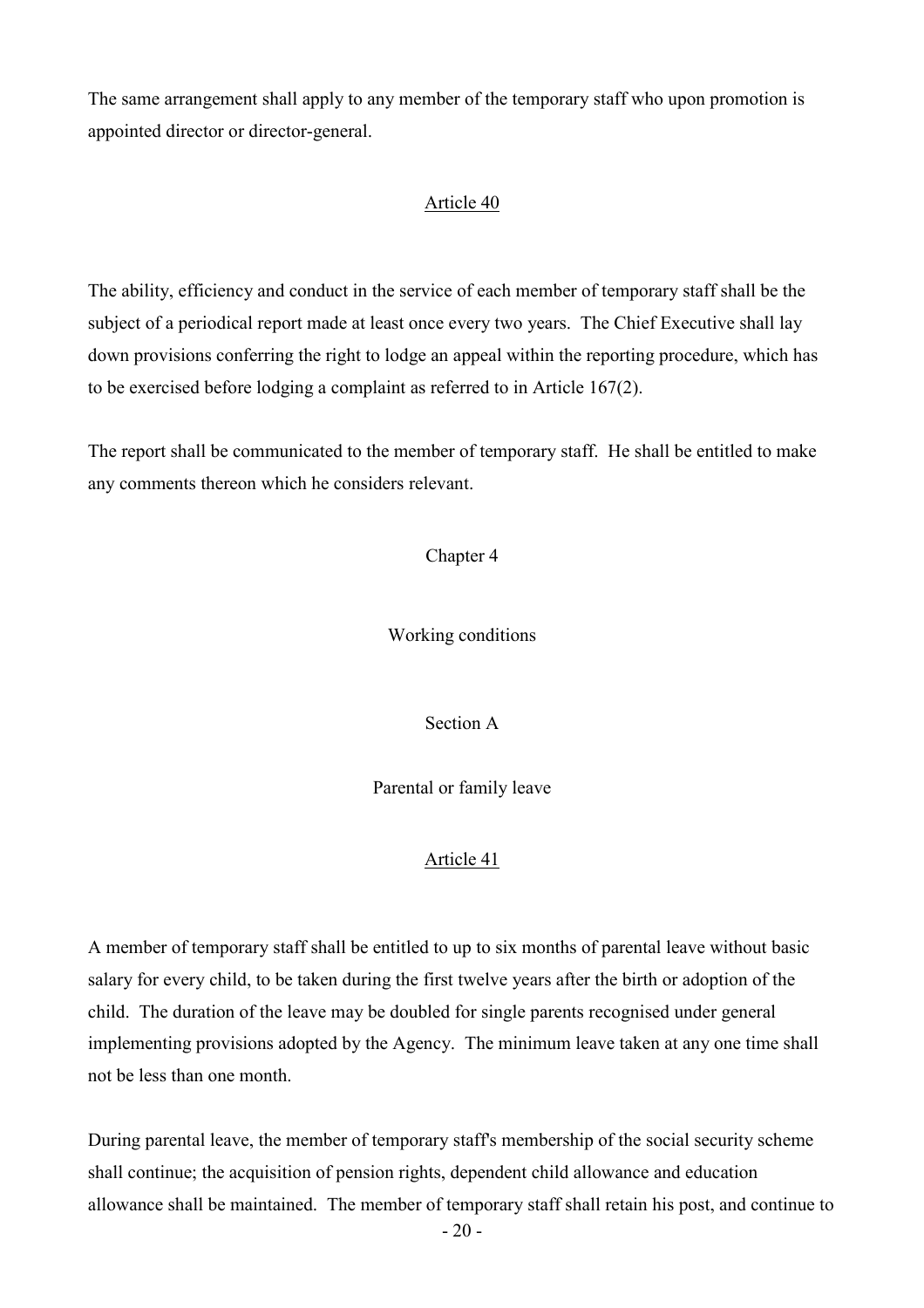be entitled to advancement to a higher step or promotion in grade. The leave may be taken as full-time or half-time leave. Where parental leave is taken in the form of half-time leave, the maximum period provided for in the first paragraph shall be doubled. During parental leave, the member of temporary staff shall be entitled to an allowance of EUR 798,77 per month or 50% of such sum if on half-time leave but may not engage in any other gainful employment. The full contribution to the social security scheme provided for in Articles 67 and 68 shall be borne by the Agency and calculated on the basis of the basic salary of the member of temporary staff.

However, in the case of half-time leave this provision shall apply only to the difference between the full basic salary and the proportionally reduced basic salary. For the part of the basic salary actually received, the member of temporary staff's contribution shall be calculated by using the same percentages as if he were in full-time employment.

The allowance shall be EUR 1 065,02 per month, or 50% of such sum if the member of temporary staff is on half-time leave, for the single parents referred to in the first subparagraph and during the first three months of parental leave where such leave is taken by the father during maternity leave or by either parent immediately after maternity leave or during or immediately after adoption leave. The amounts mentioned in this Article shall be adapted in line with remuneration.

## Article 42

In the case of medically certified serious illness or disability of a member of temporary staff's spouse, relative in the ascending line, relative in the descending line, brother or sister, the member of temporary staff shall be entitled to a period of family leave without basic salary. The total period of such leave shall not exceed nine months over the member of temporary staff's entire career.

The second subparagraph of Article 41 shall apply.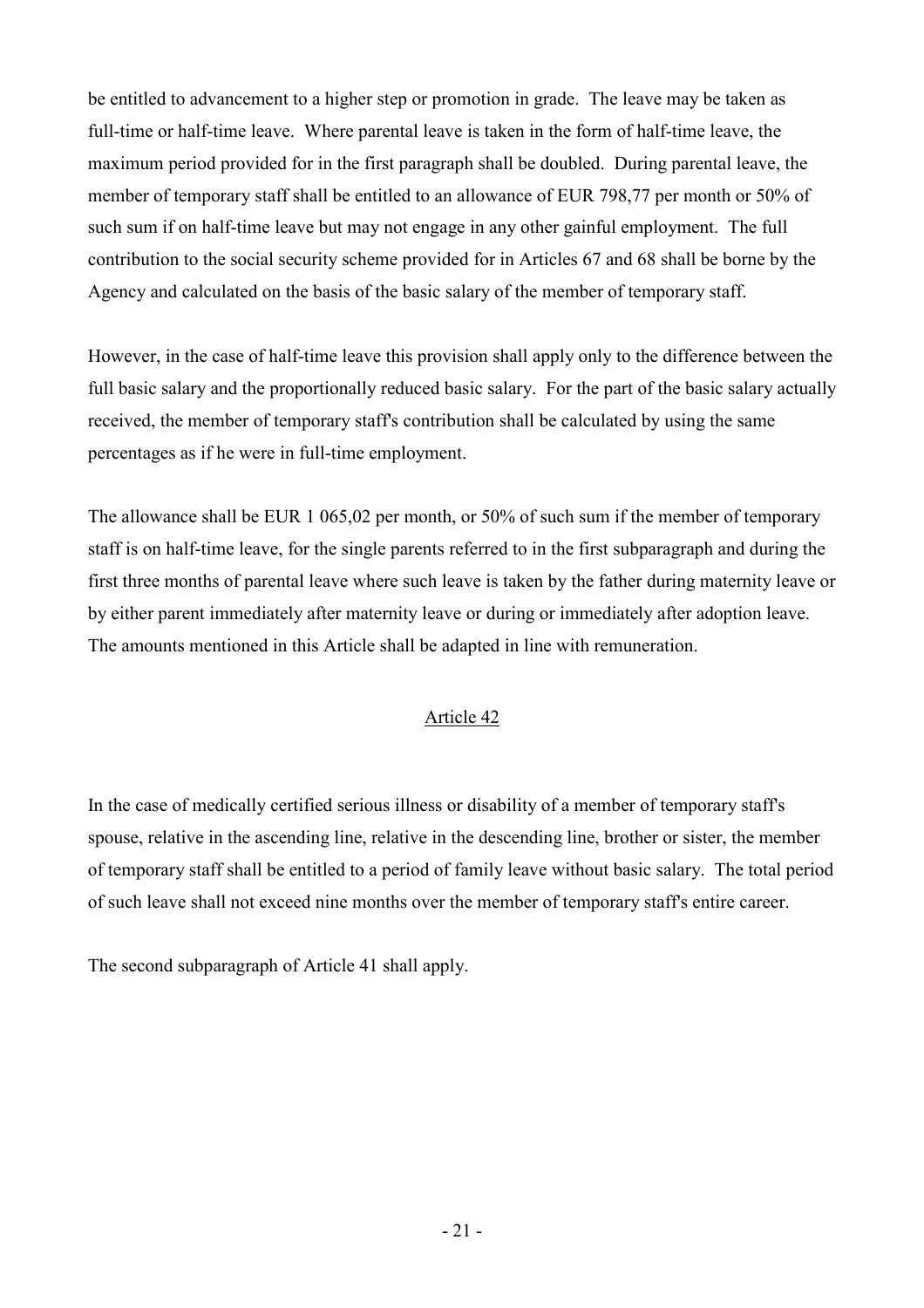Section B

Hours of work

## Article 43

Members of temporary staff in active employment shall at all times be at the disposal of Agency. However, the normal working week shall not exceed 42 hours, the hours of the working day to be determined by the AACC. Within the same limits, the AACC may, after consulting the Staff Committee, determine the hours to be worked by certain groups of members of temporary staff engaged on particular duties.

A member of temporary staff may, moreover, be required because of the exigencies of the service or safety rules to remain on standby duty at his place of work or at home outside normal working hours. The Agency shall lay down detailed rules for the application of this paragraph after consulting the Staff Committee.

## Article 44

- 1. A member of temporary staff may request authorisation to work part time. The AACC may grant such authorisation if this is compatible with the interests of the service.
- 2. The member of temporary staff shall be entitled to authorisation in the following cases:
- (a) to care for a child under 9 years of age,
- (b) to care for a child aged between 9 and 12, if the reduction in working time is no more than 20% of normal working time,
- (c) to care for a seriously ill or disabled spouse, relative in the ascending line, relative in the descending line, brother or sister,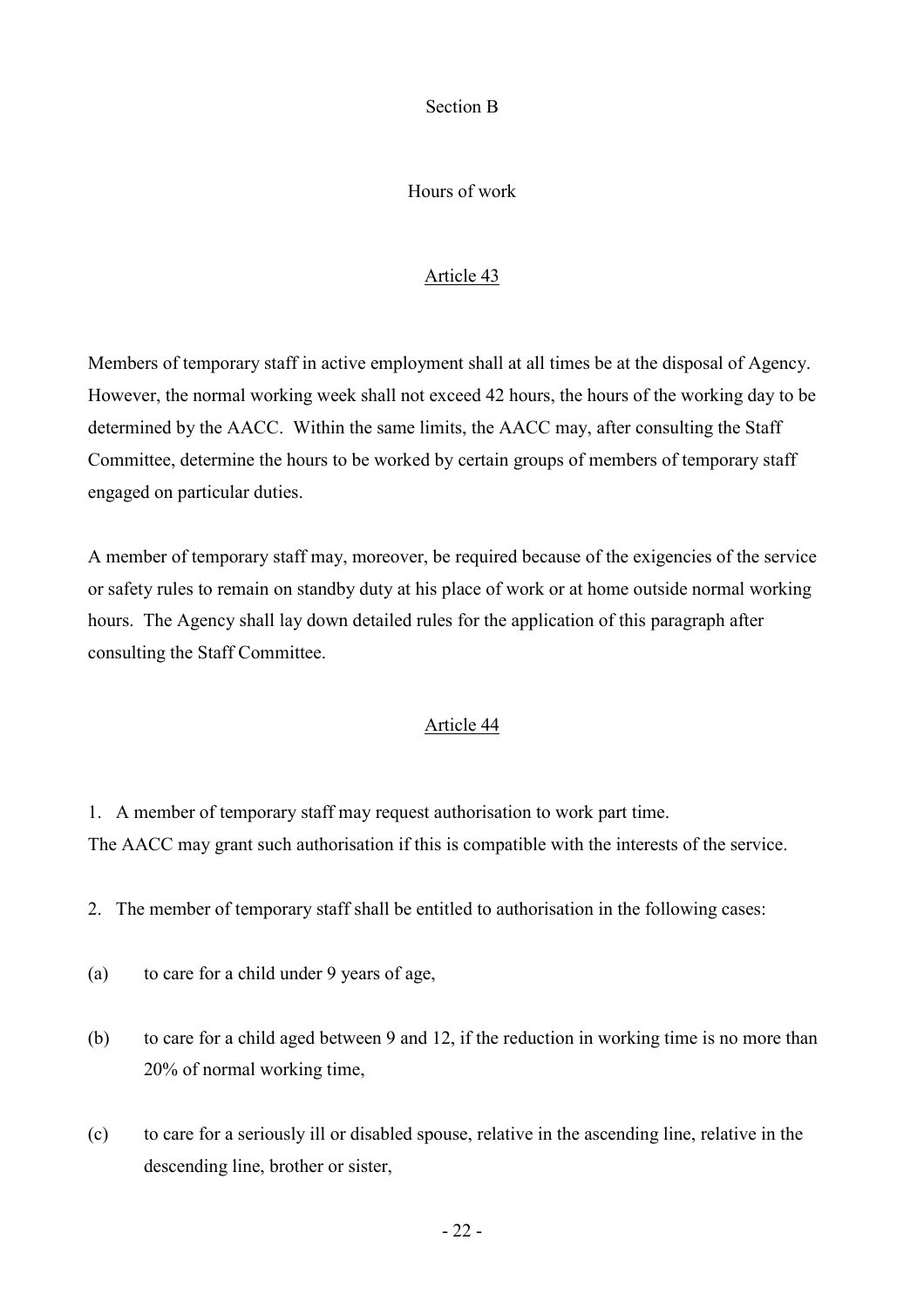## (d) to take part in further training, or

(e) as of the age of 55 during the last five years before retirement.

Where part-time is requested in order to take part in further training, or as of the age of 55 the AACC may refuse authorisation or postpone its date of effect only in exceptional circumstances and for overriding service-related reasons.

Where such entitlement to authorisation is exercised to care for a seriously ill or disabled spouse, relative in the ascending line, relative in the descending line, brother or sister, or to take part in further training, the total of all such periods shall not exceed five years over the member of temporary staff's career.

3. The AACC shall reply to the member of temporary staff's request within 60 days.

4. The rules governing part-time work and the procedure for granting authorisation are laid down in Annex II.

### Article 45

A member of temporary staff may request authorisation to work half-time in the form of job-sharing in a post identified by the AACC as appropriate for that purpose. The authorisation to work half-time by job-sharing shall not be limited in time. It may, however, be withdrawn by the AACC in the interests of the service giving the member of temporary staff six months' notice. Likewise, the AACC may, on application of the member of temporary staff concerned and giving at least six months' notice, withdraw the authorisation. In this case, the member of temporary staff may be transferred to a different post.

Article 53 and, except for the third sentence of paragraph 2, Article 3 of Annex II shall apply. The AACC may lay down detailed rules for the application of this Article.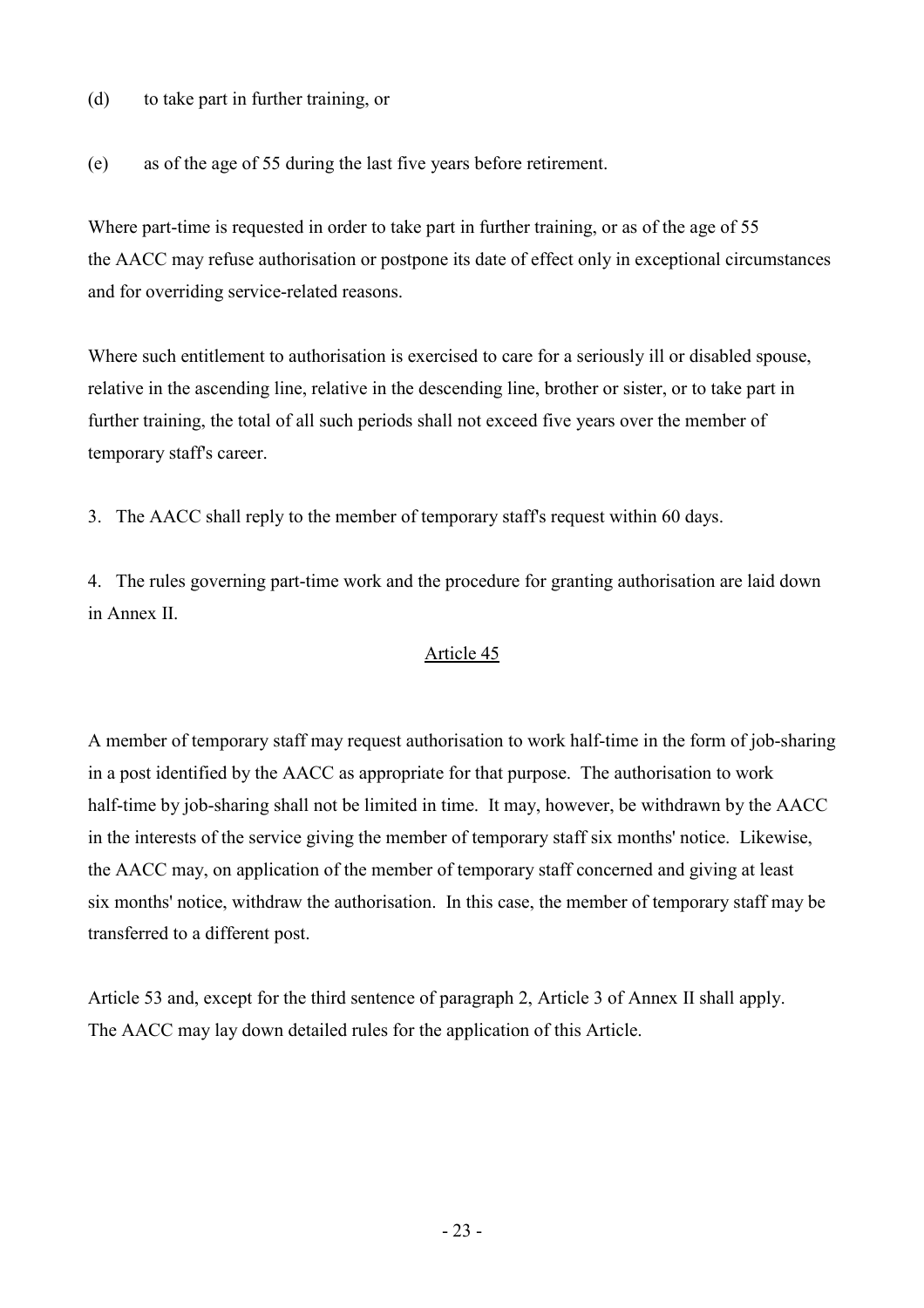A member of temporary staff may not be required to work overtime except in cases of urgency or exceptional pressure of work; night work and all work on Sundays or public holidays may be authorised only in accordance with the procedure laid down by the AACC. The total overtime which a member of temporary staff may be asked to work shall not exceed 150 hours in any six months.

Overtime worked by members of temporary staff in function group AD, and in function group AST 5 to 11 shall carry no right to compensation or remuneration.

As provided for in Annex IV, overtime worked by members of temporary staff in grade AST 1 to AST 4 shall entitle them either to compensatory leave or to remuneration where the requirements of the service do not allow compensatory leave during the month following that in which the overtime was worked.

## Article 47

A member of temporary staff who is expected to work regularly at night, on Saturdays, Sundays or public holidays shall be entitled to special allowances when doing shiftwork which is required by the Agency because of the exigencies of the service or safety rules and which is regarded by it as a regular and permanent feature.

The AACC shall determine the categories of members of temporary staff entitled to such allowances, and the rates and conditions thereof.

The normal working hours of a member of temporary staff on shiftwork must not exceed the annual total of normal working hours.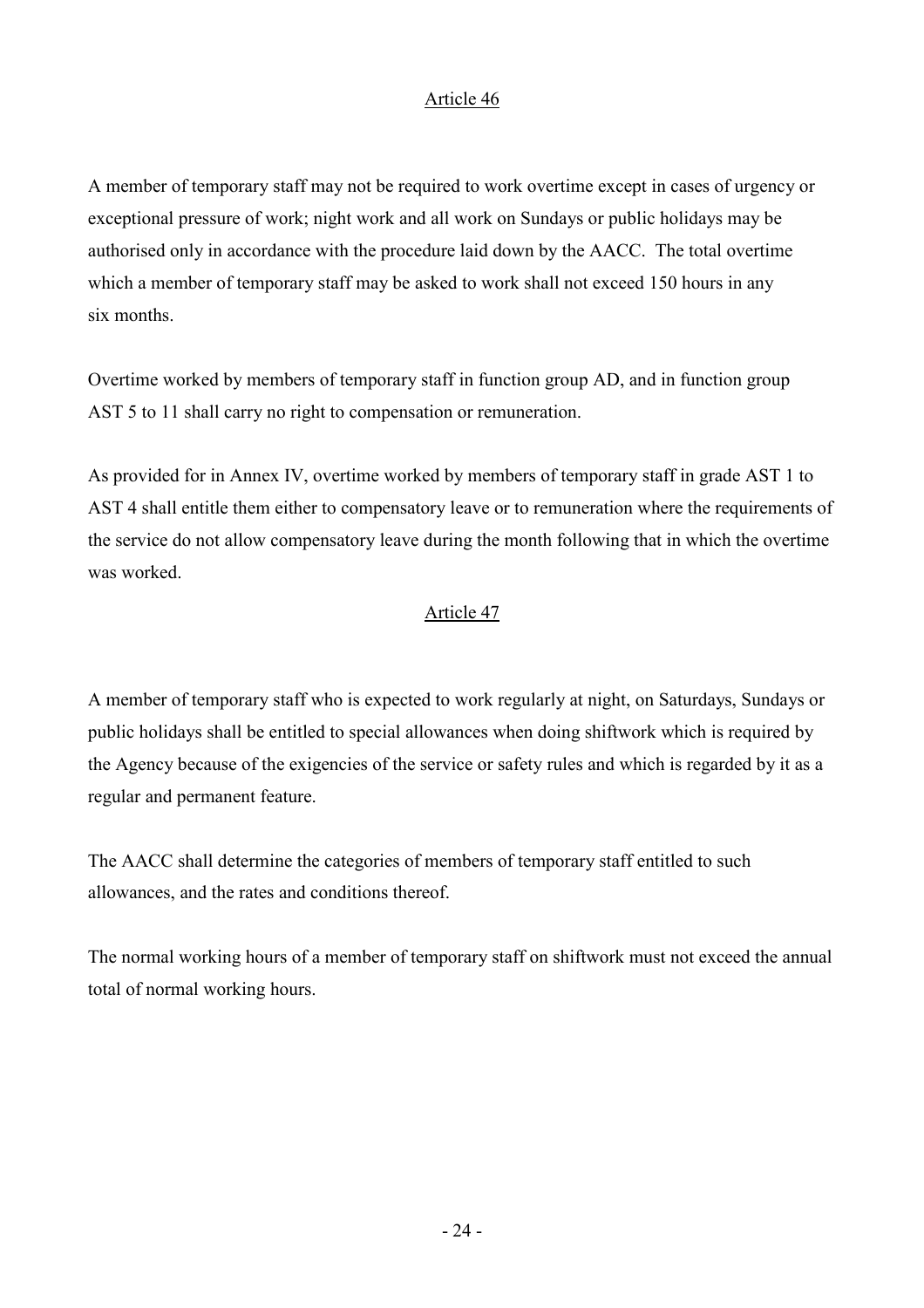A member of temporary staff shall be entitled to special allowances when required in accordance with a decision taken by the AACC because of the exigencies of the service or safety rules to remain on standby duty at his place of work or at home outside normal working hours.

The AACC shall determine the categories of members of temporary staff entitled to such allowances, the conditions for granting the allowances and also the rates thereof.

## Article 49

Special allowances may be granted to certain members of temporary staff to compensate for particularly arduous working conditions.

The Agency shall determine the categories of beneficiaries, and the rates and conditions of such special allowances.

Section C

Leave

## Article 50

Members of temporary staff shall be entitled to annual leave of not less than 24 working days nor more than 30 working days per calendar year, in accordance with the same rules as those laid down by common accord of the Community institutions.

Apart from this annual leave a member of temporary staff, may, exceptionally on application, be granted special leave. The rules relating to such leave are laid down in Annex III.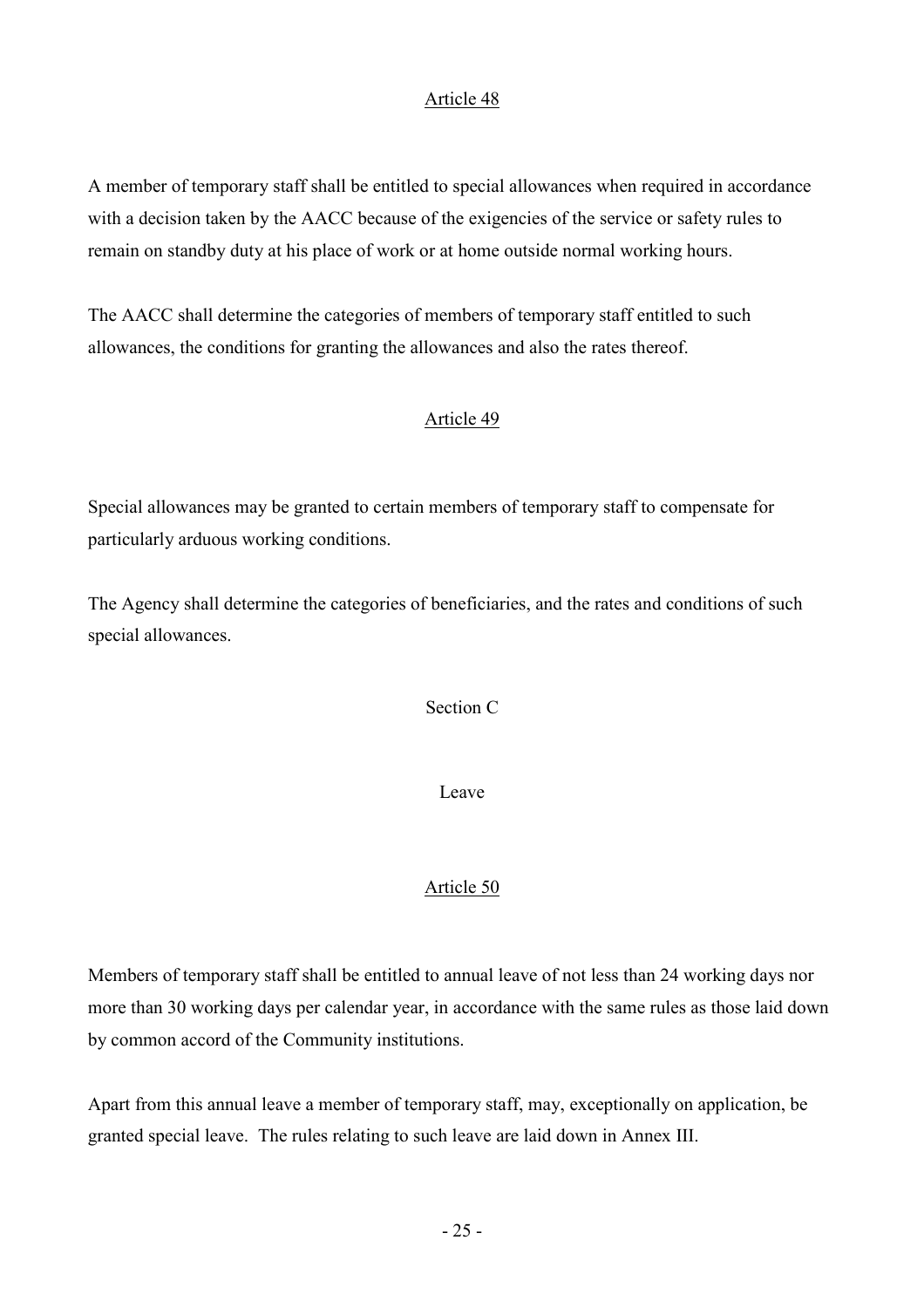Pregnant women shall, in addition to the leave provided for in Article 50, be entitled on production of a medical certificate to twenty weeks of leave. The leave shall start not earlier than six weeks before the expected date of confinement shown in the certificate and end not earlier than 14 weeks after the date of confinement. In the case of multiple or premature birth or the birth of a handicapped child, the duration shall be of 24 weeks. Premature birth for the purposes of this provision is a birth taking place before the end of the 34th week of pregnancy.

## Article 52

1. A member of temporary staff who provides evidence of being unable to carry out his duties by reason of illness or accident shall be entitled to sick leave.

The member of temporary staff concerned shall notify the Agency of his incapacity as soon as possible and at the same time state his current address. He shall produce a medical certificate if he is absent for more than three days. This certificate must be sent on the fifth day of absence at the latest, as evidenced by the date as postmarked. Failing this, and unless failure to send the certificate is due to reasons beyond his control, the member of temporary staff's absence shall be considered as unauthorised.

The member of temporary staff may at any time be required to undergo a medical examination arranged by the Agency. If the examination cannot take place for reasons attributable to the member of temporary staff, his absence shall be considered as unauthorised as from the date that the examination is due to take place.

If the finding made in the examination is that the member of temporary staff is able to carry out his duties, his absence shall, subject to the following sub-paragraph, be regarded as unjustified from the date of the examination.

If the member of temporary staff considers the conclusions of the medical examination arranged by the AACC be unjustified on medical grounds, he or a doctor acting on his behalf may within two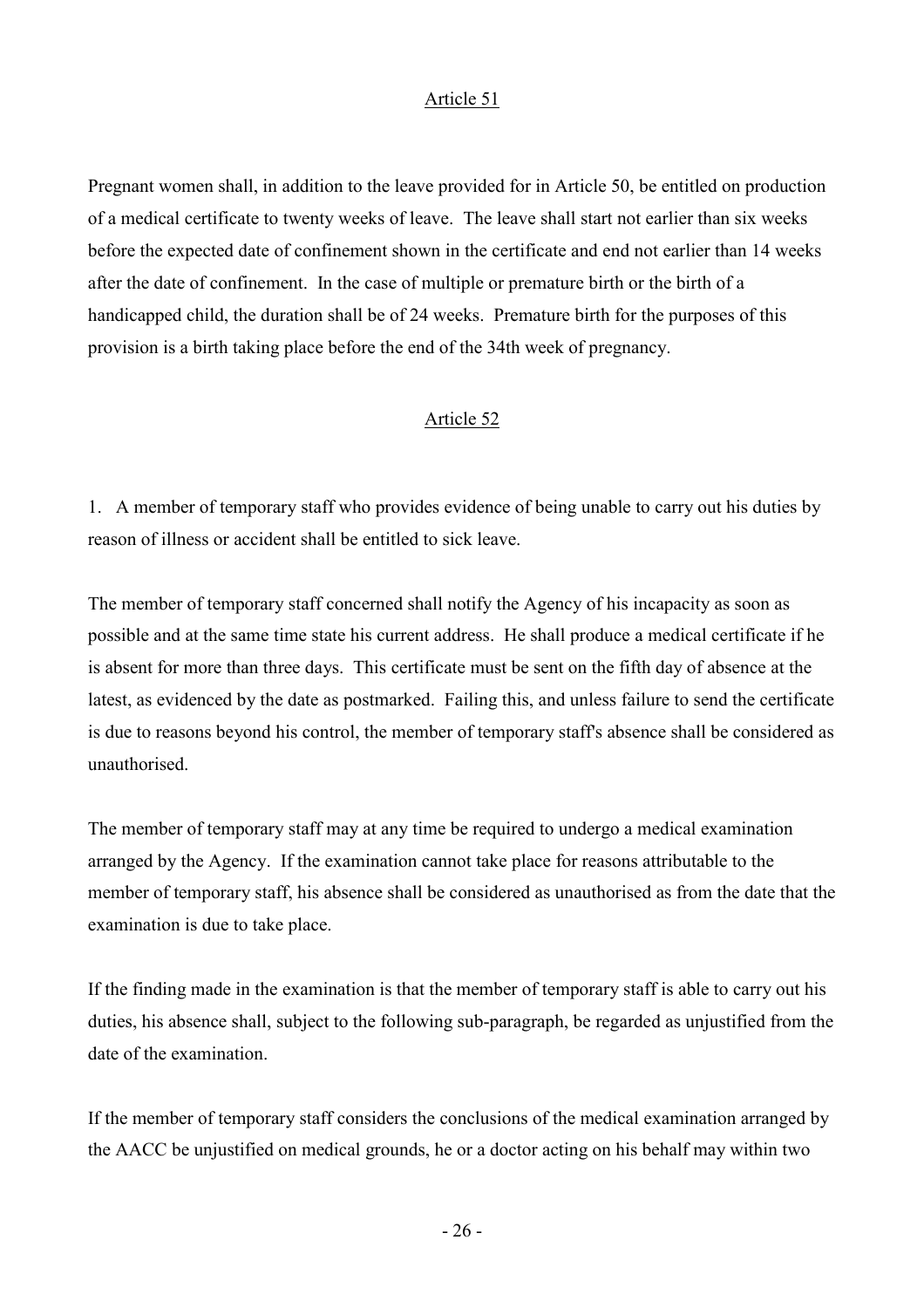days submit to the Agency a request that the matter be referred to an independent doctor for an opinion.

The Agency shall immediately transmit the request to another doctor agreed upon by the member of temporary staff's doctor and the Agency's medical officer. Failing such agreement within five days of the request, the Agency shall select a person from a list of independent doctors to be established for this purpose each year by common consent of the AACC and the Staff Committee. The member of temporary staff may within two working days object to the Agency's choice, whereupon the Agency shall choose another person from the list, which choice shall be final.

The independent doctor's opinion given after consultation of the member of temporary staff's doctor and the Agency's medical officer shall be binding. Where the independent doctor's opinion confirms the conclusion of the examination arranged by the Agency, the absence shall be treated as unjustified from the date of that examination. Where the independent doctor's opinion does not confirm the conclusion of that examination, the absence shall be treated for all purposes as having been justified.

2. If, over a period of 12 months, a member of temporary staff is absent for up to three days because of sickness for a total of more than 12 days, he shall produce a medical certificate for any further absence because of sickness. His absence shall be considered to be unjustified as from the thirteenth day of absence on account of sickness without a medical certificate.

3. Without prejudice to the application of the rules on disciplinary proceedings, where appropriate, any absence considered to be unjustified under paragraphs 1 and 2 shall be deducted from the annual leave of the member of temporary staff concerned. In the event that the member of temporary staff has no outstanding leave entitlement, he shall lose the benefit of his remuneration for the corresponding period.

4. The AACC may refer to the Invalidity Committee the case of any member of temporary staff whose sick leave totals more than 12 months in any period of three years.

5. A member of temporary staff may be required to take leave after examination by the Agency's medical officer if his state of health so requires or if a member of his household is suffering from a contagious disease.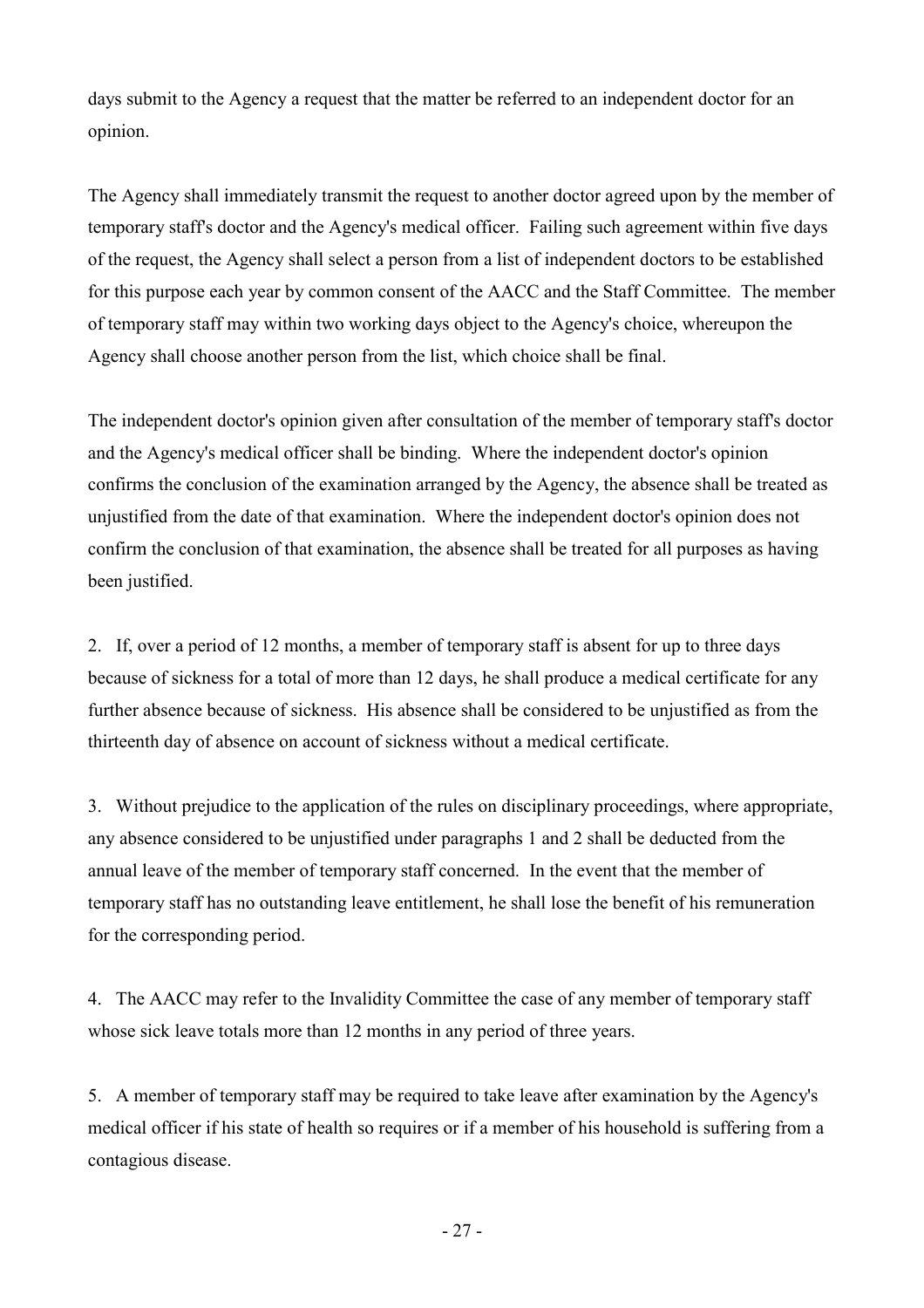In cases of dispute, the procedure laid down in the fifth to seventh subparagraph of paragraph 1 shall apply.

6. Members of temporary staff shall undergo a medical check-up every year either by the Agency's medical officer or by a medical practitioner chosen by them.

In the latter case, the practitioner's fees shall be payable by the Agency up to a maximum amount fixed for a period of no more than three years by the AACC.

## Article 53

The annual leave of a member of temporary staff who is authorised to work part time shall, for as long as he is so authorised, be reduced proportionally.

## Article 54

Except in case of sickness or accident, a member of temporary staff may not be absent without prior permission from his immediate superior. Without prejudice to any disciplinary measures that may apply, any unauthorised absence which is duly established shall be deducted from the annual leave of the member of temporary staff concerned. If he has used up his annual leave, he shall forfeit his remuneration for an equivalent period.

If a member of temporary staff wishes to spend leave elsewhere than at the place where he is employed he shall obtain prior permission from the AACC.

Special leave and parental and family leave shall not extend beyond the term of the contract.

The paid sick leave provided for in Article 52 shall not, however, exceed three months or the length of time worked by the member of the temporary staff, where the latter is longer. The leave shall not extend beyond the term of his contract.

On expiry of these time limits, a member of the temporary staff whose contract is not terminated, notwithstanding that he is unable to resume his duties, shall be placed on unpaid leave.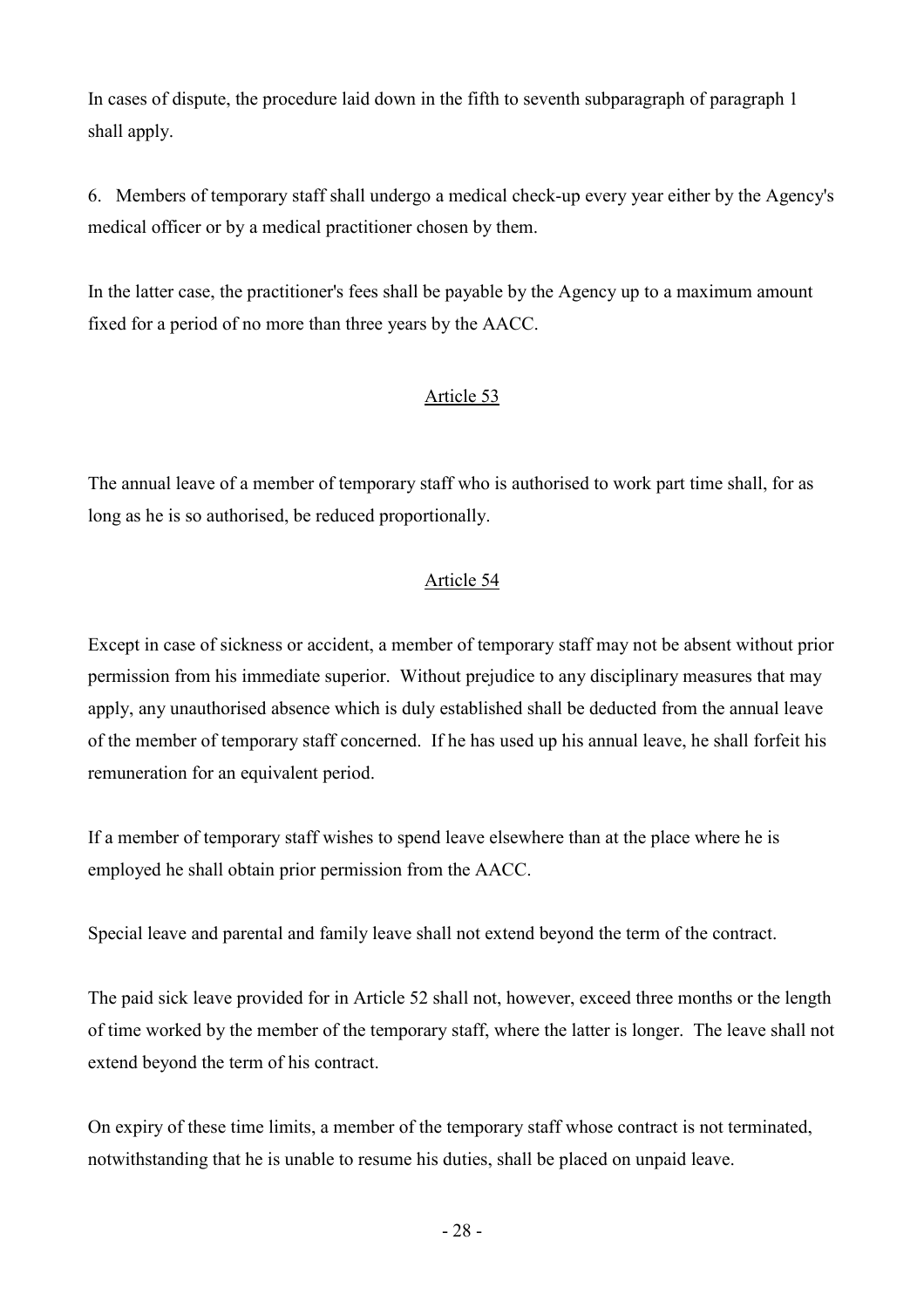However, where a member of the temporary staff contracts an occupational disease or sustains an accident in the performance of his duties, he shall continue to receive his full remuneration throughout the period during which he is incapable of working until such time as he is awarded an invalidity allowance under Article 76.

## Section D

Public holidays

## Article 55

A list of public holidays shall be drawn up by the Agency.

## Article 56

1. In exceptional circumstances a member of the temporary staff may at his own request be granted unpaid leave on compelling personal grounds. The AACC shall determine the length of such leave, which shall not exceed one quarter of the length of time already worked by the member of temporary staff or:

– three months if the member of temporary staff's seniority is less than four years;

twelve months in all other cases.

2. Any period of leave granted in accordance with the preceding paragraph shall not count for purposes of the application of the ninth paragraph of Article 59. [NOW Article 39.2]

3. While a member of the temporary staff is on unpaid leave his membership of the social security scheme provided for in Article 67 shall be suspended.

However, a member of the temporary staff who is not gainfully employed may, not later than one month following that in which unpaid leave begins, apply to continue to be covered against the risks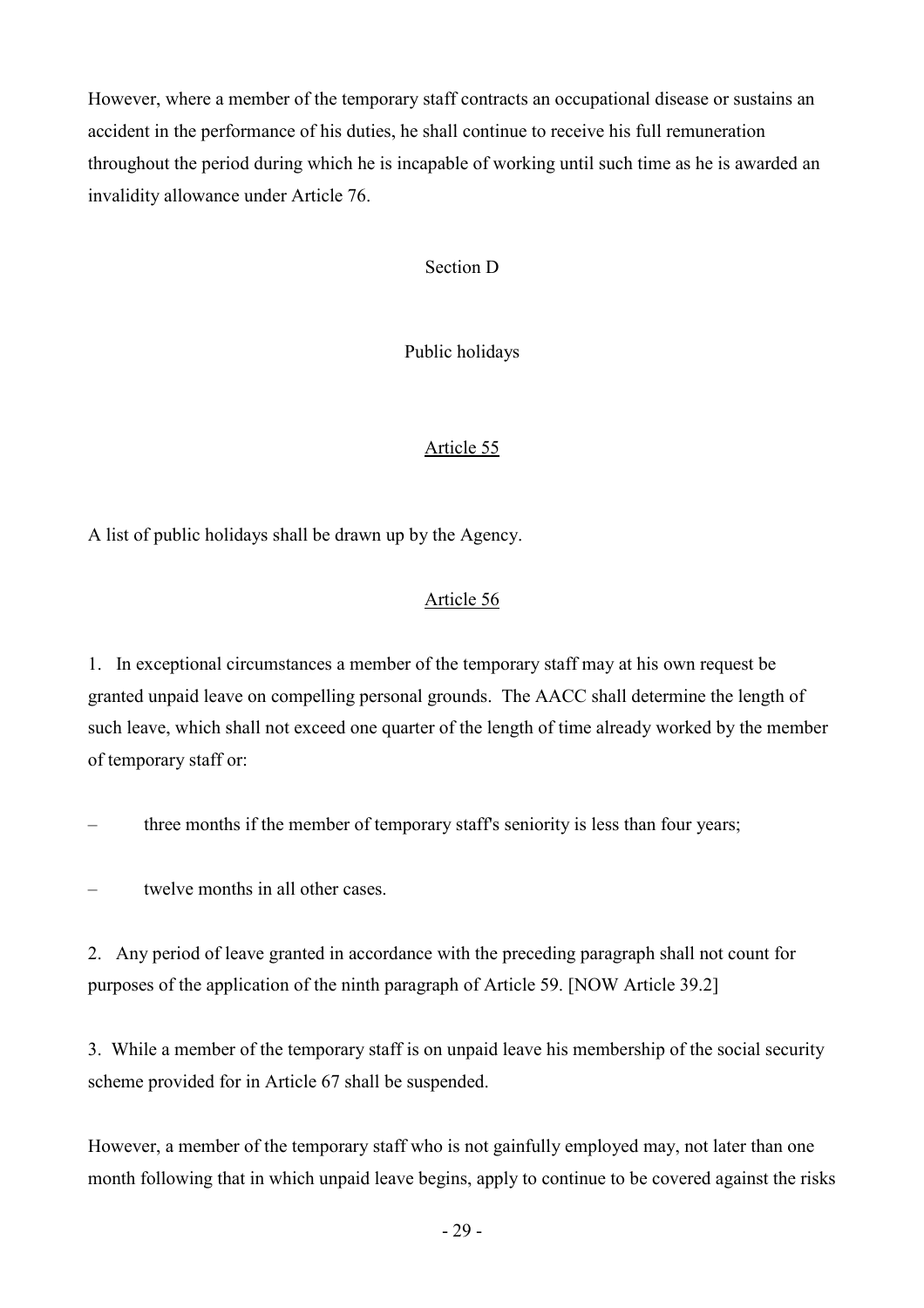referred to in Article 67, provided that he bears half the cost of the contributions provided for in that Article for the duration of his leave; the contribution shall be calculated by reference to his last basic salary.

Moreover, a member of the temporary staff who proves that he cannot acquire pension rights under another pension scheme may apply to continue to acquire further pension rights throughout the period of unpaid leave, provided that he bears the cost of a contribution equal to three times the rate laid down in Article 89; the contributions shall be calculated by reference to the basic salary for his grade and step.

## Article 57

A member of the temporary staff who is called up for military service, alternative services or reserve training or who is recalled to serve in the armed forces shall be assigned leave for national service; such leave may in no circumstances exceed the duration of the contract.

A member of the temporary staff who is called up for military service or alternative service shall cease to receive his remuneration but shall retain his right under these Staff Regulations to advancement to a higher step. He shall also retain his right to severance grant if, after completing his military service or alternative service, he pays up his pension contributions retroactively.

A member of the temporary staff who is called up for reserve training or who is recalled to service in the armed forces shall, during the period of training or recall, continue to receive his remuneration subject to deduction of an amount equal to his service pay.

## Chapter 5

## Remuneration and expenses

## Article 58

The remuneration of temporary staff shall comprise basic salary, family allowances and other allowances.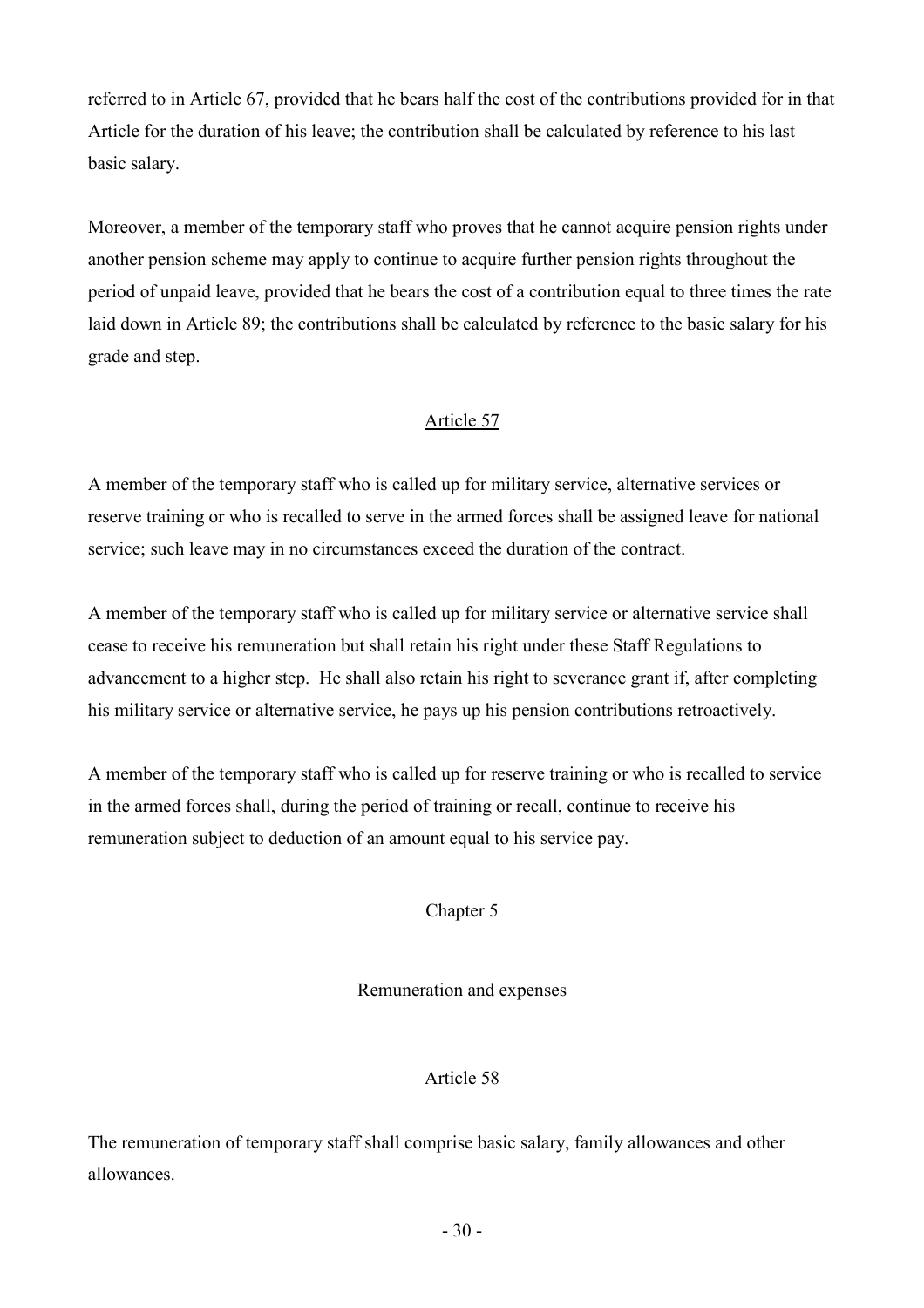1. The remuneration of the members of the temporary Staff shall be expressed in euro. The weightings, the deductions, the annual review and the adjustments shall be determined according to the same rules as those set out in Articles 63, 64, 65, 65a and 66a of the Staff Regulations of Officials of the European Communities, as laid down in Regulation (EEC, Euratom, ECSC) No 259/68<sup>2</sup>, hereinafter referred to as "the EC Staff Regulations" and in Regulation (EEC, Euratom, ECSC) No 260/68 of the Council of 29 February 1968 laying down the conditions and procedure for applying the tax for the benefit of the European Communities<sup>3</sup>. The deductions set out in the EC Staff Regulations shall be for the benefit of the budget of the Agency except for the contributions on sickness, accident and unemployment insurance schemes.

2. The basic salaries shall be determined according to the same rules as those set out in Article 66 of the EC Staff Regulations.

3. The family allowances shall comprise:

- (a) household allowance;
- (b) dependent child allowance;
- (c) education allowance.

 $\overline{a}$ 

4. Members of temporary staff in receipt of family allowances specified in this Article shall declare allowances of like nature paid from other sources; such latter allowances shall be deducted from those paid under Articles 1, 2 and 3 of Annex V.

<sup>2</sup> OJ L 56, 4.3.1968, p. 1. Regulation as last amended by Regulation (EC, Euratom) No 723/2004 (OJ L 124, 27.4.2004, p. 1).

<sup>3</sup> OJ L 56, 4.3.1968, p. 8. Regulation as last amended by Regulation (EC, Euratom) No 1750/2002 (OJ L 264, 2.10.2002, p. 15).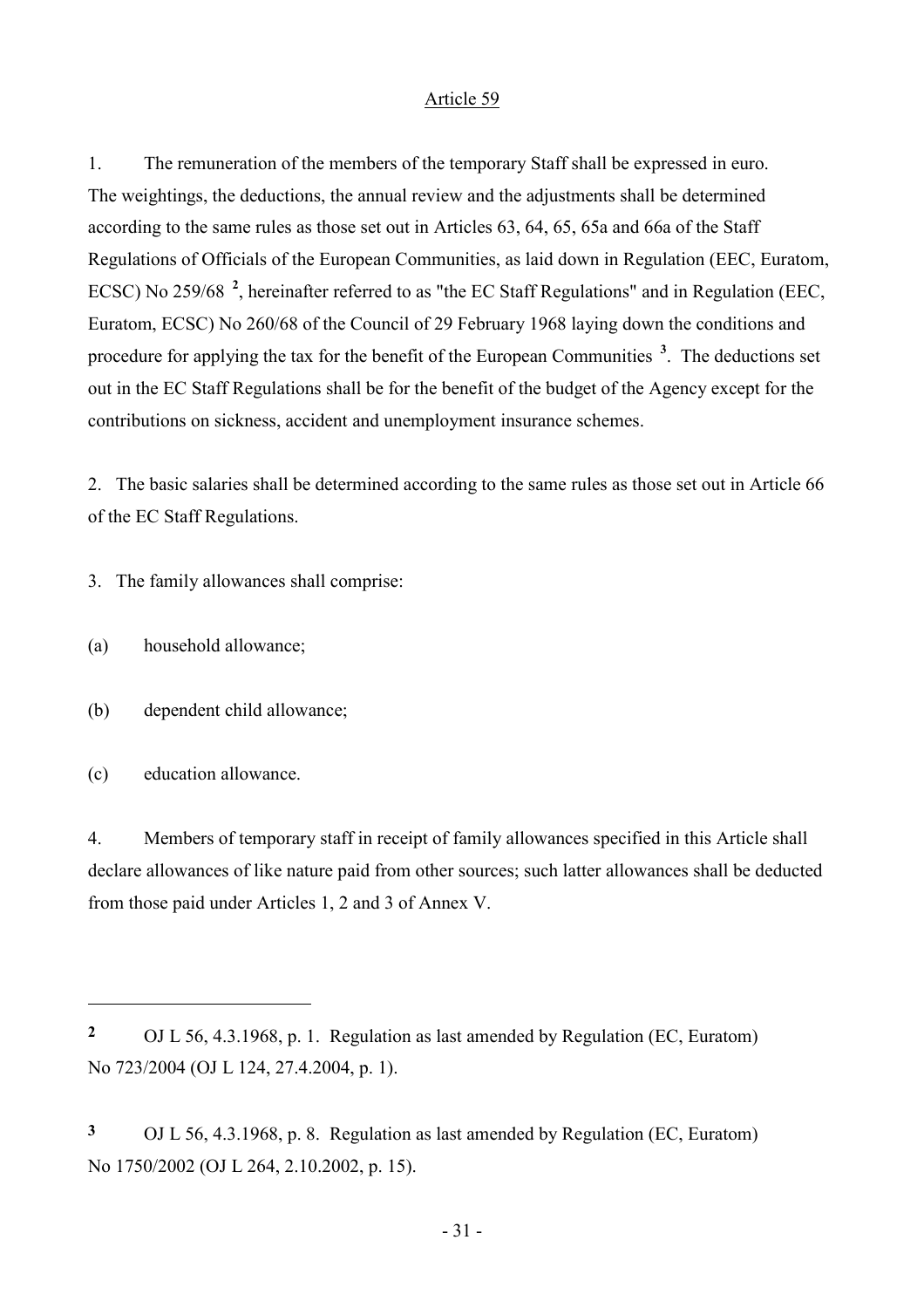5. The dependent child allowance may be doubled by special reasoned decision of the AACC based on medical documents establishing that the child concerned is suffering from a mental or physical handicap which involves the member of temporary staff in heavy expenditure.

6. Where, by virtue of Articles 1, 2 and 3 of Annex V, such family allowances are paid to a person other than the member of temporary staff, these allowances shall be paid in the currency of the country in which that person is resident, calculated where applicable on the basis of the exchange rates referred to in the second subparagraph of Article 63 of the EC Staff Regulation. They shall be subject to the weighting for the country in question if it is inside the European Union or to a weighting equal to 100 if the country of residence is outside the Union.

Paragraphs 4 and 5 shall apply where family allowances are paid to such a person.

7. The expatriation allowance shall be equal to 16% of the total of the basic salary, household allowance and dependent child allowance to which the member of temporary staff is entitled. The expatriation allowance shall be not less than EUR 442,78 per month.

8. In the event of a member of temporary staff's death, the surviving spouse or dependent children shall receive the deceased's full remuneration until the end of the third month after the month in which the death occurred.

In the event of the death of a person entitled to an invalidity allowance, the above provisions shall apply in respect of the deceased's allowance.

9. A member of temporary staff who has been at one step in his grade for two years shall automatically advance to the next step in that grade.

## Article 60

The payment of family allowances and expatriation allowance shall be determined according to Articles 1, 2, 3 and 4 of Annex V.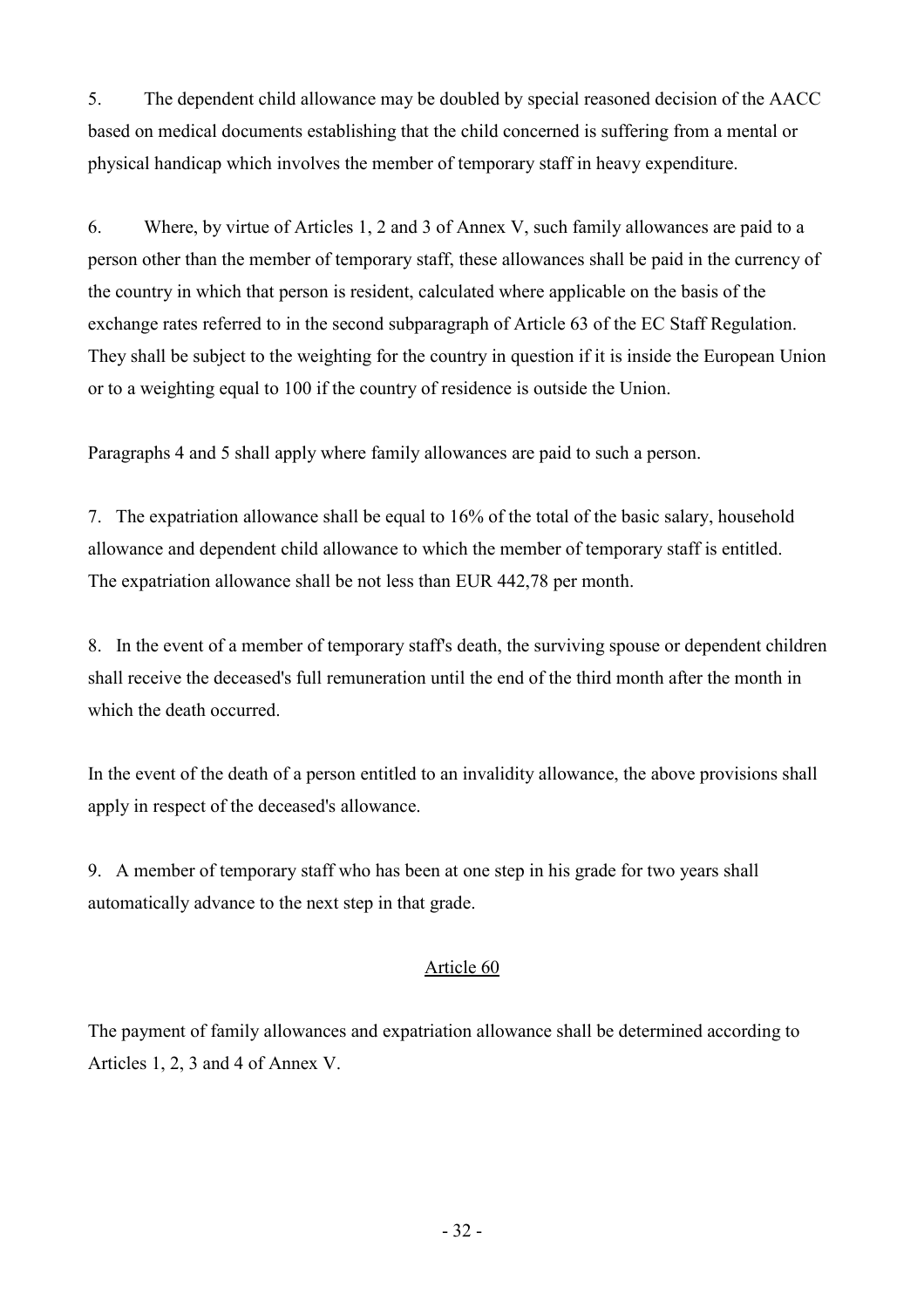Subject to Articles 62 to 65, a member of the temporary staff shall be entitled, in accordance with Articles 5 to 16 of Annex V, to reimbursement of expenses incurred by him on taking up appointment, transfer or leaving the service, and also to reimbursement of expenses incurred in the course of or in connection with the performance of his duties.

## Article 62

A member of the temporary staff engaged for a period of not less than 12 months shall, as provided for in Article 9 of Annex V be entitled to reimbursement of his removal expenses.

#### Article 63

1. A member of the temporary staff engaged for a period of not less than one year shall receive an installation allowance as provided for in Article 5 of Annex V amounting, for an expected period of service of:

| $\qquad \qquad -$ | not less than one year but | to one third       |                                       |
|-------------------|----------------------------|--------------------|---------------------------------------|
|                   | less than two years,       |                    |                                       |
|                   |                            |                    | of the rate laid down in Article 5 of |
| $\qquad \qquad -$ | not less than two years    | to two thirds $\{$ | Annex V                               |
|                   | but less than three years, |                    |                                       |
|                   |                            |                    |                                       |
|                   | three years or more,       | to three thirds    |                                       |

2. The resettlement allowance provided for in Article 6 of Annex V shall be granted to temporary staff who have completed four years' service. A member of the temporary staff who has completed more than one year's but less than four years' service shall receive a resettlement allowance proportionate to his length of service, incomplete years being disregarded.

3. However, the installation allowance provided for in paragraph 1 and the resettlement allowance provided for in paragraph 2 shall not be less than: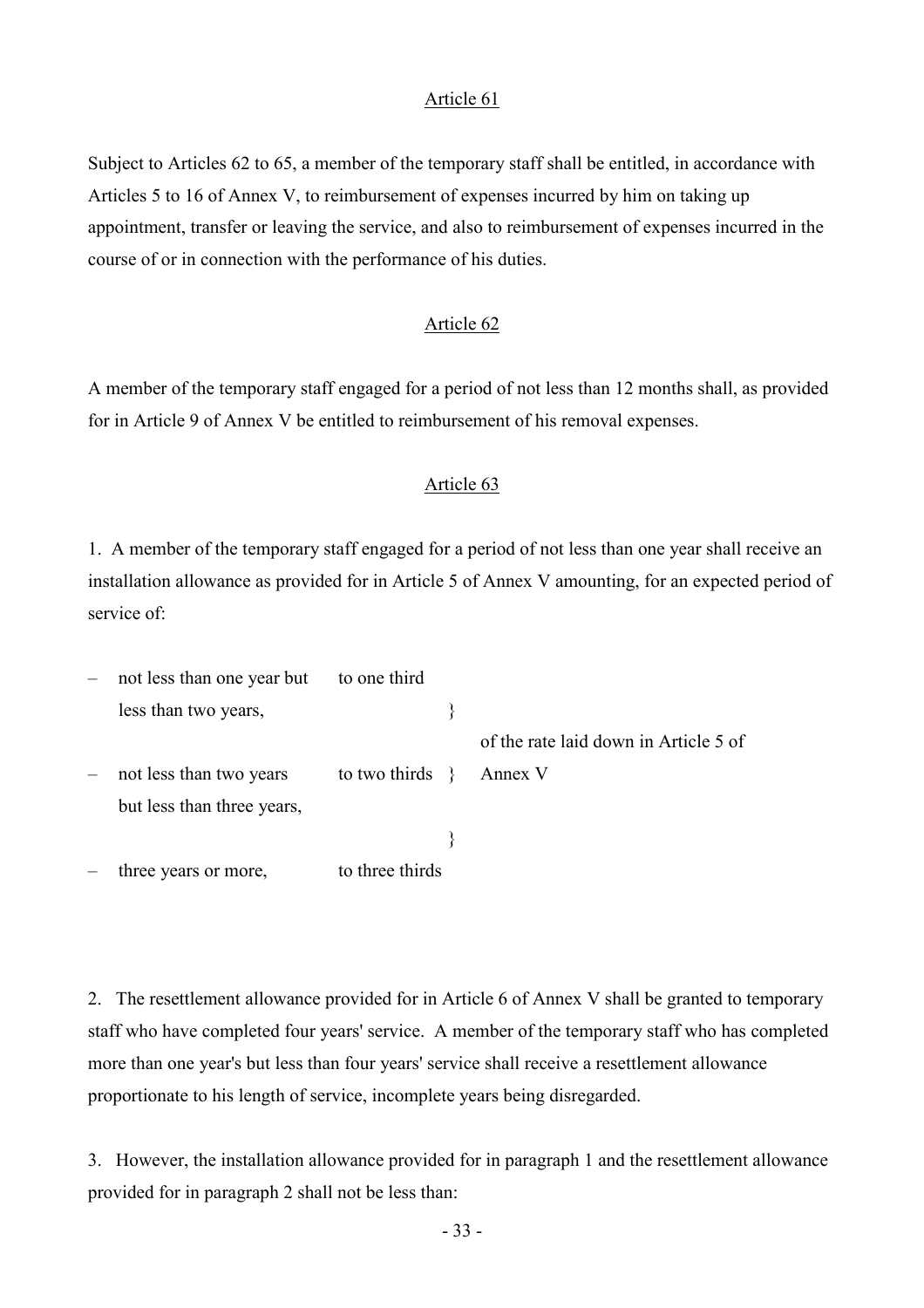(a) EUR 976,85 for a member of temporary staff who is entitled to the household allowance; and

(b) EUR 580,83 for a member of temporary staff who is not entitled to the household allowance.

In cases where a husband and wife who are both members of temporary staff of the Agency are both entitled to the installation allowance or resettlement allowance, this shall be payable only to the person whose basic salary is the higher.

In cases where the husband or wife of a member of the temporary staff of the Agency is an official or other servant of the European Communities who is entitled to the installation or resettlement allowance and is in receipt of a higher basic salary, such an allowance shall not be payable to the member of the temporary staff.

## Article 64

The daily subsistence allowance shall be as set out in Article 10 of Annex V. However, a member of the temporary staff who is engaged for a fixed period of less than 12 months and who furnishes evidence that it is impossible for him to continue to live in his place of residence shall be entitled to the daily subsistence allowance for the duration of his contract or for a maximum of one year.

## Article 65

Article 8 of Annex V on annual payment of travel expenses from place of employment to place of origin, shall apply only to temporary staff who have completed not less than nine months' service.

## Article 66

Payment of sums due shall be as set out in Articles 17 and 18 of Annex V.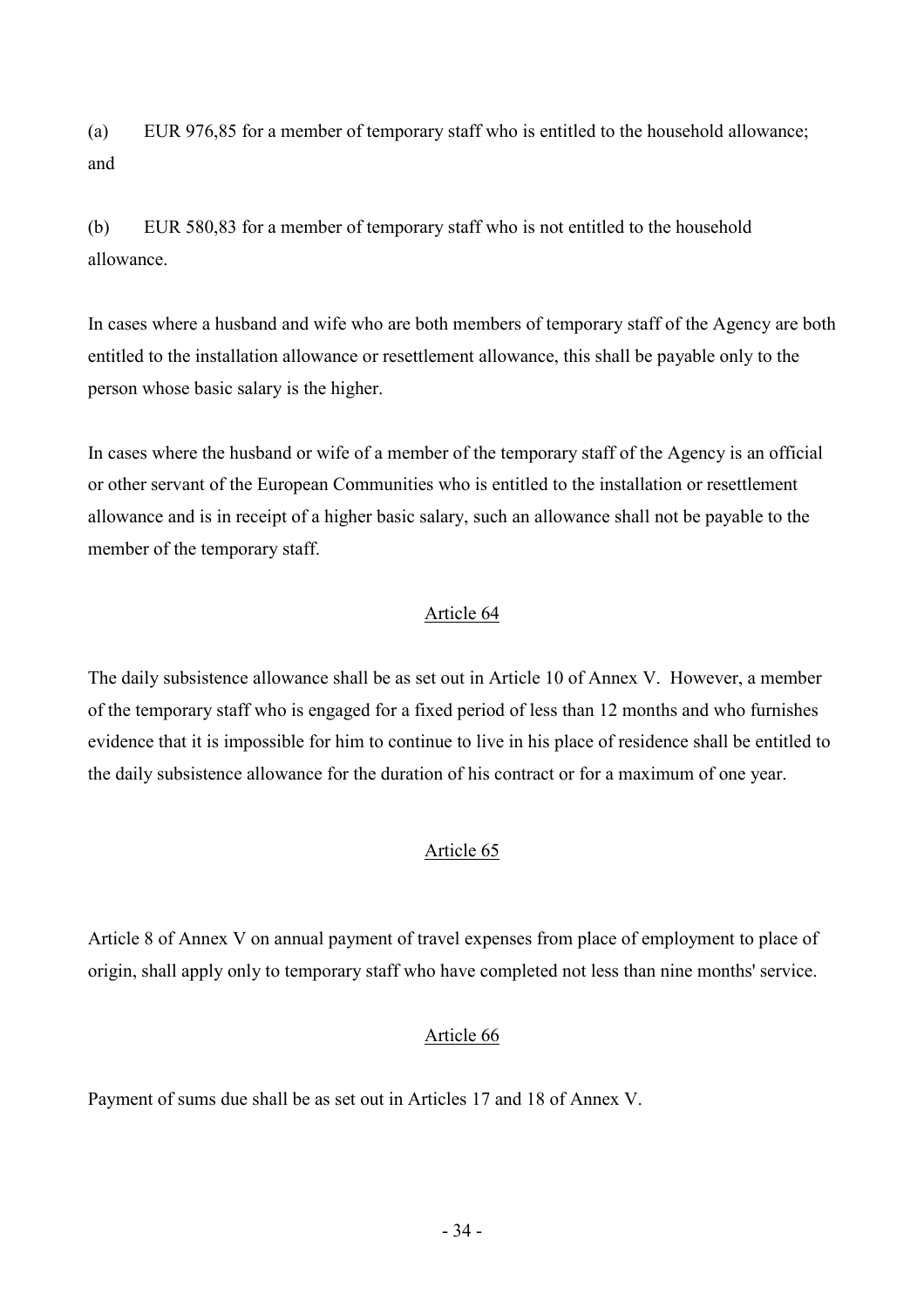Chapter 6

Social security benefits

Section A

Sickness and accident insurance, social security benefits

## Article 67

1. A member of temporary staff during the period of employment, during sick leave and during the periods of unpaid leave referred to in Articles 16 and 56 in accordance with conditions laid down therein, or when in receipt of invalidity allowance, his spouse, where such spouse is not eligible for benefits of the same nature and of the same level by virtue of any other legal provision or regulations, his children and other dependants within the meaning of Article 2 of Annex V, and recipients of a survivor's pension are insured against sickness up to 80% of the expenditure incurred subject to the same rules as those drawn up by agreement between the Community institutions pursuant Article 72 of the EC Staff Regulations. This rate shall be increased to 85% for the following services: consultations and visits, surgical operations, hospitalisation, pharmaceutical products, radiology, analyses, laboratory tests and prostheses on medical prescription with the exception of dental prostheses. It shall be increased to 100% in cases of tuberculosis, poliomyelitis, cancer, mental illness and other illnesses recognised by the AACC as of comparable seriousness, and for early detection screening and in cases of confinement. However, reimbursement at 100% shall not apply in the case of occupational disease or accident having given rise to the application of Article 68.

The unmarried partner of a member of temporary staff shall be treated as the spouse under the sickness insurance scheme, where the first three conditions in Article 1(2)(c) of Annex V are met.

One third of the contribution required to meet such insurance cover shall be charged to the member of temporary staff but so that the amount charged to him shall not exceed 2% of his basic salary.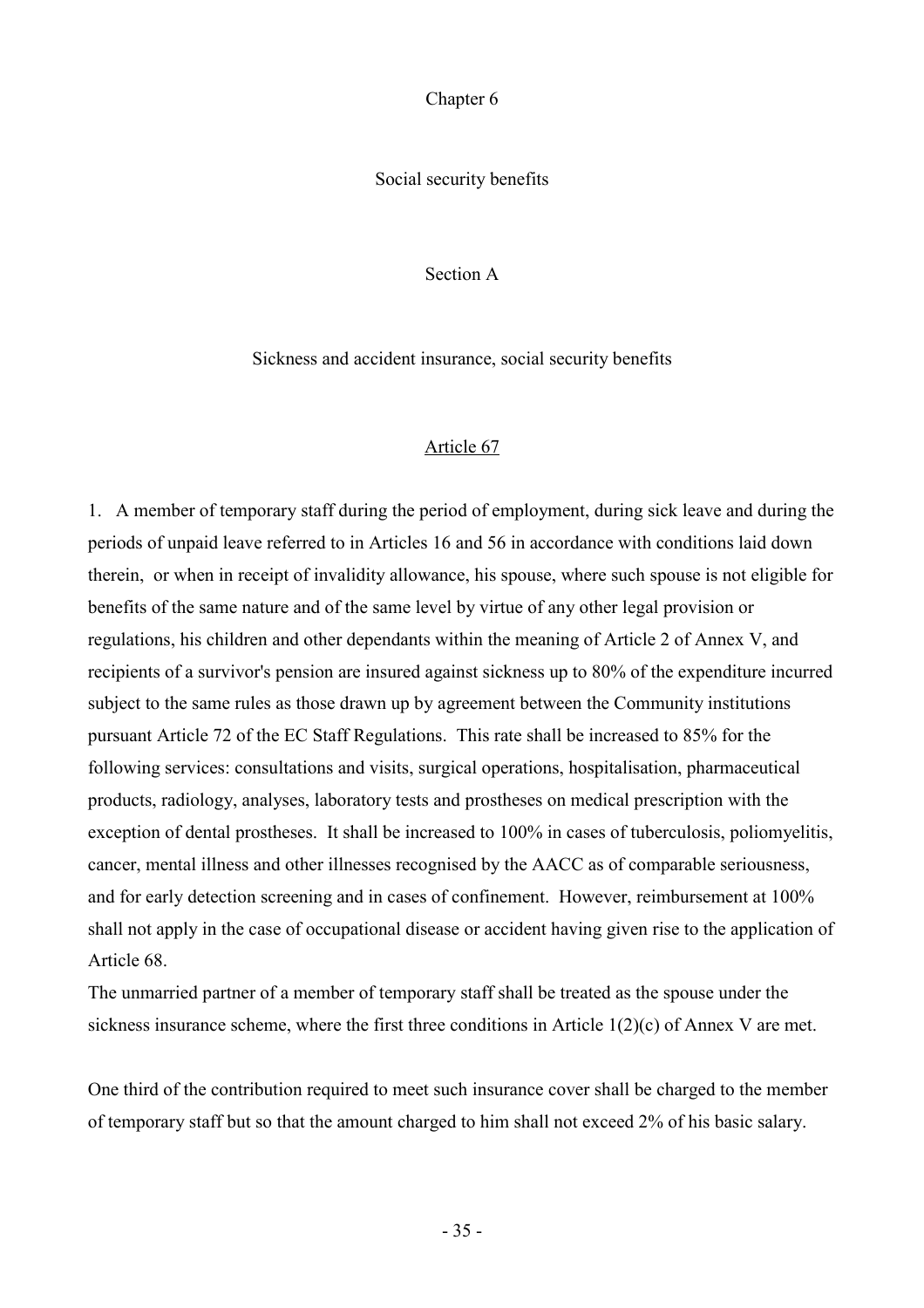2. A member of temporary staff whose service terminates and who provides evidence that he is not in gainful employment may, not later than one month following that in which his service terminates apply to continue, for a maximum of six months after termination of service, to be insured against sickness as provided for in paragraph 1. The contribution referred to in paragraph 1 shall be calculated by reference to the last basic salary received by the member of temporary staff, half the contribution being borne by him.

By decision of the AACC taken after consulting the Agency's medical officer, the period of one month for making application and the six months' limit specified in the first subparagraph shall not apply where the person concerned is suffering from a serious or protracted illness which he contracted before leaving the service and of which he notified the Agency before the end of the six months' period specified in the first subparagraph, provided that the person concerned undergoes a medical examination arranged by the Agency.

3. Where the ex-spouse of a member of temporary staff, a child who ceases to be a member of temporary staff's dependant or a person who ceases to be treated as a dependent child within the meaning of Article 2 of Annex V can provide evidence that he or she is not in gainful employment, he or she may continue for a maximum of one year to be insured against sickness as provided for in paragraph 1, in his or her capacity as insured persons covered under that member of temporary staff's insurance; this cover shall not give rise to the levy of a contribution. This one-year period shall commence on the date of the decree absolute of divorce or of the loss of status of dependent child or of person treated as a dependent child.

4. A member of temporary staff who has remained in the service of the Agency until the age of 63 years or who is in receipt of an invalidity allowance shall be entitled to the benefits provided for in paragraph 1 after he has left the service. The amount of contribution shall be calculated by reference to the amount of pension or allowance.

Those benefits shall also apply to the person entitled to survivor's pension following the death of an member of temporary staff who was in active employment or who remained in the service of the Agency until the age of 63 years, or the death of a person entitled to an invalidity allowance. The amount of contribution shall be calculated by reference to the amount of the survivor's pension.

5. Persons entitled to an orphan's pension shall not receive the benefit provided for in paragraph 1 unless they apply for it. The contribution shall be calculated by reference to the orphan's pension.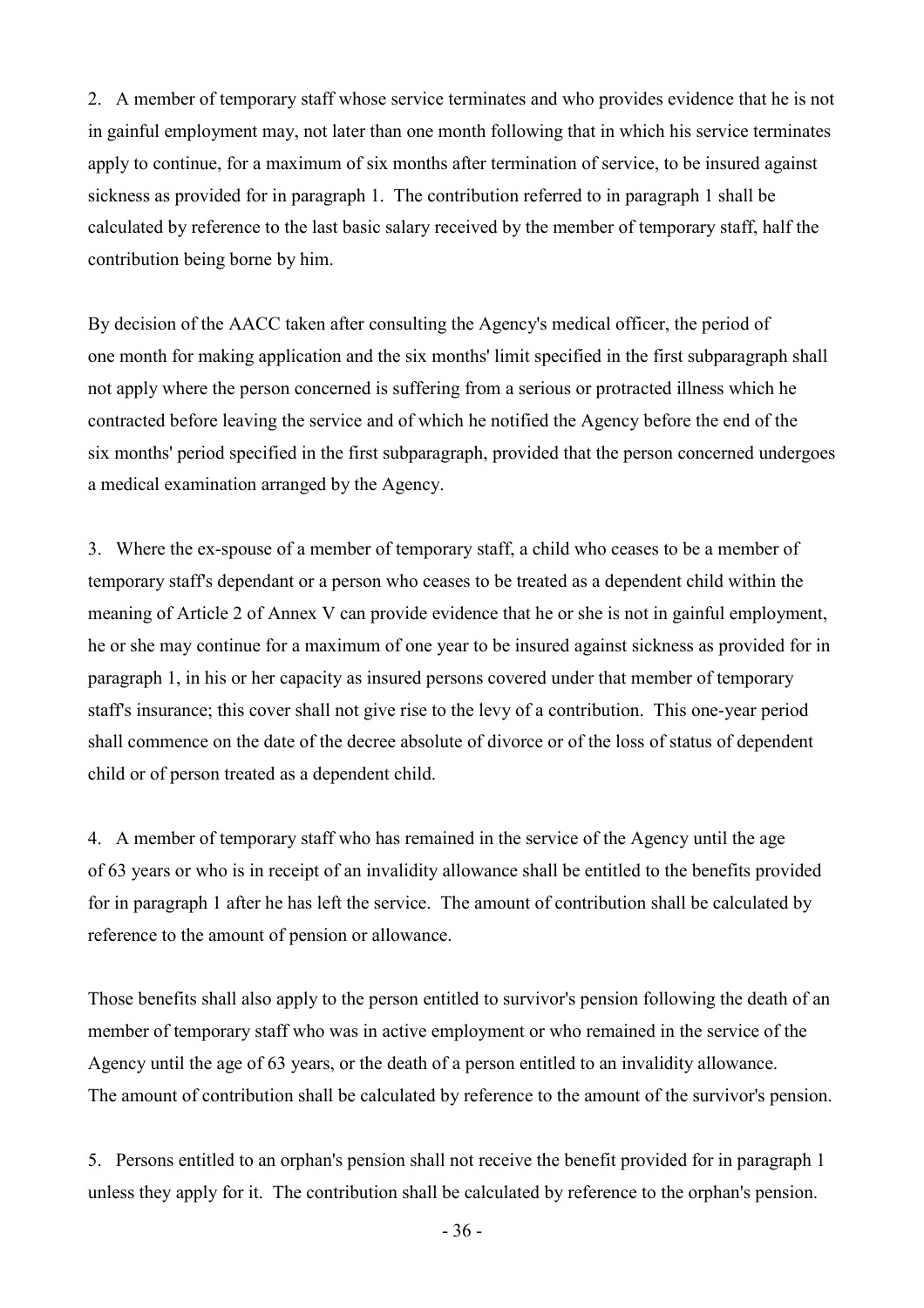6. In the case of persons entitled to a survivor's pension, the contribution referred to in paragraphs 4 and 5 may not be less than that calculated by reference to the basic salary corresponding to the first step in grade 1.

7. Where the total expenditure not reimbursed for any period of 12 months exceeds half the member of temporary staff's basic monthly salary, special reimbursement shall be allowed by the AACC, account being taken of the family circumstances of the person concerned, in the manner provided for in the rules referred to in paragraph 1.

8. Persons entitled to the foregoing benefits shall declare the amount of any reimbursements paid or which they can claim under any other sickness insurance scheme provided for by law or regulation for themselves or for persons covered by their insurance.

Where the total which they would receive by way of reimbursement exceeds the sum of the reimbursements provided for in paragraph 1, the difference shall be deducted from the amount to be reimbursed pursuant to paragraph 1, with the exception of reimbursements obtained under a private supplementary sickness insurance scheme covering that part of the expenditure which is not reimbursable by the sickness insurance scheme of the Agency.

## Article 68

1. A member of temporary staff, during the period of employment, during sick leave and during the periods of unpaid leave referred to in Articles 16 and 56 in accordance with conditions laid down herein is insured, from the date of his entering the service, against the risk of occupational disease and of accident subject to the same rules as those drawn up by common agreement of the Community institutions pursuant to Article 73 of the EC Staff Regulations. He shall contribute to the cost of insuring against non-occupational risks up to 0,1% of his basic salary.

Such rules shall specify which risks are not covered.

2. The benefits payable shall be as follows:

(a) In the event of death: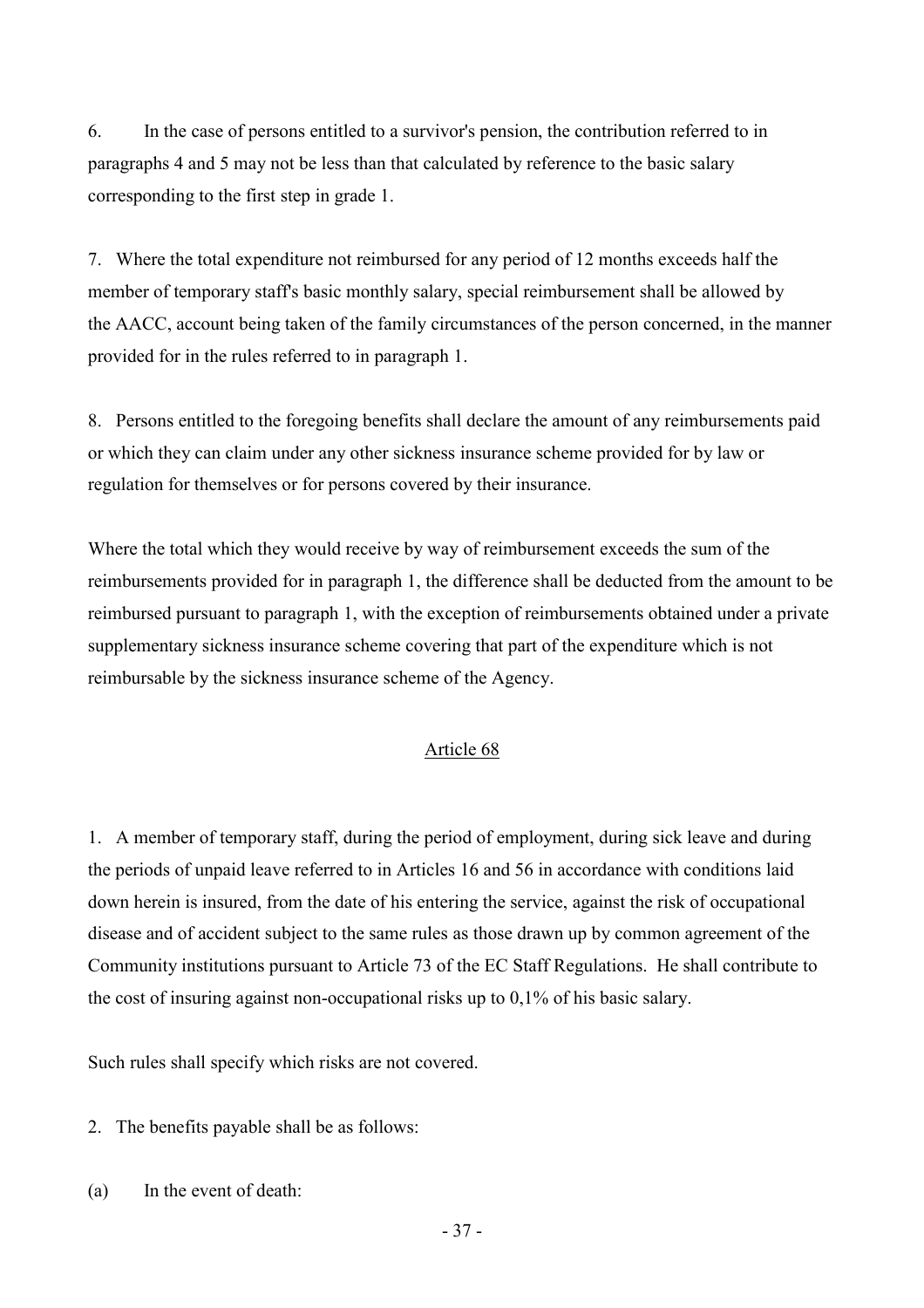Payment to the persons listed below of a lump sum equal to five times the deceased's annual basic salary calculated by reference to the monthly amounts of salary received during the 12 months before the accident:

– to the deceased member of temporary staff's spouse and children in accordance with the law of succession governing the member of temporary staff's estate; the amount payable to the spouse shall not, however, be less than 25% of the lump sum;

– where there are no persons of the category above, to the another descendants in accordance with the law of succession governing the member of temporary staff's estate;

– where there are no persons of either of the two categories above, to the relatives in the ascending line in accordance with the law of succession governing the member of temporary staff's estate;

where there are no persons of any of the three categories above, to the Agency.

(b) In the event of total permanent invalidity:

Payment to the member of temporary staff of a lump sum equal to eight times his annual basic salary calculated on the basis of the monthly amounts of salary received during the 12 months before the accident.

(c) In the event of partial permanent invalidity:

Payment to the member of temporary staff of a proportion of the sum provided for in subparagraph (b), calculated by reference to the scale laid down in the rules referred to in paragraph 1.

As provided for in these rules an annuity may be substituted for the payments provided for above.

The benefits listed above may be paid in addition to the benefits provided for in Section B.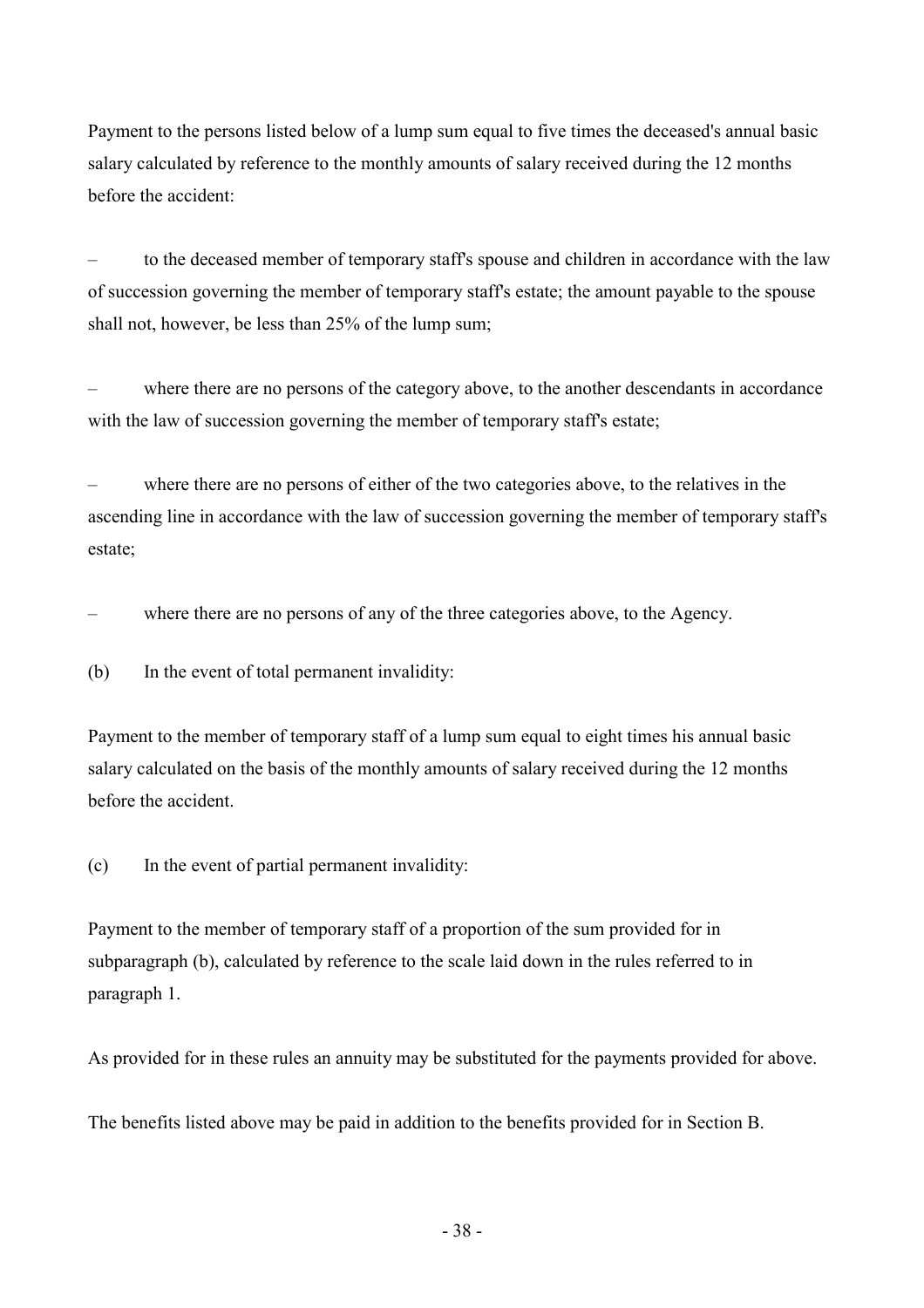3. The following shall also be covered in manner provided for in the rules referred to in paragraph 1: medical, pharmaceutical, hospital, surgical, prosthesis, radiography, massage, orthopaedic, clinical and transport expenses and any other similar expenditure incurred as a result of the accident or occupational disease.

Reimbursement shall, however, only be made where the amount paid to the member of temporary staff under Article 67 does not fully cover the expenditure incurred.

## Article 69

1. Contributions of the temporary staff and of the Agency to the sickness and accident insurance scheme shall be entirely paid to the sickness and accident insurance scheme set out in the EC Staff Regulations.

2. If, however, the medical examination provided for in Article 36 shows the servant to be suffering from sickness or invalidity, the AACC may decide that expenses arising from such sickness or invalidity are to be excluded from the reimbursement of expenditure provided for in Article 67.

If a member of the temporary staff proves that he cannot obtain cover under any other sickness insurance scheme provided for by law or regulation, he may, on application made at the latest within one month following the expiry of his contract, continue to benefit from the sickness cover provided for in Articles 67 and 68, for a period of not more than six months after the expiry of his contract. The contributions provided for in Article 67(2) shall be based on his last basic salary and half thereof shall be charged to him.

3. The rate of contribution shall be reviewed and adapted as necessary by the Council after a period of six years in the light of the sickness and accident risk of the temporary staff of the Agency.

4. The AACC may, after obtaining the advice of a medical officer authorised by the Agency, decide that the one month time limit within which the application must be made and the six month limit provided for in the paragraph 2 shall not apply where the person concerned is suffering from a serious or protracted illness contracted during his employment, which he has reported to the Agency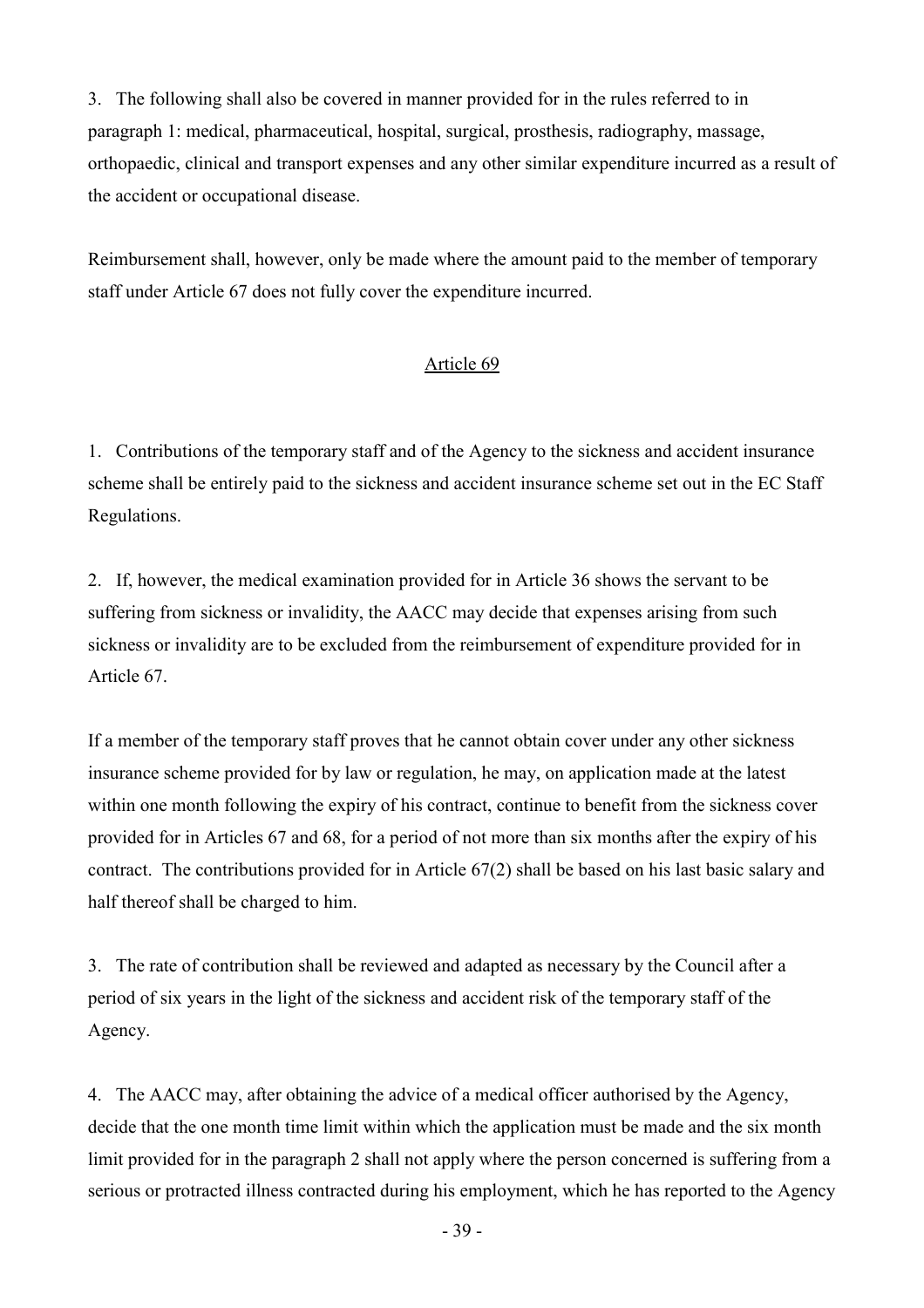before the end of the six month period provided for in the paragraph 2, on condition that the person concerned undergoes a medical examination arranged by the Agency.

## Article 70

1. A former member of the temporary staff who is unemployed when his service with the Agency has been terminated:

- who is not in receipt of an invalidity allowance from the Agency,
- whose service is not terminated by resignation or by cancellation of the contract for disciplinary reasons,
- who has completed a minimum of six months' service,
- and who is resident in an EU Member State,

shall be eligible for a monthly unemployment allowance under the conditions laid down below.

Where he is entitled to unemployment benefits under a national scheme, he shall be obliged to declare this to the Agency. In such cases, the amount of those benefits will be deducted from the allowance paid under paragraph 3.

2. To be eligible for this unemployment allowance, a former member of the temporary staff shall:

(a) be registered, at his own request, as seeking employment with the employment authorities of the EU Member States in which he establishes his residence;

(b) fulfil the obligations laid down by the law of that EU Member State for persons in receipt of unemployment benefits under that law;

(c) forward every month to the Agency, a certificate issued by the competent national employment authority stating whether or not he has fulfilled the obligations and conditions referred to in subparagraphs (a) and (b).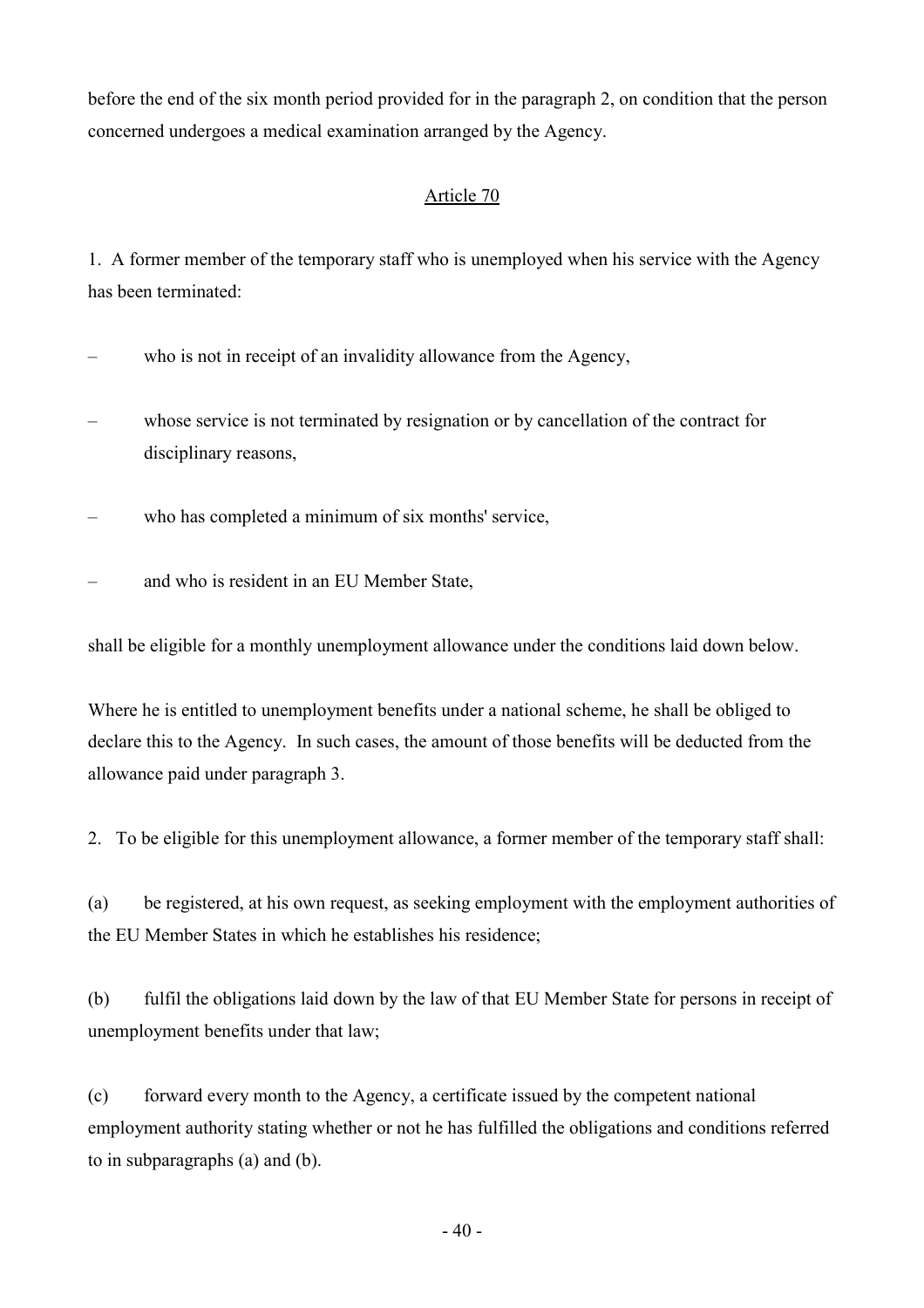The allowance may be granted or maintained by the Agency, even where the national obligations referred to under subparagraph (b) have not been fulfilled, in cases of illness, accident, maternity, invalidity or a situation recognised as being similar or where the national authority, competent to meet those obligations, has given a dispensation.

The Steering Board shall lay down such provisions as it deems necessary for applying this Article.

3. The unemployment allowance shall be set by reference to the basic salary attained by the former member of the temporary staff at the time of the termination of his service. The allowance shall be set at:

(a) 60% of the basic salary for an initial period of 12 months,

(b) 45% of the basic salary for the 13th to the 24th month,

Other than during an initial six-month period, in which the lower limit specified below is applicable but the upper limit is not, the amounts thus calculated may neither be less than EUR 1 171,52 nor exceed EUR 2 343,04. These limits shall be adjusted according to the same rules as those set out in Article 66 of the EC Staff Regulations, in accordance with Article 65 of those Regulations.

4. The period during which the unemployment allowance is payable to a former member of the temporary staff may not be more than 24 months from the date of termination of service and shall in no case exceed the equivalent of one third of the actual length of service completed. However, if, during that period, the former member of the temporary staff ceases to fulfil the conditions laid down in paragraphs 1 and 2, payment of the unemployment allowance shall be suspended. Payment shall resume if, before the expiry of that period, the former member of the temporary staff again fulfils the said conditions and is not entitled to national unemployment benefit.

5. A former member of the temporary staff who is eligible for the unemployment allowance shall be entitled to the family allowances according to the same rules as those provided for in Article 67 of the EC Staff Regulations. The household allowance shall be calculated on the basis of the unemployment allowance under the conditions laid down in Article 1 of Annex V.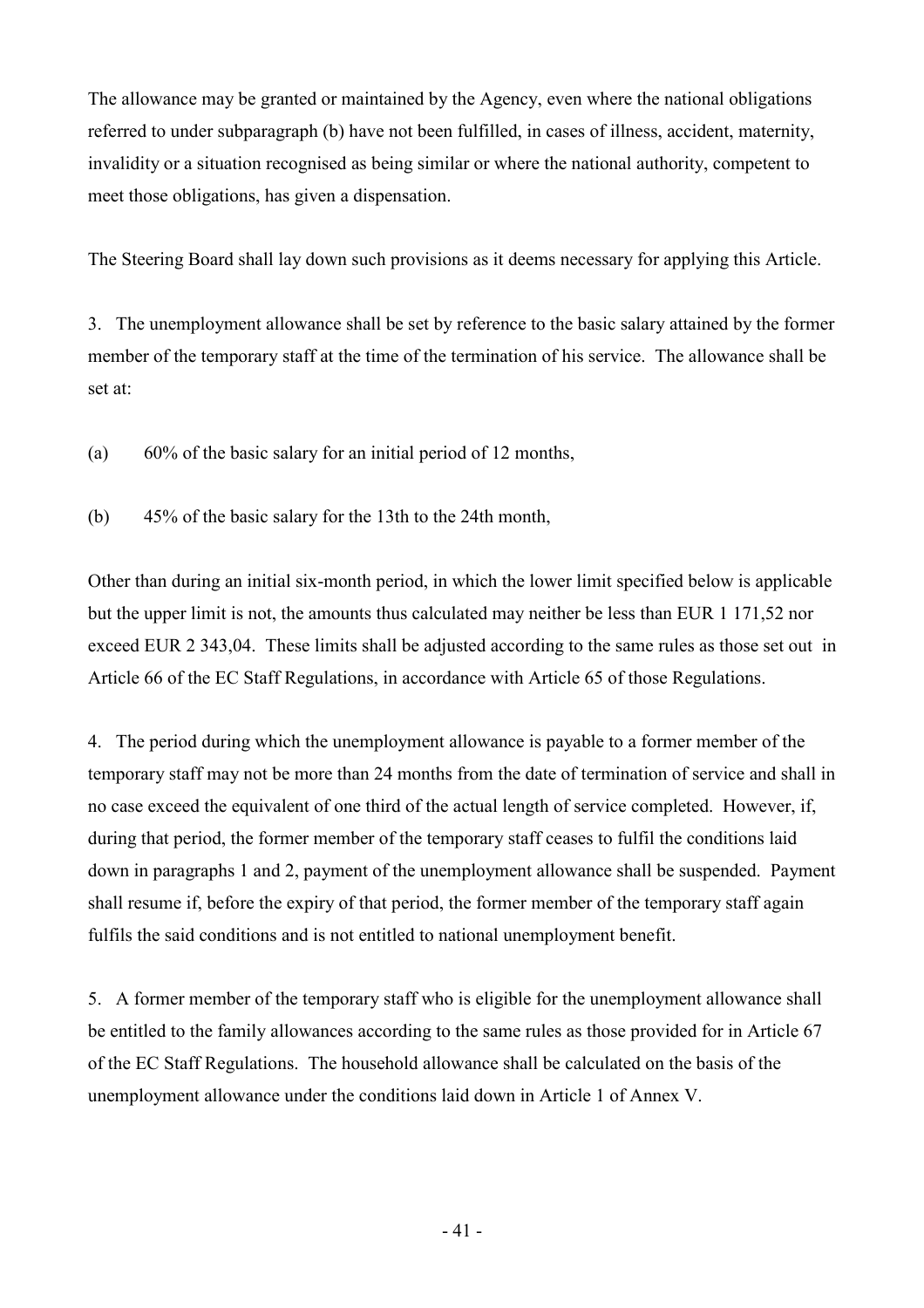The person concerned shall be obliged to declare any allowances of the same kind paid from other sources to himself or to his spouse; such allowances shall be deducted from those to be paid on the basis of this Article.

A former member of the temporary staff who is eligible for the unemployment allowance shall be entitled, as provided for in Article 67 to insurance cover against sickness without having to make any contribution.

6. The unemployment allowance and family allowances shall be paid from the Special Unemployment Fund in euro. No correction coefficient shall be applicable.

7. Members of the temporary staff shall contribute one third of the financing of the unemployment insurance scheme. That contribution shall be set at 0,81% of the basic salary of the person concerned after deducting a standard allowance of EUR 1 065,02 and without taking account of the correction coefficients provided for in Article 64 of the EC Staff Regulations.

The contribution shall be deducted each month from the salary of the person concerned and paid, together with the remaining two thirds to be borne by the Agency, into the Special Unemployment Fund set up in accordance with Article 28a of the Conditions of Employment of other servants of the Communities, as laid down in Regulation (EEC, Euratom, ECSC) No 259/68 (hereinafter referred to as "CEOS of the EC"). The rate of contribution shall be reviewed and adapted as necessary by the Agency after a period of 6 years in the light of the unemployment risk of the temporary staff of the Agency.

8. The unemployment allowances paid to a former member of the temporary staff who is unemployed shall be subject to the same rules as those provided for in Regulation (EEC, Euratom, ECSC) No 260/68.

9. The national departments with responsibility for employment and unemployment, acting in accordance with their national legislation, and the Agency shall cooperate with each other in an effective manner in order to ensure that this Article is properly applied.

10. The detailed arrangements for applying this Article shall be subject to the same rules as those laid down by mutual agreement between the Community institutions without prejudice to the provisions of the final subparagraph of paragraph 2.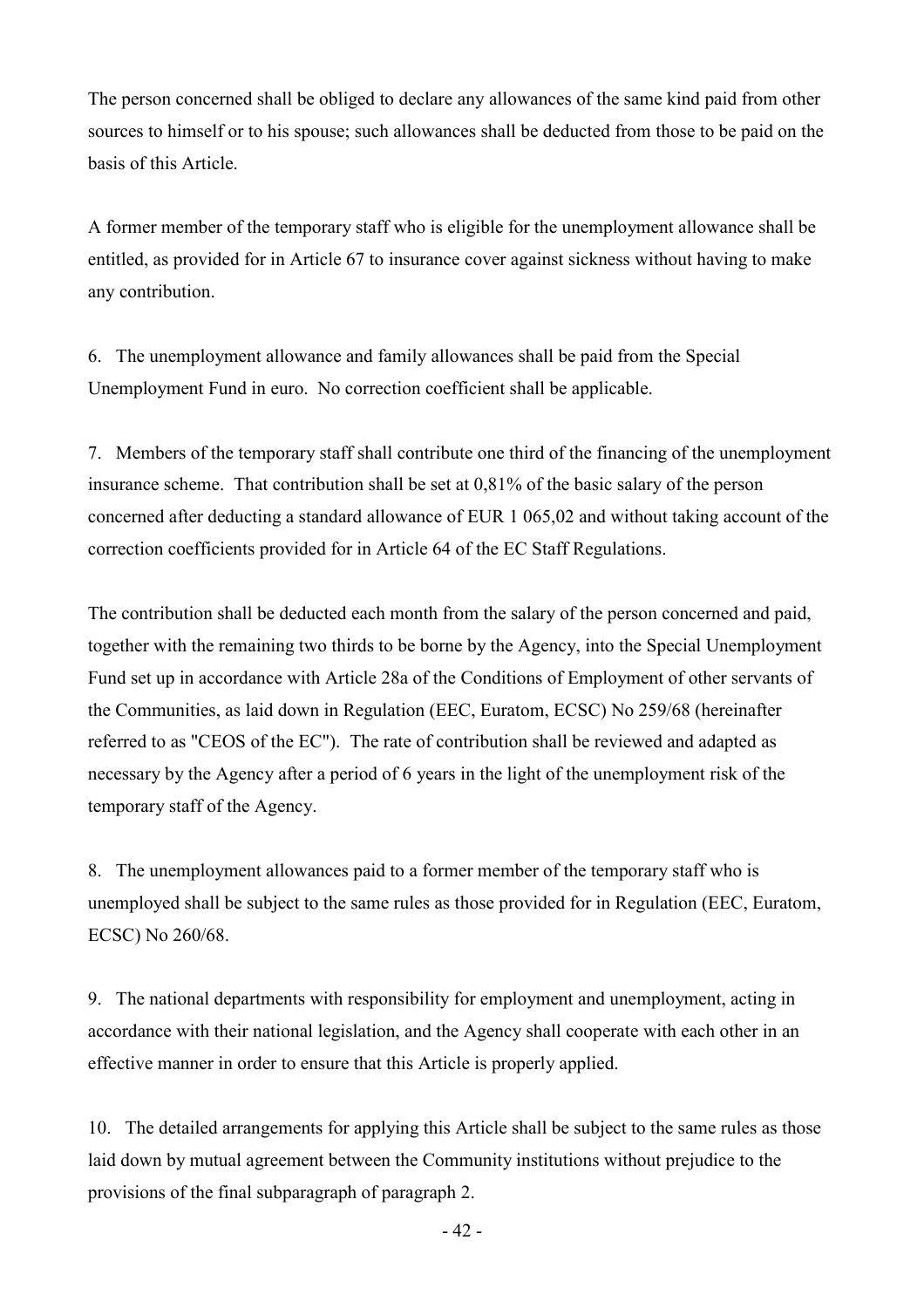1. On the birth of a child to a member of temporary staff, the person who has actual care of the child shall receive a grant of EUR 198,31.

The same grant shall be paid to a member of temporary staff who adopts a child who is less than five years of age and is a dependant within the meaning of Article 2(2) of Annex V.

2. This grant shall also be payable in the event of termination of pregnancy after not less than seven months.

3. The recipient of a grant on the birth of a child shall declare any grants of the same nature received from other sources for the same child; such grants shall be deducted from the grant provided for above. Where both parents are member of temporary staff of the Agency, the grant shall be paid once only.

#### Article 72

In the event of the death of a member of temporary staff, a member of temporary staff's spouse or dependent child, or any other dependent person within the meaning of Article 2 of Annex V who lived as part of the member of temporary staff's household, the Agency shall reimburse the costs involved in transporting the body from the member of temporary staff's place of employment to his place of origin.

However, in the event of a member of temporary staff's death during a mission, the Agency shall bear the costs involved in transporting the body from the place where death occurs to the member of temporary staff's place of origin.

### Article 73

Gifts, loans or advances may be made to temporary staff during the term of their contract or after expiry of the contract where, as a result of serious protracted illness contracted or a disability, or of

- 43 -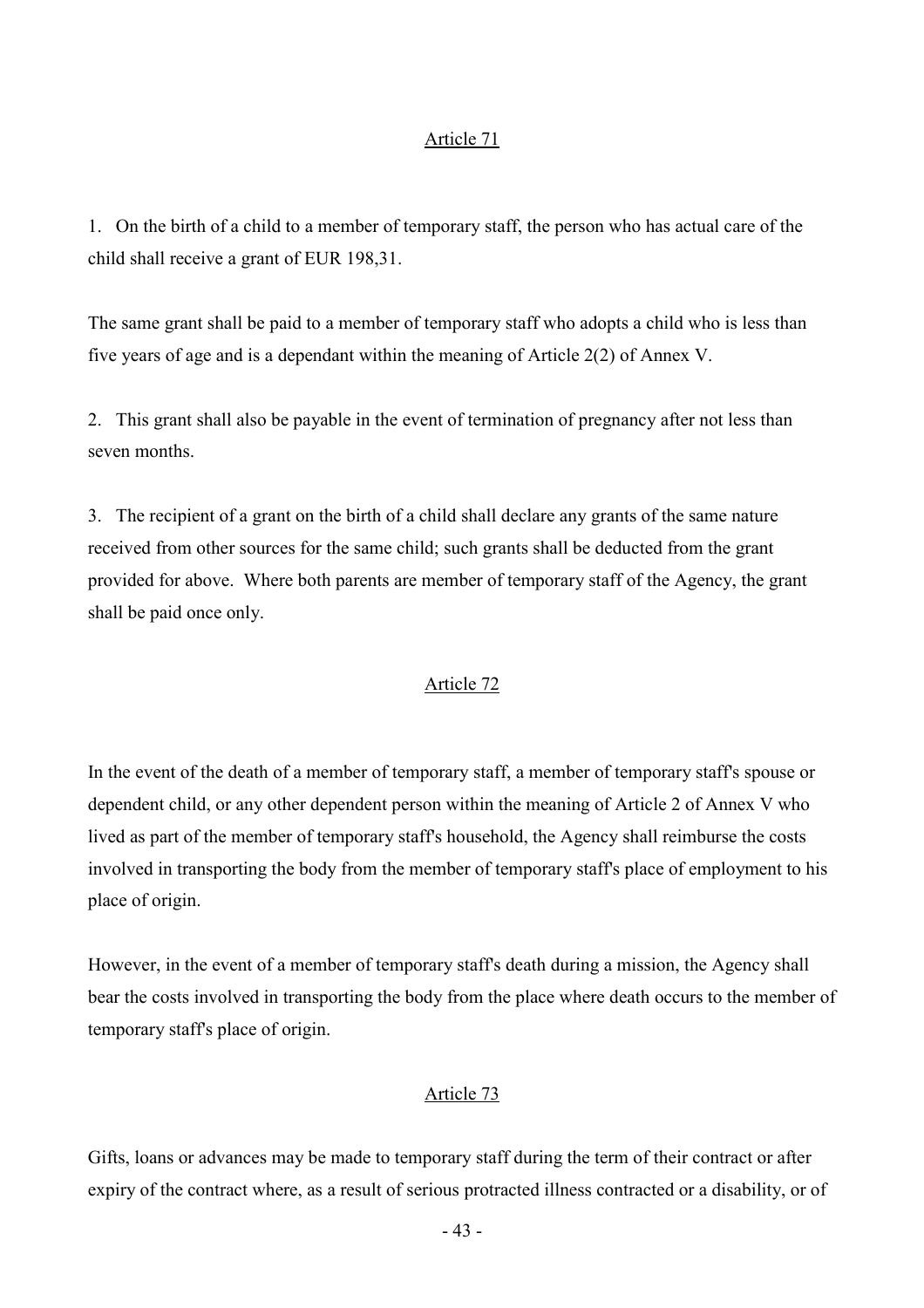an accident sustained, during his employment, the member of temporary staff is incapable of working and proves that such illness or accident is not covered by another social security scheme.

## Section B

Insurance against invalidity and death

# Article 74

Temporary staff members are insured in accordance with the following provisions against the risk of death and of invalidity occurring during their employment.

The payments and benefits provided for in this Section shall be suspended if the remuneration which a member of the temporary staff receives in respect of his employment, is suspended pursuant to these Staff Regulations.

## Article 75

Where the medical examination made before a member of the temporary staff is engaged shows that he is suffering from sickness or invalidity, the AACC may, in so far as risks arising from such sickness or invalidity are concerned, decide to admit him to guaranteed benefits in respect of invalidity or death only after a period of five years from the date of his entering the service of the Agency.

The member of the temporary staff may appeal against this decision to the Invalidity Committee that shall be established by the Agency. Pursuant to an agreement between the Agency and the Council of the European Union, the Agency can make use of the Invalidity Committee of the Council.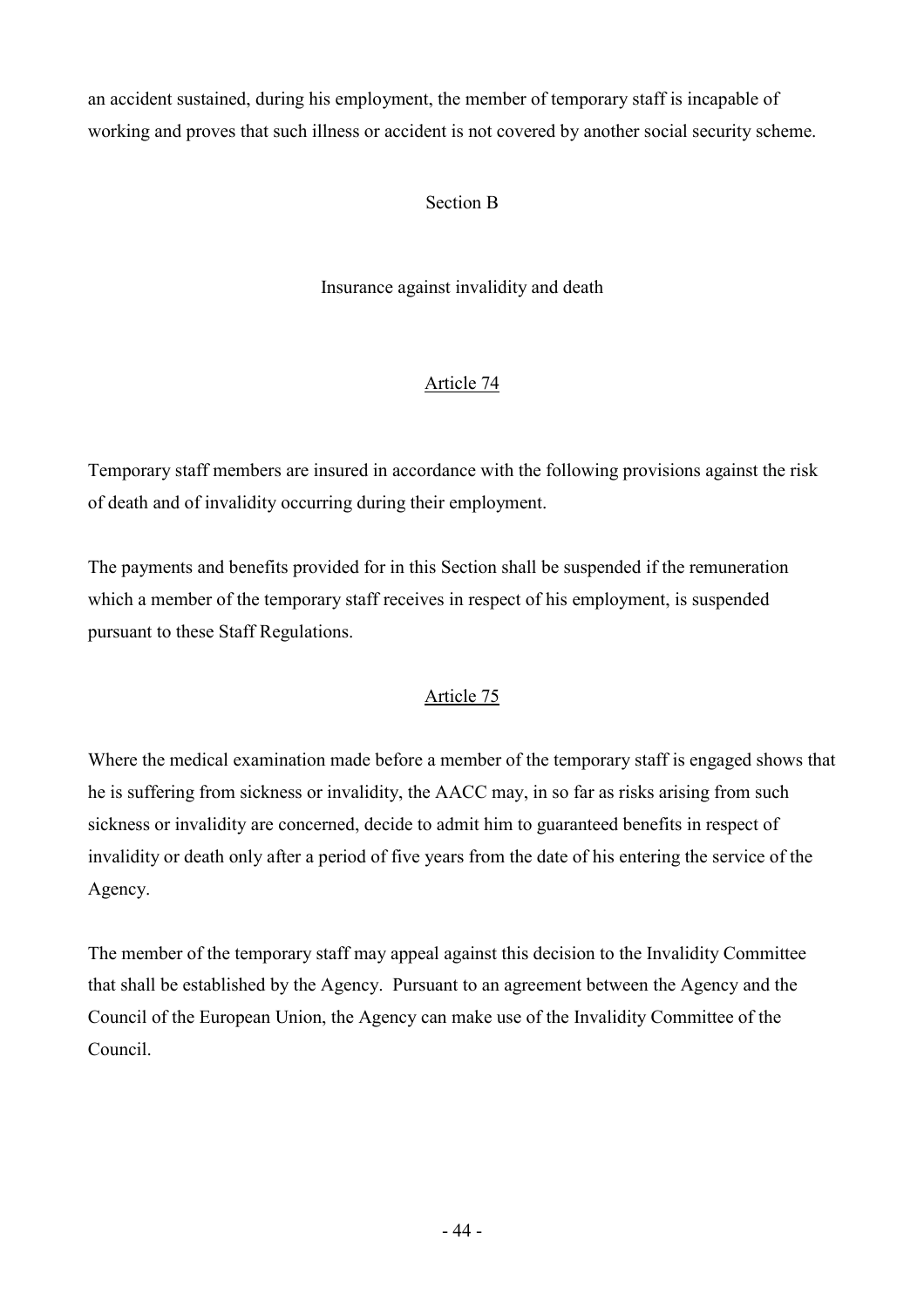1. A member of the temporary staff who is suffering from total invalidity and who, for that reason, is obliged to suspend employment with the Agency shall be entitled, for as long as the invalidity lasts, to an invalidity allowance, the amount of which shall be determined as follows.

If a member of the temporary staff, recipient of an invalidity allowance, reaches the age of 65, the general rules on the severance grant shall be applied. The amount of the severance grant shall be based on the salary for the grade and step occupied by the servant when he became an invalid.

2. The invalidity allowance shall be 70% of the final basic salary of the member of the temporary staff. However, it shall not be less than the minimum subsistence figure, i.e. the basic salary of an member of temporary staff of the EC at the first step of Grade 1. The invalidity allowance shall be subject to contributions to the pension scheme, calculated on the basis of that allowance.

3. Where the invalidity of the member of the temporary staff arises from an accident in the course of or in connection with the performance of his duties, from an occupational disease, from a publicspirited act or from risking life and limb to save another human being, the invalidity allowance shall not be less than 120% of the minimum subsistence figure. In such cases the pension contributions shall be borne by the budget of the Agency.

4. In the case of invalidity deliberately brought about by the member of the temporary staff, the AACC may decide that he should receive only the grant provided for in Article 85.

5. Persons entitled to an invalidity allowance shall also be entitled to the family allowances determined in accordance with article 59(3). In accordance with Annex V, the household allowance shall be determined on the basis of the recipient's allowance.

### Article 77

1. Invalidity shall be established by the Invalidity Committee referred to in Article 75.

2. The Agency may require periodic examinations of the recipient of an invalidity allowance to establish that he still fulfils the conditions for payment of that allowance. If the Invalidity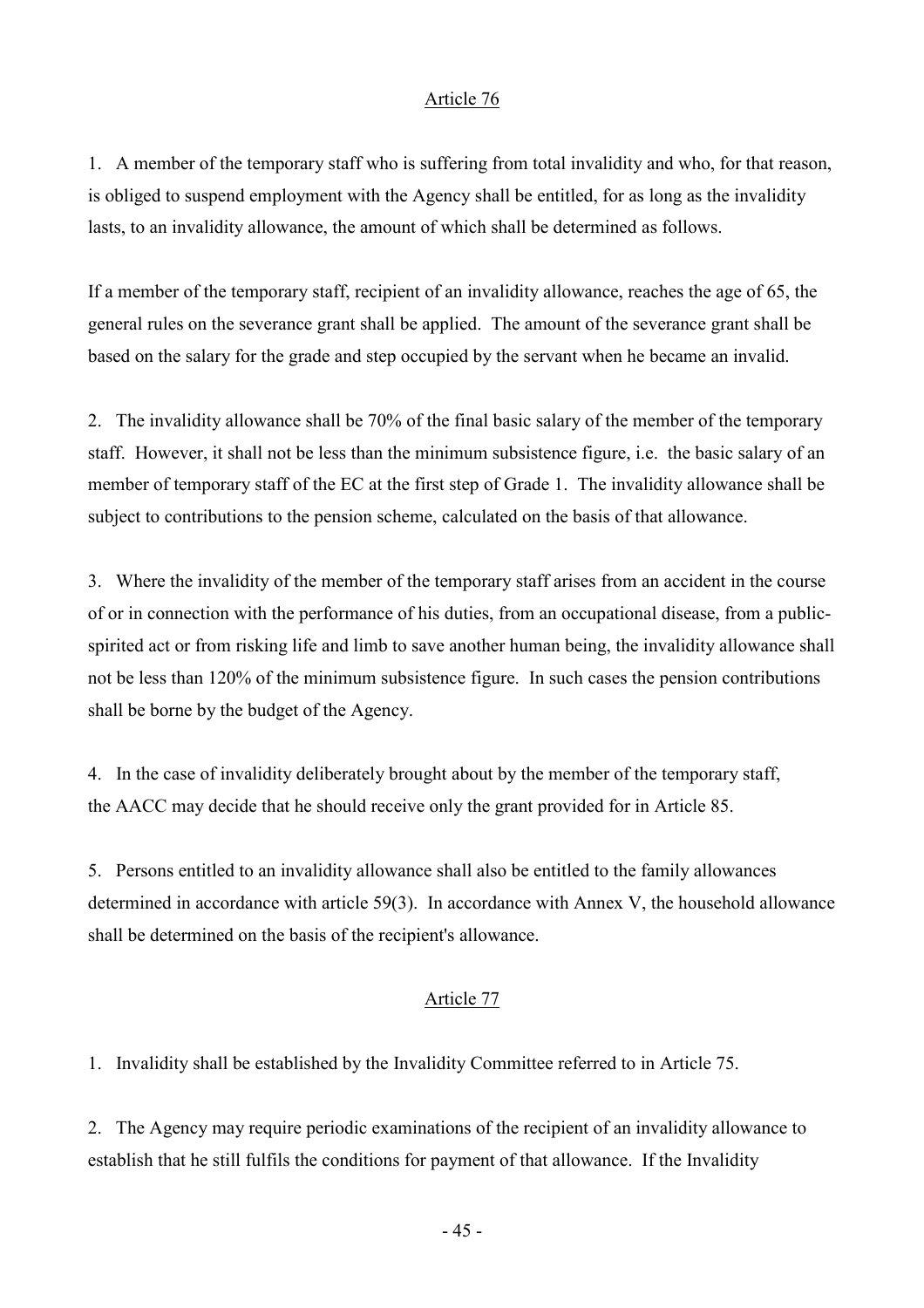Committee finds that these conditions are no longer fulfilled, the member of the temporary staff shall resume service with the Agency, providing his contract has not expired.

However, if it proves impossible to employ the person concerned in the service of the Agency, the contract may be terminated subject to payment of an amount corresponding to the remuneration that would have been paid during the period of notice and, where applicable, to the compensation for termination of contract provided for in Article 95. Article 85 shall also apply.

## Article 78

The persons entitled under a deceased member of the temporary staff, as determined according to the same rules as those laid down in Chapter 3 of Annex VI, shall be entitled to the survivor's pension as provided for in Articles 79 to 82.

Where a former member of temporary staff in receipt of an invalidity allowance dies, the persons entitled under the deceased member of temporary staff, as defined in Chapter 3 of Annex VI, shall be entitled to the survivor's pension as provided for in that Annex.

Where the whereabouts of a member of the temporary staff, or of a former member of temporary staff in receipt of an invalidity allowance are unknown for more than one year, the provisional pensions to his spouse and to persons recognised as his dependants shall be determined according to the same rules as those set out in Chapters 5 and 6 of Annex VIII to the EC Staff Regulations.

## Article 79

The right to receive payment of pension shall have effect from the first day of the month following that in which death occurred or, where applicable, on the first day of the month following the period during which the deceased's surviving spouse, orphans or dependants receive his emoluments under Article 59(8).

## Article 80

The surviving spouse of a member of the temporary staff shall be entitled to a survivor's pension in accordance with Chapter 3 of Annex VI. The pension shall be not less than 35% of the final basic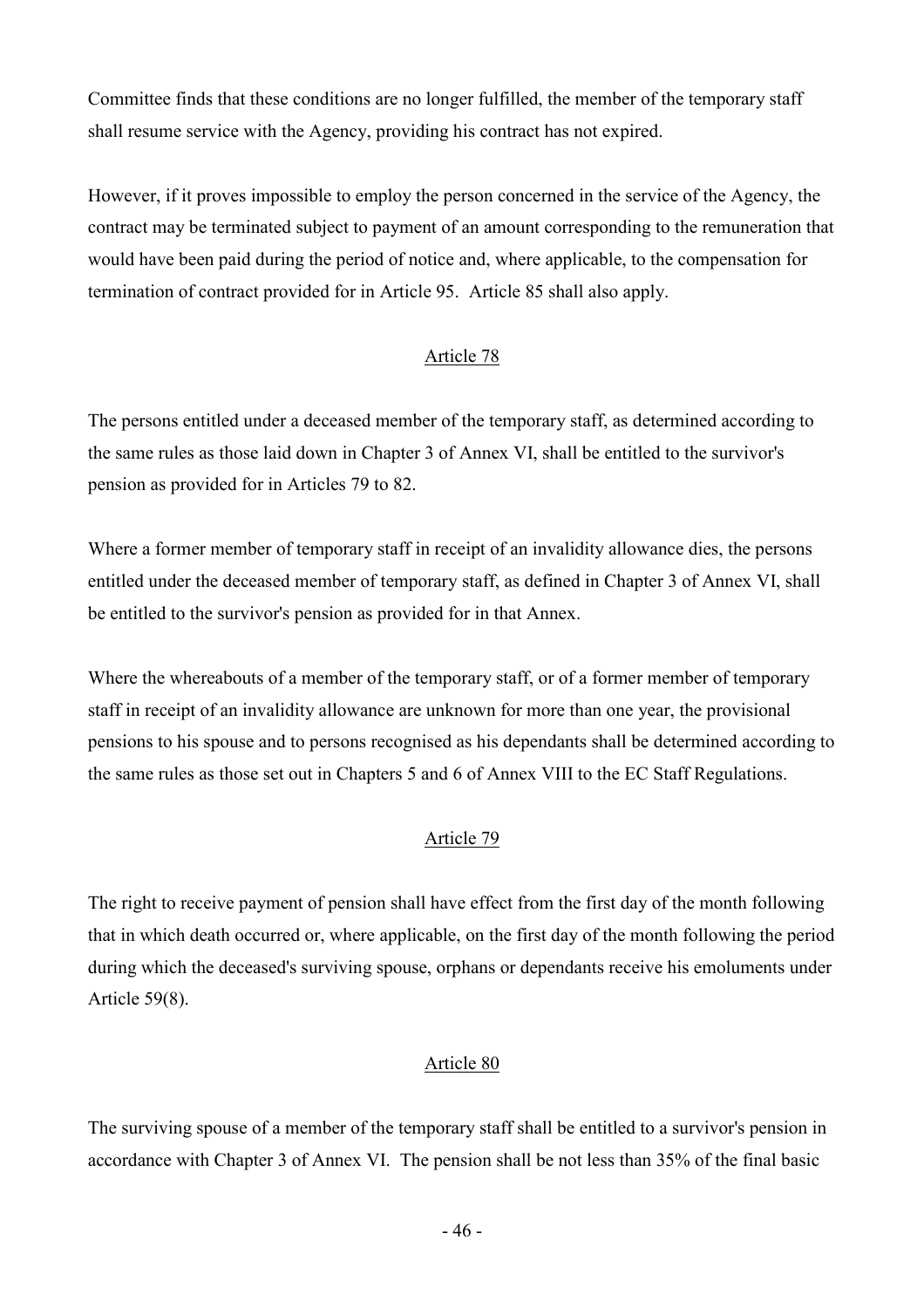monthly salary received by the member of the temporary staff, nor less than the basic salary of an EC member of temporary staff at the first step of grade 1.

A person drawing survivor's pension shall be entitled, under the conditions laid down in Annex V to the family allowances specified in Article 59(3). However, the dependent child allowance shall be equal to twice the amount of the allowance provided for in Article 59(3)(b).

## Article 81

Where a member of temporary staff or person entitled to an invalidity allowance dies leaving no spouse entitled to a survivor's pension, the children dependent on the deceased within the meaning of Article 2 of Annex V at the time of his death shall be entitled to orphans' pension in accordance with Article 10 of Annex VI.

The same pension entitlement shall apply to children who fulfil the above conditions in the event of the death or remarriage of the spouse in receipt of a survivor's pension.

Where a member of temporary staff or person entitled to an invalidity allowance dies but the conditions set out in the first paragraph are not satisfied, the dependent children within the meaning of Article 2 of Annex V shall be entitled to orphans' pension in accordance with Article 10 of Annex VI; the pension shall, however, be equal to half the pension calculated in accordance with that Article.

For persons treated as dependent children within the meaning of Article 2(4) of Annex V, the orphan's pension may not exceed an amount equal to twice the dependent child allowance.

No orphan's pension shall be payable where a natural parent who has been replaced by an adoptive parent dies.

Orphans shall be entitled to an education allowance in accordance with Article 3 of Annex V.

## Article 82

In the case of divorce or where there is more than one category of survivor who qualifies to claim survivor's pension, such pension shall be apportioned in manner provided for in Annex VI.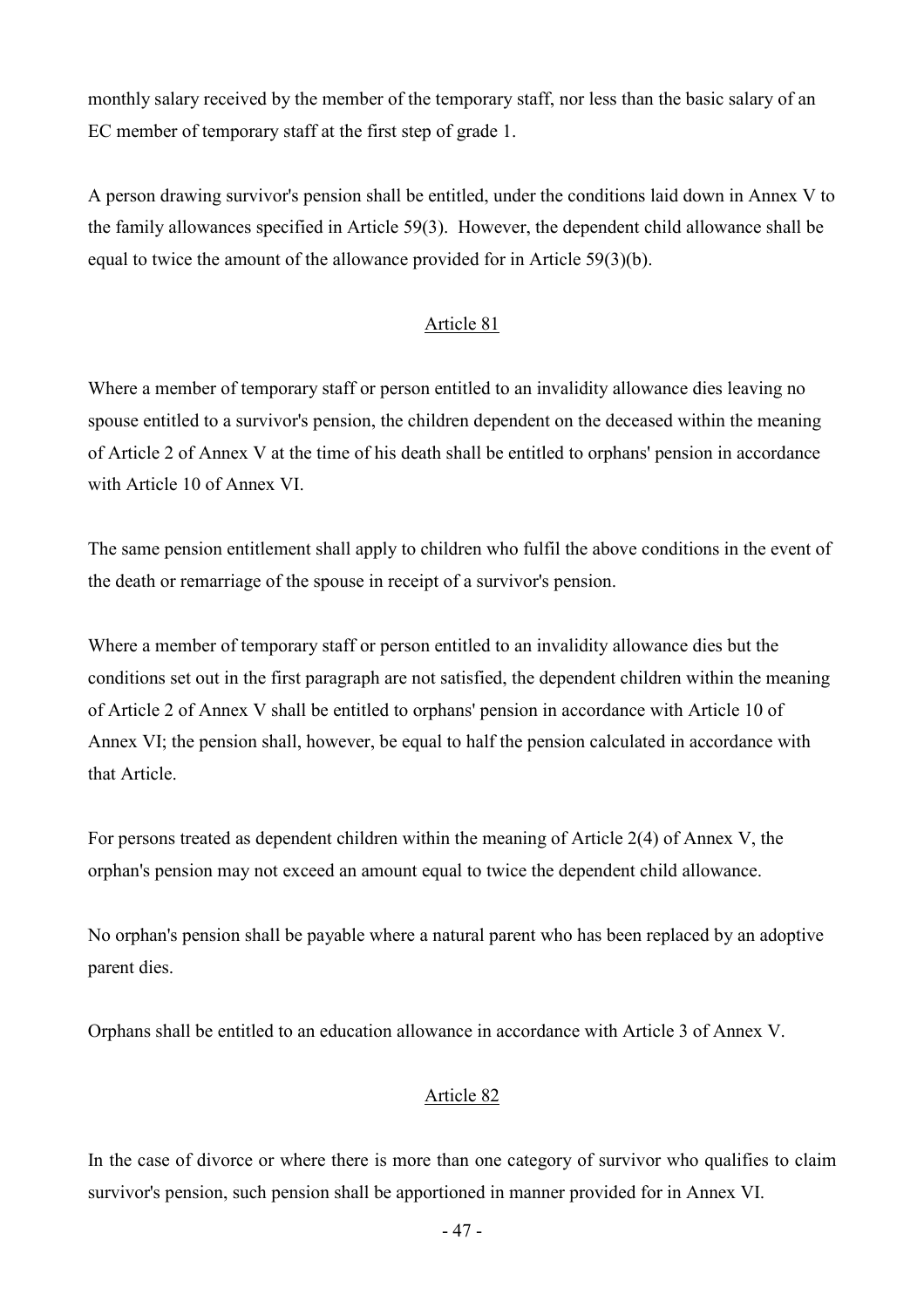1. Notwithstanding any other provisions, notably those concerning the minimum amounts payable to persons entitled to a survivor's pension, the total amount payable by way of survivor's pension plus family allowances less tax and other compulsory deductions to the widow and other entitled persons may not exceed the following:

(a) in the event of the death of a member of temporary staff being either on active employment, leave on personal grounds, leave for military service, parental leave or family leave, the amount of the remuneration which the member of temporary staff would have received in the same grade and step if he had still been in the service, plus any family allowances received by him in that case and less tax and other compulsory deductions;

(b) for the period following the date on which the member of temporary staff referred to in (a) above would have reached the age of 65, the amount of the severance grant to which he would have been entitled thereafter, had he been alive, based on the same grade and step at the time of death, plus any family allowances which he would have received, less tax and other compulsory deductions;

(c) in the event of the death of a former member of temporary staff entitled to an invalidity allowance, the amount of the pension to which he would have been entitled, had he been alive, subject to the allowances and deductions referred to in subparagraph (b);

2. For the purposes of paragraph 1, weightings shall be disregarded, which could affect the various amounts in question.

3. The maximum amount as defined in subparagraphs (a) to (c) of paragraph 1 shall be apportioned among the persons entitled to a survivor's pension in proportion to their respective entitlements, paragraph 1 being disregarded for this purpose.

The second and third subparagraphs of Article 84(1) shall apply to the amounts thus apportioned.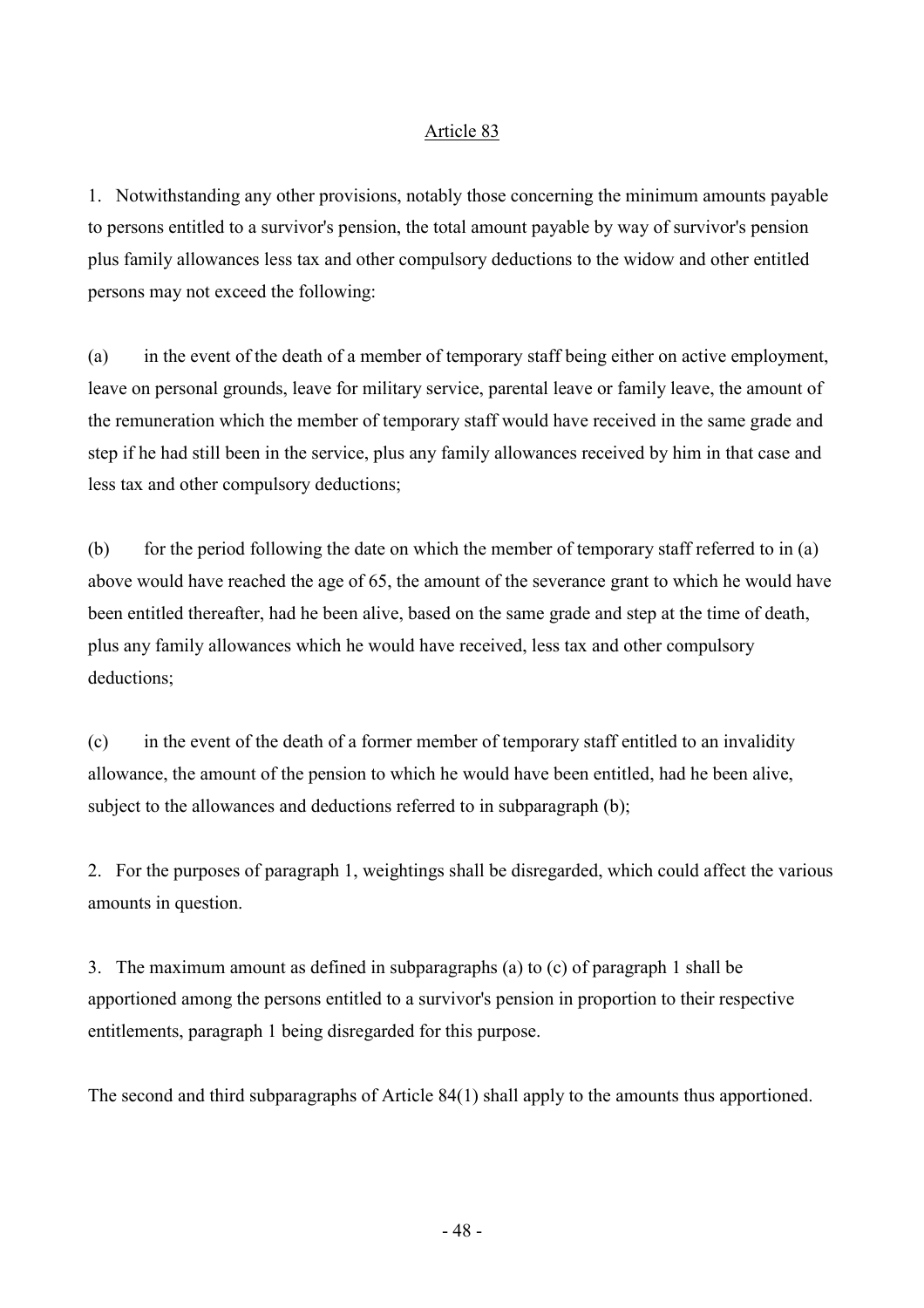1. The pensions provided for above shall be calculated by reference to salary scales in force on the first day of the month in which entitlement commences.

No correction coefficient shall be applicable to pensions.

Pensions expressed in euro shall be paid in one of the currencies referred to in Article 29 of Annex VI.

2. Where, in accordance with Article 59, the remunerations are adapted, the same adaptation shall be applied to pensions.

3. The provisions of paragraphs 1 and 2 shall apply by analogy to recipients of an invalidity allowance.

## Section C

Severance grant

## Article 85

On leaving the service, a member of temporary staff shall be entitled to the payment of the severance grant or the transfer of the actuarial equivalent of his retirement pension rights in accordance with article 1 of Annex VI.

## Article 86

Where a member of the temporary staff has exercised the option provided for in Article 90, his severance grant shall be reduced proportionately in respect of the period in which the sums were withdrawn.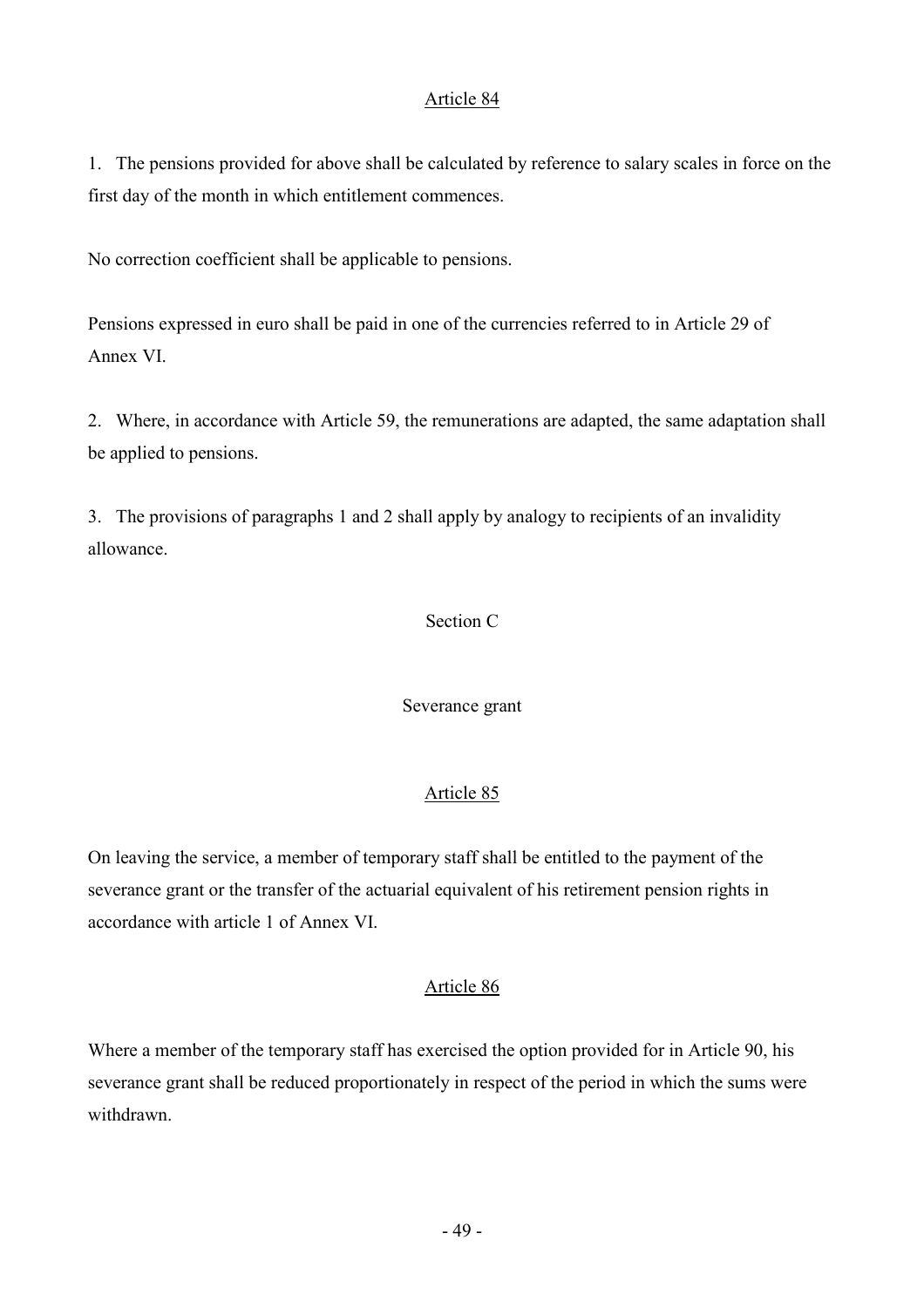The first subparagraph shall not apply to a member of the temporary staff who, in the three months following application of these Staff Regulations to him, asks to be allowed to repay such sums plus compound interest at the rate of 3,5% per year, which may be revised following the procedure laid down in Article 87.

## Article 87

1. The rate for the calculation of compound interest shall be the effective rate referred to in paragraphs 2 and 3 and shall, if necessary, be revised on the occasion of the five-yearly actuarial assessments.

2. The interest rates to be taken into consideration for the actuarial calculations shall be based on the observed average annual interest rates on the long-term public debt of the EU Member States as published by the Commission of the European Communities. An appropriate consumer price index shall be used to calculate the corresponding interest rate net of inflation as needed for the actuarial calculations.

3. The effective annual rate to be taken into consideration for the actuarial calculations shall be the average of the real average interest rates for the 12 years preceding the current year.

## Section D

Funding of the invalidity and life assurance scheme

and of the pension scheme

## Article 88

1. Benefits paid under the social security scheme provided for in Sections B and C shall be charged to the budget of the Agency. Member States participating in the Agency shall jointly guarantee payment of such benefits in accordance with the scale laid down for financing such expenditure.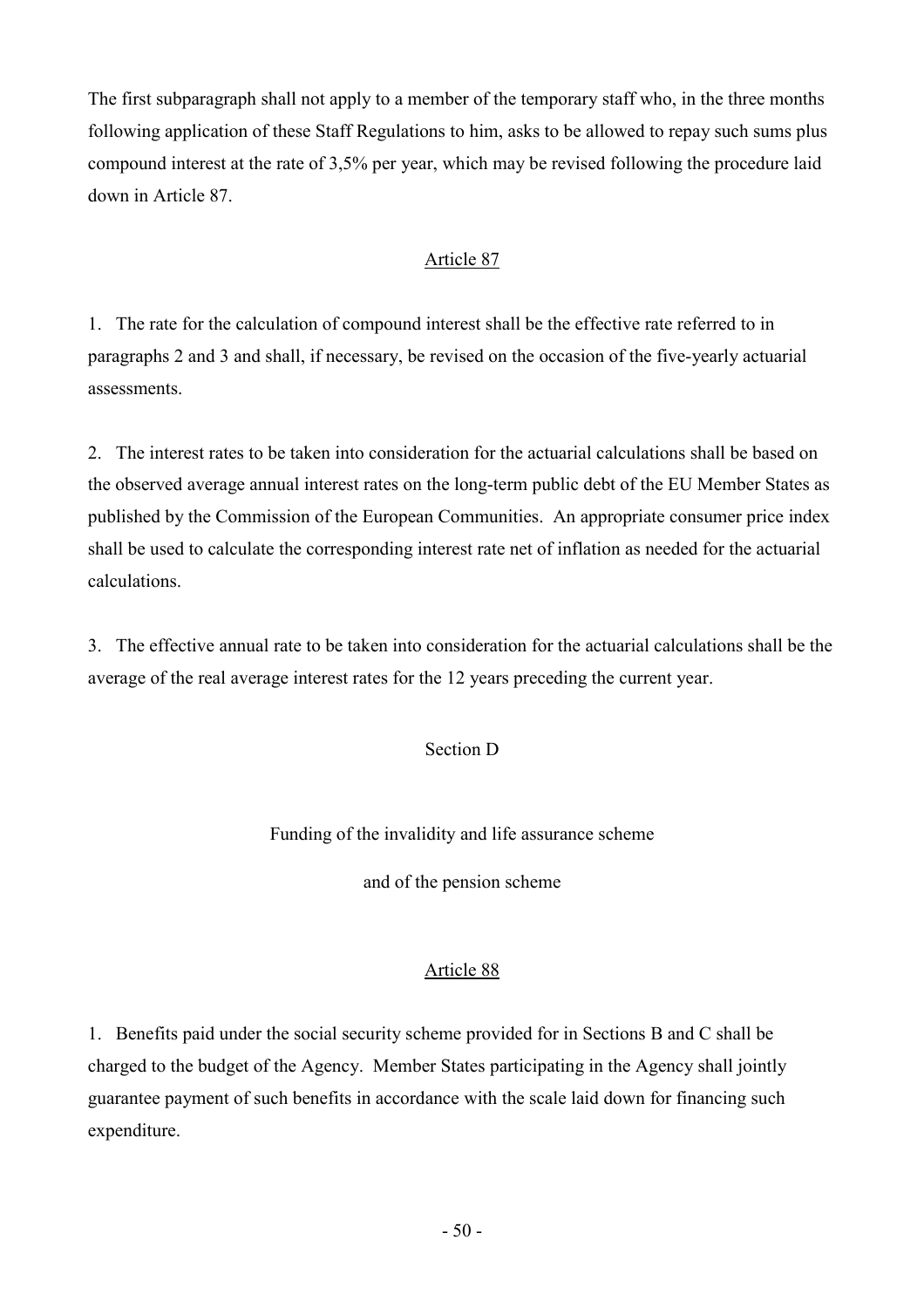2. Salaries and invalidity allowances shall in all cases be subject to deductions of the contribution of the social security scheme provided for in Section B.

3. The funding of the social security scheme provided for in Sections B and C shall be as set out in Article 89 of these Staff Regulations and Articles 21 and 22 of Annex VI.

4. Contributions of the temporary staff and of the Agency to the social security scheme provided for in Sections B and C shall be entirely paid to the budget of the Agency.

### Article 89

Members of temporary staff shall contribute one third of the cost of financing this pension scheme. The contribution shall be 9,25% of the member of temporary staff's basic salary, the weightings provided for in Article 59 not being taken into account. It shall be deducted monthly from the salaries of member of temporary staff. The contribution shall be adjusted in accordance with the same rules as those laid down in Annex XII of the EC Staff Regulations.

### Article 90

In accordance with conditions to be laid down by the Agency, a member of the temporary staff may request the Agency to effect any payments which he is required to make in order to constitute or maintain pension rights in his country of origin. The Agency may also decide to effect any payments which a member of the temporary staff is required to make in order to constitute or maintain pension rights in his country of origin, even in absence of request from such member of the temporary staff. In such case, the Agency must duly justify its decision.

Such payments shall not exceed twice the rate provided for in Article 89 and shall be charged to the budget of the Agency.

### Section E

Settlements of claims by temporary staff

### Article 91

The invalidity scheme or the survivor's pension scheme are set out in Articles 19 to 23 of Annex VI.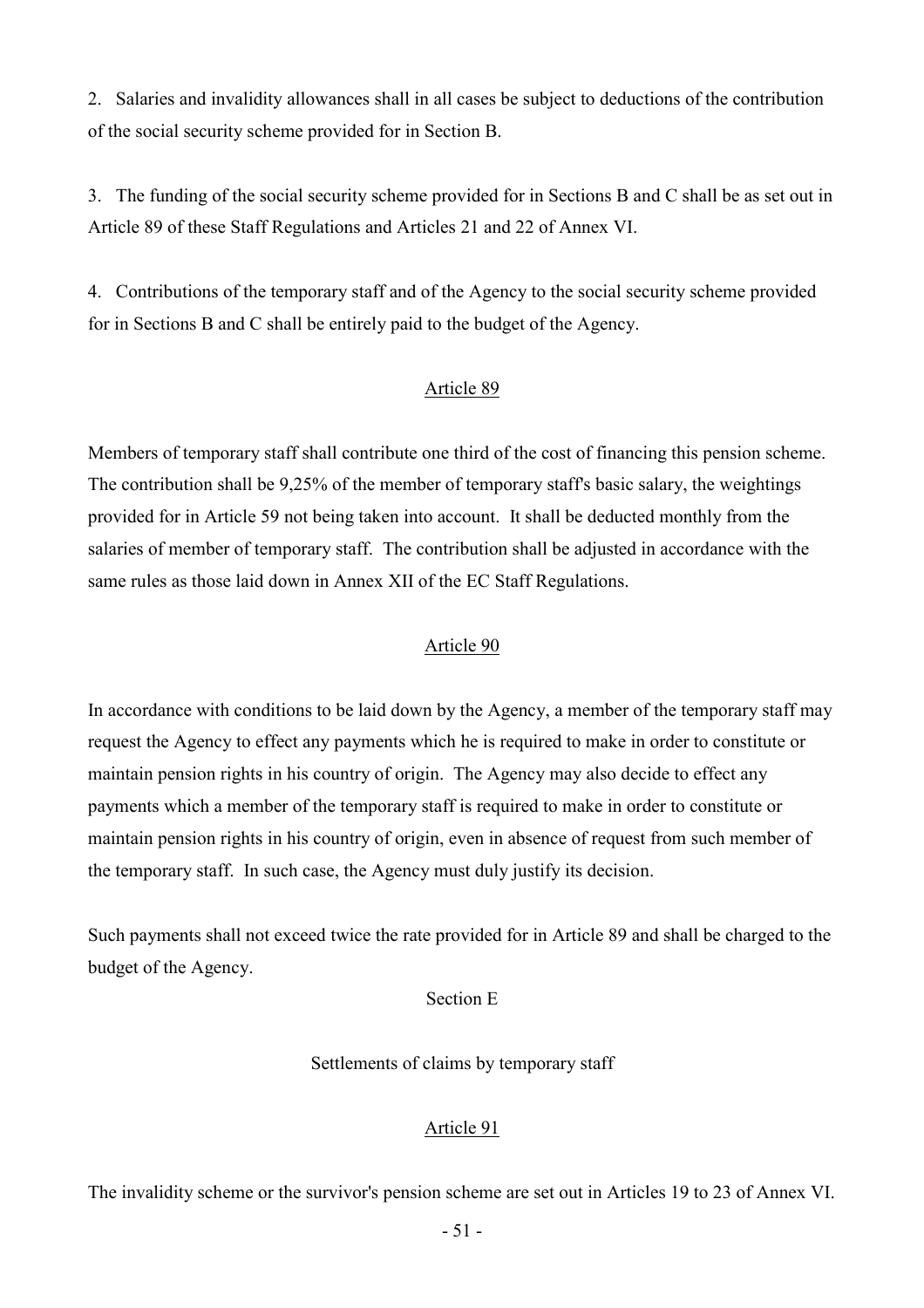Section F

# Payment of benefits

# Article 92

1. Payment of benefits shall be made in accordance with Articles 83 and 84 of these Staff Regulations and with Article 28 of Annex VI.

2. Any sums due from a member of the temporary staff to the Agency under this insurance scheme at the date when the benefits are payable shall be deducted from the amount of his benefit or from the benefits payable to those entitled under him. The deduction may be spread over a number of months.

# Section G

Subrogation in favour of the Agency

## Article 93

1. Where the death, accidental injury or sickness of a person covered by these Staff Regulations is caused by a third party, the Agency shall, in respect of the obligations incumbent upon them under these Staff Regulations consequent upon the event causing such death, injury or sickness, stand subrogated to the rights, including rights of action, of the victim or of those entitled under him against the third party.

2. The subrogation provided for by paragraph 1 shall extend inter alia to the following:

– continued payment of remuneration in accordance with Article 52 to the member of temporary staff during the period when he is temporarily unfit to work,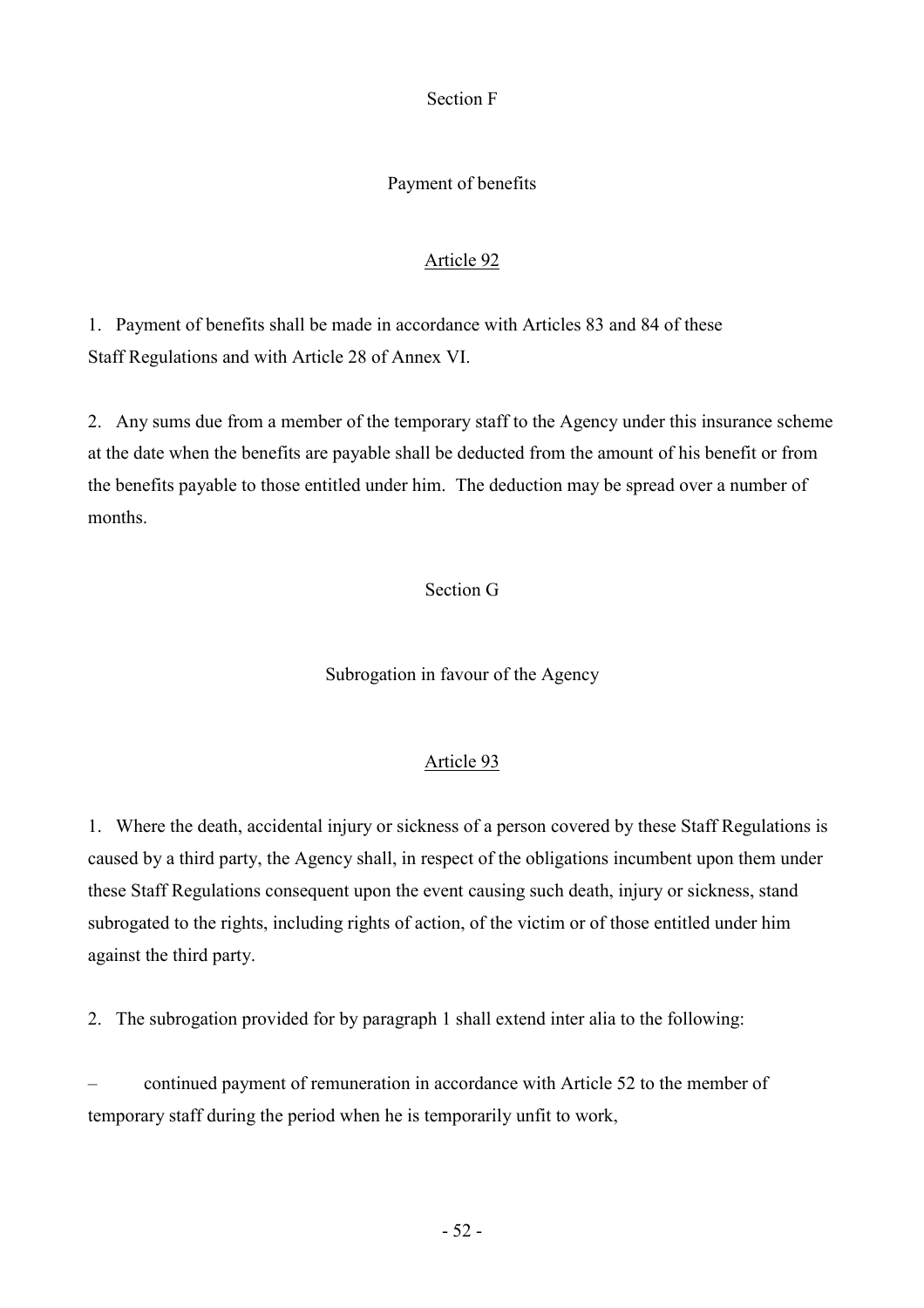– payments effected in accordance with Article 59(8) following the death of a member of temporary staff or of a person entitled to an invalidity allowance,

– benefits paid under Articles 67 and 68 and their implementing rules, relating to insurance against sickness and accident,

– payment of the costs involved in transporting the body, as referred to in Article 72,

supplementary family allowances paid in accordance with Article 59(5) and with Article 2(3) and (5) of Annex V in respect of a dependent child suffering from serious illness, infirmity or handicap,

– invalidity allowances paid in the event of accident or sickness resulting in permanent invalidity preventing the member of temporary staff from performing his duties,

– survivor's pensions paid in the event of the death of a member of temporary staff or of a former member of temporary staff or the death of the spouse of a member of temporary staff or of a former member of temporary staff entitled to a pension, where the spouse is not a member of temporary staff,

– orphan's pension paid regardless of age to the child of a member of temporary staff or former member of temporary staff where that child is prevented by serious illness, infirmity or handicap from earning a livelihood after the death of the person on whom he was dependent.

3. However, the Agency shall not be subrogated to rights of compensation in respect of purely personal damage such as non-material injury, damages for pain and suffering or compensation for disfigurement and loss of amenity over and above the allowance granted for those headings under Article 68.

4. The provisions of paragraphs 1, 2 and 3 may not be a bar to direct action by the Agency.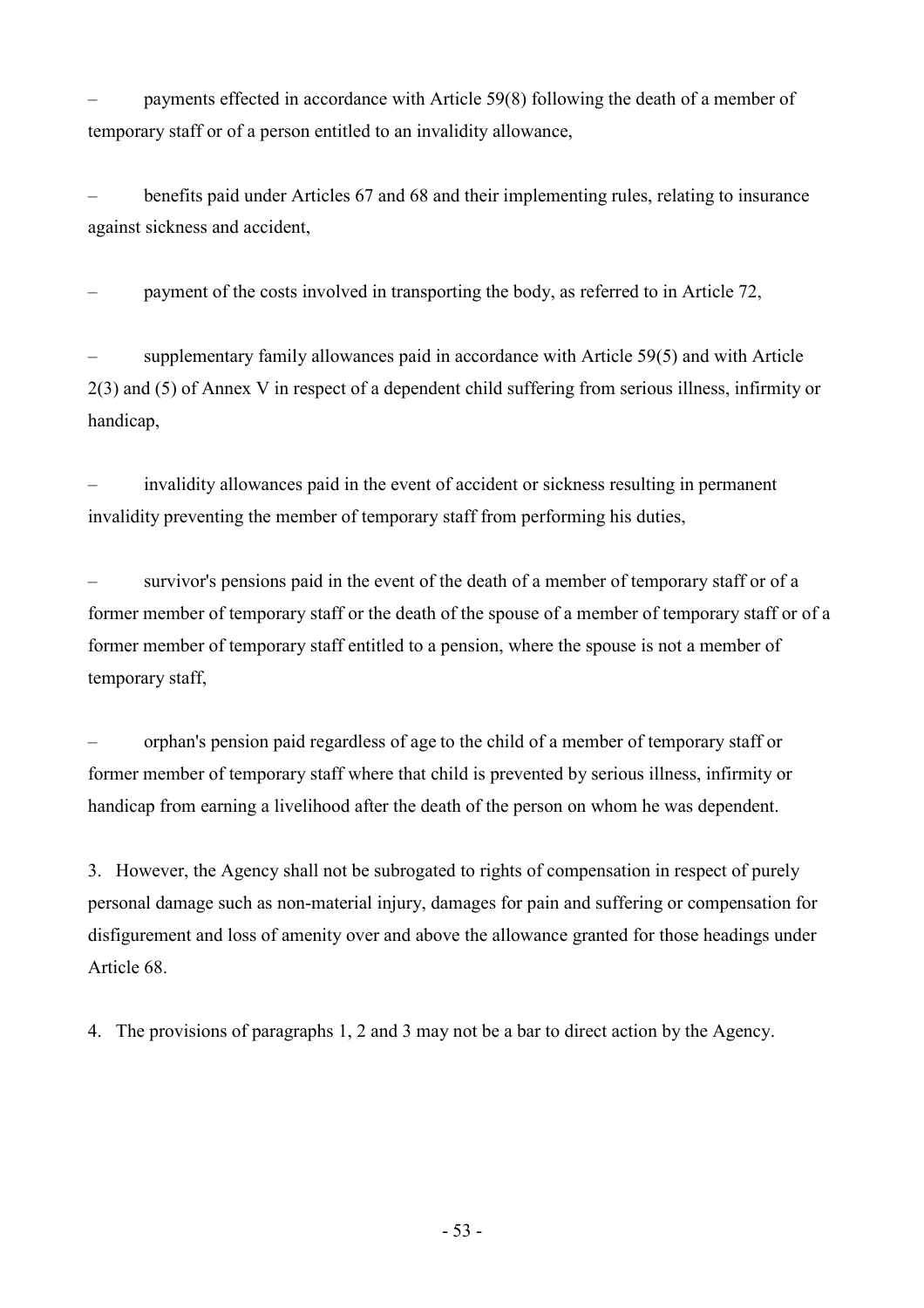### Chapter 7

### Recovery of overpayments

### Article 94

Any sum overpaid shall be recovered if the recipient was aware that there was no due reason for the payment or if the fact of the overpayment was patently such that he could not have been unaware of it.

The request for recovery must be made no later than five years from the date on which the sum was paid. Where the AACC is able to establish that the recipient deliberately misled the administration with a view to obtaining the sum concerned, the request for recovery shall not be invalidated even if this period has elapsed.

### Chapter 8

### Termination of employment

#### Article 95

Apart from cessation on death, the employment of temporary staff shall cease:

(a) at the end of the month in which the member of temporary staff reaches the age of 65 years;

(b) on the date stated in the contract; or

(c) at the end of the period of notice specified in the contract giving the member of the temporary staff or the Agency the option to terminate earlier. The period of notice shall not be less than one month per year of service, subject to a minimum of one month and a maximum of three months.

For temporary staff whose contracts have been renewed the maximum shall be six months. The period of notice shall not, however, commence to run during maternity leave or sick leave, provided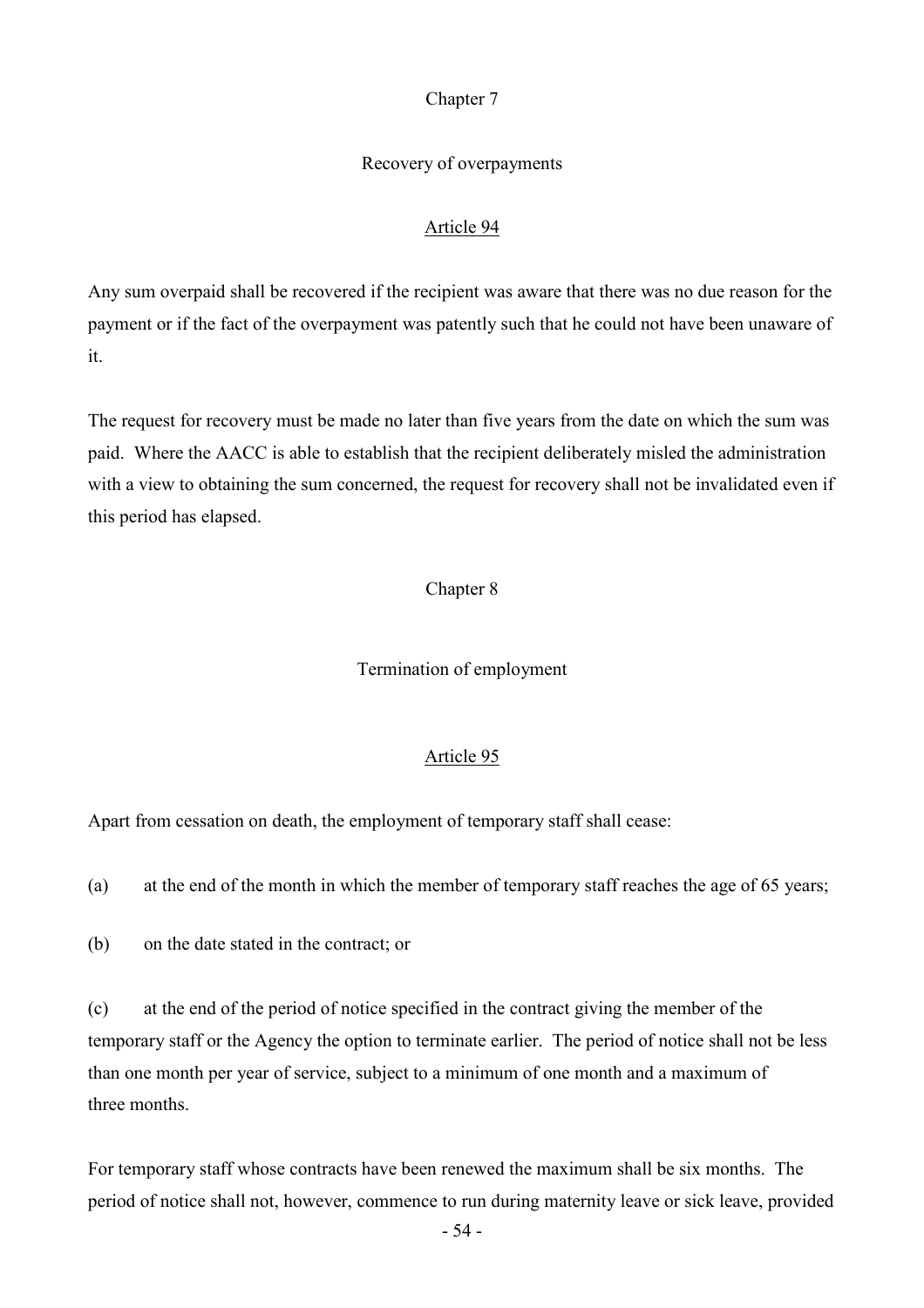such sick leave does not exceed three months. It shall, moreover, be suspended during maternity or sick leave subject to the limits aforesaid. If the Agency terminates the contract, the member of the temporary staff shall be entitled to compensation equal to one third of his basic salary for the period between the date when his duties end and the date when his contract expires; or

(d) where the member of temporary staff no longer satisfies the conditions laid down in Article 36(2), point (a), subject to the possibility of authorising an exception under that provision. Should the exception not be authorised, the period of notice referred to in point (c) shall apply.

### Article 96

Employment may be terminated by the Agency without notice:

(a) during or at the end of the probationary period in accordance with Article 38;

(b) if the member of the temporary staff is unable to resume his duties at the end of a period of paid sick leave as provided for in Article 52. In such case, the member of the temporary staff shall receive an allowance equal to this basic salary, plus family allowances at the rate of two days per month of service completed.

### Article 97

1. After the disciplinary procedure provided for in Title V has been followed, employment may be terminated without notice on disciplinary grounds in serious cases of intentional or negligent failure of temporary staff to comply with their obligations. A reasoned decision shall be taken by the AACC, after the member of temporary staff concerned has been given an opportunity of submitting his defence.

Before his employment is terminated, a member of the temporary staff may be suspended, in accordance with Article 160.

2. Where employment is terminated in accordance with paragraph 1, the AACC may decide:

(a) to limit the severance grant provided for in Article 85 to repayment of the contribution provided for in Article 88, plus compound interest at the rate of 3,5% per annum;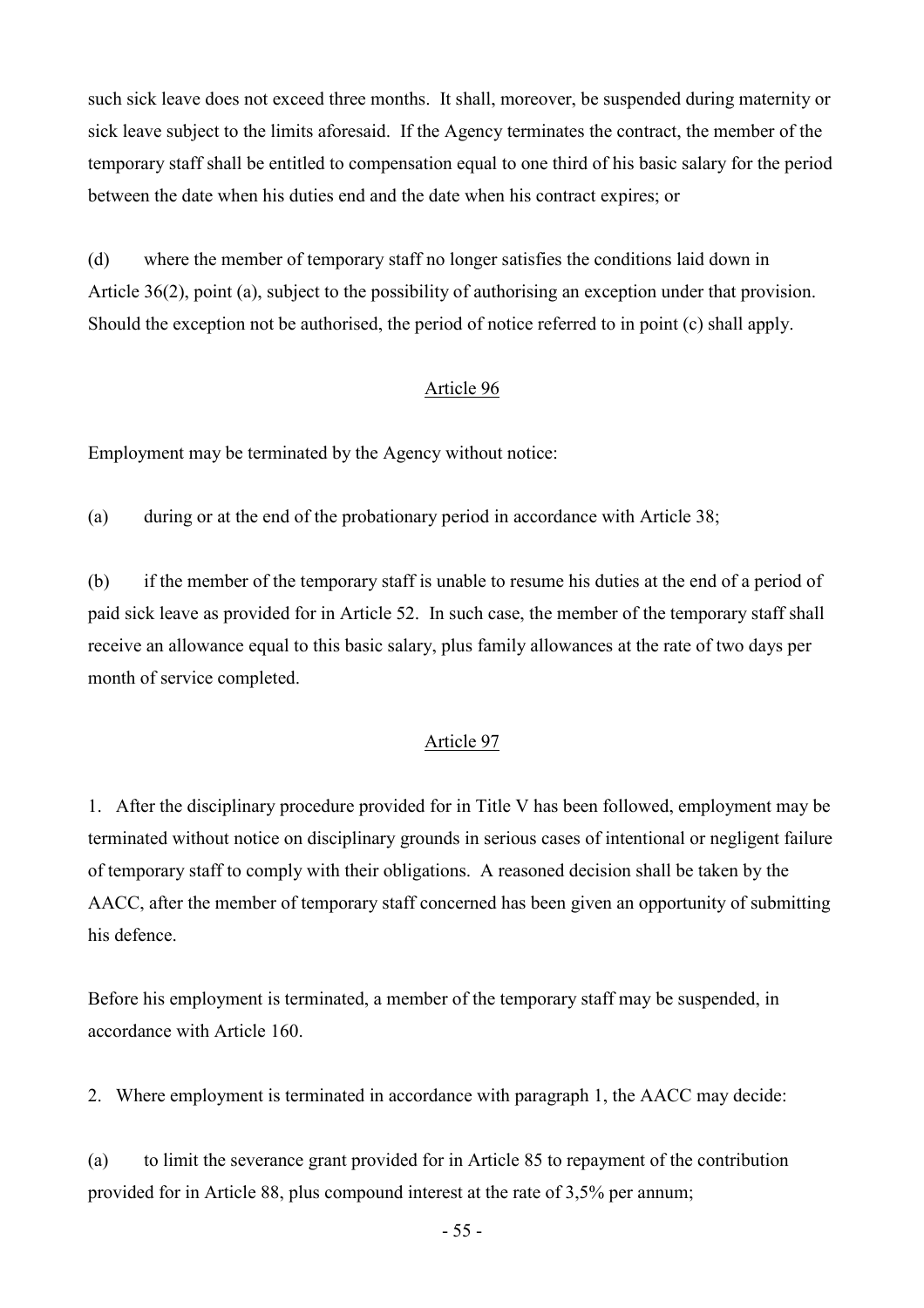(b) to withhold in whole or in part the resettlement allowance provided for in Article 63(2).

# Article 98

1. The employment of a member of the temporary staff shall be terminated by the Agency without notice if the AACC finds:

(a) that at the time of his engagement he deliberately furnished false information concerning his professional qualifications and experience or his ability to fulfil the requirements of Article 36(2), and

(b) that the false information furnished was a determining factor in his being engaged.

2. In such cases the AACC shall, after hearing the member of temporary staff concerned, and after the disciplinary procedure provided for in Title V, has been followed, declare that his employment is terminated.

Before his employment is terminated, a member of temporary staff may be suspended in accordance with Article 160.

The provisions of Article 97(2) shall apply.

# Article 99

Without prejudice to Articles 97 and 98, any intentional or negligent failure by a member of the temporary staff or of a former member of the temporary staff to comply with his obligations under these Staff Regulations shall render him liable to disciplinary action in accordance with Title V of these Staff Regulations.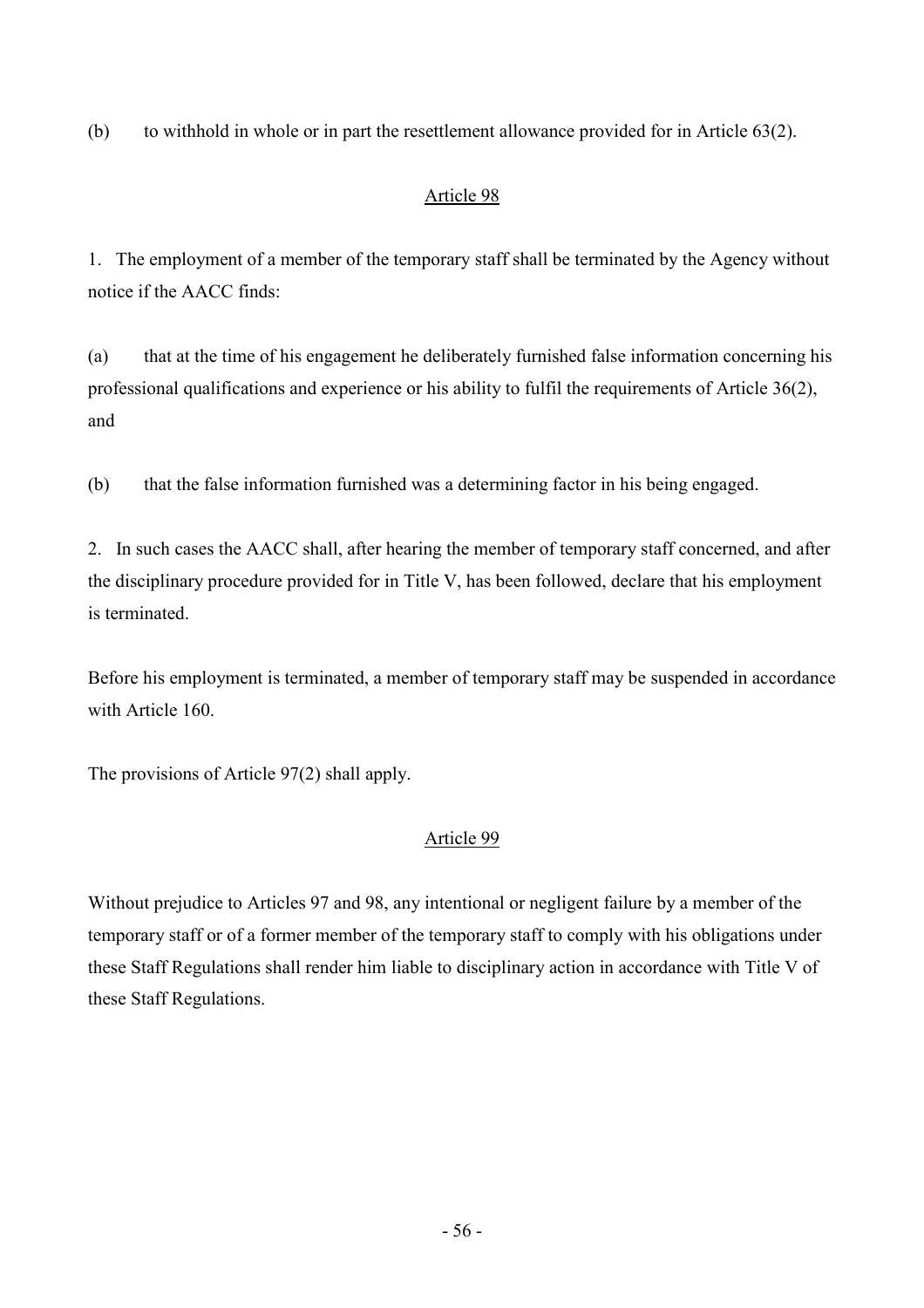Title III

Contract Staff

Chapter 1

General provisions

# Article 100

For the purposes of these Staff Regulations, "contract staff" means staff not assigned to a post included in the list of posts appended to the budget of the Agency and engaged for the performance of full-time or part-time duties.

# Article 101

1. Contract staff shall be paid from the total appropriations for the purpose under the budget of the Agency.

2. The Steering Board shall adopt specific provisions governing the use of contract staff, as necessary, within the framework of the Joint Action 2004/551/CFSP.

3. The Agency shall provide indicative yearly forecasts for the use of contract staff per function group, in the context of the budget procedure.

# Article 102

1. Contract staff shall be subdivided into four function groups corresponding to the duties to be performed. Each function group shall be subdivided into grades and steps.

2. The types of duties and corresponding function groups shall be as shown in the following table: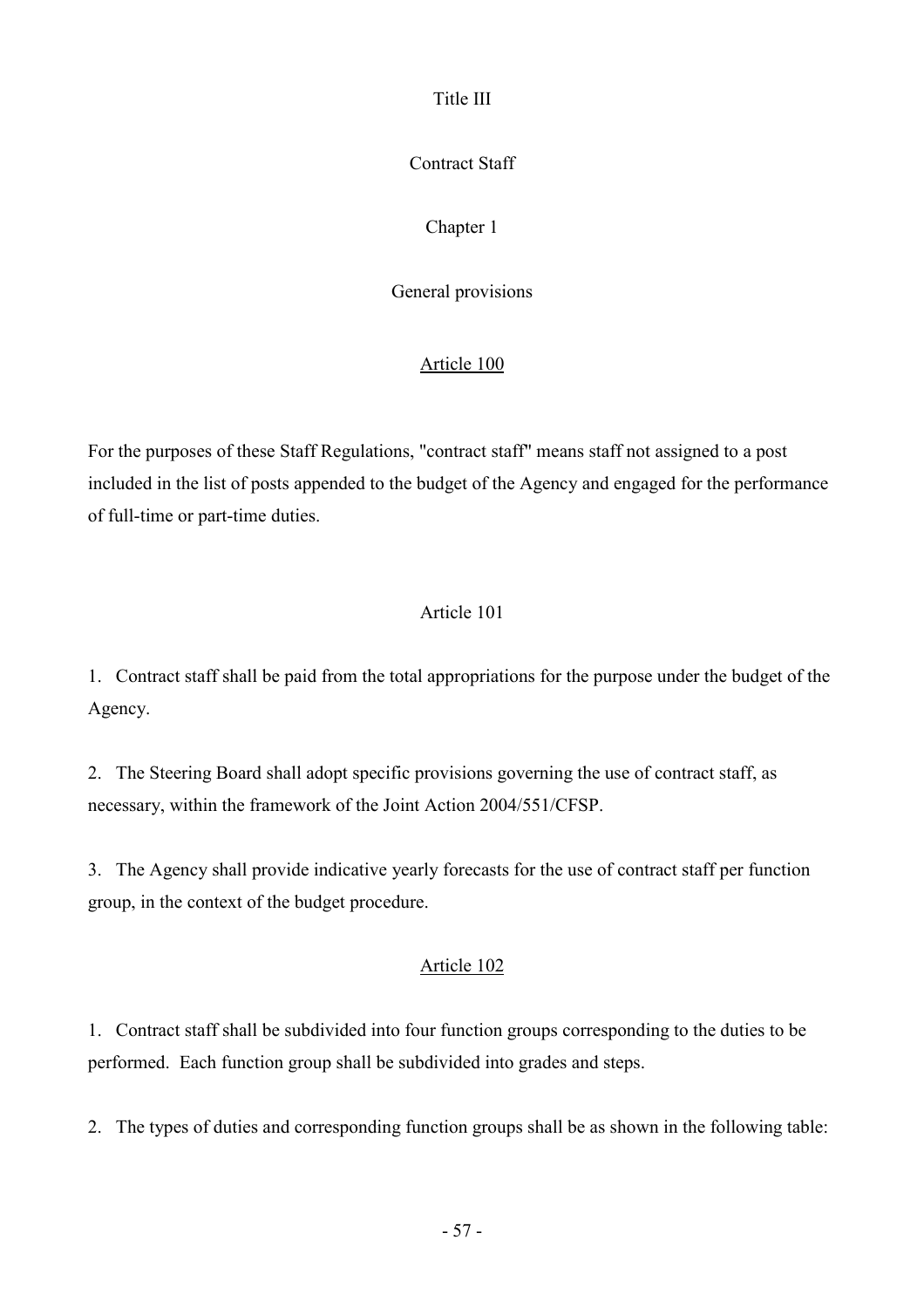| Function     | Grades     | Duties                                                               |
|--------------|------------|----------------------------------------------------------------------|
| group        |            |                                                                      |
| IV           | 13 to 18   | Administrative, advisory, linguistic and equivalent technical tasks, |
|              |            | performed under the supervision of temporary staff.                  |
| III          | 8 to 12    | Executive tasks, drafting, accountancy and other equivalent          |
|              |            | technical tasks, performed under the supervision of temporary staff. |
| $\mathbf{I}$ | $4$ to $7$ | Clerical and secretarial tasks, office management and other          |
|              |            | equivalent tasks, performed under the supervision of temporary       |
|              |            | staff.                                                               |
|              | $1$ to $3$ | Manual and administrative support service tasks, performed under     |
|              |            | the supervision of temporary staff.                                  |

3. Based on this table, the Agency shall define the powers attaching to each type of duties.

4. Article 6 shall apply by analogy.

# Chapter 2

# Rights and obligations

# Article 103

Articles 10 to 34 shall apply by analogy.

Chapter 3

Conditions of engagement

# Article 104

1. Contract staff shall be selected on the broadest possible geographical basis from among nationals of participating Member States and without distinction as to racial or ethnic origin, political, philosophical or religious beliefs, age or disability, gender or sexual orientation and without reference to their marital status or family situation.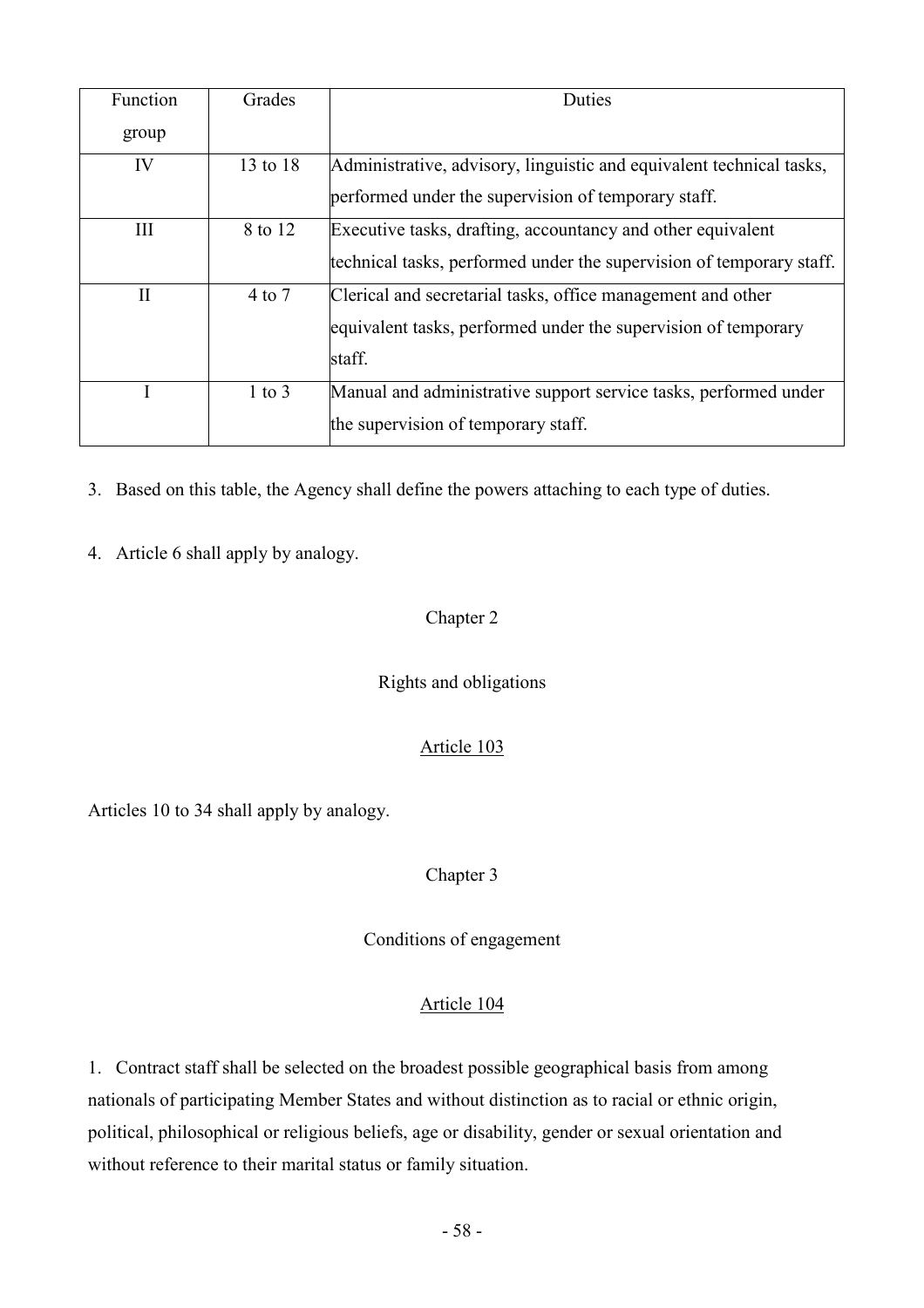- 2. Recruitment as a member of the contract staff shall require at least:
- (a) in function group I, successful completion of compulsory education;
- (b) in function groups II and III:
	- (i) a level of post-secondary education attested by a diploma, or
	- (ii) a level of secondary education attested by a diploma giving access to post secondary education, and appropriate professional experience of at least three years, or
	- (iii) where justified in the interest of the service, professional training or professional experience of an equivalent level:
- (c) in function group IV:
	- (i) a level of education which corresponds to completed university studies of at least three years attested by a diploma, or
	- (ii) where justified in the interest of the service, professional training of an equivalent level.
- 3. A member of the contract staff may be engaged only on condition that he:
- (a) is a national of one of the Member States participating in the Agency and enjoys his full rights as a citizen;
- (b) has fulfilled any obligations imposed on him by the laws concerning military service;
- (c) produces the appropriate character references as to his suitability for the performance of his duties;
- (d) is physically fit to perform his duties; and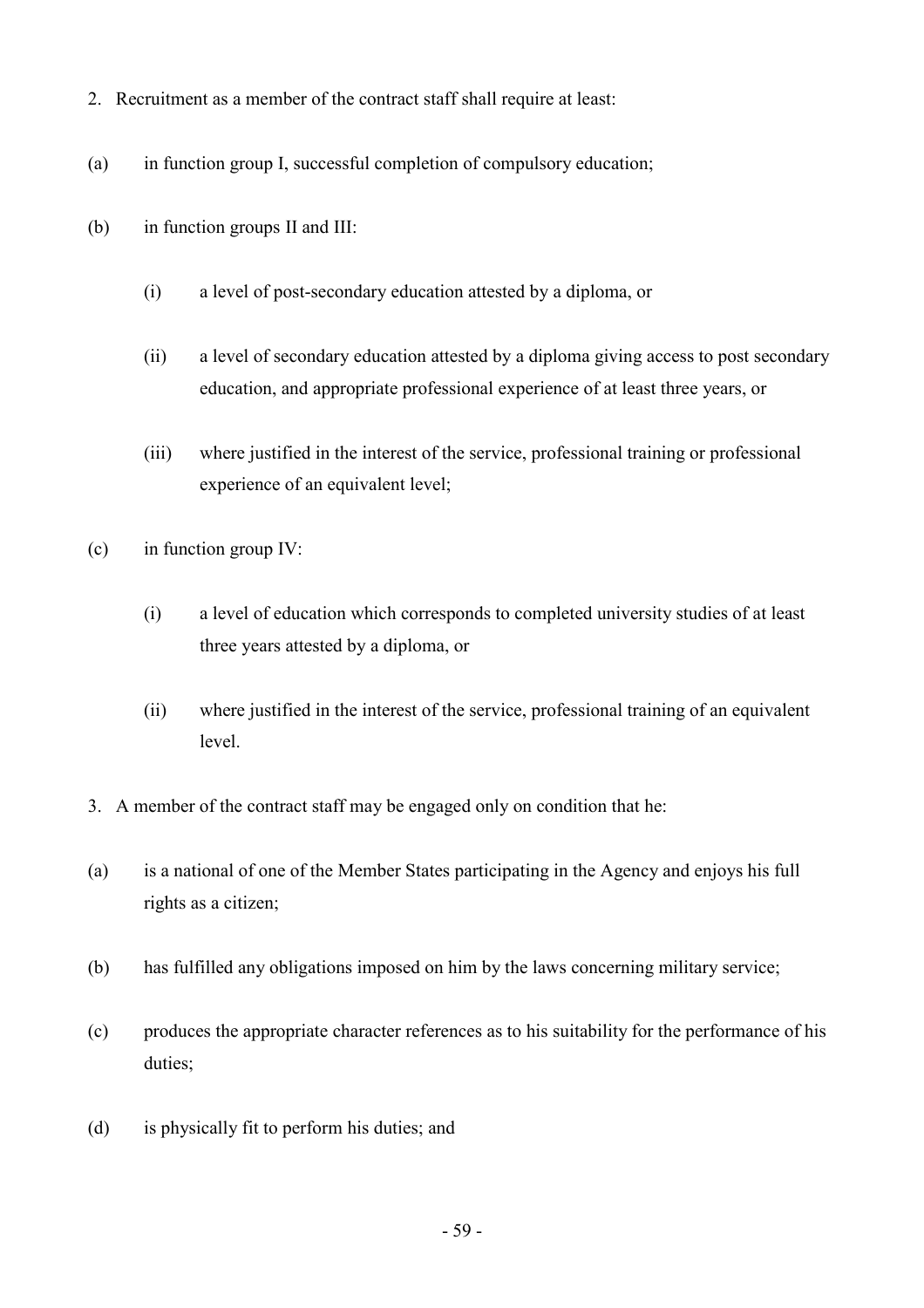(e) produces evidence of a thorough knowledge of one of the languages of the European Union and of a satisfactory knowledge of another language of the European Union to the extent necessary for the performance of his duties.

4. In the initial contract, the AACC may waive the requirement that the person concerned should produce documentary evidence that he fulfils the conditions in points (a), (b) and (c) of paragraphs 2 and 3 where his engagement is for not more than three months.

5. The Steering Board shall adopt specific provisions on the procedures for engagement of contract staff, as necessary, within the framework of the Joint Action 2004/551/CFSP.

## Article 105

Before being engaged, a member of the contract staff shall be medically examined by a medical officer authorised by the Agency in order that the Agency may be satisfied that he fulfils the requirements of Article 104(3)(d).

Article 37 shall apply by analogy.

## Article 106

1. A member of the contract staff whose contract is concluded for a duration of at least one year shall serve a probationary period for the first six months of his period of employment if he is in function group I and the first nine months if he is in any other function group.

2. Where during his probationary period a member of the contract staff is prevented by sickness or accident from performing his duties for one month or more, the AACC may extend his probationary period by the corresponding length of time.

3. Not less than one month before the expiry of the probationary period, a report shall be made on the ability of the member of the contract staff to perform the duties pertaining to his post and also on his conduct and efficiency in the service. The report shall be communicated to the person concerned, who shall have the right to submit his comments in writing. A member of the contract staff whose work has not proved adequate to justify retention in his function shall be dismissed. However, the AACC may, in exceptional circumstances, extend the probationary period for a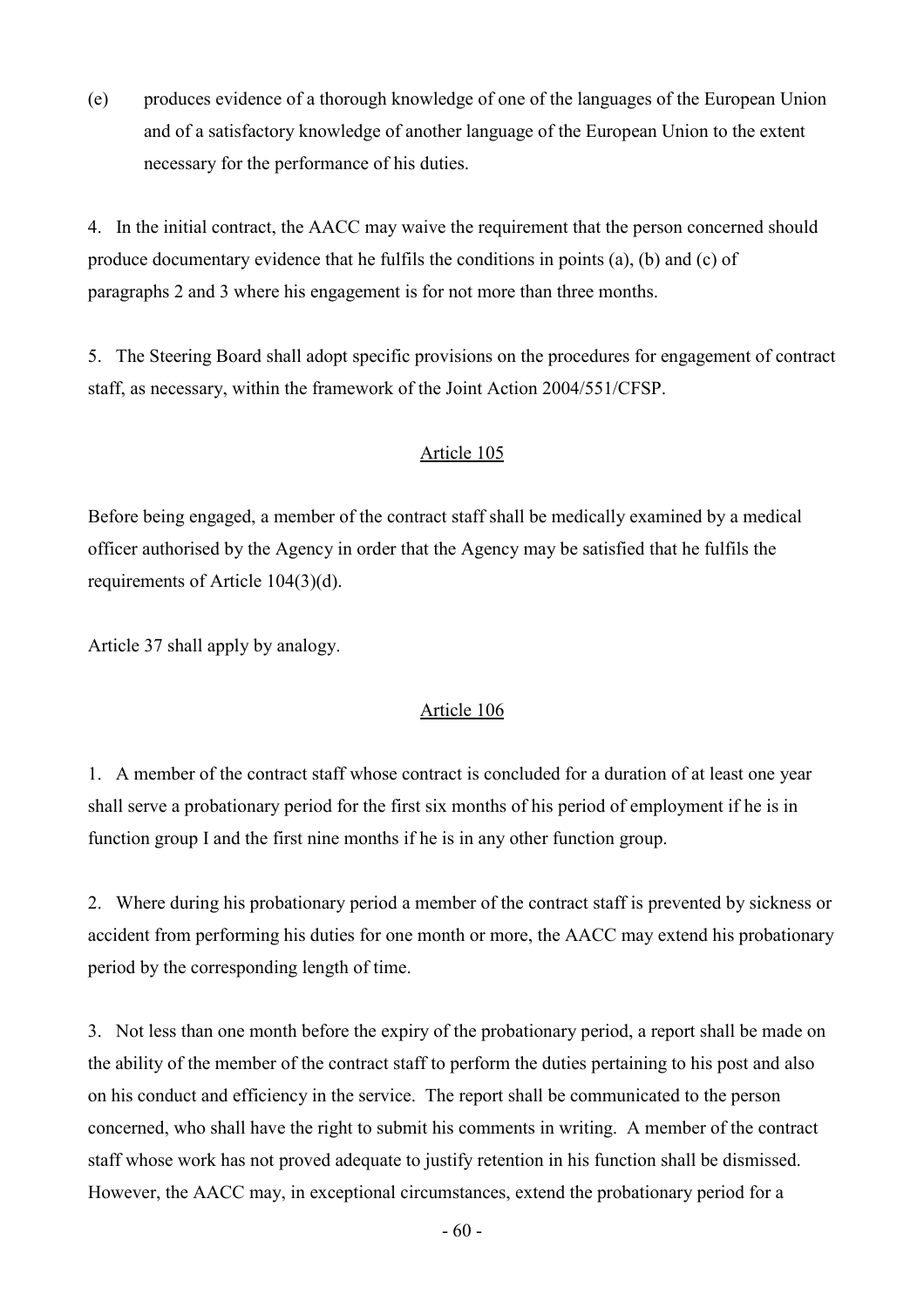maximum of six months, and possibly assign the member of the contract staff to another department.

4. A report on the probationary member of the contract staff may be made at any time during the probationary period if his work is proving obviously inadequate. The report shall be communicated to the person concerned, who shall have the right to submit his comments in writing. On the basis of the report, the AACC may decide to dismiss the member of the contract staff before the end of the probationary period by giving him one month's notice.

5. A dismissed member of the contract staff shall be entitled to compensation equal to one third of his basic salary per month of probation completed.

### Article 107

The contracts of contract staff may be concluded for a fixed period of at least three months and not more than four years. They may be renewed not more than once for a fixed period of not more than five years. The initial contract and the first renewal must be of a total duration of not less than six months for function group I and not less than nine months for the other function groups.

### Article 108

- 1. Contract staff shall only be recruited
- (i) in grades 13, 14, or 16 for function group IV,
- (ii) in grades 8, 9 or 10 for function group III,
- (iii) in grades 4 or 5 for function group II,
- (iv) in grade 1 for function group I.

The grading of such contract staff within each function group shall take account of the qualifications and experience of the persons concerned. To address specific needs of the Agency, labour market conditions prevailing in the European Union may also be taken into account. Within their grade, such contract staff shall be recruited in the first step.

2. Where a member of the contract staff moves to a new post within a function group, he shall not be classified in a lower grade or step than in his former post.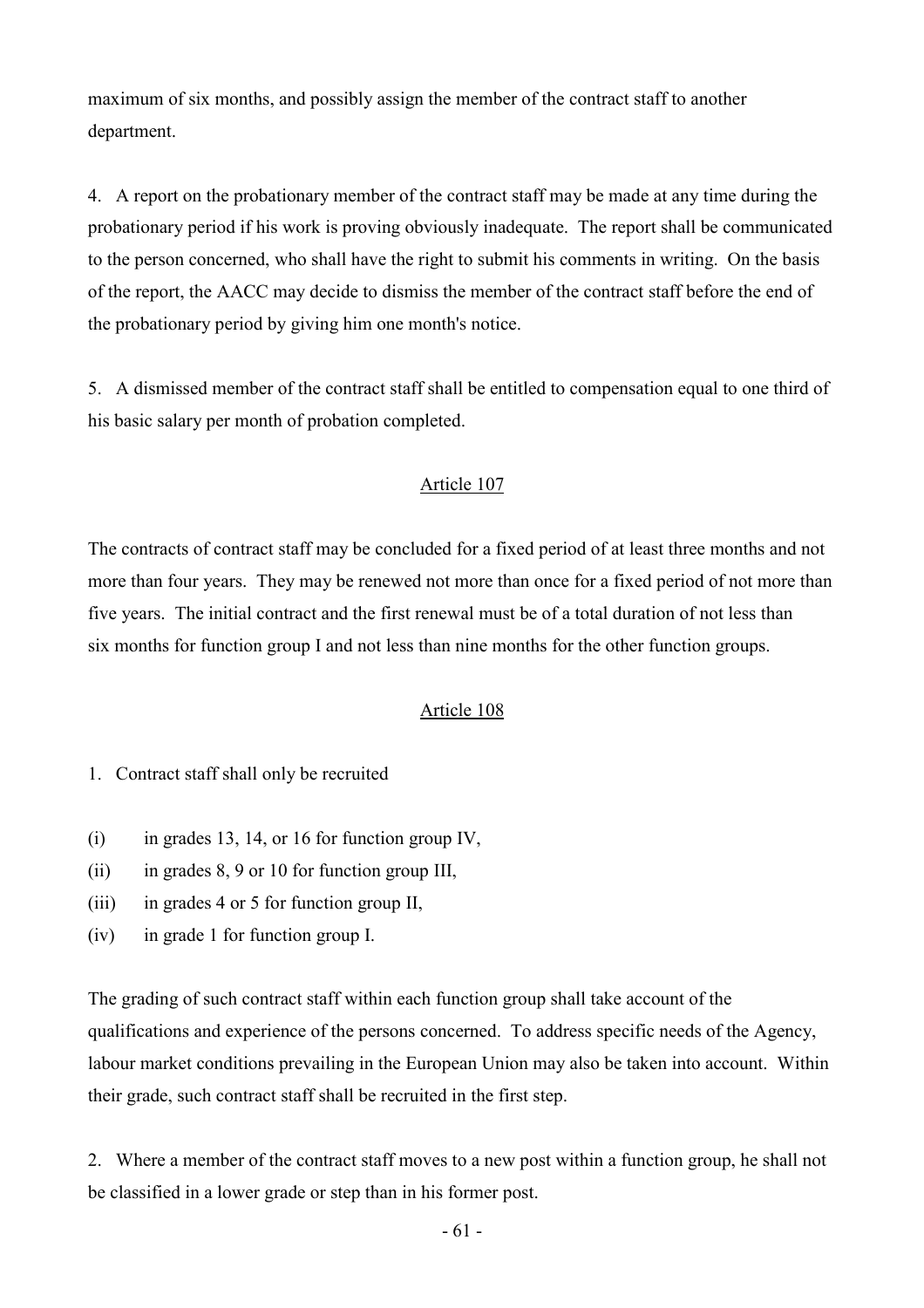Where a member of such contract staff moves to a higher function group, he shall be classified at a grade and step such that his remuneration is at least equal to that to which he was entitled under the preceding contract.

## Article 109

1. The first subparagraph of Article 40 shall apply by analogy to contract staff engaged for a period of not less than one year.

2. A member of the contract staff who has been at one step in his grade for two years shall automatically advance to the next step in that grade.

3. In the case of contract staff, classification in the next higher grade in the same function group shall be by decision of the Agency. It shall be effected by classifying such contract staff in the first step of the next higher grade. Such advancement shall be exclusively by selection from among contract staff with a contract of at least three years who have completed a minimum period of two years in their grade, after consideration of the comparative merits of such contract staff eligible for advancement to a higher grade and of the reports on them. When considering comparative merits, the AACC shall in particular take account of the reports on the members of contract staff, the use of languages in the execution of their duties other than the language for which they have produced evidence of thorough knowledge in accordance with Article 104(3)(e) and, where appropriate, the level of responsibilities exercised by them.

4. A member of the contract staff may change to a higher function group only through participation in a general selection procedure.

## Chapter 4

Working conditions

## Article 110

Articles 41 to 57 shall apply by analogy.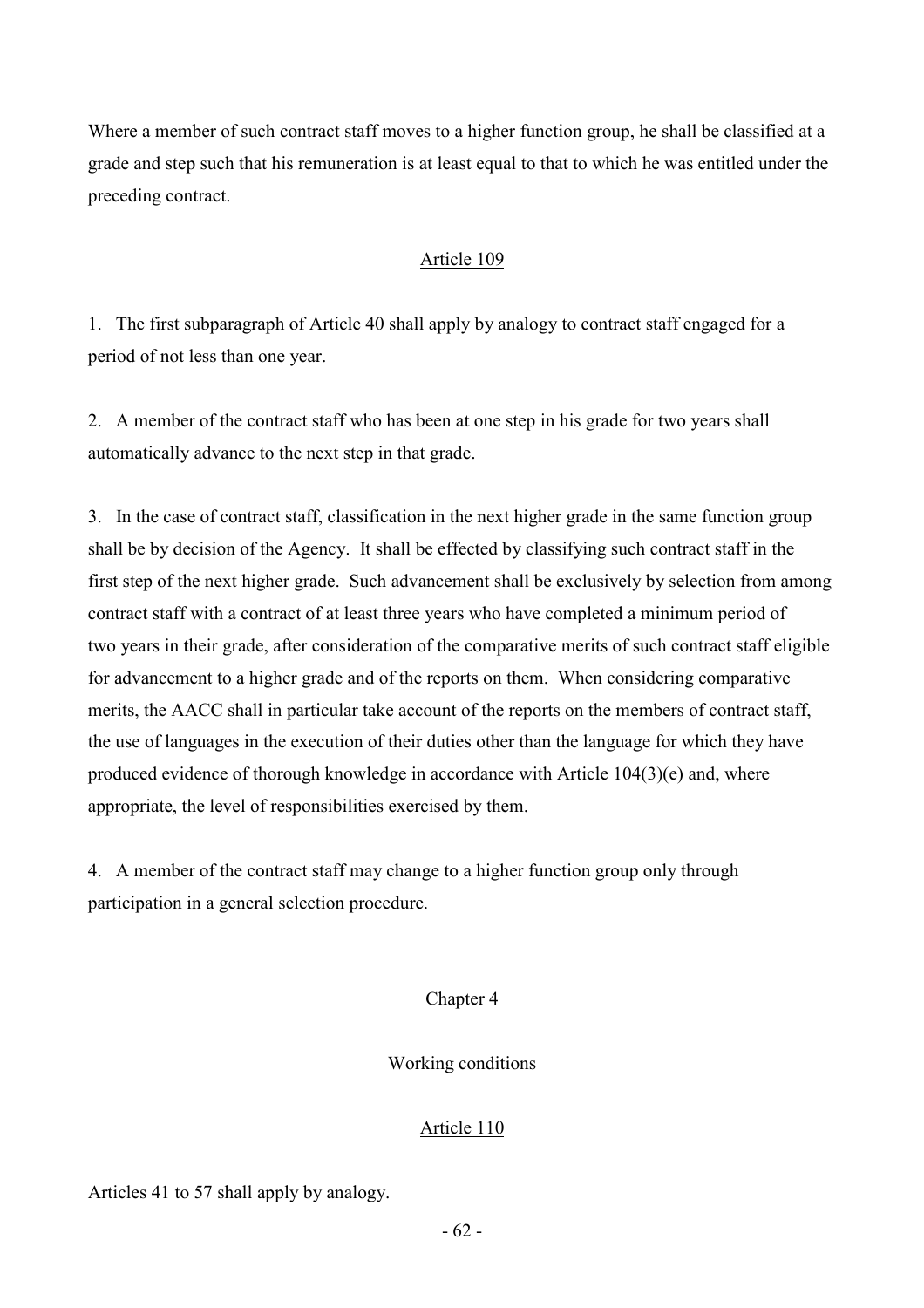### Chapter 5

### Remuneration and expenses

#### Article 111

Articles 58 to 66 shall apply by analogy, subject to the amendments set out in Articles 112 and 113.

### Article 112

The scale of basic salaries shall be determined according to the same scale as the one set out in Article 93 of the CEOS of the EC.

#### Article 113

Notwithstanding Article 63(3), the installation allowance provided for in paragraph 1 and the resettlement allowance provided for in paragraph 2 of that Article, shall not be less than:

– EUR 734,76 for a member of the contract staff who is entitled to the household allowance; and

– EUR 435,62 for a member of the contract staff who is not entitled to the household allowance.

#### Chapter 6

### Section A

Social security benefits

### Article 114

Articles 67 to 69 shall apply by analogy. However, Article 67(4) and (5) shall not apply to a member of the contract staff who has remained in the service of the Agency until the age of 63, unless he has been employed for more than 3 years as a member of such staff.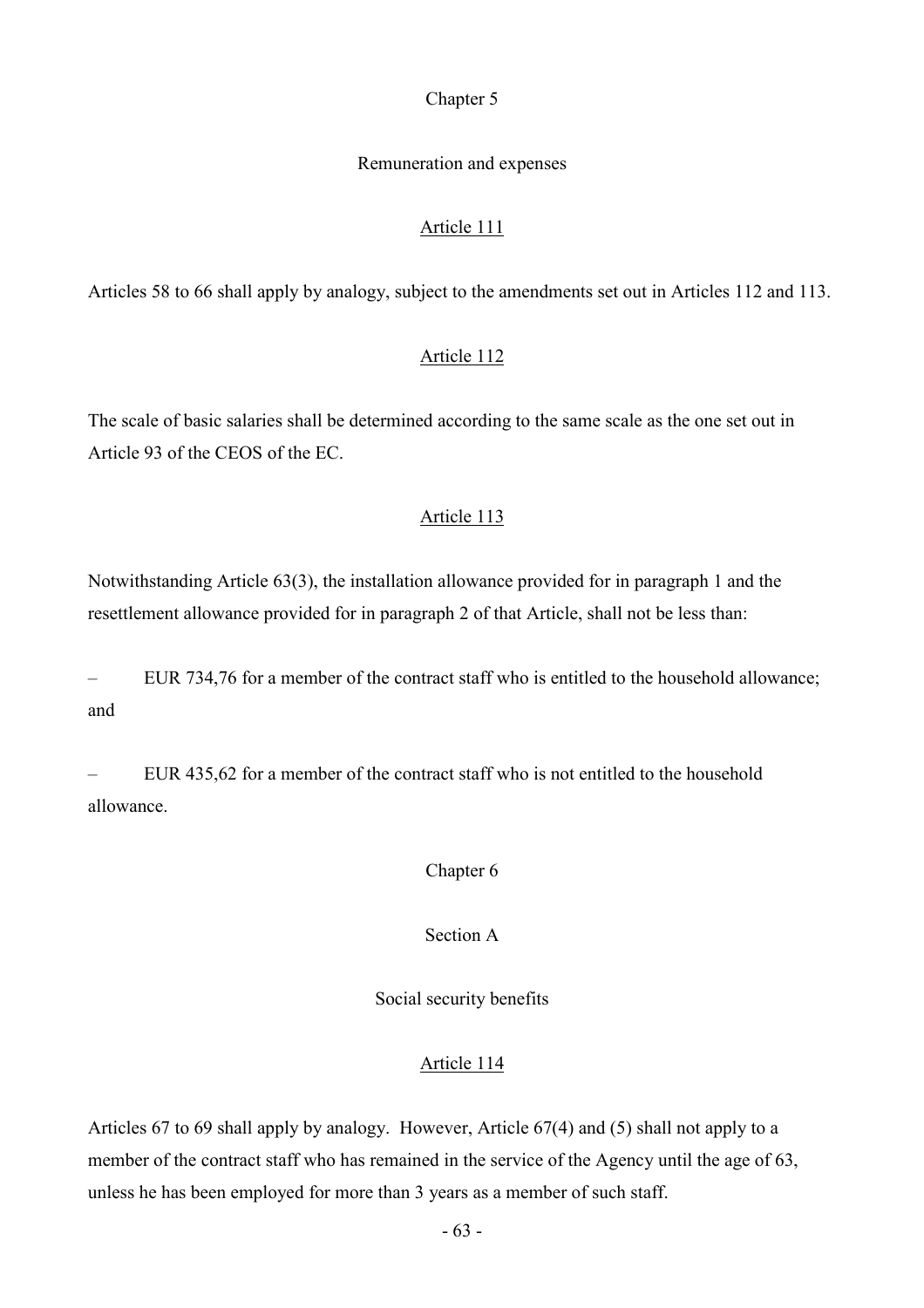1. A former member of the contract staff who becomes unemployed when his service with the Agency is terminated, and:

(a) who is not in receipt of an invalidity allowance from the Agency.

(b) whose service is not terminated by resignation or by cancellation of the contract for disciplinary reasons,

(c) who has completed a minimum of six months' service,

(d) who is resident in an EU Member State,

shall be eligible for a monthly unemployment allowance under the conditions laid down below.

Where he is entitled to unemployment benefits under a national scheme, he shall be obliged to declare this to the Agency. In such cases, the amount of those benefits shall be deducted from the allowance paid under paragraph 3.

- 2. To be eligible for this unemployment allowance, a former member of the contract staff shall:
- (a) be registered, at his own request, as seeking employment with the employment authorities of the EU Member State in which he establishes his residence;
- (b) fulfil the obligations laid down by the law of that EU Member State for persons in receipt of unemployment benefits under that law;
- (c) forward every month to the Agency a certificate issued by the competent national employment authority stating whether or not he has fulfilled the obligations and conditions referred to in subparagraphs (a) and (b).

The allowance may be granted or maintained by the Agency, even where the national obligations referred to in subparagraph (b) have not been fulfilled, in cases of illness, accident, maternity,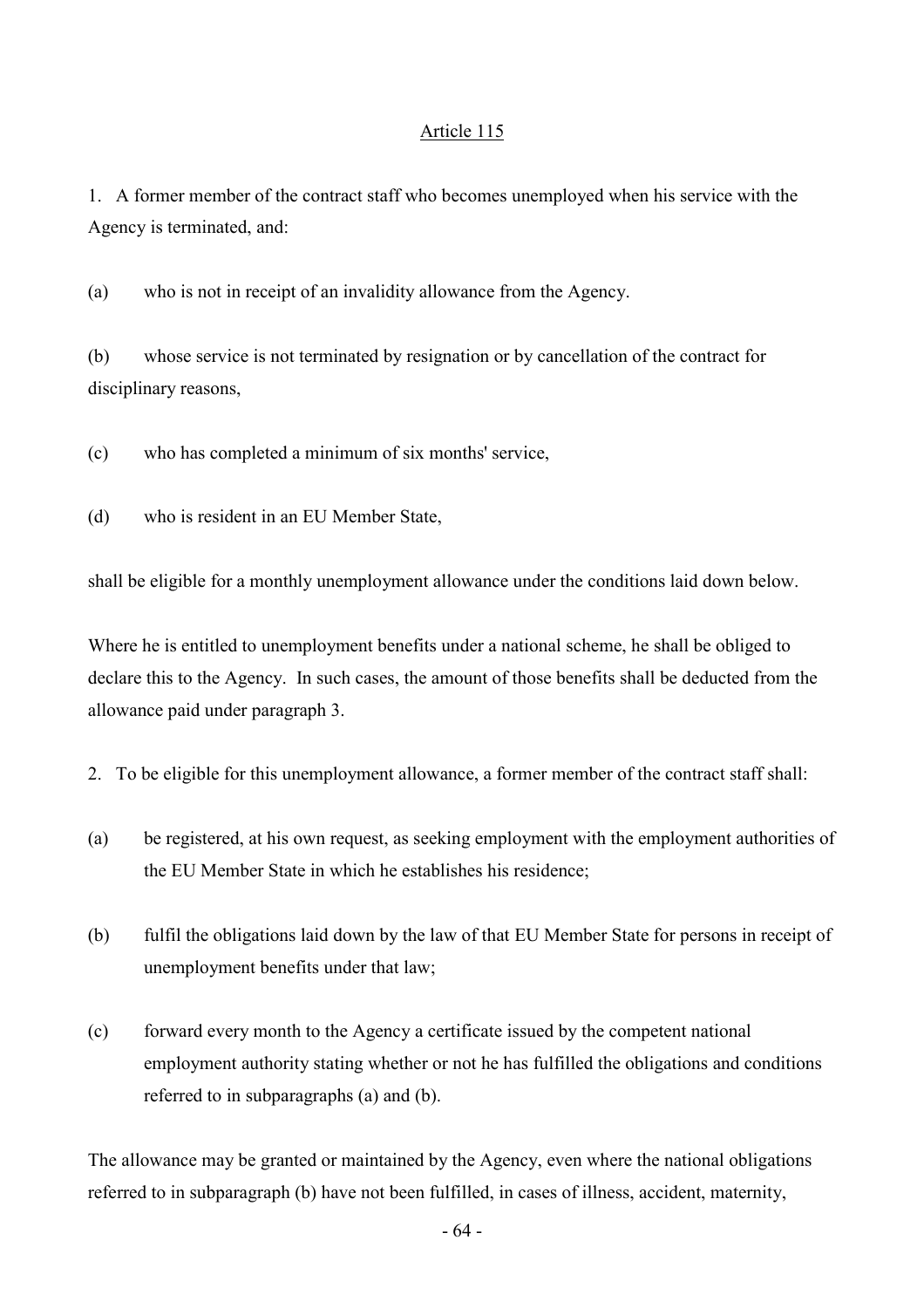invalidity or a situation recognised as being similar or where the national authority, competent to meet those obligations, has given a dispensation.

The Steering Board shall lay down such provisions as it deems necessary for applying this Article.

3. The unemployment allowance shall be set by reference to the basic salary attained by the former member of the contract staff at the time of the termination of his service. The allowance shall be set at:

- (a) 60% of the basic salary for an initial period of 12 months,
- (b) 45% of the basic salary for the 13th to the 24th month,
- (c) 30% of the basic salary for the 25th to the 36th month.

Other than during an initial six-month period, in which the lower limit specified below is applicable but the upper limit is not, the amounts thus calculated may neither be less than EUR 878,64 nor exceed EUR 1 757,28. These limits shall be adjusted, in the same way as the salary scales set out in Article 66 of the EC Staff Regulations, according to the same rules as those set out in Article 65 of those Regulations.

4. The period during which the unemployment allowance is payable to a former member of the contract staff may not be more than 36 months from the date of termination of service and shall in no case exceed the equivalent of one third of the actual length of service completed. However, if, during that period, the former member of the contract staff ceases to fulfil the conditions laid down in paragraphs 1 and 2, payment of the unemployment allowance shall be suspended. Payment shall be resumed if, before the expiry of that period, the former member of the contract staff again fulfils the said conditions and is not entitled to national unemployment benefit.

5. A former member of the contract staff who is eligible for the unemployment allowance shall be entitled to the family allowances according the same rules as those provided for in Article 67 of the EC Staff Regulations. The household allowance shall be calculated on the basis of the unemployment allowance under the conditions laid down in Article 1 of Annex V of these Staff Regulations.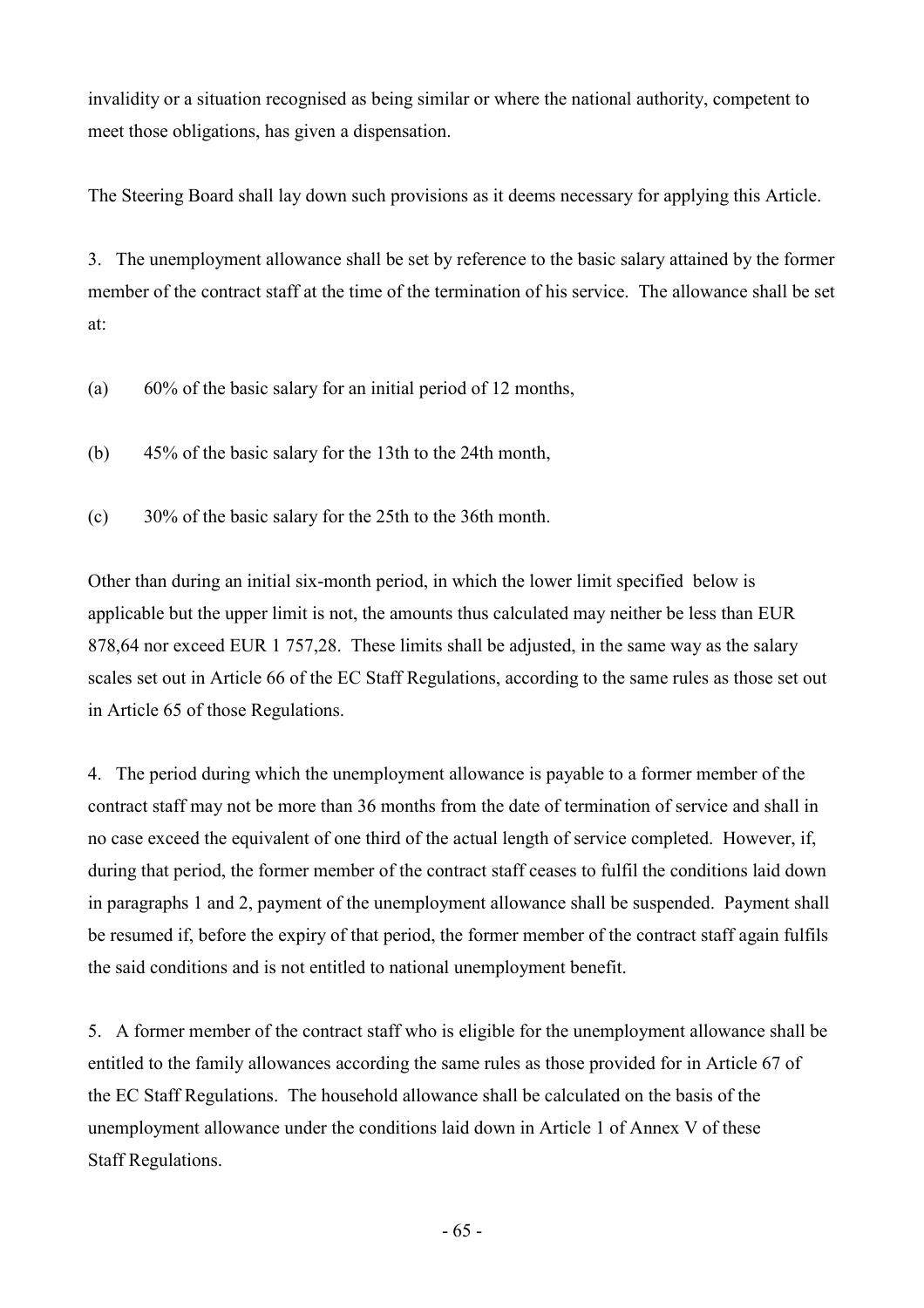The person concerned shall be obliged to declare any allowances of the same kind paid from other sources to himself or to his spouse; such allowances shall be deducted from those to be paid on the basis of this Article.

A former member of the contract staff who is eligible for the unemployment allowance shall be entitled, as provided for in Article 67, which shall apply by analogy, to insurance cover against sickness without having to make any contribution.

6. The unemployment allowance and family allowances shall be paid from the Special Unemployment Fund in euro. No correction coefficient shall be applicable.

7. Members of the contract staff shall contribute one third of the financing of the unemployment insurance scheme. That contribution shall be set at 0,81% of the basic salary of the person concerned after deducting a standard allowance of EUR 798,77 and without taking account of any correction coefficients as those provided for in Article 64 of the EC Staff Regulations. The contribution shall be deducted each month from the salary of the person concerned and paid, together with the remaining two thirds to be borne by the Agency, into the Special Unemployment Fund set up in accordance with Article 28a of the CEOS of the EC. The rate of contribution shall be reviewed and adapted as necessary by the Council after a period of 6 years in the light of the unemployment risk of the contract staff of the Agency.

8. Unemployment allowances paid to former members of the contract staff who are unemployed shall be subject to the same rules as those laid down in Regulation (EEC, Euratom, ECSC) No 260/68.

9. The national departments with responsibility for employment and unemployment, acting in accordance with their national legislation, and the Agency shall cooperate with each other in an effective manner in order to ensure that this Article is properly applied.

10. The detailed arrangements adopted on the basis of Article 70(10) shall be applicable for this Article, without prejudice to the provisions of the third subparagraph of paragraph 2 of this Article.

## Article 116

Articles 71 and 72 shall apply by analogy.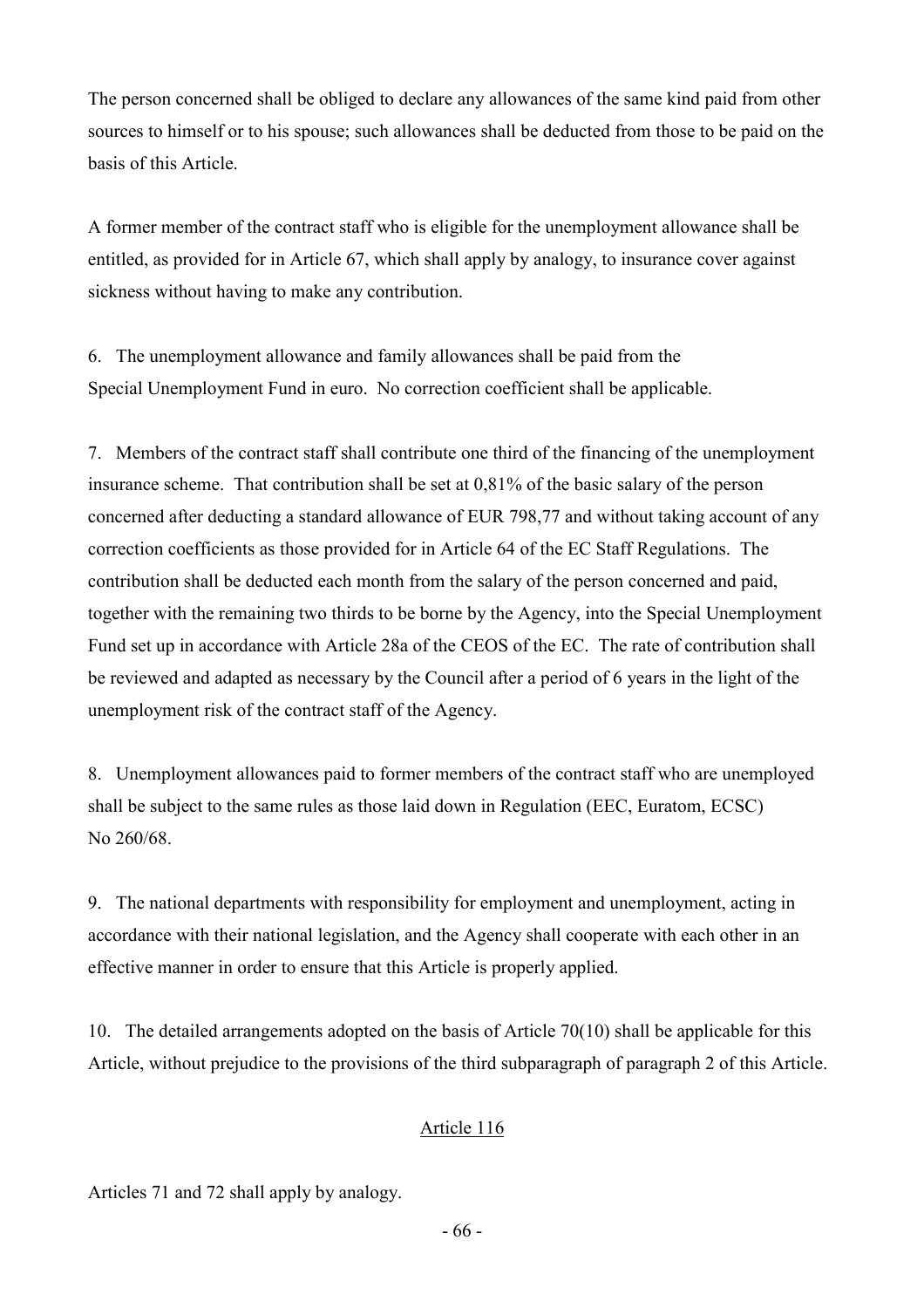Gifts, loans or advances may be made to contract staff during the term of their contract or after expiry of the contract where, as a result of serious protracted illness contracted or a disability, or of an accident sustained, during his employment, the member of contract staff is incapable of working and proves that such illness or accident is not covered by another social security scheme.

## Section B

Insurance against the risk of invalidity and death

## Article 118

Contract staff shall be insured in accordance with the following provisions against the risk of death or invalidity occurring during their employment.

The payments and benefits provided for in this Section shall be suspended if the remuneration which a member of such staff receives in respect of his employment is suspended under these Staff Regulations.

## Article 119

Where the medical examination made before a member of the contract staff is engaged shows that he is suffering from sickness or invalidity, the AACC may, in so far as risks arising from such sickness or invalidity are concerned, decide to grant him guaranteed benefits in respect of invalidity or death only after a period of five years from the date of his entering the service of the Agency.

The contract staff member may appeal against this decision to the Invalidity Committee provided for in Article 75 of these Staff Regulations.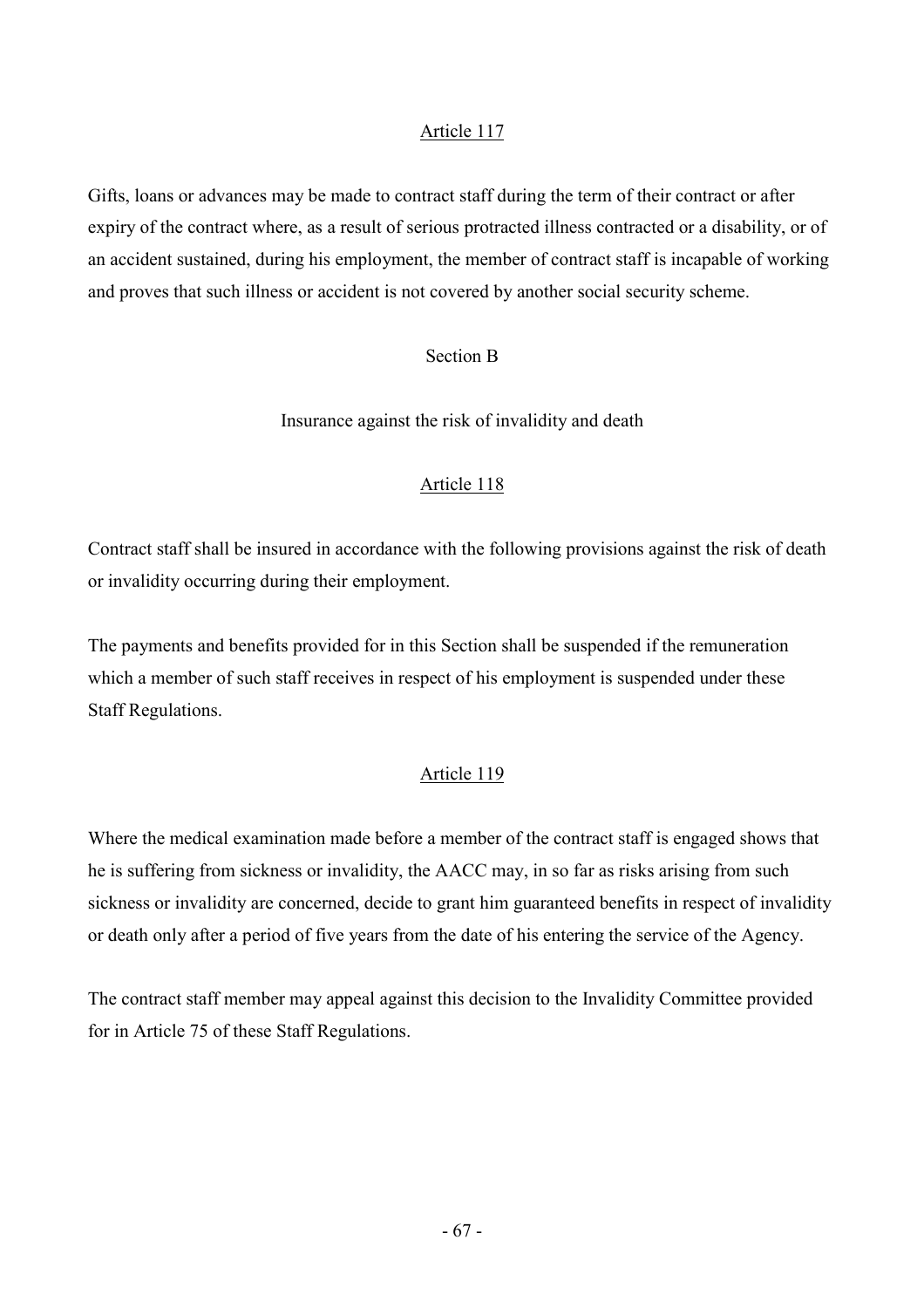1. A member of the contract staff who is suffering from total invalidity and who, for that reason, is obliged to suspend employment with the Agency shall be entitled, for as long as the invalidity lasts, to an invalidity allowance, the amount of which shall be determined as follows.

If a member of the contract staff recipient of an invalidity allowance, reaches the age of 65, the general rules on severance grant shall be applied. The amount of the severance grant shall be based on the salary for the grade and step occupied by the member of the contract staff when he became an invalid.

2. The invalidity allowance shall be 70% of the final basic salary of the member of the contract staff. However, it shall not be less than the basic monthly salary of a member of the contract staff in function group I, grade 1, step 1. The invalidity allowance shall be subject to contributions to the pension scheme, calculated on the basis of that allowance.

3. Where the invalidity of the contract staff member arises from an accident in the course of or in connection with the performance of his duties, from an occupational disease, from a public spirited act or from risking life and limb to save another human being, the invalidity allowance shall not be less than 120% of the basic monthly salary of a function group I, grade 1, step 1 contract staff member. In such cases the pension contributions shall be borne by the budget of the former employer.

4. In the case of invalidity deliberately brought about by the contract staff member, the AACC may decide that he should receive only the grant provided for in Article 128.

5. Persons entitled to an invalidity allowance shall also be entitled to the family allowances determined in accordance with Article 59(3), in accordance with Annex V; the household allowance shall be determined on the basis of the recipient's allowance.

## Article 121

1. Invalidity shall be established by the Invalidity Committee provided for in Article 75.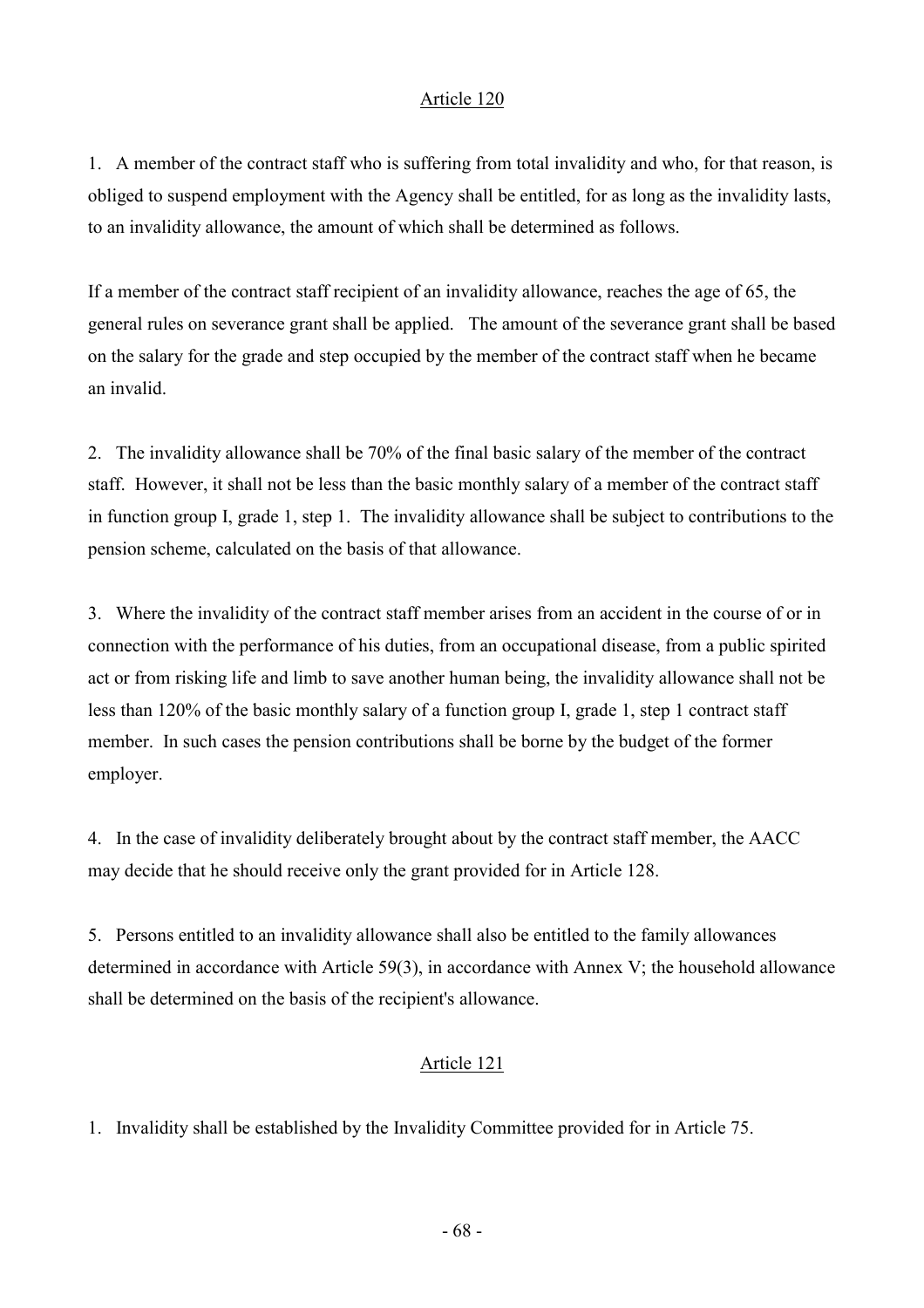2. Entitlement to an invalidity allowance shall take effect on the day following that on which the contract staff member's employment is terminated under Articles 95 and 96, which are applicable by analogy.

3. The Agency may require periodic examinations of the recipient of an invalidity allowance to establish that he still fulfils the conditions for payment of that allowance. If the Invalidity Committee finds that these conditions are no longer fulfilled, the contract staff member shall resume service with the Agency, providing his contract has not expired.

However, if it proves impossible to employ the person concerned in the service of the Agency, the contract may be terminated subject to payment of an amount corresponding to the remuneration that would have been paid during the period of notice and, where applicable, to the compensation for termination of contract provided for in Article 95. Article 128 shall also apply.

## Article 122

1. The persons entitled under a deceased contract staff member, determined according to the same rules as those laid down in Chapter 3 of Annex VI shall be entitled to a survivor's pension as provided for in Articles 123 to 126.

2. In the event of the death of a former contract staff member in receipt of an invalidity allowance, the persons entitled under the deceased former contract staff member, as defined in Chapter 3 of Annex VI, shall be entitled to a survivor's pension as provided for in that Annex.

3. Where the whereabouts of a contract staff member or of a former contract staff member in receipt of an invalidity allowance, are unknown for more than one year, the provisional pensions to his spouse and to persons recognised as his dependants shall be determined according to the same rules as those laid down in Chapters 5 and 6 of Annex VIII to the EC Staff Regulations.

## Article 123

The right to receive payment of pension shall have effect from the first day of the month following that in which death occurs or, where applicable, on the first day of the month following the period during which the deceased's surviving spouse, orphans or dependants receive his emoluments under Article 59(8).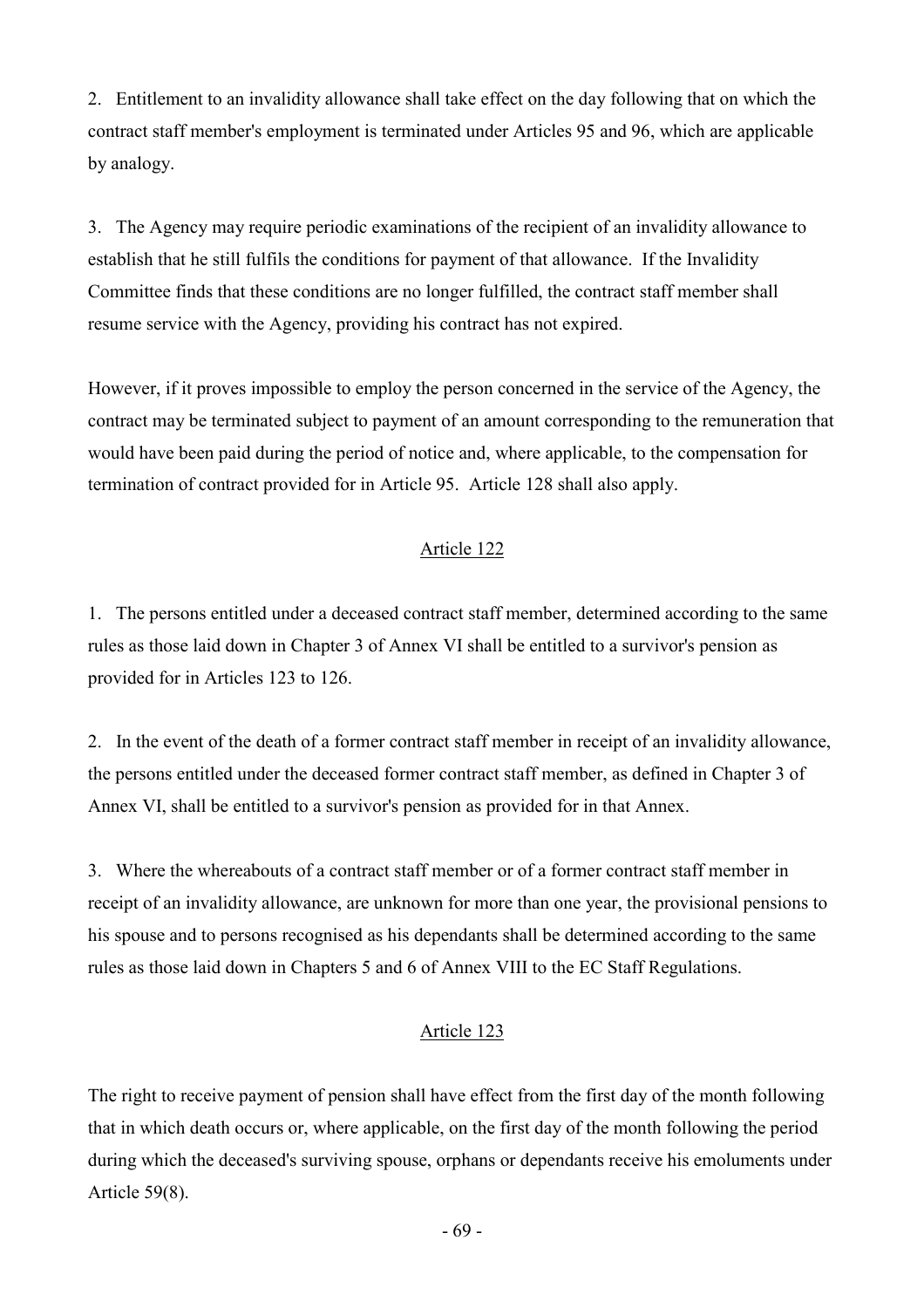The surviving spouse of a contract staff member shall be entitled to a survivor's pension in accordance with Chapter 3 of Annex VI. The pension shall not be less than 35% of the final basic monthly salary received by the contract staff member, nor less than the basic monthly salary of contract staff in function group I, grade 1, step 1.

A person drawing a survivor's pension shall be entitled, on the conditions laid down in Annex V to the family allowances specified in Article 59(3). However, the dependent child allowance shall be equal to twice the amount of the allowance provided for in Article 59(3)(b).

### Article 125

1. Where a member of contract staff or a former member of contract staff in receipt of an invalidity allowance dies leaving no spouse entitled to a survivor's pension, the children deemed to be dependent on him shall be entitled to an orphan's pension in accordance with Article 81, which shall apply by analogy.

2. The same entitlement shall apply to children who fulfil the foregoing conditions in the event of death or remarriage of a spouse who is entitled to a survivor's pension.

3. Where a member of contract staff or a former member of contract staff in receipt of an invalidity allowance dies but the conditions set out in paragraph 1 are not satisfied, the provisions of the third paragraph of Article 81 shall apply by analogy.

4. The orphan's pension of a person treated as a dependent child as defined in Article 2(4) of Annex V, may not exceed twice the dependent child allowance. However, entitlement to the pension shall cease if a third party is liable for maintenance under the national laws applicable.

5. No orphan's pension shall be payable where a natural parent who has been replaced by an adoptive parent dies.

6. Orphans shall be entitled to an education allowance in accordance with Article 3 of Annex V.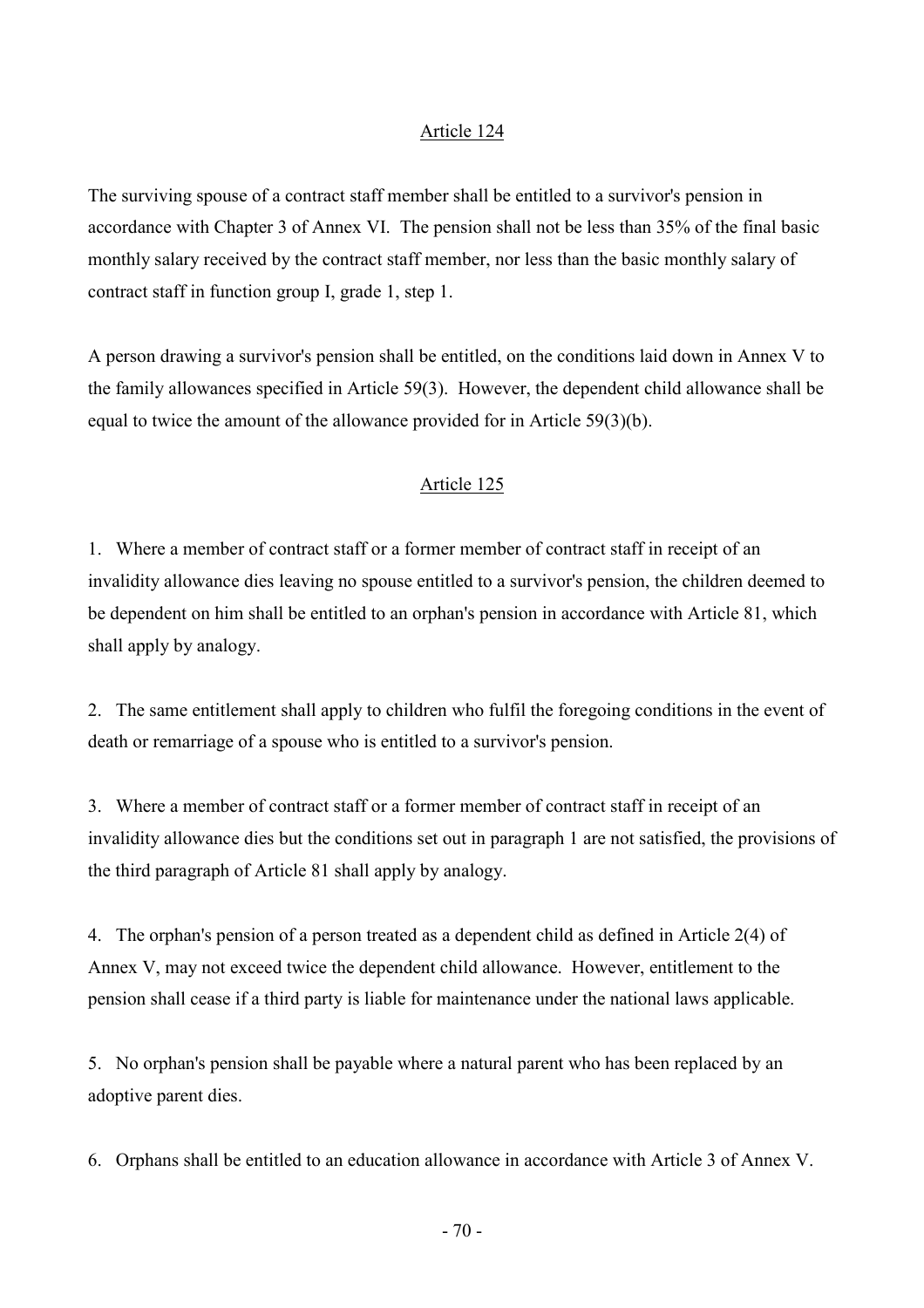In the case of divorce or where there is more than one category of survivor who qualifies to claim survivor's pension, such pension shall be apportioned in the manner provided for in Chapter 3 of Annex VI.

### Article 127

Articles 83 and 84 shall apply by analogy.

### Section C

Severance grant

## Article 128

On leaving the service, a member of contract staff shall be entitled to the payment of the severance grant or the transfer of the actuarial equivalent of his retirement pension rights in accordance with Article 1 of Annex VI.

## Article 129

1. Where a member of the contract staff has exercised the option provided for in Article 131, the contract staff member's severance grant shall be reduced proportionately in respect of the period in which the sums were withdrawn.

2. The preceding paragraph shall not apply to a contract staff member who, in the three months following application of these Staff Regulations to him, asks to be allowed to repay such sums plus compound interest at the rate of 3,5% per year, which may be revised following the procedure laid down in Article 87.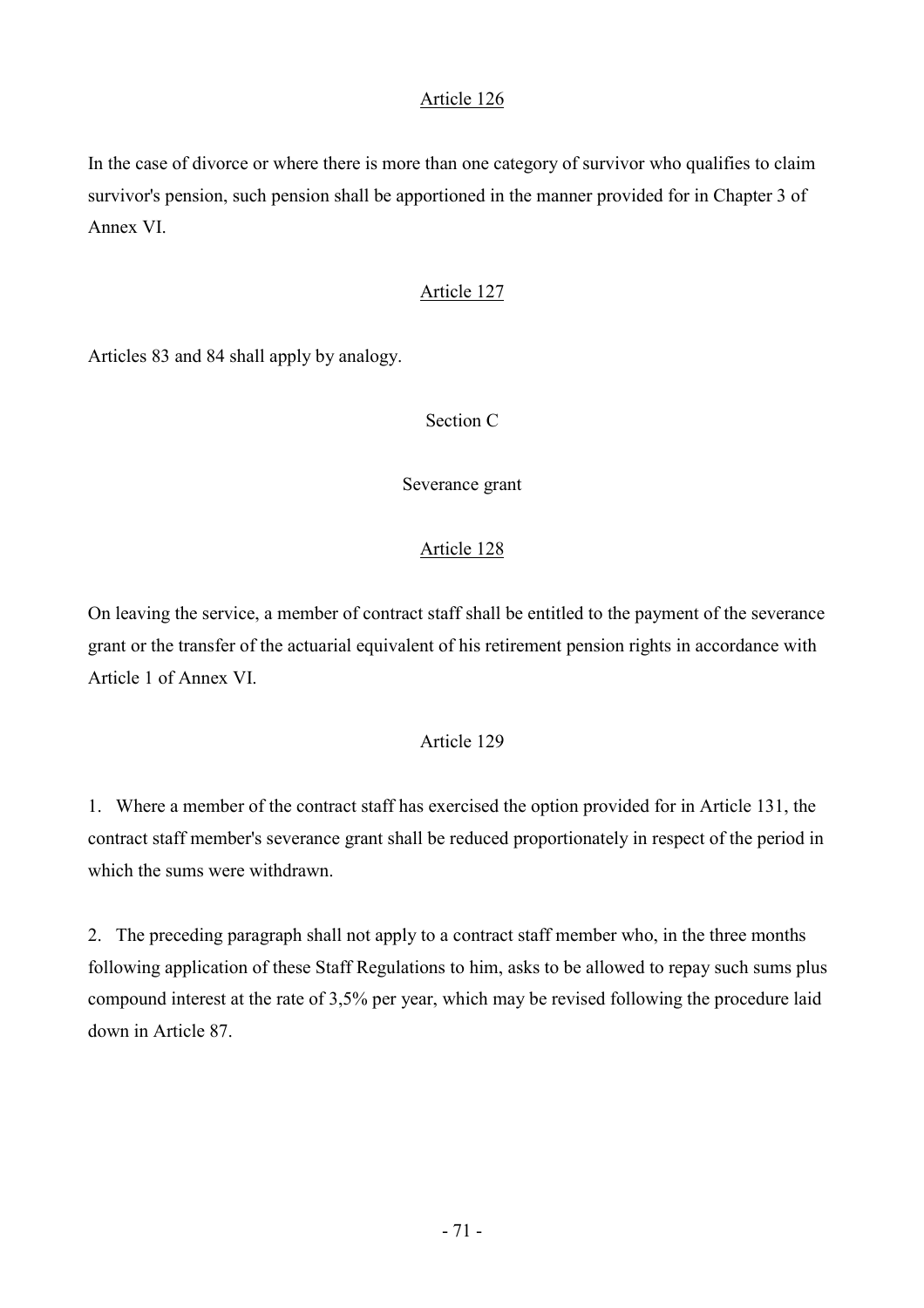#### Section D

Funding of the invalidity and life assurance scheme and of the pension scheme

#### Article 130

Articles 88 and 89 shall apply by analogy.

#### Article 131

In accordance with conditions to be laid down by the Agency, a member of the contract staff may request the Agency to effect any payments which he is required to make in order to constitute or maintain pension rights, unemployment insurance, invalidity insurance, life insurance and sickness insurance in the country where he has last been covered by such schemes. The Agency may also decide to effect any payments which a member of the contract staff is required to make in order to constitute or maintain pension rights in his country of origin, even in absence of request from such member of the contract staff. In such case, the Agency must duly justify its decision. During the period of these contributions, the contract staff member shall not benefit from the Agency sickness insurance scheme. Moreover, for the period corresponding to these contributions, the contract staff member shall not be covered by the Agency life assurance and invalidity schemes and shall not acquire rights under the Agency unemployment insurance and pension schemes. The actual period of such payments for any contract staff member shall not exceed 6 months. However, the Agency may decide to extend this period to one year. The payments shall be charged

to the budget of the Agency. Payments to constitute or maintain pension rights shall not exceed twice the rate provided for in Article 89.

### Section E

Settlements of claims by contract staff

#### Article 132

The invalidity scheme or the survivor's pension scheme are set out in Articles 19 to 23 of Annex VI.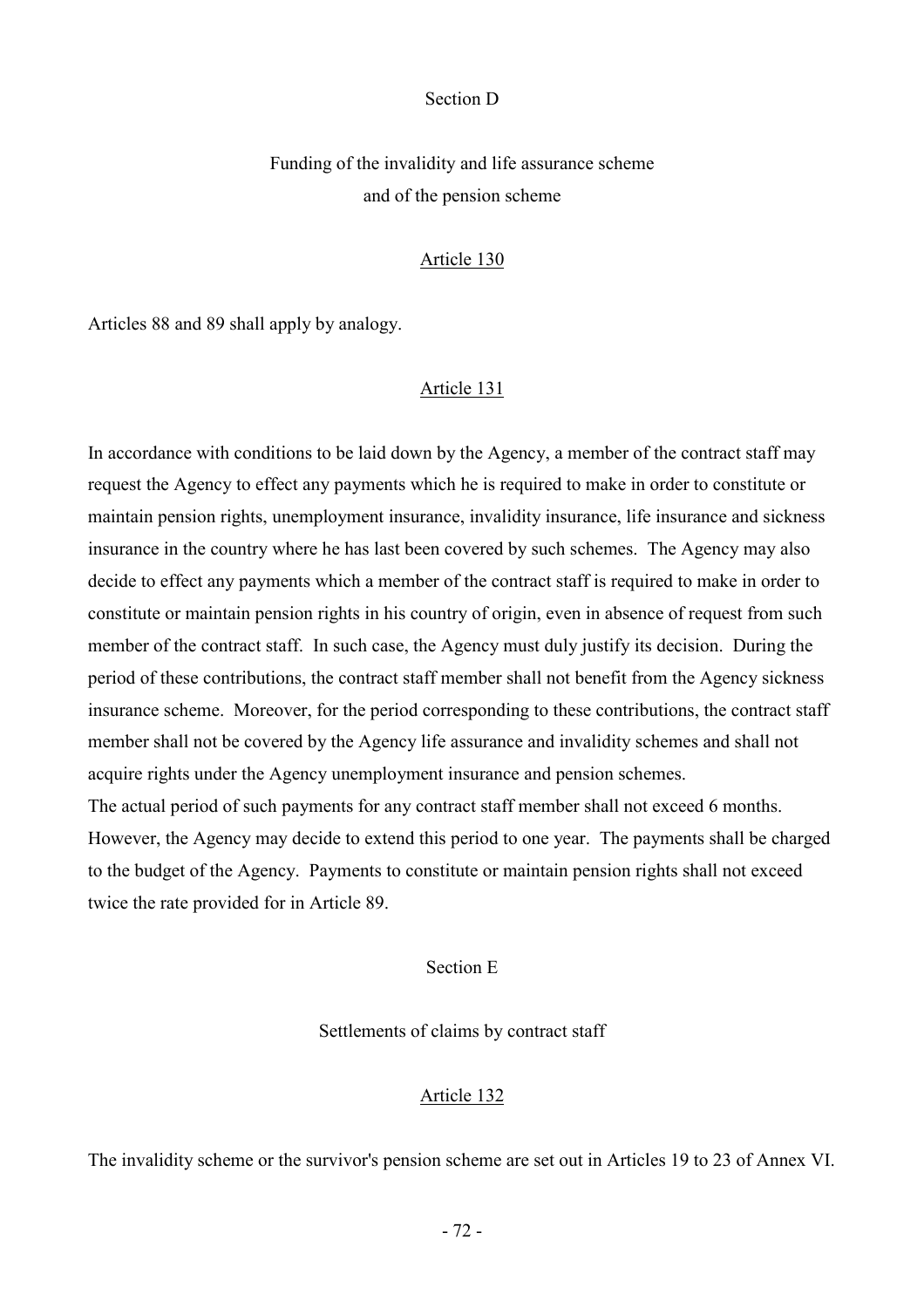# Section F

# Payment of benefits

# Article 133

1. Articles 83 and 84 of these Staff Regulations shall apply by analogy, as well as Article 29 of Annex VI.

2. Any sums due from a contract staff member to the Agency under this insurance scheme at the date when the benefits are payable shall be deducted from the amount of his benefit or from the benefits payable to those entitled under him. The deduction may be spread over a number of months.

# Section G

Subrogation in favour of the Agency

# Article 134

The provisions of Article 93 shall apply by analogy in favour of the Agency.

# Chapter 7

Recovery of undue payment

# Article 135

The provisions of Article 94 shall apply by analogy.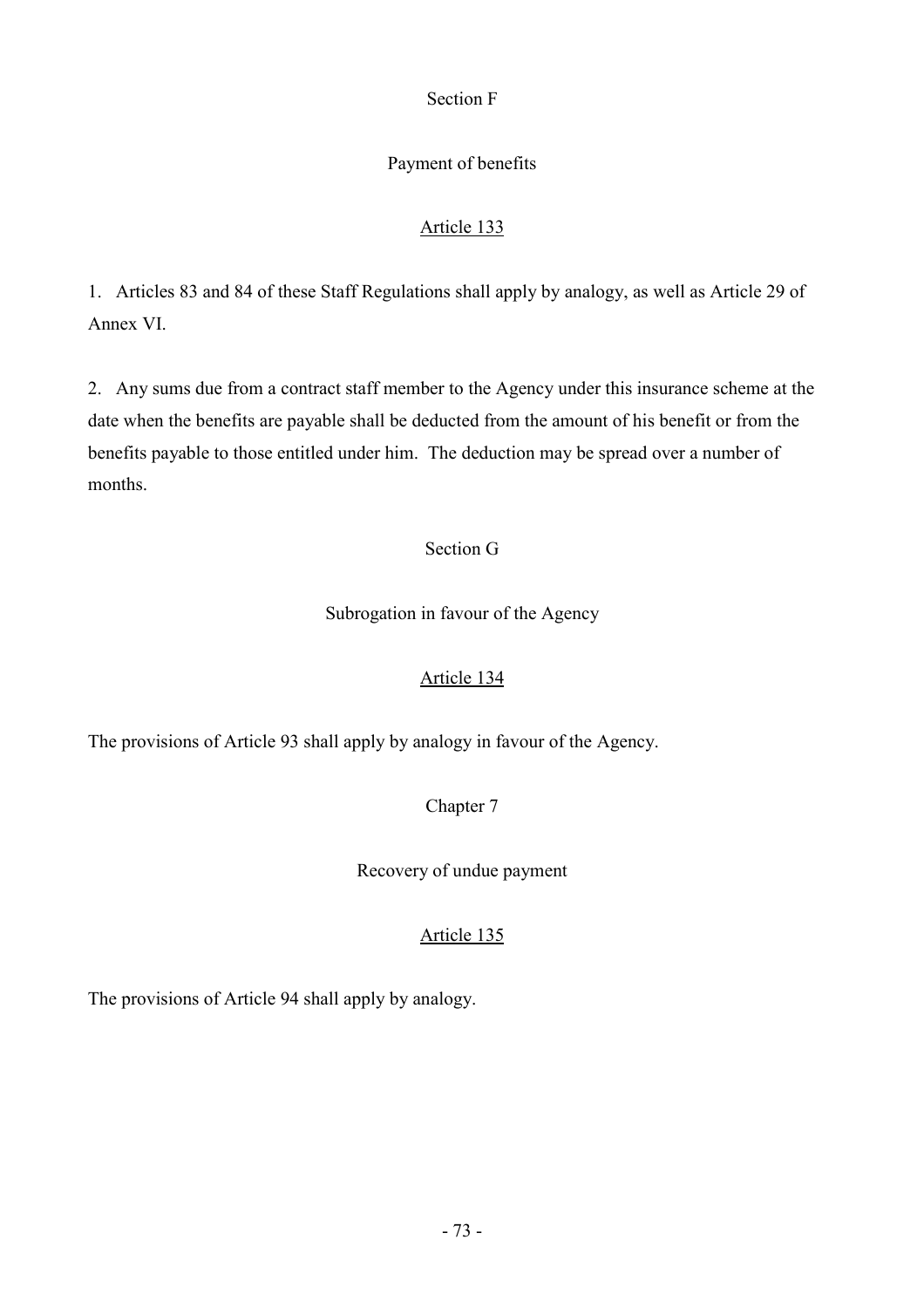## Chapter 8

# Termination of employment

# Article 136

Articles 95 to 99 shall apply by analogy to contract staff.

In the event of disciplinary proceedings against a contract staff member, the Disciplinary Board referred to in Article 142 shall meet with two additional members from the same function group and grade as the contract staff member concerned. These two additional members shall be appointed according to an ad hoc procedure agreed upon by the AACC and the Staff Committee.

# Title IV

# Staff Representation

# Article 137

1. A Staff Committee shall be formed according to modalities to be determined by the Steering Board.

2. The Staff Committee shall represent the interests of the staff vis-à-vis the Agency and maintain continuous contact between the Agency and the staff. It shall contribute to the smooth running of the service by providing a channel for the expression of opinion of the staff.

It shall bring to the notice of the competent bodies of the Agency any difficulty having general implications concerning the interpretation and application of these Staff Regulations. It may be consulted on any difficulty of this kind.

The Staff Committee shall submit to the competent bodies of the Agency suggestions concerning the organisation and operation of the service and proposals for the improvement of staff working conditions or general living conditions.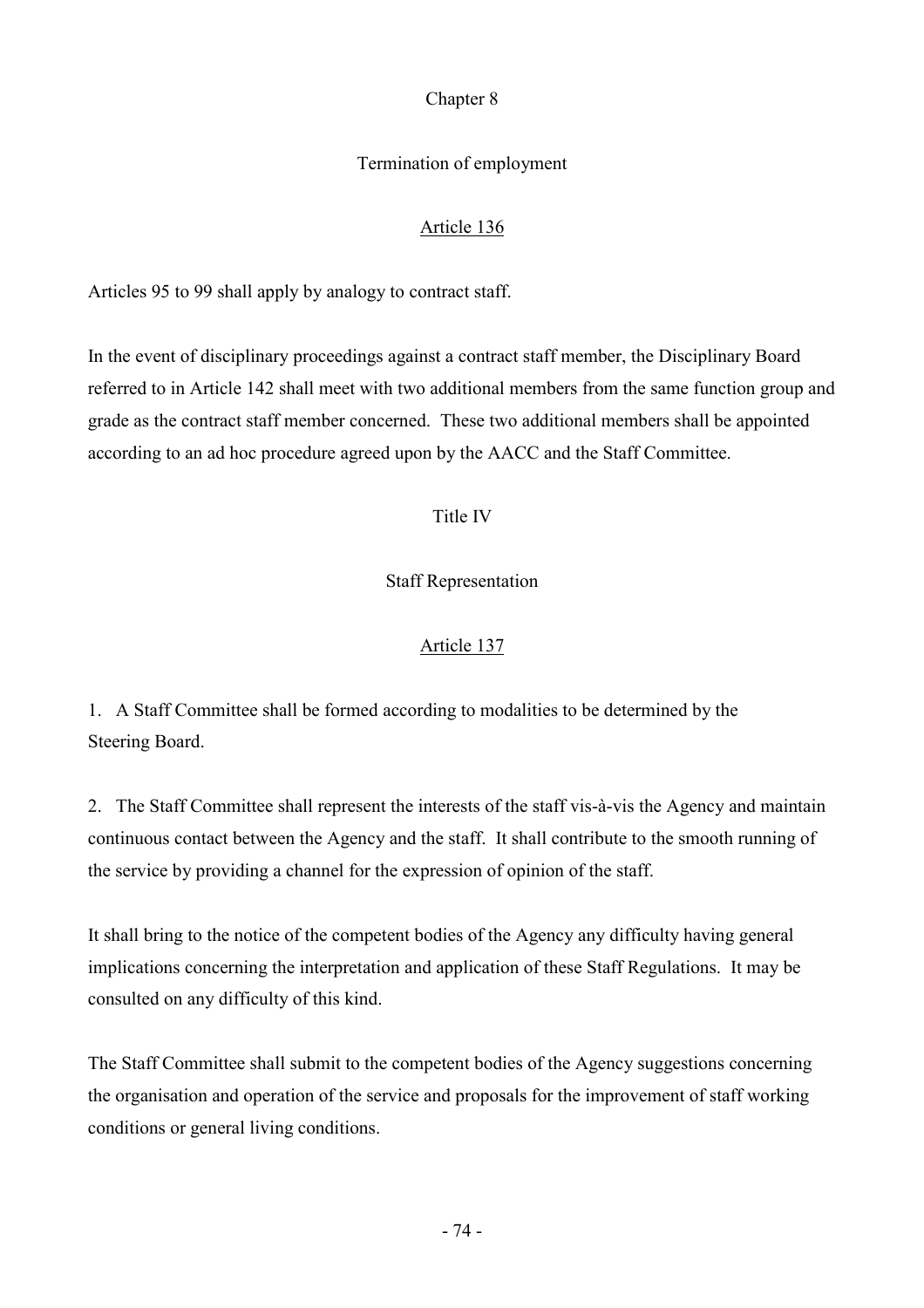The Staff Committee shall participate in the management and supervision of social welfare bodies set up by the Agency in the interests of its staff. It may, with the consent of the Agency, set up such welfare services.

## Title V

## Disciplinary Procedure

Section A

General provisions

## Article 138

1. Any failure by a staff member or former staff member to comply with his obligations under these Staff Regulations, whether intentionally or through negligence on his part, shall make him liable to disciplinary action.

2. Where the AACC becomes aware of evidence of failure within the meaning of paragraph 1, they may launch administrative investigations to verify whether such failure has occurred.

## Article 139

1. Whenever an internal investigation reveals the possibility of the personal involvement of a staff member, or a former staff member, that person shall rapidly be informed, provided this is not harmful to the investigation. In any event, conclusions referring by name to a staff member may not be drawn once the investigation has been completed without that staff member concerned having been given the opportunity to comment on facts concerning him. The conclusions shall make reference to these comments.

2. In cases that demand absolute secrecy for the purposes of the investigation and requiring the use of investigative procedures falling within the remit of a national judicial authority, compliance with the obligation to invite the staff member to comment may, in agreement with the AACC, be deferred. In such cases, no disciplinary proceedings may be opened before the staff member has been given a chance to comment.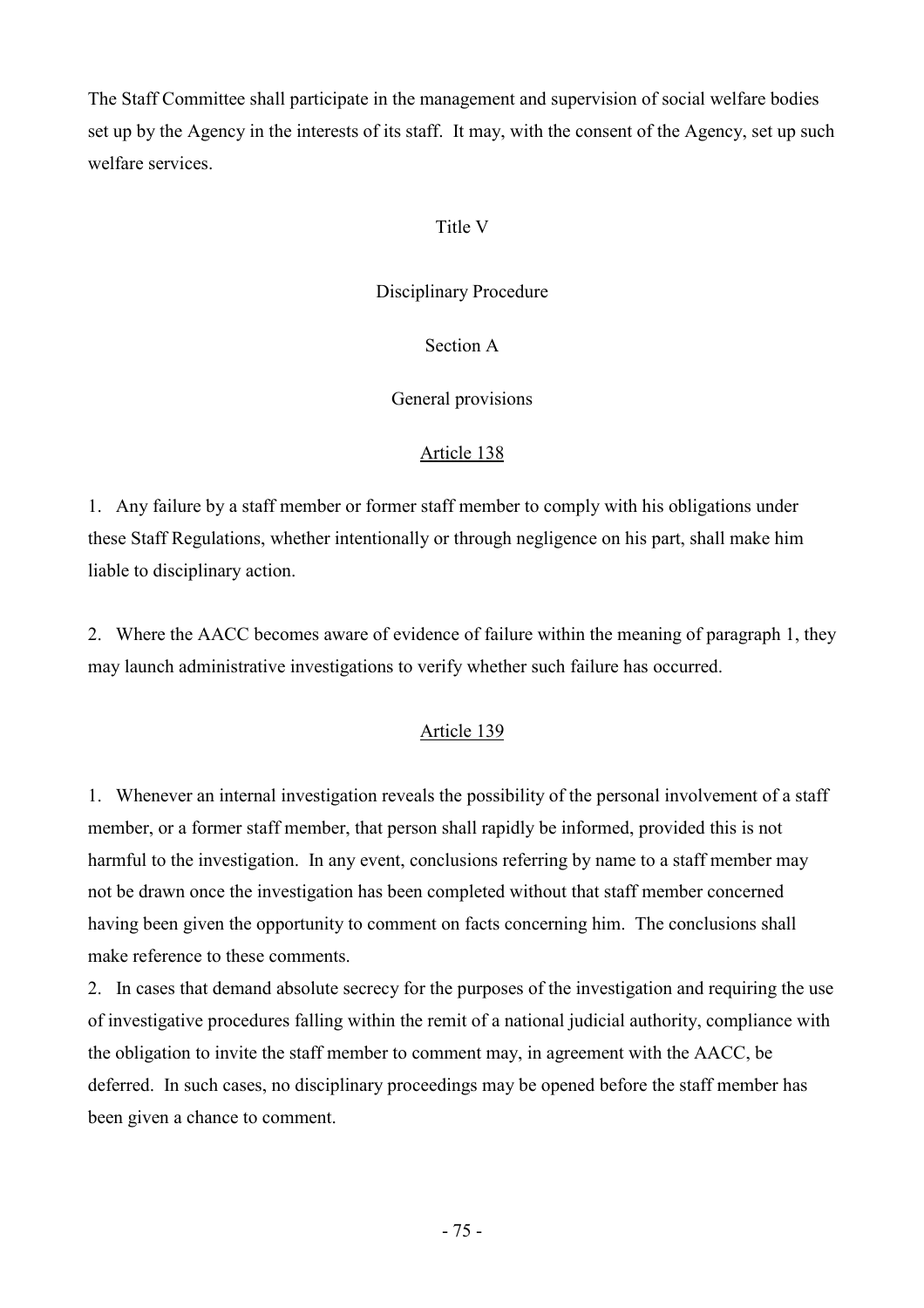3. If, following an internal investigation, no case can be made against a staff member about whom allegations have been made, the investigation in question shall be closed, with no further action taken, by decision of the Head of the Agency, who shall inform the staff member in writing. The staff member may request that that decision be inserted in his personal file.

4. The AACC shall inform the person concerned when the investigation ends, and shall communicate to him the conclusions of the investigation report and, on request and subject to the protection of the legitimate interests of third parties, all documents directly related to the allegations made against him.

## Article 140

On the basis of the investigation report, after having notified the staff member concerned of all evidence in the files and after hearing the staff member concerned, the AACC may:

- (a) decide that no case can be made against the staff member, in which case he shall be informed accordingly in writing; or
- (b) decide, even if there is or appears to have been a failure to comply with obligations, that no disciplinary measure shall be taken and, if appropriate, address a warning to the staff member, or
- (c) in the case of failure to comply with obligations within the meaning of Article 138:
	- (i) decide to initiate the disciplinary proceedings provided for in Section D of this Title, or
	- (ii) decide to initiate disciplinary proceedings before the Disciplinary Board.

## Article 141

A staff member who, for objective reasons, cannot be heard under the provisions of this Title may be asked to comment in writing or may be represented by a person of his choice.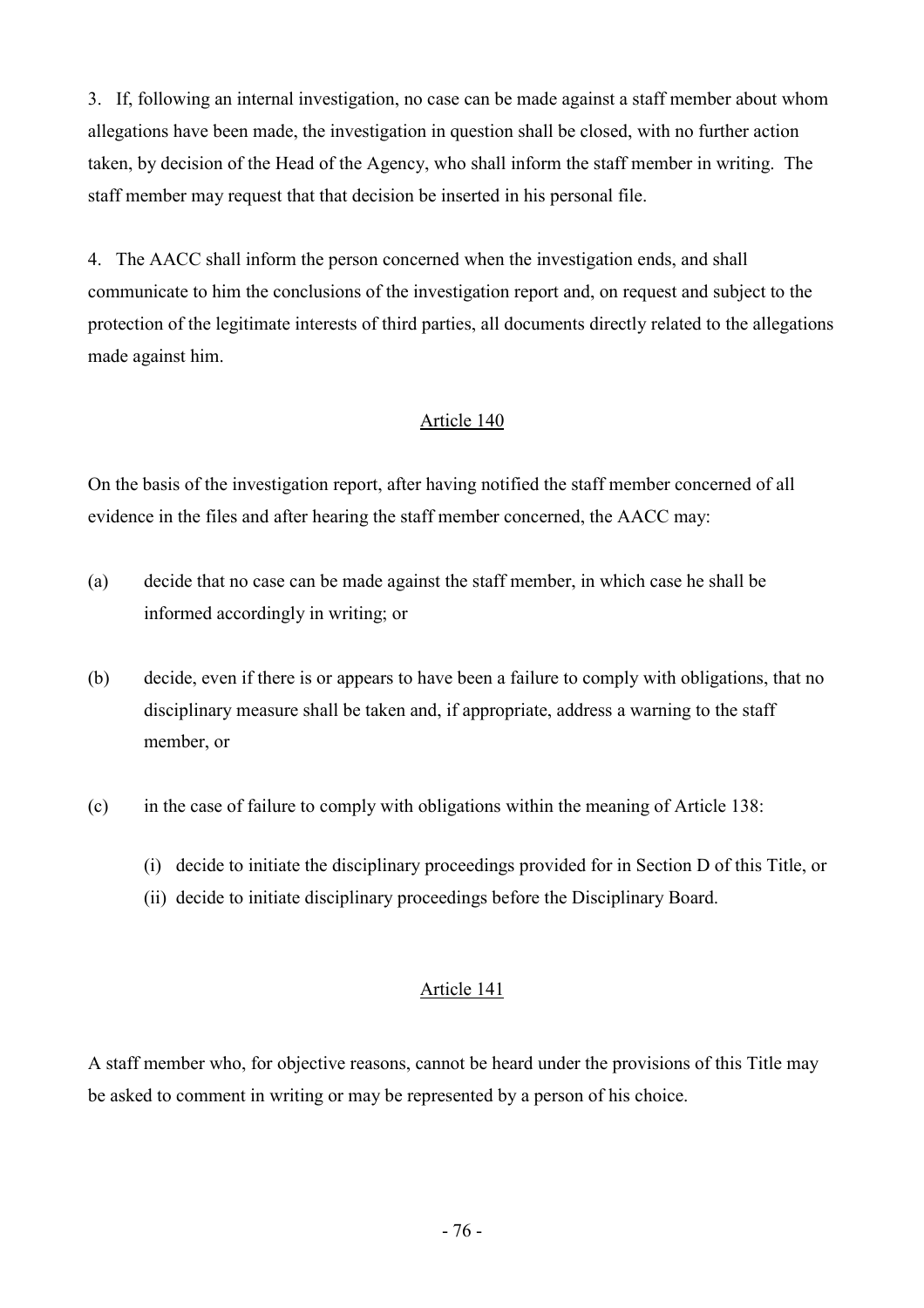## Section B

# Disciplinary Board

# Article 142

1. A Disciplinary Board shall be established in the Agency. The Disciplinary Board shall include at least one member, who may be the chairman, chosen from the staff of the Council of the European Union.

2. The Disciplinary Board shall consist of a chairman and four full members, who may be replaced by alternates, of which at least one member shall have the same function group as the member of staff subject to disciplinary proceedings.

## Article 143

1. The AACC and the Staff Committee referred to in Article 137 shall each appoint two members and two alternates at the same time.

2. The chairman and alternate for the chairman shall be appointed by the AACC.

3. The chairman, the members and the alternates shall be appointed for a period of three years. However, the Agency may provide for a shorter period for members and alternates, subject to a minimum of one year.

4. The staff member concerned shall be entitled to reject one of the Disciplinary Board members within five days of the Disciplinary Board's establishment. The Agency shall also be entitled to reject one of the Disciplinary Board members.

Within the same time limit, Disciplinary Board members may ask to be excused from duty for legitimate reasons and shall withdraw if a conflict of interests exists.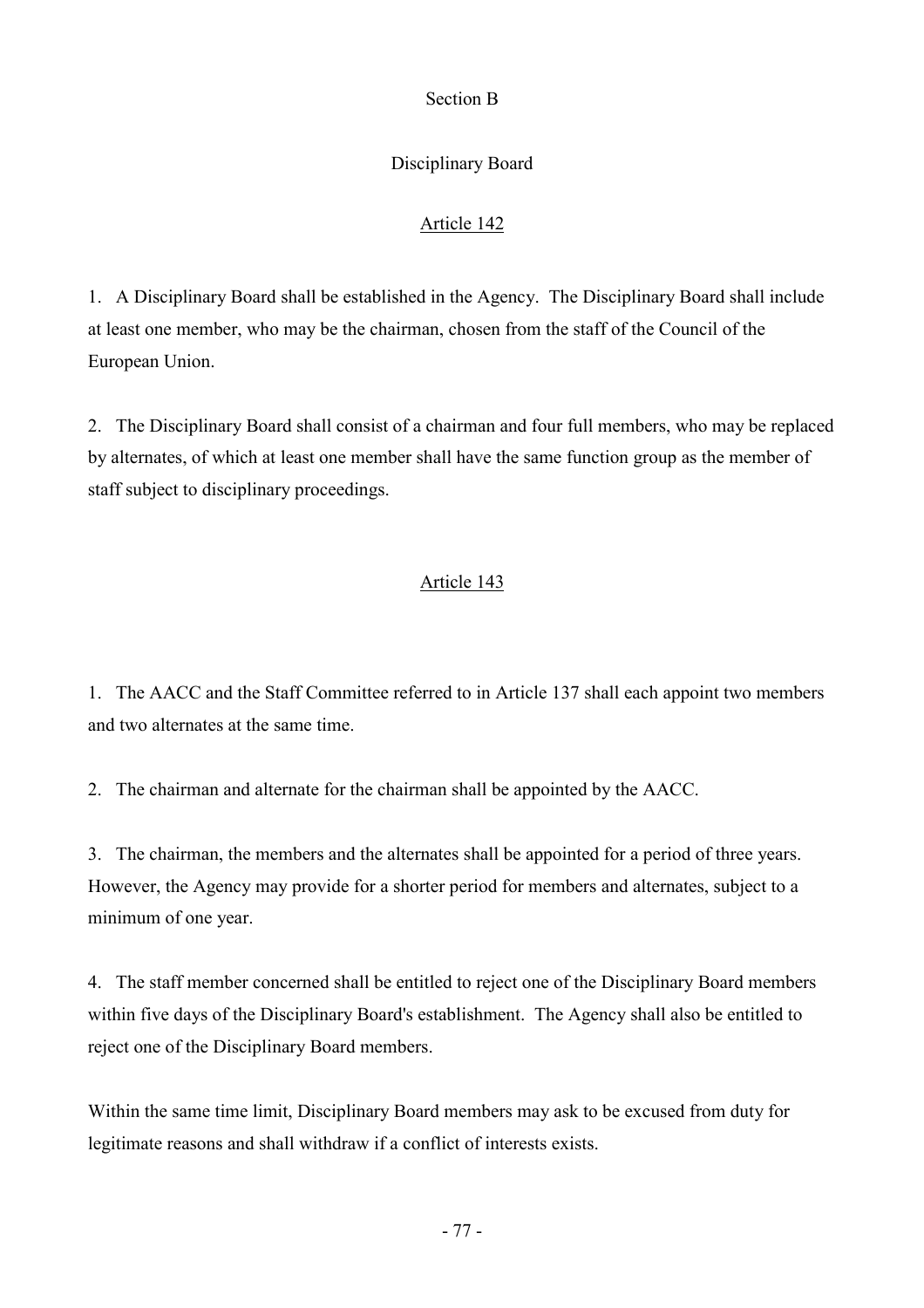## Article 144

The Disciplinary Board shall be assisted by a secretary appointed by the AACC.

## Article 145

1. The chairman and members of the Disciplinary Board shall be completely independent in the performance of their duties.

2. The deliberations and proceedings of the Disciplinary Board shall be secret.

## Section C

## Disciplinary Measures

# Article 146

1. The AACC may impose one of the following penalties:

- (a) a written warning;
- (b) a reprimand;
- (c) deferment of advancement to a higher step for a period of between one and 23 months;
- (d) relegation in step;
- (e) temporary downgrading for a period of between 15 days and one year;
- (f) downgrading in the same function group;
- (g) classification in a lower function group, with or without downgrading;

(h) removal from post and, where appropriate, withholding, for a fixed period, of an amount from an invalidity allowance; the effects of this measure shall not extend to the staff members' dependants. In case of such reduction however, the income of the former staff member may not be less than the minimum subsistence figure corresponding to the basic salary of a member of temporary staff at the first step of grade 1, with the addition of any family allowances payable.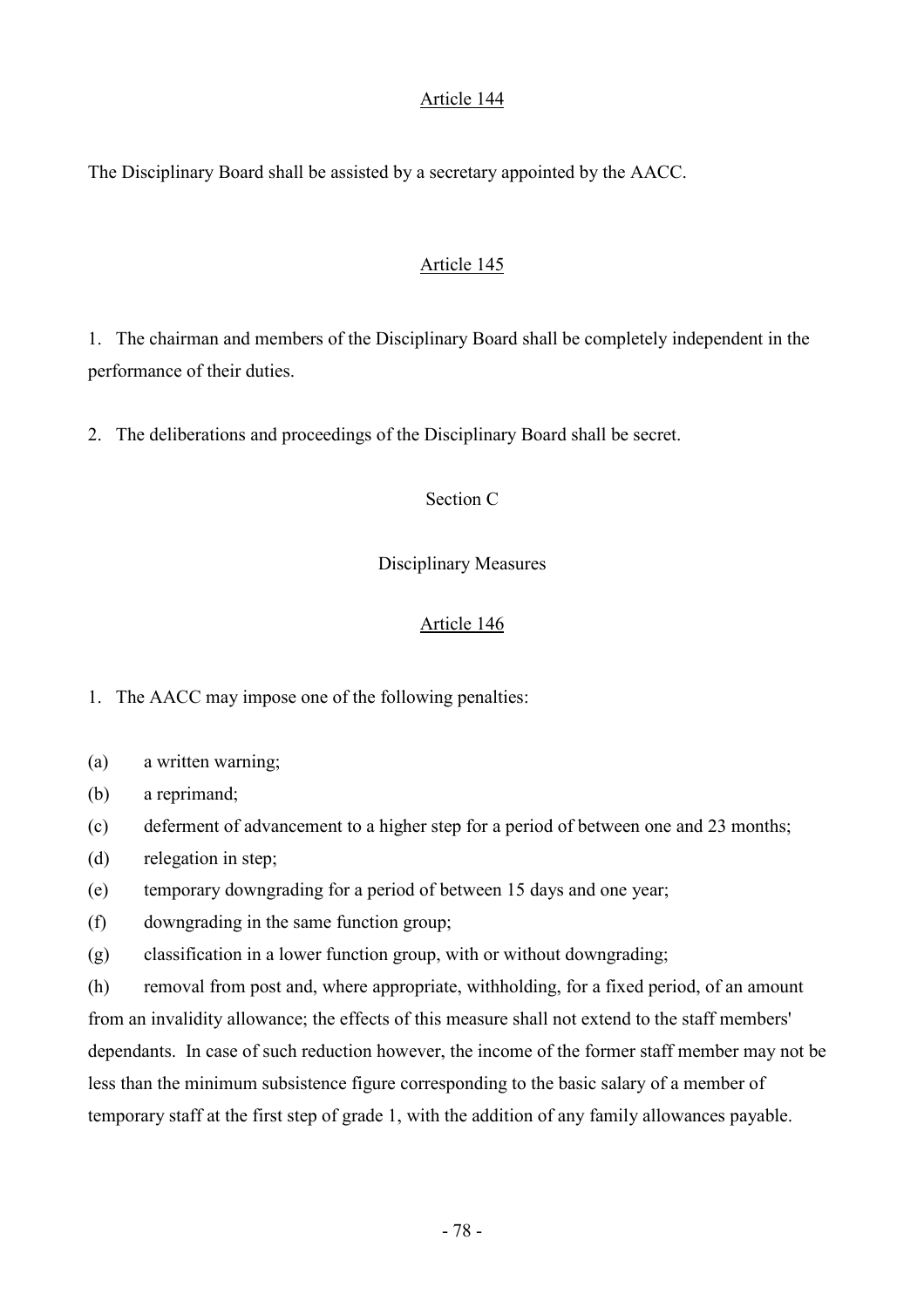2. Where the member of staff is in receipt of an invalidity allowance, the AACC may decide to withhold an amount from the invalidity allowance for a given period; the effects of this measure shall not extend to the staff members' dependants. The income of the member of staff may not, however, be less than the minimum subsistence figure corresponding to the basic salary of a member of temporary staff at the first step of grade 1, with the addition of any family allowances payable.

3. A single case of misconduct shall not give rise to more than one disciplinary penalty.

## Article 147

The severity of the disciplinary penalties imposed shall be commensurate with the seriousness of the misconduct. To determine the seriousness of the misconduct and to decide upon the disciplinary penalty to be imposed, account shall be taken in particular of:

- (a) the nature of the misconduct and the circumstances in which it occurred,
- (b) the extent to which the misconduct adversely affects the integrity, reputation or interests of the Agency,
- (c) the extent to which the misconduct involves intentional actions or negligence,
- (d) the motives for the misconduct of the staff member,
- (e) the grade and seniority of the staff member,
- (f) the degree of the personal responsibility of the staff member,
- (g) the level of the duties and responsibilities of the staff member,
- (h) whether the misconduct involves repeated action or behaviour,
- (i) the conduct of the staff member throughout the course of his career.

## Section D

Disciplinary proceedings not involving the Disciplinary Board

## Article 148

The AACC may decide on the penalty of a written warning or reprimand without consulting the Disciplinary Board. The staff member concerned shall be heard before such action is taken by the AACC.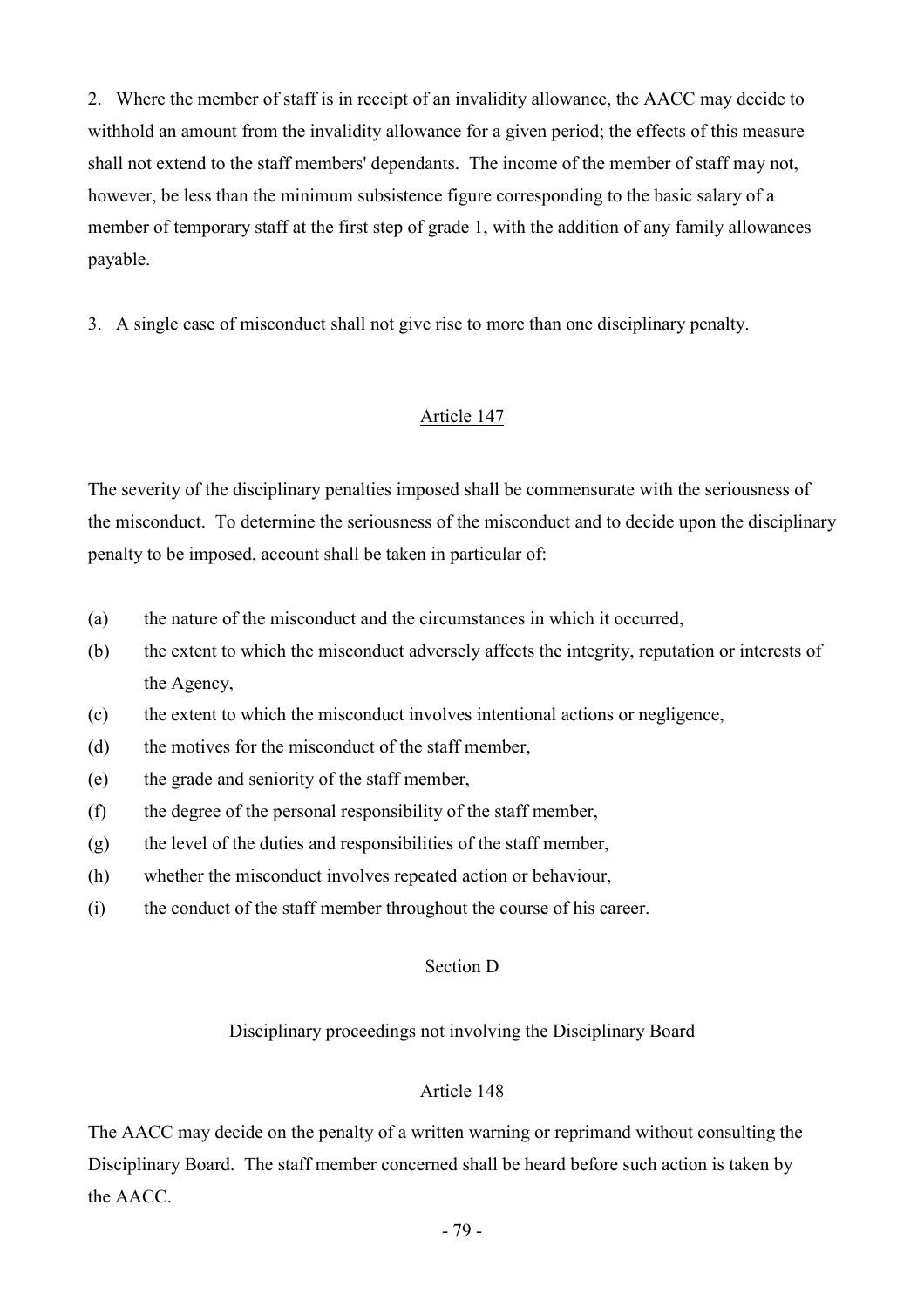### Section E

### Disciplinary proceedings before the Disciplinary Board

### Article 149

1. The AACC shall submit a report to the Disciplinary Board, stating clearly the facts complained of and, where appropriate, the circumstances in which they arose, including any aggravating or extenuating circumstances.

2. The report shall be communicated to the staff member concerned and to the chairman of the Disciplinary Board, who shall bring it to the attention of the members of the Disciplinary Board.

### Article 150

1. On receipt of the report, the staff member concerned shall have the right to obtain his complete personal file and take copies of all documents relevant to the proceedings, including exonerating evidence.

2. The staff member concerned shall have not less than 15 days from the date of receipt of the report initiating the disciplinary proceedings to prepare a defence.

3. The staff member concerned may be assisted by a person of his or her choice.

### Article 151

1. If, in the presence of the Chairman of the Disciplinary Board, the staff member concerned acknowledges misconduct on his part and accepts unreservedly the report referred to in Article 148 of these Staff Regulations, the AACC may, in accordance with the principle of proportionality between the nature of the misconduct and the penalty being considered, withdraw the case from the Disciplinary Board. Where a case is withdrawn from the Disciplinary Board, the Chairman shall deliver an opinion on the penalty considered.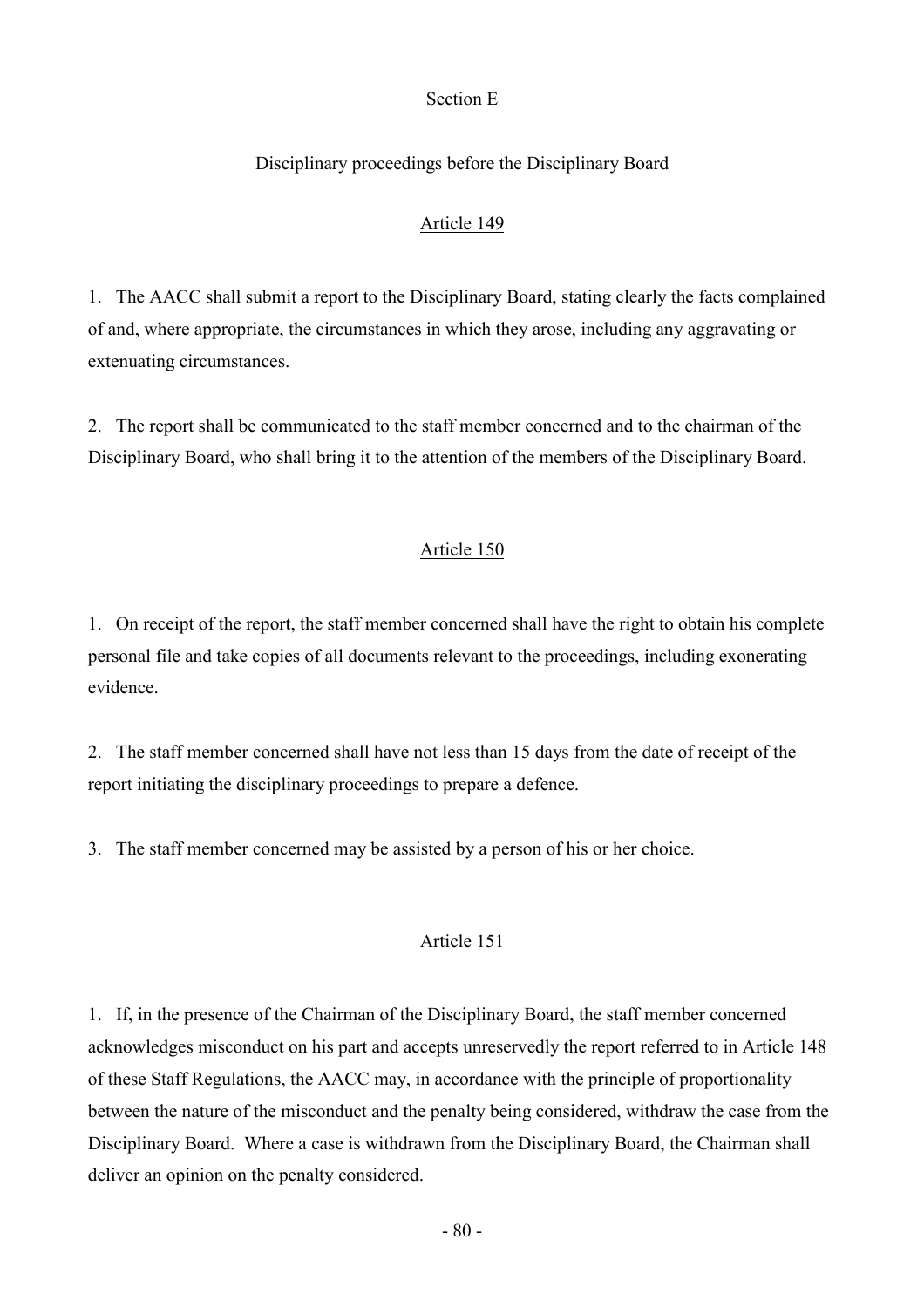2. Under this procedure the AACC may, by derogation from Article 148, impose one of the penalties provided for in Article 146(1)(a) to (d).

3. The staff member concerned shall be informed before acknowledging his misconduct of the possible consequences of such acknowledgement.

## Article 152

Before the first meeting of the Disciplinary Board, the chairman shall give one of its members the task of preparing a general report on the matter and shall inform the other members of the Disciplinary Board accordingly.

### Article 153

1. The staff member concerned shall be heard by the Disciplinary Board; at the hearing, he may submit observations in writing or orally, whether in person or through a representative. He may call witnesses.

2. The Agency shall be represented before the Disciplinary Board by a staff member mandated by the AACC to this effect and having rights equivalent to those of the staff member concerned.

### Article 154

1. If the Disciplinary Board does not consider that it has sufficiently clear information on the facts complained of or the circumstances in which they arose, it shall order an investigation in which each side can submit its case and reply to the case of the other side.

2. The Chairman or a member of the Disciplinary Board shall conduct the investigation on behalf of the Disciplinary Board. For the purposes of the investigation, the Disciplinary Board may call for any documents relating to the matter before it. The Agency shall comply with any such request within the time limit, if any, set by the Disciplinary Board. Where such a request is addressed to the member of staff, note shall be taken of any refusal to comply.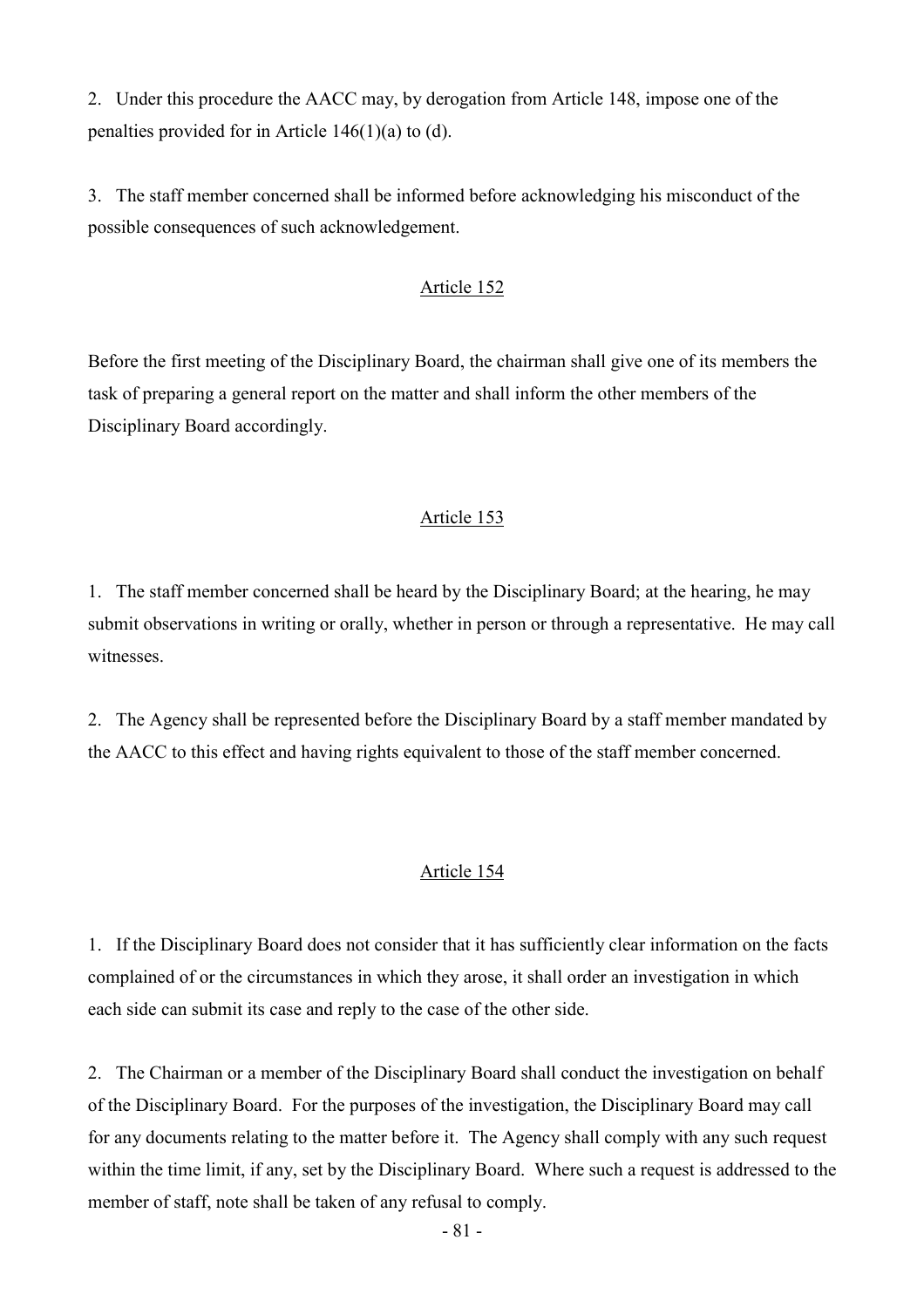### Article 155

After consideration of documents submitted and having regard to any statement made orally or in writing and to the results of any investigation undertaken, the Disciplinary Board shall, by majority vote, deliver a reasoned opinion as to whether the facts complained of are established and as to any penalty to which those facts should give rise. This opinion shall be signed by all the members of the Disciplinary Board. Each member may attach to the opinion a divergent view. The Disciplinary Board shall transmit the opinion to the AACC and to the staff member concerned within two months of the date of receipt of the report of the AACC, provided that this time limit is commensurate with the degree of complexity of the case. Where an investigation has been held at the Disciplinary Board's initiative, the time limit shall be four months, provided that this period is commensurate with the degree of complexity of the case.

### Article 156

1. The Chairman of the Disciplinary Board shall not vote on matters before it, except as regards matters of procedure or where votes are tied.

2. The Chairman shall ensure that the decisions of the Disciplinary Board are implemented and shall bring all information and documents relating to the case to the attention of each of its members.

### Article 157

The secretary shall draw up minutes of meetings of the Disciplinary Board. Witnesses shall sign the minutes recording their evidence.

### Article 158

1. Expenses incurred on the initiative of a staff member concerned in the course of disciplinary proceedings, and in particular fees paid to a person chosen to assist the member of staff or for his defence, shall be borne by the staff member where the disciplinary proceedings result in the imposition of one of the penalties provided for in Article 146.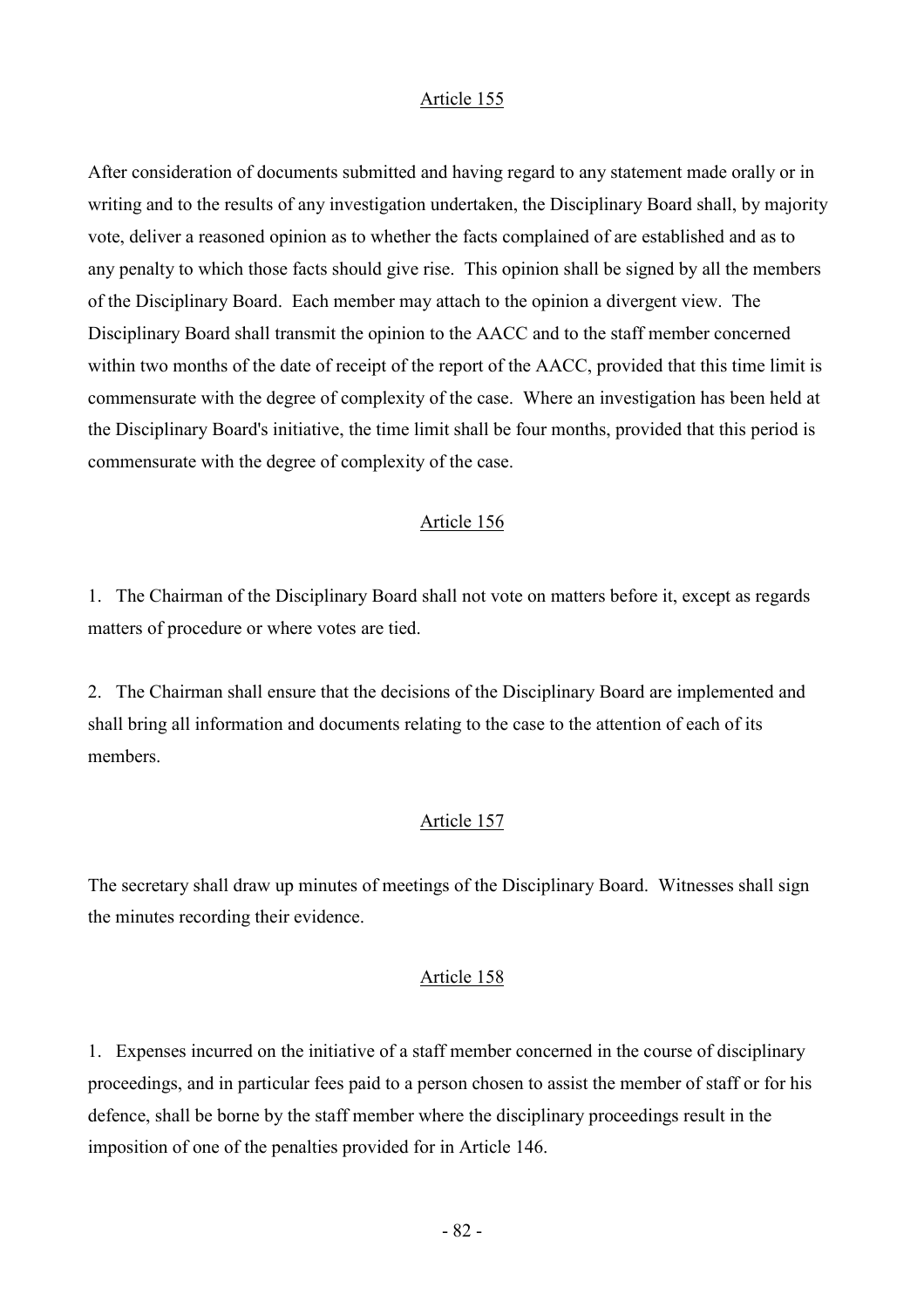2. However, the AACC may decide otherwise in exceptional cases where the burden on the member of staff concerned would be unfair.

### Article 159

1. After hearing the member of staff, the AACC shall take its decision as provided for in Articles 146 and 147 within two months of receipt of the opinion of the Disciplinary Board. Reasons must be given for the decision.

2. If the AACC decides to close the case without imposing any disciplinary penalty, it shall so inform the staff member concerned in writing without delay. The staff member concerned may request that this decision be inserted in his personal file.

Section F

Suspension

## Article 160

1. If the AACC accuses a staff member of serious misconduct, whether through a failure to honour his professional obligations or through an infringement of the law, it may immediately suspend the person accused of that misconduct for a specified or indefinite period.

2. The AACC shall take this decision after hearing the staff member concerned, save in exceptional circumstances.

### Article 161

1. The decision suspending a staff member shall state whether the staff member is to continue to receive his full remuneration during the period of suspension or what part thereof is to be withheld. The amount paid to the staff member shall not under any circumstances be less than the minimum subsistence figure corresponding to the basic salary of a member of temporary staff at the first step of grade 1, with the addition of any family allowances payable.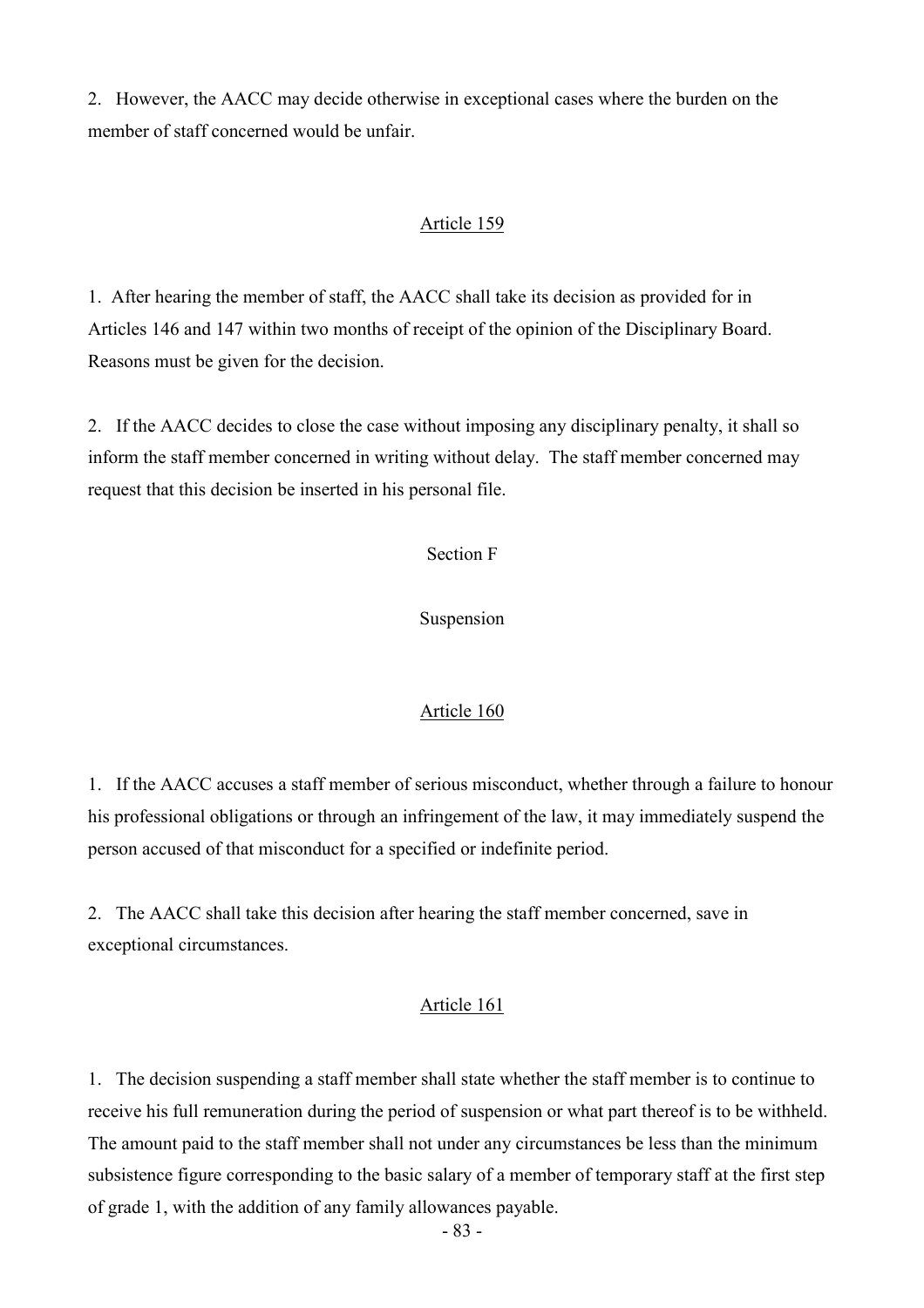2. The situation of a suspended staff member must be definitively settled within six months of the date on which the suspension takes effect. If no such decision is taken within six months, the staff member concerned shall be entitled to again receive full remuneration, subject to paragraph 3.

3. Remuneration may continue to be withheld in part after the six-month deadline referred to in paragraph 2, if the staff member concerned is the subject of criminal proceedings for the same acts and is in custody as a result of those proceedings. In such cases the staff member shall not receive full remuneration until the competent court has ordered his release.

4. Sums withheld under paragraph 1 shall be repaid to the staff member if the final decision imposes a disciplinary penalty no more severe than a written warning, reprimand or deferment of advancement to a higher step, or if no disciplinary penalty is imposed; in the latter case, the repayment shall be made with compound interest at the rate defined in Article 87.

# Section G

Parallel criminal prosecution

# Article 162

Where the member of staff is prosecuted for those same acts, a final decision shall be taken only after a final judgment has been handed down by the court hearing the case.

# Section H

Final provisions

# Article 163

A staff member against whom a disciplinary penalty other than removal from post has been ordered may, after three years in the case of a written warning or reprimand or after six years in the case of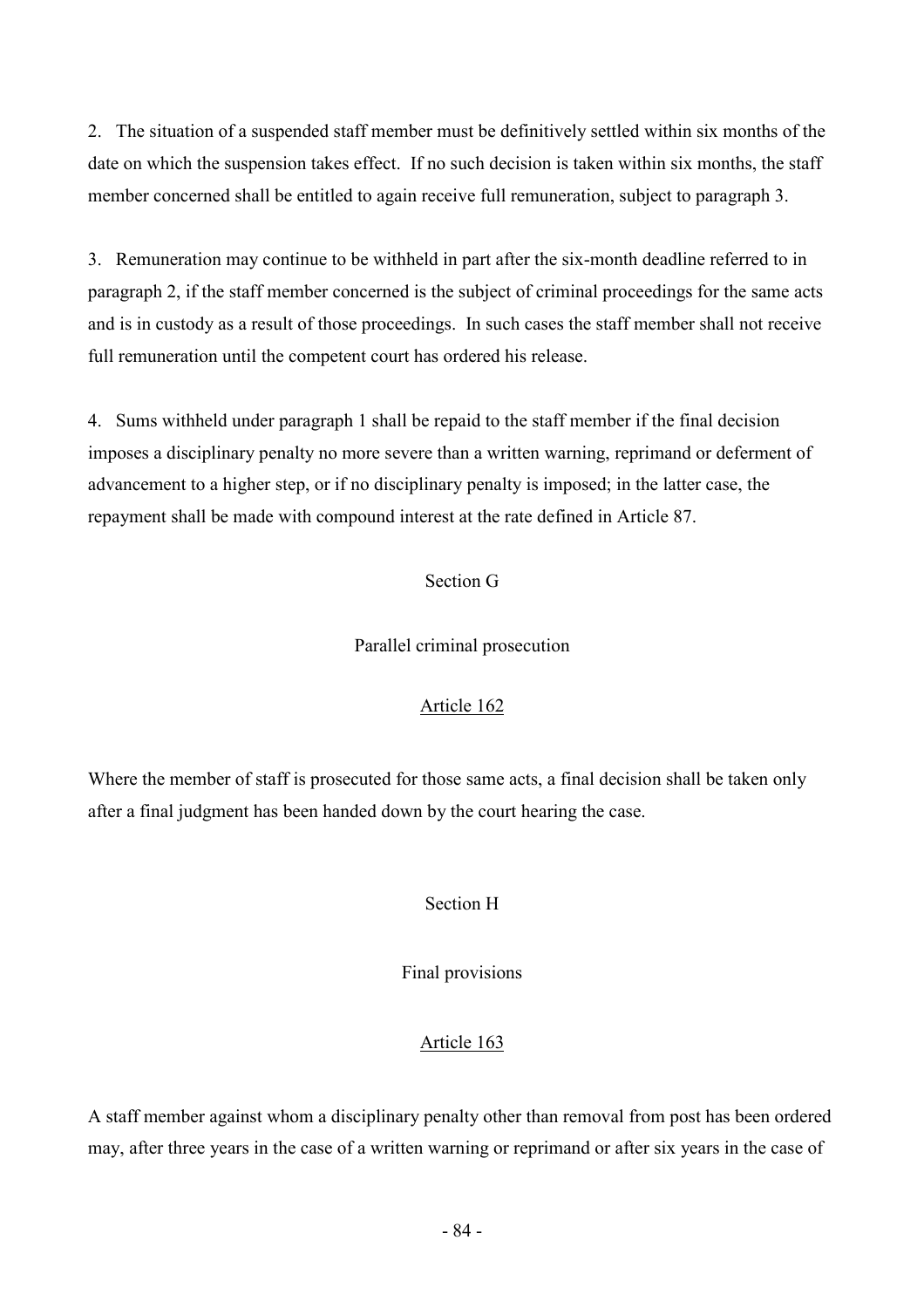any other penalty, submit a request for the deletion from his personal file of all reference to such measure. The AACC shall decide whether to grant this request.

## Article 164

Where new facts supported by relevant evidence come to light, disciplinary proceedings may be reopened by the AACC on its own initiative or on application by the member of staff concerned.

## Article 165

If no case has been made against the staff member pursuant to Article 159, the staff member shall be entitled to request that the damage suffered should be made good through suitable publicity for the decision of the AACC.

## Article 166

The Steering Board shall adopt implementing arrangements for these procedures.

Title VI

Appeals

# Article 167

1. Any person to whom these Staff Regulations apply may submit to the AACC a request that it takes a decision relating to him. The AACC shall notify the person concerned of its reasoned decision within four months from the date on which the request was made. If, at the end of that period, no reply to the request has been received, this shall be deemed to constitute an implied decision rejecting it, against which a complaint may be lodged in accordance with the following paragraph.

2. Any person to whom these Staff Regulations apply may submit to the AACC a complaint against an act adversely affecting him, either where the said authority has taken a decision or where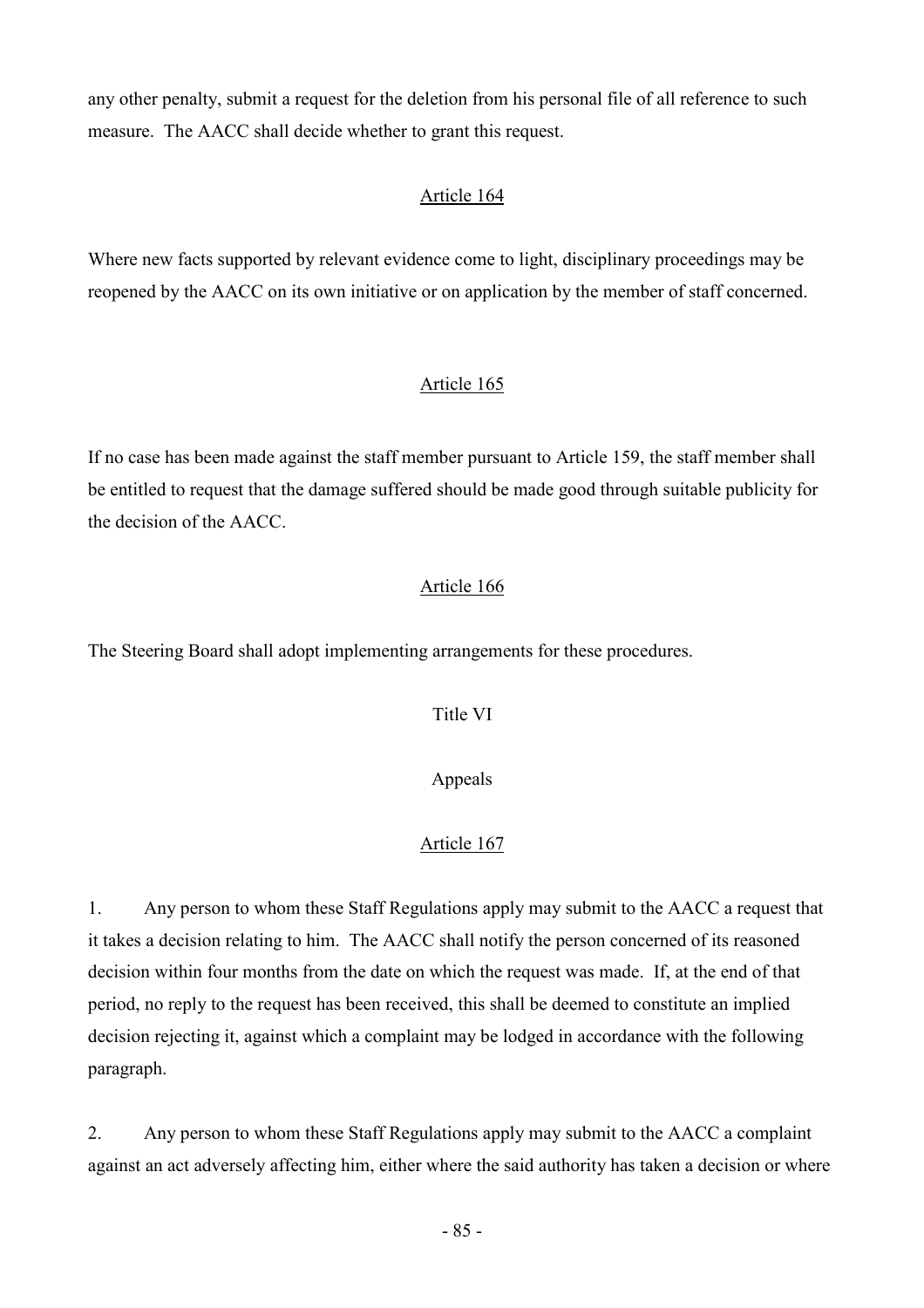it has failed to adopt a measure prescribed by these Staff Regulations. The complaint must be lodged within three months. The period shall start to run:

- on the date of publication of the act if it is a measure of a general nature;
- on the date of notification of the decision to the person concerned, but in no case, later than the date on which the latter received such notification, if the measure affects a specified person; if, however, an act affecting a specified person also contains a complaint against another person, the period shall start to run in respect of that other person on the date on which he receives notification thereof but in no case later than the date of publication;
- on the date of expiry of the period prescribed for reply where the complaint concerns an implied decision rejecting a request as provided for in paragraph 1.

The AACC shall notify the person concerned of its reasoned decision within four months from the date on which the complaint was lodged. If, at the end of that period, no reply to the complaint has been received, this shall be deemed to constitute an implied decision rejecting it, against which an appeal may be lodged under Article 169.

# Title VII

# Appeal Board

# Article 168

1. An Appeal Board is created to exercise the jurisdiction in any dispute between the Agency and any person to whom these Staff Regulations may apply.

2. The Appeal Board shall consist of four judges, appointed for a period of six years by the Council of the European Union from among candidates presented by the participating Member States after consulting the Court of Justice of the European Communities. However, for the first Appeal Board, two judges shall be appointed for three years and two judges for six years. When the Appeal Board fails to reach a majority decision, the President shall have a casting vote.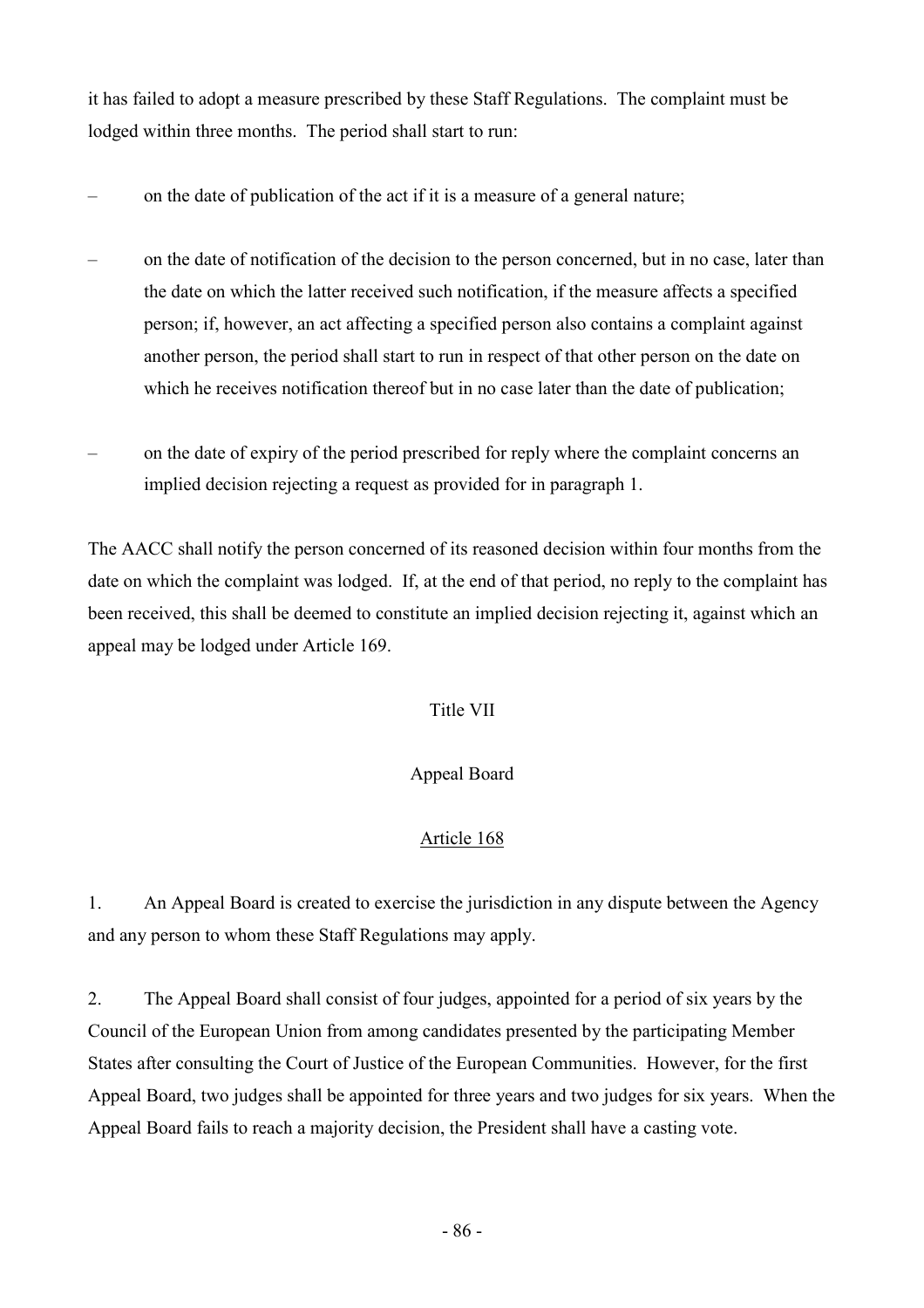3. The judges shall elect the President of the Appeal Board from among their number for a term of three years. He may be re-elected.

4. Every three years there shall be a partial replacement of the judges. Retiring judges may be reappointed.

5. The judges of the Appeal Board shall be independent. They may not be bound by instructions.

6. The judges cannot exercise other functions in the Agency during their mandate.

7. The Appeal Board shall appoint its Registrar and lay down the rules governing his service.

# Article 169

- 1. An appeal to the Appeal Board shall lie only if:
- the AACC has previously had a complaint submitted to it pursuant to Article  $167(2)$  within the period prescribed therein, and
- the complaint has been rejected by express decisions or by implied decision.
- 2. Appeals under paragraph 1 shall be filed within three months. The period shall begin:
- on the date of notification of the decision taken in response to the complaint;
- on the date of expiry of the period prescribed for the reply where the appeal is against an implied decision rejecting a complaint submitted pursuant to Article 167(2); nevertheless, where a complaint is rejected by express decision after being rejected by implied decision but before the period for lodging an appeal has expired, the period for lodging the appeal shall start to run afresh.

3. By way of derogation from paragraph 1 of this Article, the person concerned may, after submitting a complaint to the AACC pursuant to Article 167(2), immediately file an appeal with the Appeal Board, provided that such appeal is accompanied by an application either for a stay of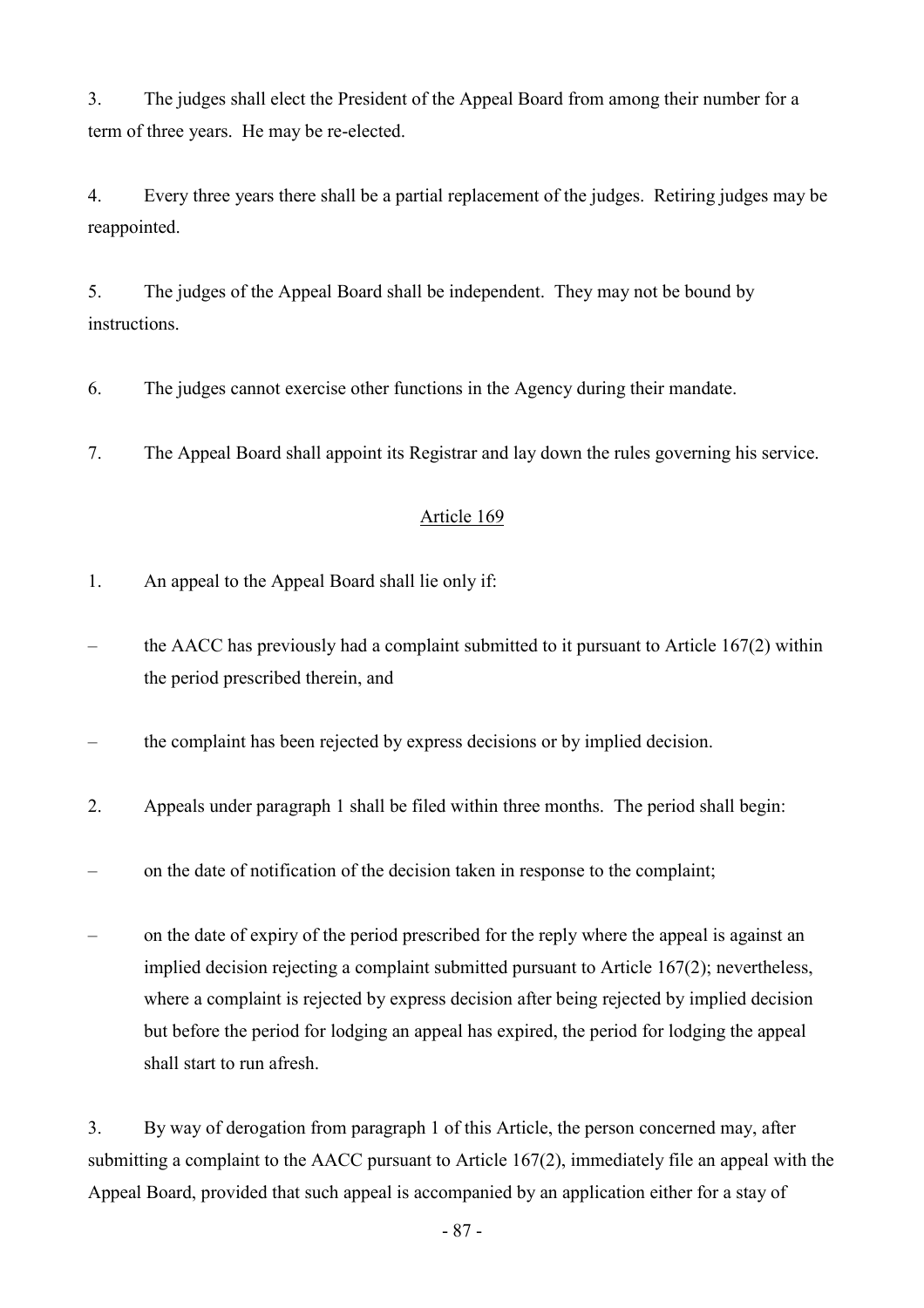execution of the contested act or for the adoption of interim measures. The proceedings in the principal action before the Appeal Board shall then be suspended until such time as an express of implied decision rejecting the complaint is taken.

4. Within the limits and conditions set out by the rules of procedure, the parties may be assisted by a person of his or her choice.

5. The Appeal Board shall establish its rules of procedure, which need approval by the Council of the European Union in agreement with the Court of Justice of the European Communities. The Appeal Board can amend the rules of procedure. The amendments need the approval from the Council in agreement with the Court of Justice.

6. Until the entry into force of the rules of procedure of the Appeal Board, the Rules of Procedure of the Court of First Instance of the European Communities shall apply mutatis mutandis.

7. The Appeal Board shall rule on the costs of a case. Subject to the specific provisions of the Rules of Procedure, the unsuccessful party shall be ordered to pay the costs should the Appeal Board so decide.

# Title VIII

## Final provisions

## Article 170

1. The provisions of these Staff Regulations concerning the rights and obligations (Articles 10 to 34 and 103), the conditions of recruitment (Articles 36, with the exception of 2(a), to 40 and Articles 104 to 109, with the exception of Article 104(3)(a), the working conditions (Articles 41 to 57 and Article 110), the termination of employment (Article 95 to 99 and Article 136) and the disciplinary procedure (Articles 138 to 166), may be amended, to the extent necessary, by the Steering Board of the Agency, acting in accordance with Article 9(1)(1.10) and Article 11(3)(3.1) of the Joint Action 2004/551/CFSD. Any such proposed amendments shall be transmitted to the Council. These amendments shall be deemed approved, unless the Council, within two months and acting by qualified majority, shall decide to modify them.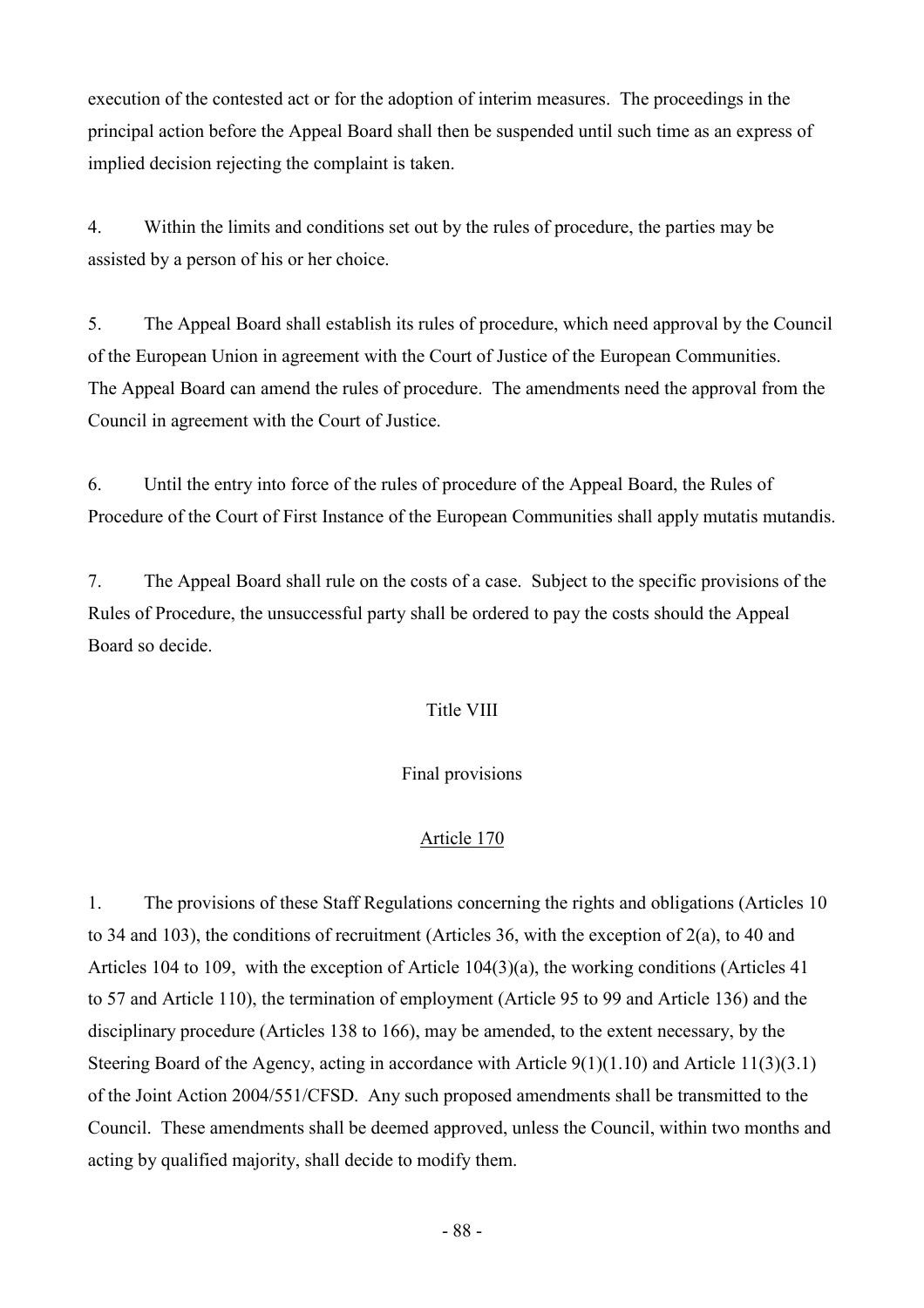2. Amendments to other provisions of these Staff Regulations, in particular those concerning remuneration, allowances and social security benefits, shall be adopted by the Council, acting by unanimity, upon proposal from the Steering Board.

# Article 171

Within three years after the entry into force of these Staff Regulations or upon the entry into force of the Treaty establishing a Constitution for Europe, whichever is the earliest, the Council of the European Union shall evaluate and amend these Staff Regulations or take a decision on its expiration, as appropriate.

# Article 172

This Decision shall take effect on the day of its publication in the Official Journal of the European Union.

Done at,

 For the Council The President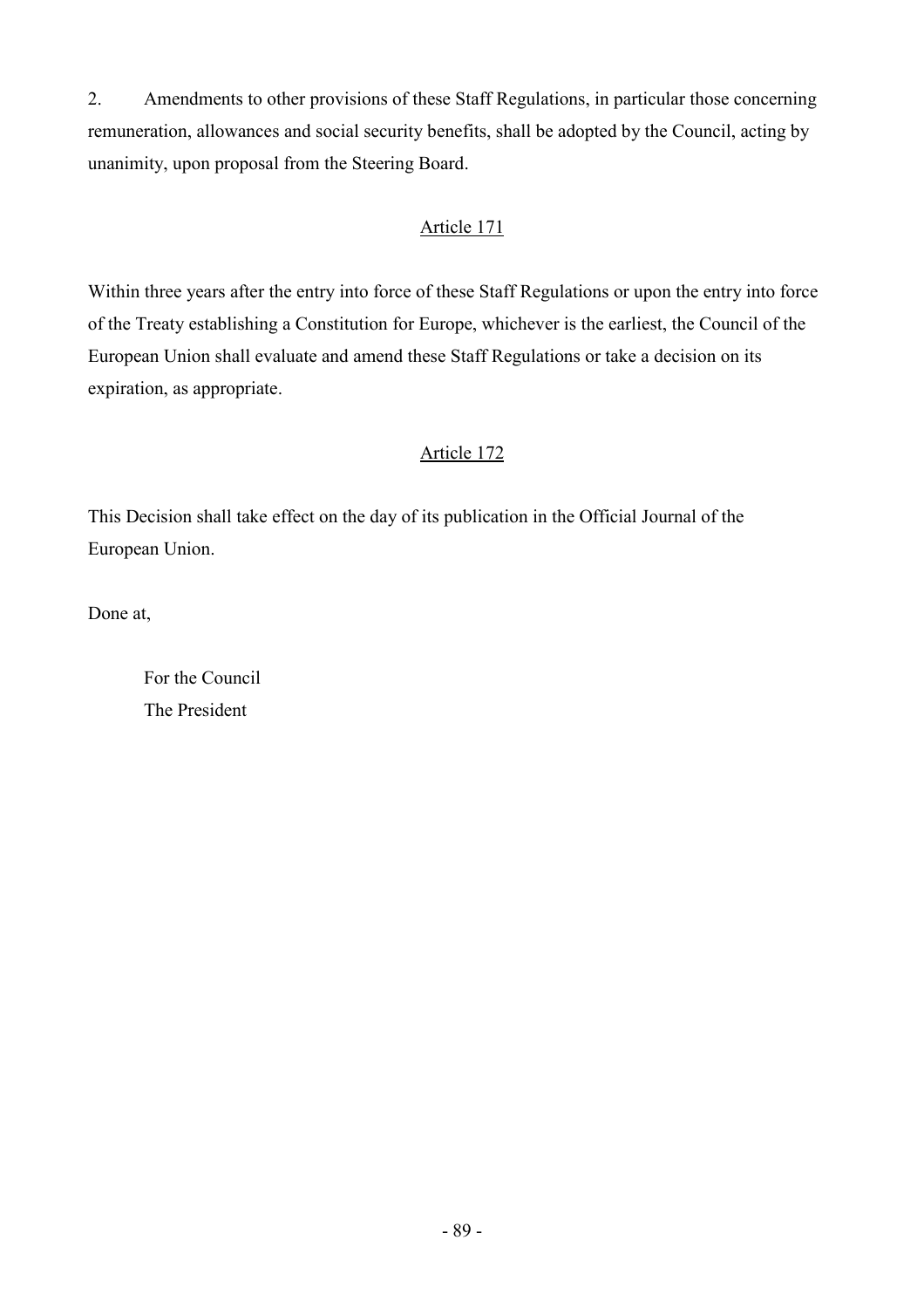## Statute of the members of the Appeal Board

## Article 1

Members of the Appeal Board shall be chosen from persons whose independence is beyond doubt and who are jurisconsults of recognised competence, particularly in the field of the rights and obligations of the civil service. The choice of judges must respect the geographic and demographic diversity of the Member States participating in the Agency as well as the diversity of their legal systems.

### Article 2

Apart from the normal expiry of terms of office or death, the duties of members of the Appeal Board shall end when they resign. Where a member of the Appeal Board resigns, his letter of resignation shall be addressed to the Chairman of the Appeal Board for transmission to the Head of the Agency. Upon this notification, a vacancy shall arise on the Appeal Board.

### Article 3

A member of the Appeal Board who is to replace a member whose term of office has not expired shall be appointed for the remainder of his predecessor's term.

## Article 4

When taking up their duties, members of the Appeals Board shall give a solemn undertaking, in public session, that they will perform their duties impartially and conscientiously and preserve the secrecy of their deliberations.

## Article 5

Members of the Appeal Board shall be immune from legal proceedings in respect of acts performed by them in their official capacity. They shall continue to enjoy immunity after they have ceased to hold office.

- 90 -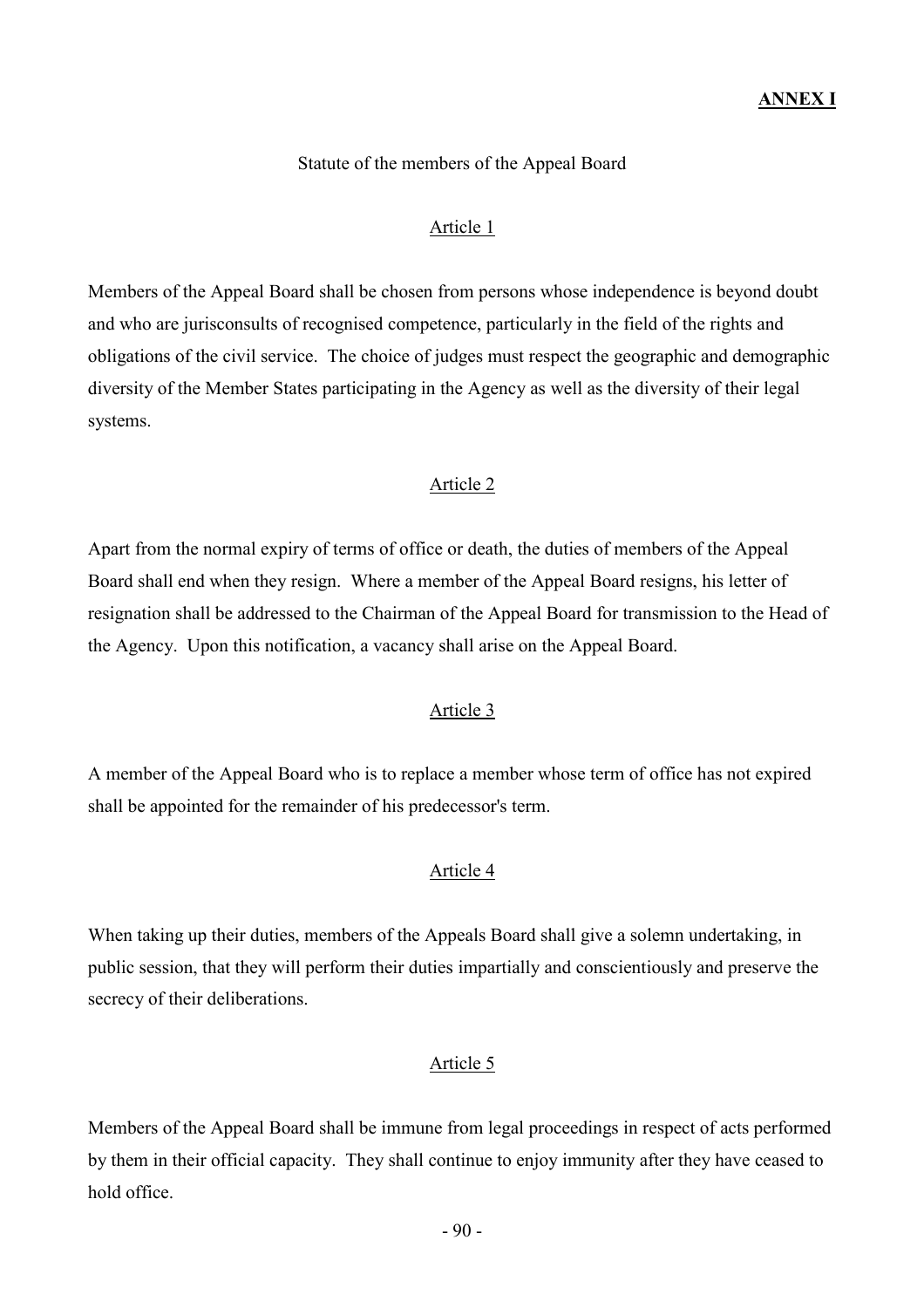# Article 6

The Council of the European Union, acting by a qualified majority, shall determine the emoluments of the members of the Appeal Board.

\_\_\_\_\_\_\_\_\_\_\_\_\_\_\_\_\_\_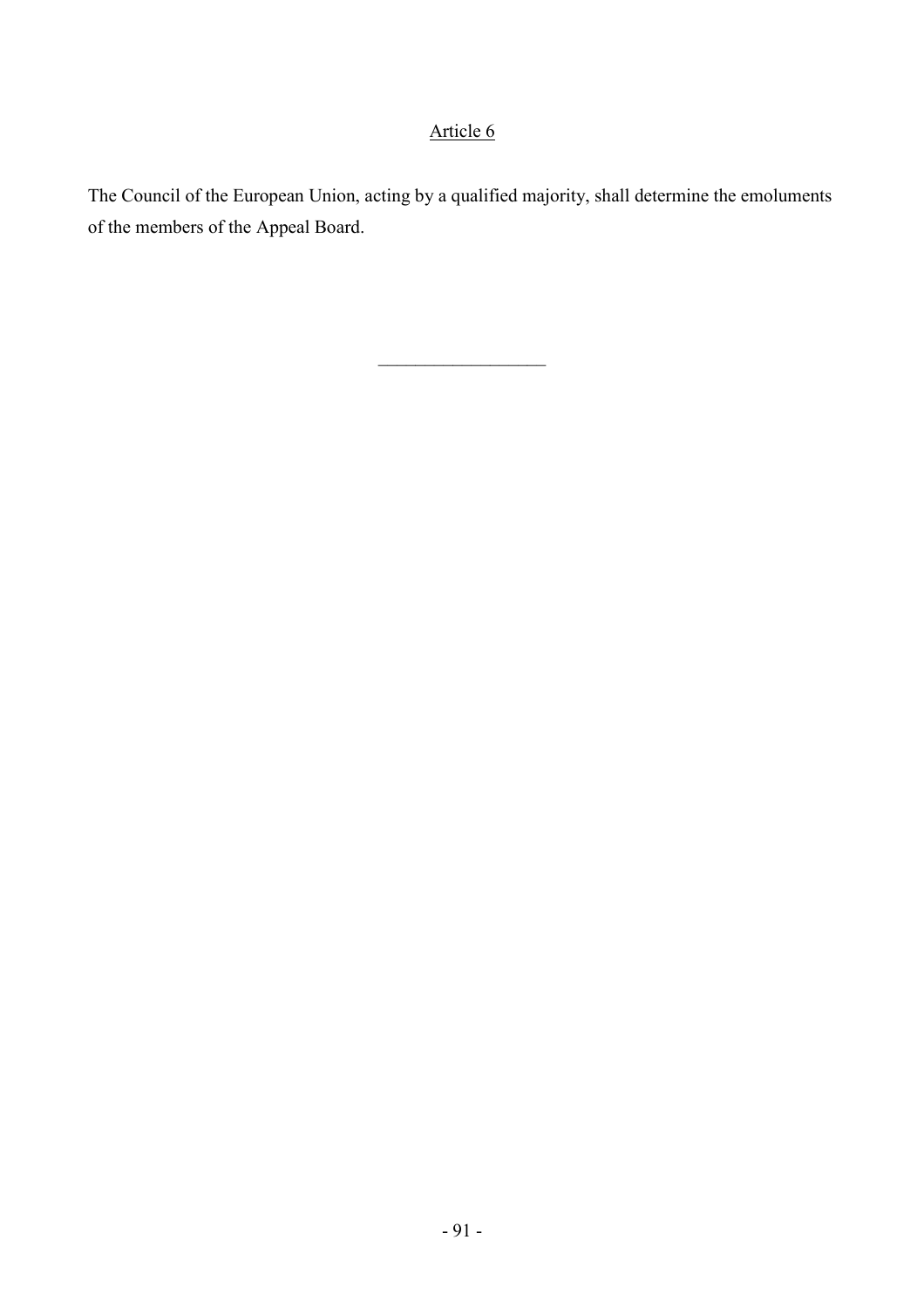### ANNEX II

### Part-time work

#### Article 1

The request for authorisation to work part time shall be submitted by the staff member through the staff member's immediate superior at least two months before the requested date, except in duly justified urgent cases.

Authorisation may be granted for a minimum of one month and a maximum of three years, without prejudice to the cases referred to in Article 16 and Article 44(2)(e) of the Staff Regulations.

The authorisation may be renewed on the same terms. Applications for renewal shall be made by the staff member concerned at least two months before expiry of the period for which the authorisation was granted. Part-time work may not be less than half the normal working time.

A period of part-time work shall start on the first day of a month, except in duly justified cases.

#### Article 2

The AACC may, at the request of the staff member concerned, withdraw the authorisation before expiry of the period for which it is granted. The date of withdrawal may not be more than two months after the date proposed by the staff member or four months after that date if the part-time work was authorised for more than one year.

The AACC may, in exceptional cases and in the interests of the service, withdraw the authorisation before the expiry of a period for which it is granted, giving the staff member two months' notice.

#### Article 3

A staff member shall be entitled, during the period for which part-time work is authorised, to a percentage of his remuneration corresponding to the percentage of the normal time worked.

- 92 -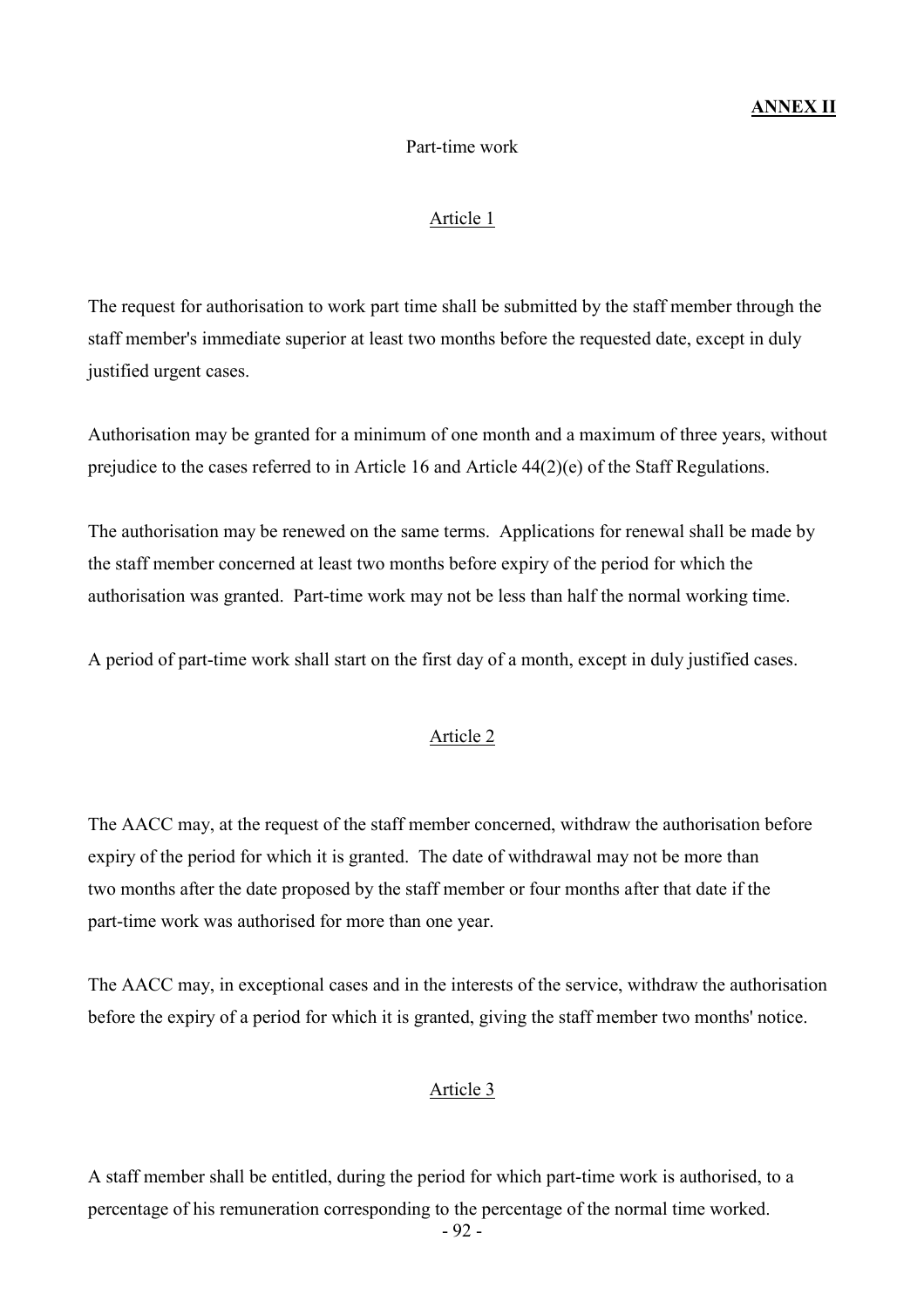However, the percentage shall not be applied to the dependent child allowance, the basic amount of the household allowance or the education allowance.

Contributions to the sickness insurance scheme shall be calculated by reference to the basic salary payable to a staff member working full time. Contributions to the pension scheme shall be calculated by reference to the basic salary received by a staff member working part time. The staff member may also request that contributions to the pension scheme be calculated by reference to the basic salary payable to a staff member working full time, in accordance with Article 89 of the Staff Regulations. Acquired rights, for the purposes of Article 1 of Annex VI, shall be calculated in proportion to the percentage of contributions paid.

During the period of part-time work, the staff member may not work overtime or engage in any gainful activity, other than an activity in accordance with Article 16 of the Staff Regulations.

# Article 4

The AACC may lay down detailed rules for the application of these provisions.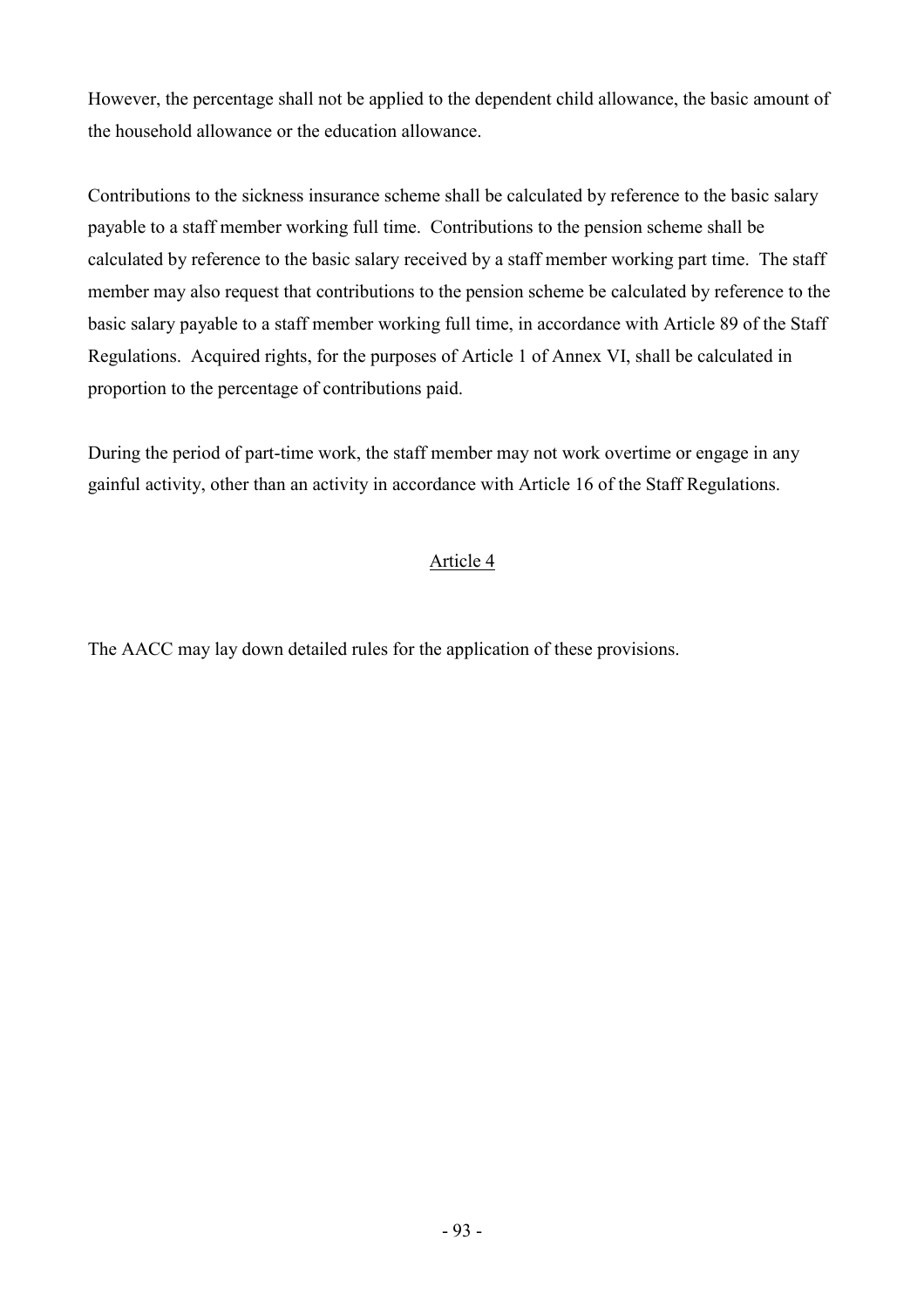### ANNEX III

#### Leave

### Section 1

### Annual leave

## Article 1

In the year in which a staff member enters or leaves the service, he shall be entitled to two working days' leave per complete month of service, to two working days for an incomplete month consisting of more than 15 days and to one working day for an incomplete month of 15 days or less.

### Article 2

Annual leave may be taken all at once or in several periods as desired by the staff member and according to the requirements of the service. It must, however, include at least one period of two consecutive weeks. A staff member entering the service shall be granted annual leave only after completing three months' duty; leave may be approved earlier than this in exceptional cases for reasons duly substantiated.

### Article 3

If, during annual leave, a staff member contracts an illness which would have prevented him from attending for duty if he had not been on leave, his annual leave shall be extended by the duration of his incapacity, subject to production of a medical certificate.

#### Article 4

Where a staff member, for reasons other than the requirements of the service, has not used up all his annual leave before the end of the current calendar year, the amount of leave which may be carried over to the following year shall not exceed 12 days.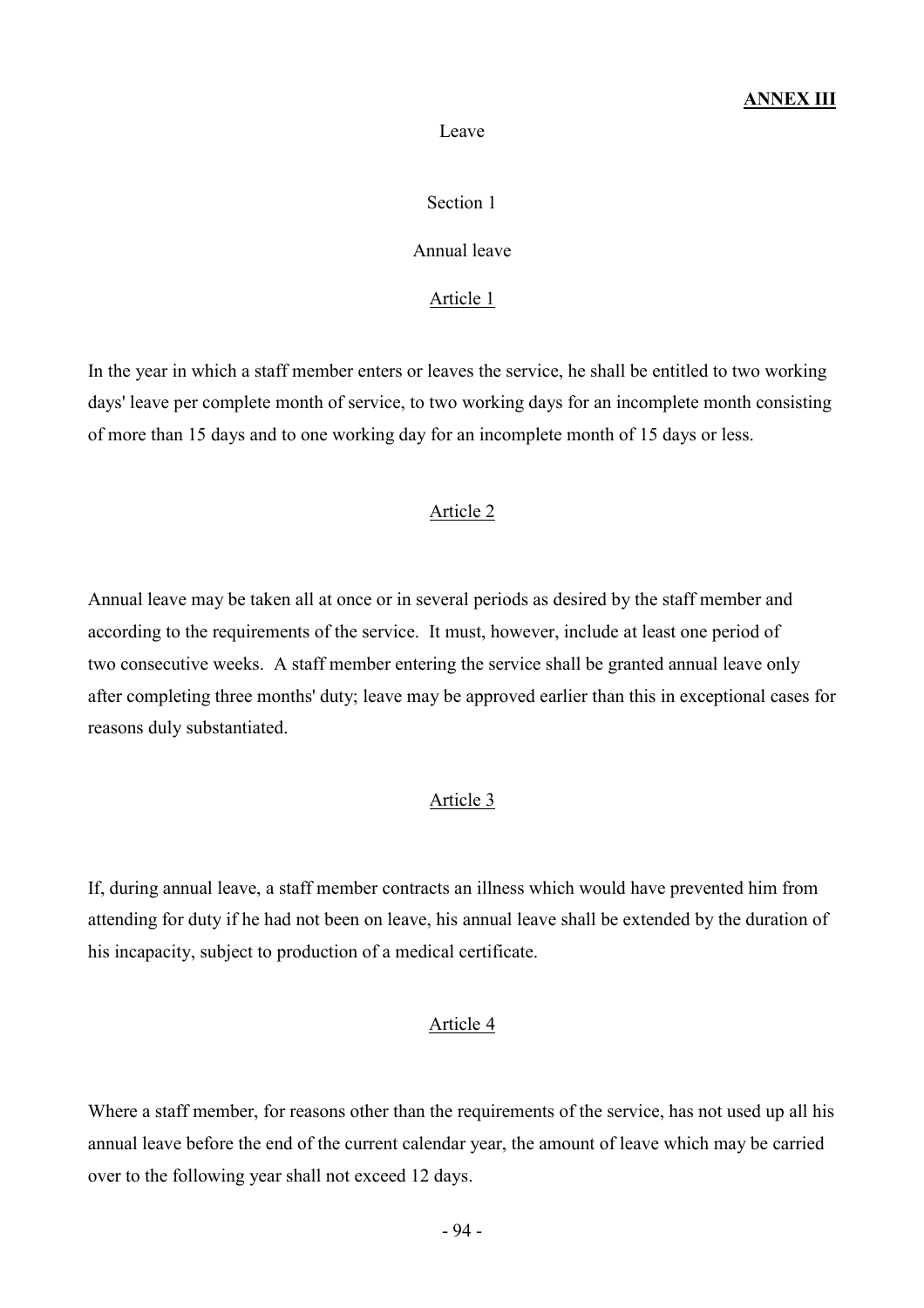Where a staff member at the time of leaving the service has not used up all his annual leave, he shall be paid compensation equal to one thirtieth of his monthly remuneration at the time of leaving the service for each day's leave due to him.

A sum calculated in the manner provided for in the second subparagraph shall be deducted from payment due to a staff member who at the time of leaving the service has drawn annual leave in excess of his entitlement up to that date.

## Article 5

Where a staff member is recalled to duty for service reasons while on annual leave or has had his leave cancelled, any costs incurred by him shall be reimbursed, subject to production of appropriate evidence, and travelling time shall be granted afresh.

## Section 2

## Special leave

# Article 6

In addition to annual leave, a staff member may, on application, be granted special leave. In particular, in the following cases special leave shall be granted as shown:

- marriage of the staff member: four days;
- change of residence of the staff member: up to two days;
- serious illness of spouse: up to three days;
- death of spouse: four days;
- serious illness of a relative in the ascending line: up to two days;
- death of a relative in the ascending line: two days;
- marriage of a child: two days;
- birth of a child: 10 days, to be taken during the fourteen weeks following birth;
- death of the wife during maternity leave: a number of days corresponding to the remaining maternity leave; if the deceased wife is not a staff member, the remaining maternity leave is determined by applying the provisions of Article 51 of the Staff Regulations, by analogy;
- serious illness of a child: up to two days;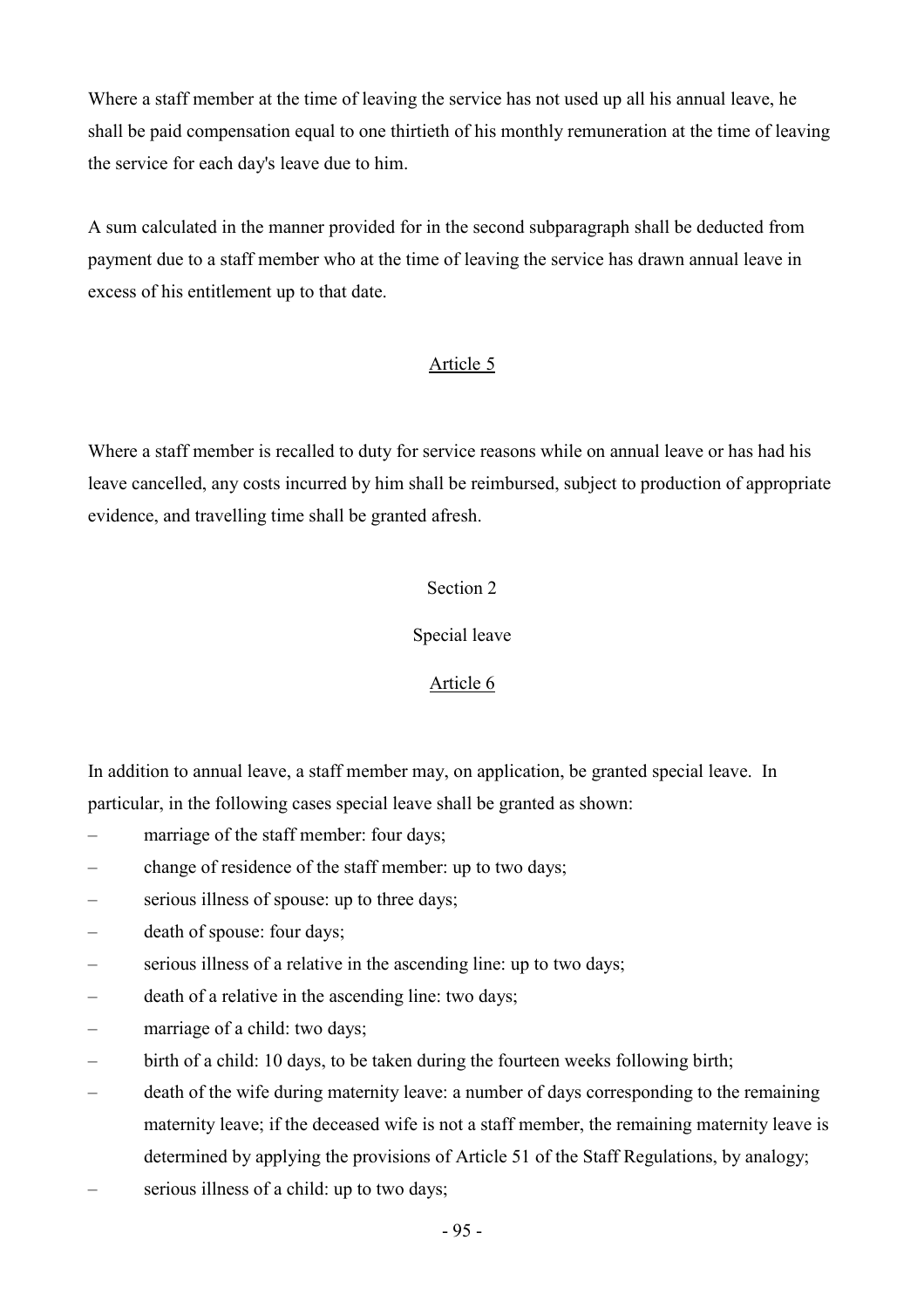- very serious illness of a child, as certified by a doctor, or hospitalisation of a child aged 12 or under: up to five days;
- death of a child: four days;
- adoption of a child: 20 weeks, rising to 24 weeks in the case of the adoption of a disabled child:

Every adopted child shall confer entitlement to only one period of special leave, which may be shared between the adoptive parents if both are staff members. It shall be granted only if the staff member's spouse engages in a gainful activity at least half-time. If the spouse works outside the Agency and benefits from comparable leave, a corresponding number of days shall be deducted from the staff member's entitlement.

The AACC may, in case of necessity, grant additional special leave in cases where the national legislation of the country in which the adoption procedure takes place and which is not the country of employment of the adopting staff member requires a stay of one or both adoptive parents.

Special leave of 10 days shall be granted if the staff member does not benefit from the full special leave of 20 or 24 weeks by reason of the first sentence of this indent; this additional special leave shall be granted only once for each adopted child.

The Agency may also grant special leave in the case of further training and instruction, within the limits laid down in the further training and instruction programme drawn up by the Agency pursuant to Article 29 of the Staff Regulations.

For the purposes of this Article, the unmarried partner of a staff member shall be treated as the spouse where the first three conditions in Article  $1(2)(c)$  of Annex V are met.

## Section 3

## Travelling time

# Article 7

To the period of leave provided for in Section 1 shall be added travelling time based on the distance by rail between the place of leave and the place of employment, calculated as follows: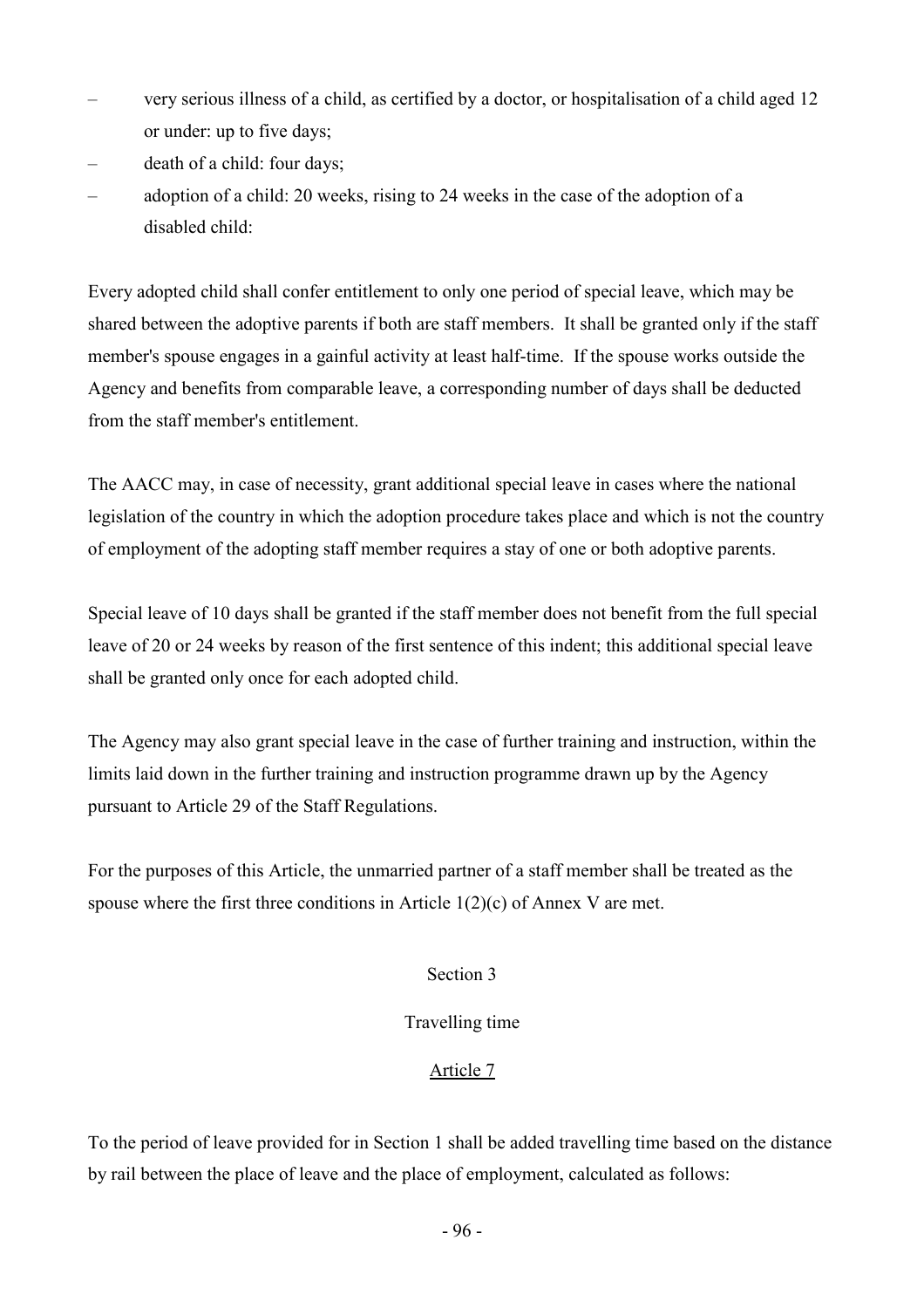- 50 to 250 km: one day for the outward-and-return journey,
- 251 to 600 km: two days for the outward-and-return journey,
- 601 to 900 km: three days for the outward-and-return journey,
- 901 to 1 400 km: four days for the outward-and-return journey,
- 1 401 to 2 000 km: five days for the outward-and-return journey,
- more than 2 000 km: six days for the outward-and-return journey.

For the purpose of this Article, the place of leave in respect of annual leave shall be the place of origin.

The preceding provisions shall apply to staff members whose place of employment is within the territories of the EU Member States. If the place of employment is outside these territories, the travelling time shall be fixed by special decision taking into account particular needs.

Where special leave is granted in pursuance to Section 2, any travelling time shall be fixed by special decision taking into account particular needs.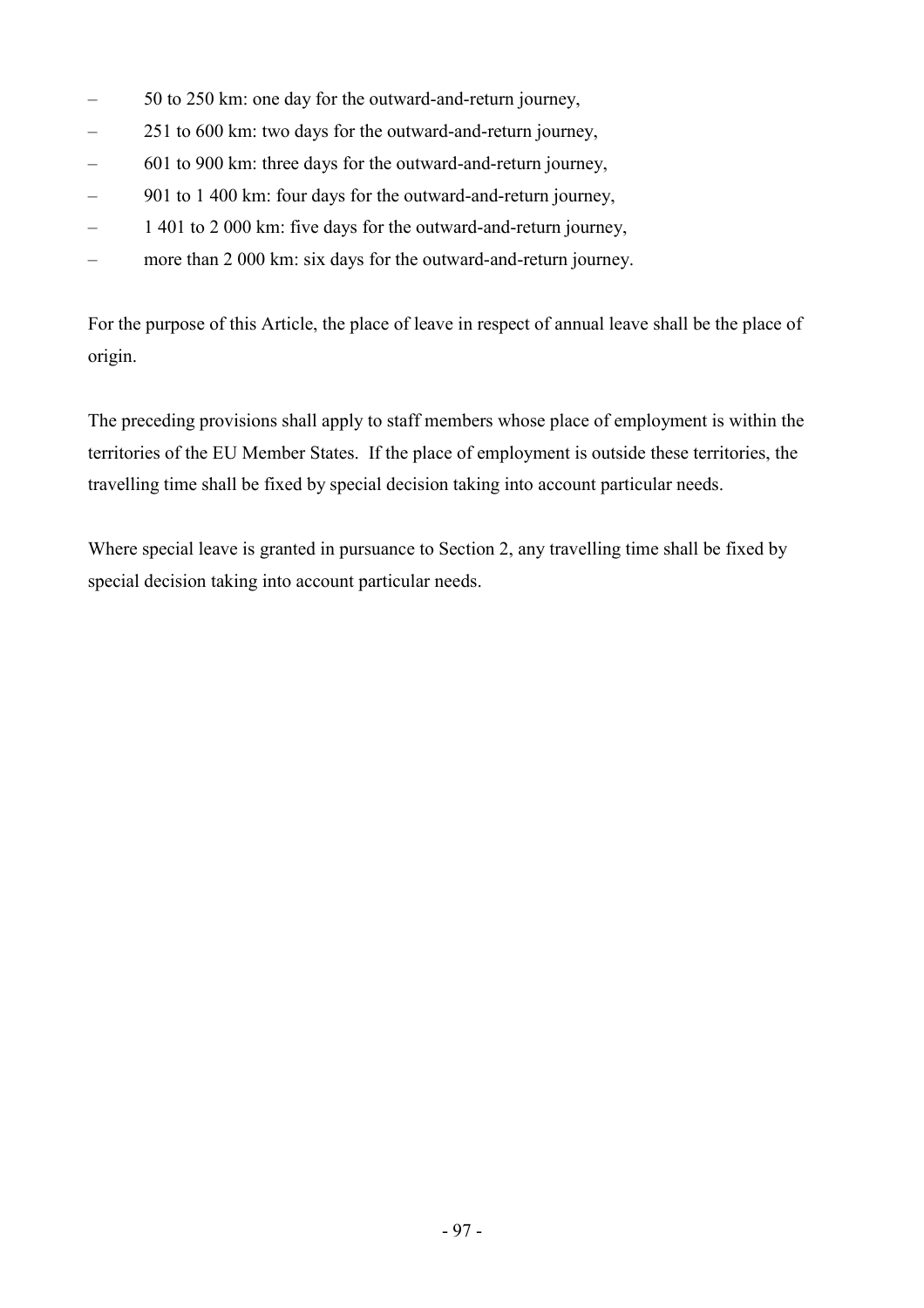## Compensatory leave and remuneration for overtime

### Article 1

Within the limits laid down in Article 47 of the Staff Regulations, overtime worked by a staff member in grade AST 1 to AST 4 shall entitle him to compensatory leave or to remuneration as follows:

(a) For each hour of overtime, he shall be entitled to one hour and a half off as compensatory leave; if the hour of overtime is worked between 22.00 and 7.00 or on a Sunday or on a public holiday, the entitlement to compensatory leave shall be two hours; in the granting of compensatory leave, account shall be taken of the requirements of the service and the preference of the staff member concerned.

(b) Where the requirements of the service do not permit compensatory leave to be taken during the month following that during which the overtime was worked, the AACC shall authorise remuneration for uncompensated hours of overtime at the rate of 0,56% of the monthly basic salary for each hour of overtime on the basis set out in (a).

(c) To qualify for compensatory leave or remuneration for one hour's overtime, the extra time worked must have been more than 30 minutes.

### Article 2

If a staff member is travelling on mission, the time taken to reach the place of assignment shall not be treated as overtime for the purposes of this Annex. As regards hours worked at the place of assignment in excess of the normal number of working hours, compensatory leave or remuneration, as the case may be, may be allowed by decision of the AACC.

### Article 3

Notwithstanding Articles 1 and 2, remuneration for overtime worked by certain groups of staff members in grade AST 1 to AST 4 in special conditions may be paid in the form of a fixed allowance the amount and terms of which shall be determined by the AACC after consulting the Staff Committee.

- 98 -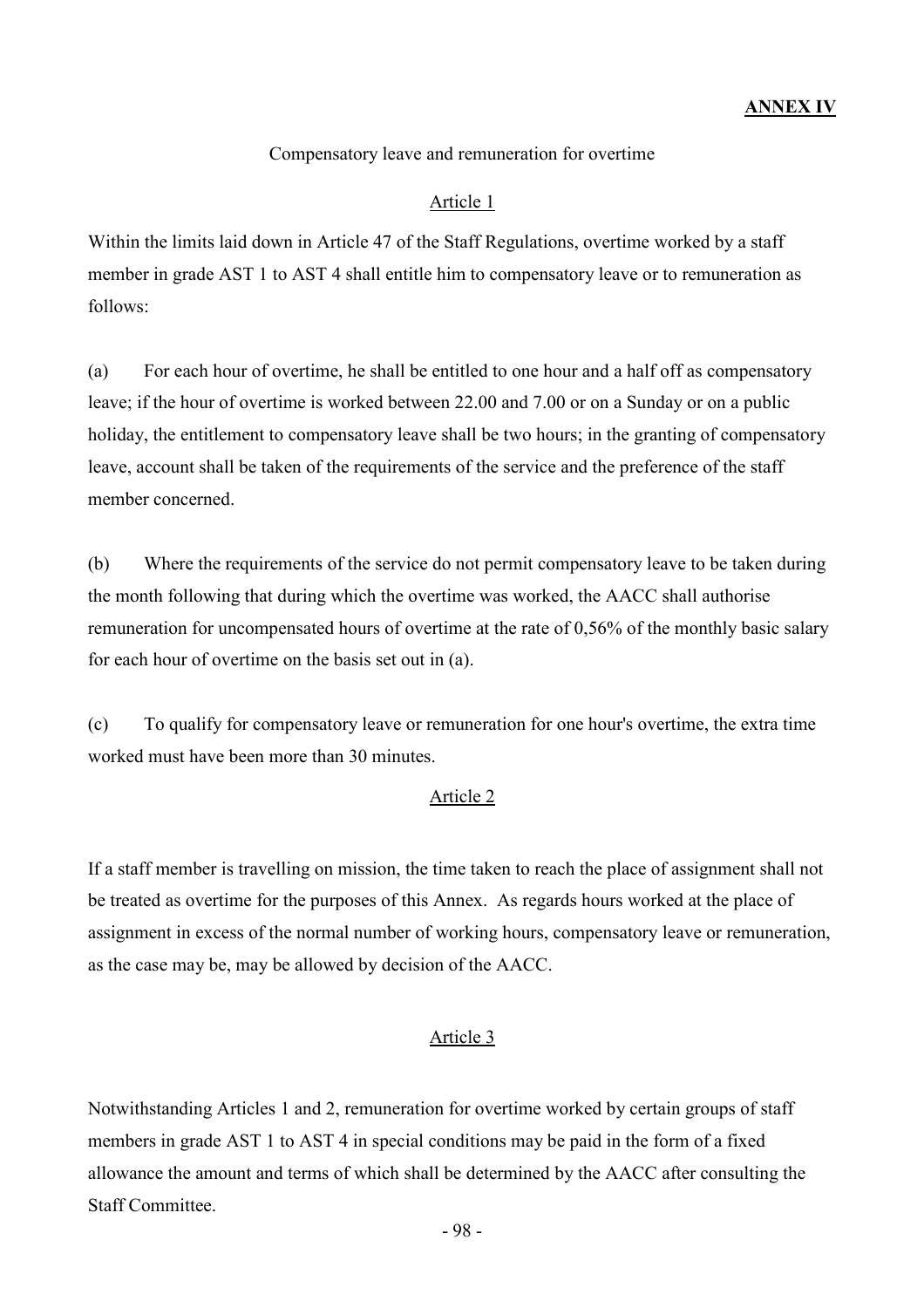### Remuneration and reimbursement of expenses

### Section 1

### Family allowances

### Article 1

1. The household allowance shall be set at a basic amount of EUR 149,39, plus 2% of a staff member's basic salary.

2. The household allowance shall be granted to:

- (a) a married staff member;
- (b) a staff member who is widowed, divorced, legally separated or unmarried and has one or more dependent children within the meaning of Article 2(2) and (3);
- (c) a staff member who is registered as a stable non-marital partner, provided that:
- (i) the couple produces a legal document recognised as such by an EU Member State, or any competent authority of an EU Member State, acknowledging their status as non-marital partners,
- (ii) neither partner is in a marital relationship or in another non-marital partnership,

(iii) the partners are not related in any of the following ways: parent, child, grandparent, grandchild, brother, sister, aunt, uncle, nephew, niece, son-in-law, daughter-in-law;

(iv) the couple has no access to legal marriage in an EU Member State; a couple shall be considered to have access to legal marriage for the purposes of this point only where the members of the couple meet all the conditions laid down by the legislation of an EU Member State permitting marriage of such a couple.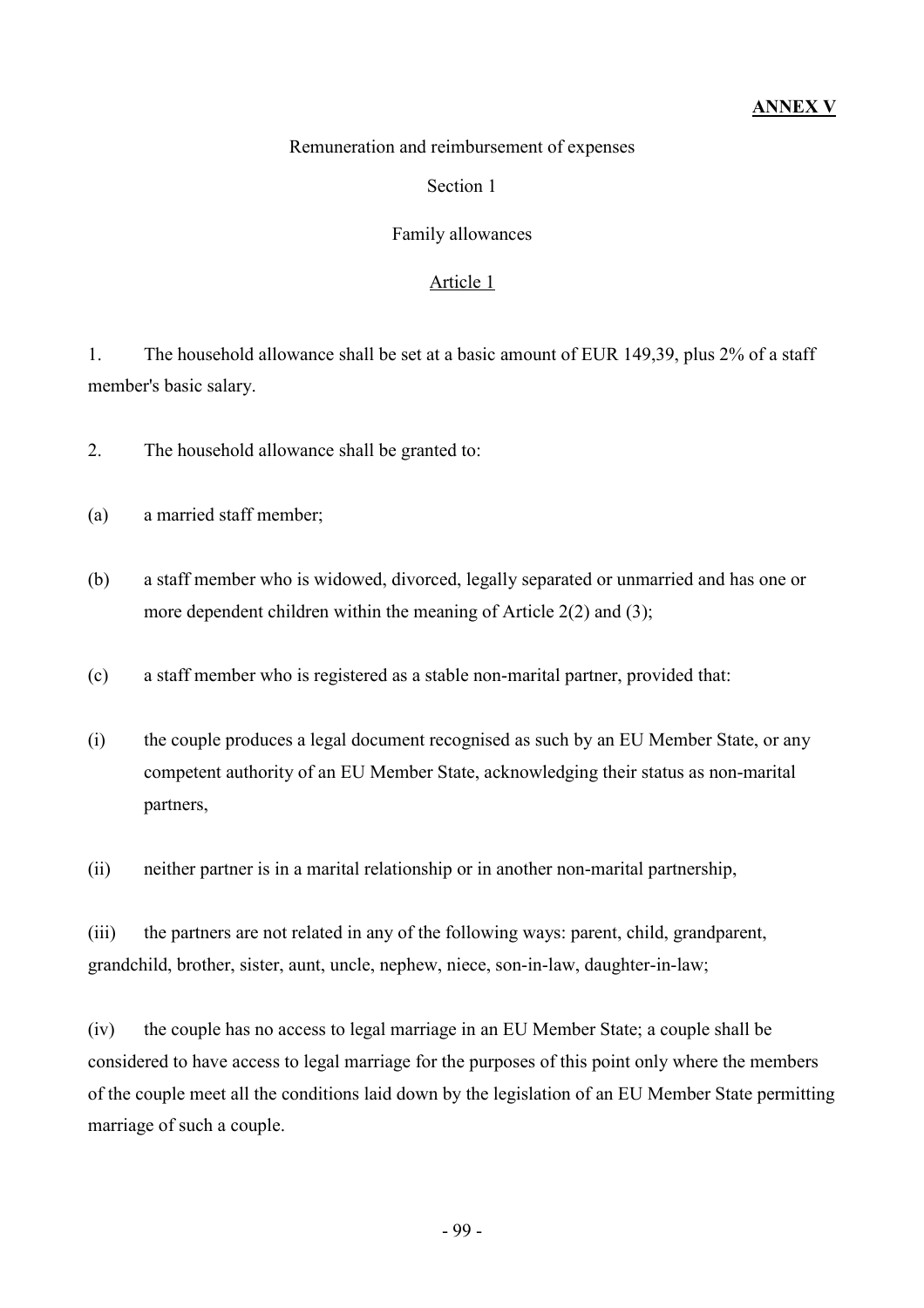(d) by special reasoned decision of the AACC based on supporting documents, a staff member who, while not fulfilling the conditions laid down in subparagraphs (a), (b) and (c), nevertheless actually assumes family responsibilities.

3. If the spouse of a staff member is gainfully employed, with an annual income before deduction of tax, of more than the basic annual salary of a staff member in the second step of grade 3, weighted at the rate for the country where the spouse carries out his or her occupation, the staff member entitled to the household allowance shall not receive this allowance save by special decision of the AACC. The staff member shall, however, be entitled to the allowance where the married couple have one or more dependent children.

4. In cases where, under paragraphs 1, 2 and 3, a husband and wife employed in the service of the Agency are both entitled to the household allowance, this allowance shall be payable only to the person whose basic salary is the higher.

5. If the staff member is entitled to the household allowance only by virtue of paragraph 2(b) and a person other than the staff member has by law or by an order of court or of the competent administrative authority been given custody of all his dependent children within the meaning of Articles 2(2) and (3), the household allowance shall be paid to that other person in the name and on behalf of the staff member. This condition shall be deemed to be fulfilled in the case of dependent children who have reached their majority if such children have their normal residence with the other parent.

If, however, the staff member's children are in the care of several different persons, the household allowance shall be divided among them according to the number of children in their care.

If the person eligible by virtue of the foregoing to receive the household allowance paid in the staff member's name is also eligible to receive this allowance by reason of his or her own status as staff member, that person shall receive the higher of the two allowances only.

# Article 2

1. A staff member who has one or more dependent children shall, in accordance with paragraphs 2 and 3, receive an allowance of EUR 326,44 per month for each dependent child.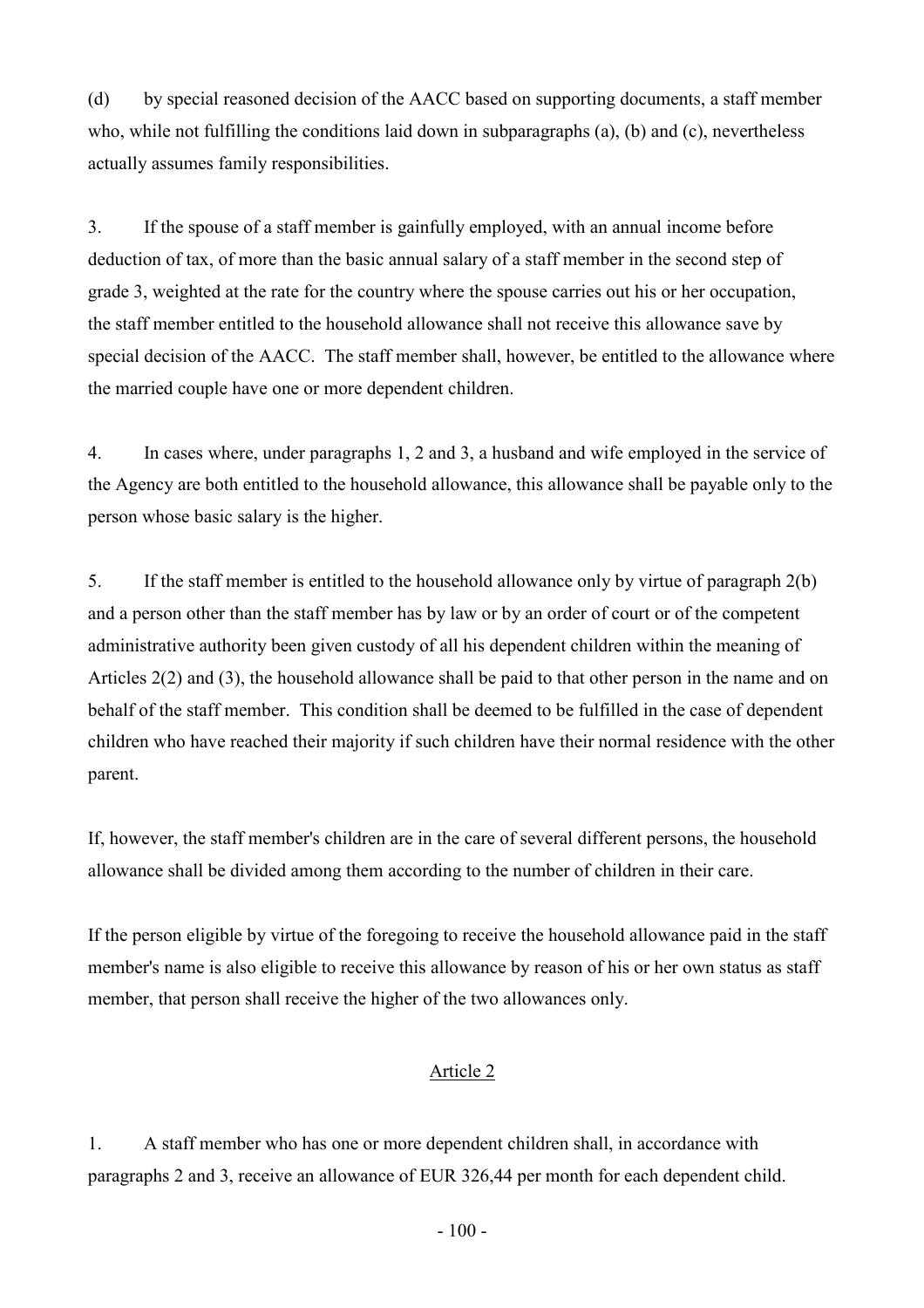2. "Dependent child" means the legitimate, natural or adopted child of a staff member, or of his spouse, who is actually being maintained by the staff member.

The same shall apply to a child for whom an application for adoption has been lodged and the adoption procedure started.

Any child whom the staff member has a responsibility to maintain under a judicial decision based on EU Member States' legislation on the protection of minors shall be treated as a dependant child.

## Article 2a

Notwithstanding Article 2(1), the dependent child allowance is replaced by the following amounts for the following periods:

1.2.2007-31.12.2007 EUR 302,35;

1.1.2008-31.12.2008 EUR 315,53.

The above scale shall be reviewed each time remuneration is revised pursuant to Article 59 of the Staff Regulations.

3. The allowance shall be granted:

(a) automatically for children under 18 years of age;

(b) on application, with supporting evidence, by the staff member for children between 18 and 26 who are receiving educational or vocational training.

4. Any person whom the staff member has a legal responsibility to maintain and whose maintenance involves heavy expenditure may, exceptionally, be treated as if he were a dependent child by special reasoned decision of the AACC, based on supporting documents.

5. Payment of the allowance in respect of a child prevented by serious illness or invalidity from earning a livelihood shall continue throughout the period of that illness or invalidity, irrespective of age.

6. Not more than one dependent child allowance shall be paid in respect of any one dependent child within the meaning of this Article.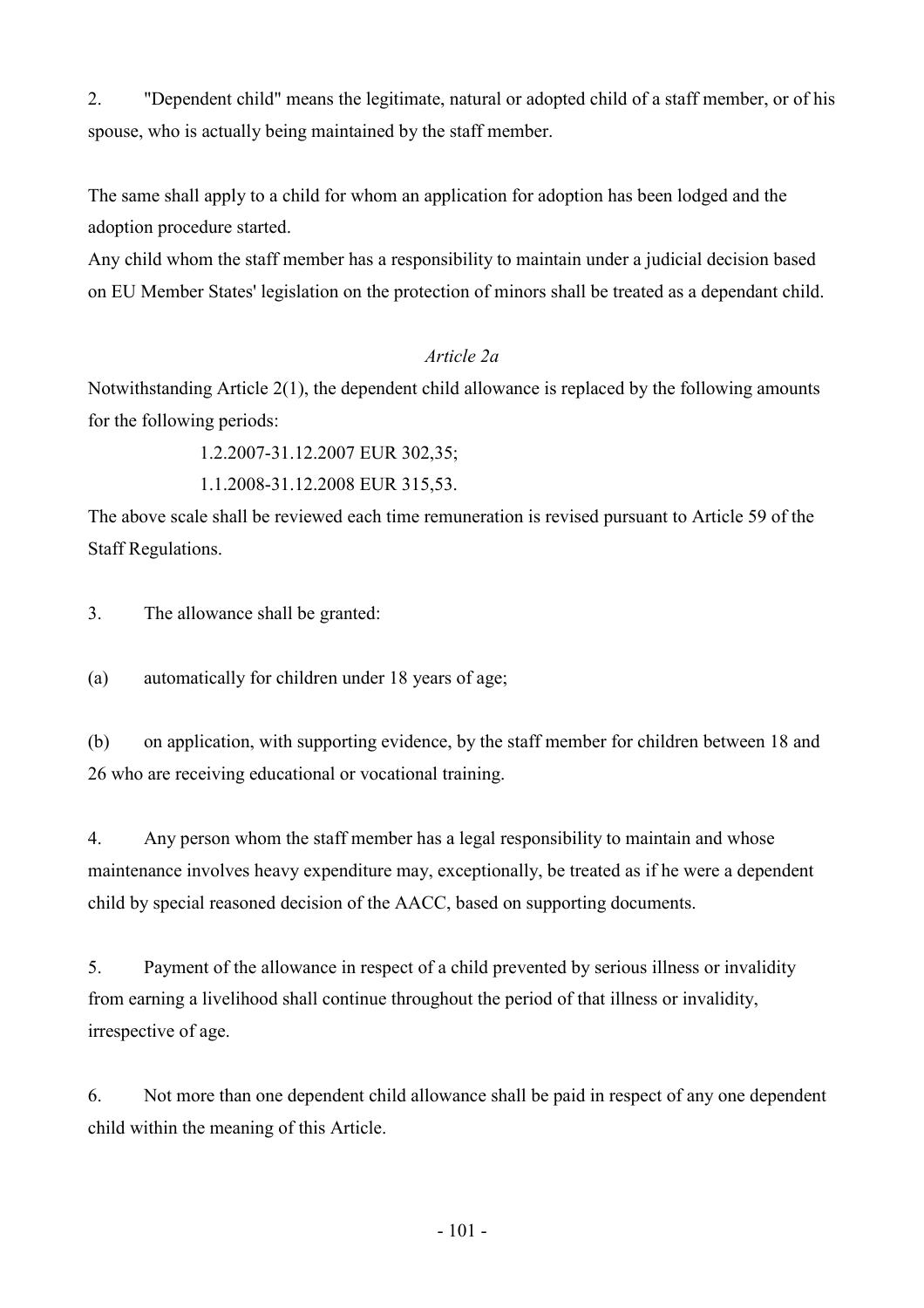7. If custody of the dependent child within the meaning of paragraphs 2 and 3 has been entrusted by law or by an order of court or of the competent administrative authority to another person, the dependent child allowance shall be paid to that person in the name and on behalf of the staff member.

# Article 3

1. Subject to the conditions laid down in the general implementing provisions, a staff member shall receive an education allowance equal to the actual education costs incurred by him up to a maximum of EUR 221,50 per month for each dependent child, within the meaning of Article 2(2) of this Annex, who is at least five years old and in regular full-time attendance at a primary or secondary school which charges fees or at an establishment of higher education. The requirement of attendance at a school which charges fees shall not apply to the reimbursement of the cost of school transport.

Entitlement to this allowance commences on the first day of the month in which the child begins to attend a primary educational establishment and shall cease at the end of the month in which the child reaches the age of 26.

The allowance paid shall be subject to a ceiling of twice the maximum prescribed in the first subparagraph for:

– a staff member whose place of employment is at least 50 km from, either:

a European school, or

an educational establishment working in his language which the child attends for imperative educational reasons duly supported by evidence;

– a staff member whose place of employment is at least 50 km from an establishment of higher education in the country of which he is a national or working in his language, provided that the child actually attends an establishment of higher education at least 50 km from the place of employment and the staff member is entitled to the expatriation allowance; the latter condition shall not apply if there is no such establishment in the country of which the staff member is a national or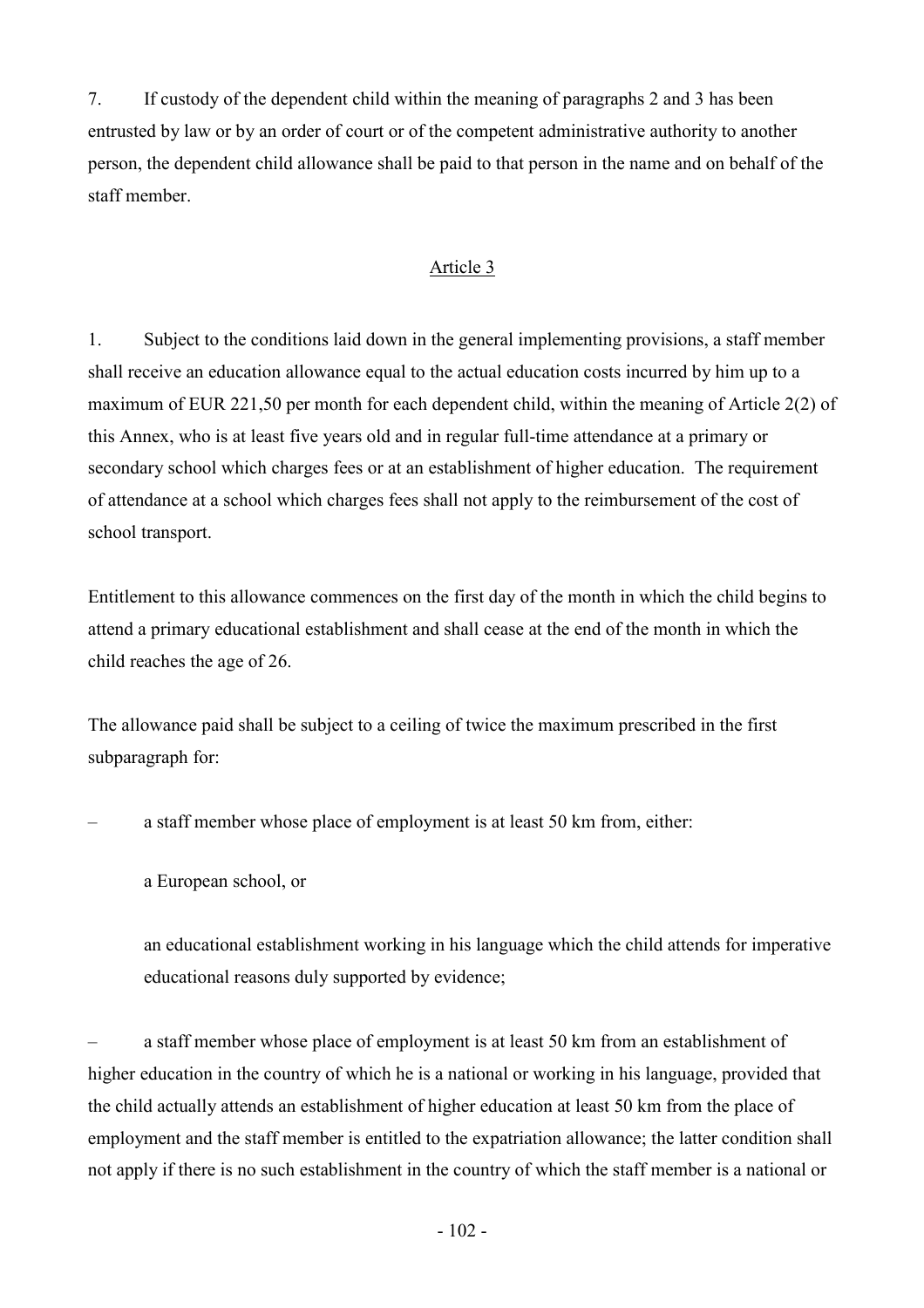where the child attends a higher education establishment in a country other than that of the staff member's place of employment;

– in the same condition as in the first and second indents, persons entitled to the allowance who are not in active service, taking account of the place of residence instead of the place of employment.

The requirement of attendance at a school that charges fees shall not apply to payments under the third subparagraph.

If custody of the child in respect of whom the education allowance is paid has been entrusted by law or by an order of court or of the competent administrative authority to another person, the education allowance shall be paid to that person in the name and on behalf of the staff member. In such case, the distance of at least 50 km referred to in the third subparagraph shall be calculated from the place of residence of the person having custody of the child.

2. For each dependent child within the meaning of Article 2(2) who is less than five years old or is not yet in regular full-time attendance at a primary or secondary school, the amount of this allowance is fixed as follows:

> 1.2.2007-31.8.2007 EUR 48,17; 1.9.2007-31.8.2008 EUR 64,24;

1.9.2008 and beyond EUR 80,30.

The above scale shall be reviewed each time remuneration is revised pursuant to Article 59 of the Staff Regulations.

# Section 2

# Expatriation allowance

# Article 4

1. An expatriation allowance shall be paid, equal to 16% of the total amount of the basic salary plus household allowance and the dependent child allowance paid to the staff member:

(a) to staff members: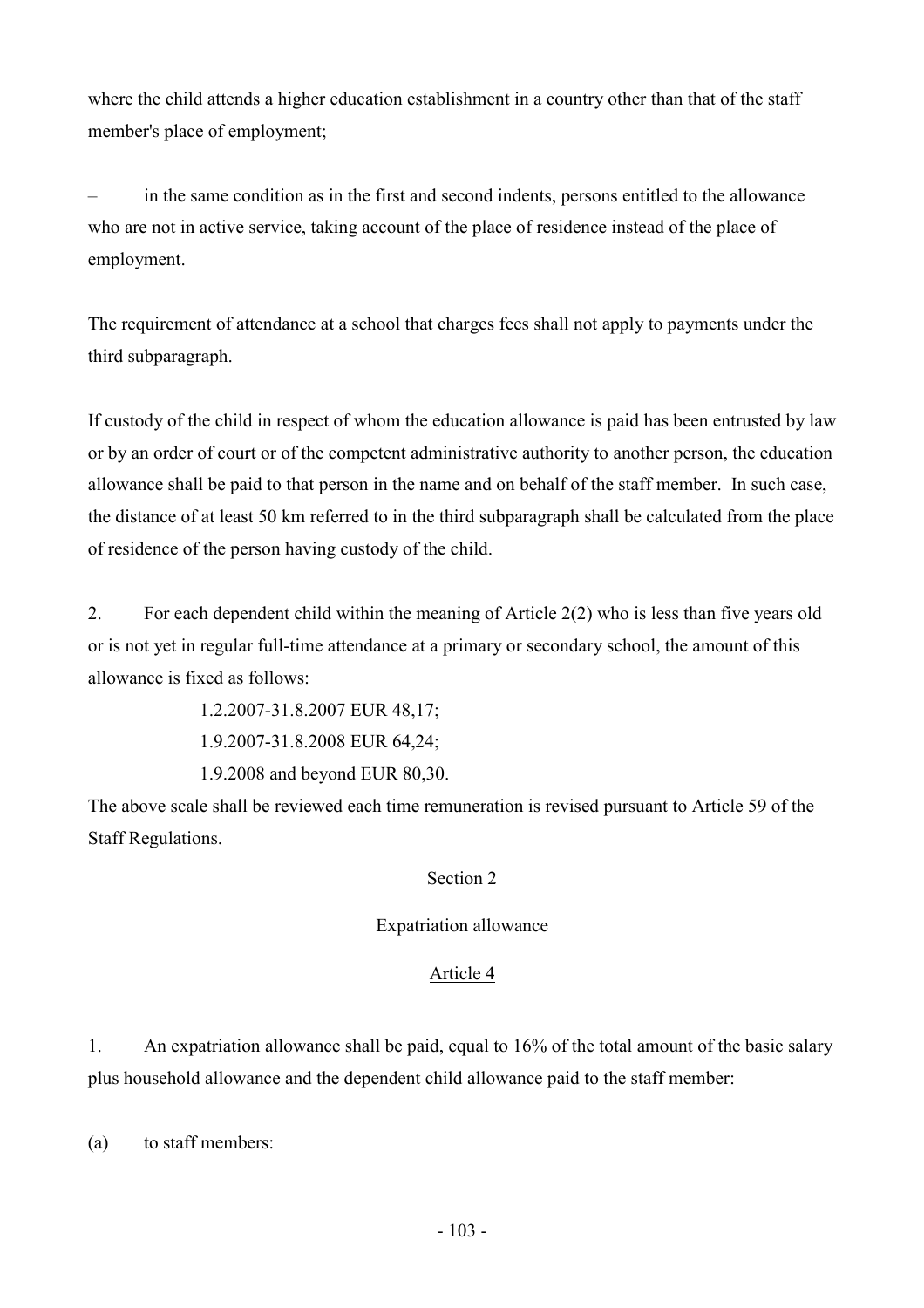who are not and have never been nationals of the State in whose territory the place where they are employed is situated, and

– who during the five years ending six months before they entered the service did not habitually reside or carry on their main occupation within the European territory of that State. For the purposes of this provision, circumstances arising from work done for another State or for an international organization shall not be taken into account;

(b) to staff members who are or have been nationals of the State in whose territory the place where they are employed is situated but who during the 10 years ending at the date of their entering the service habitually resided outside the European territory of that State for reasons other than the performance of duties in the service of a State or of an international organisation.

The expatriation allowance shall not be less than EUR 442,78 per month.

2. A staff member who is not and has never been a national of the State in whose territory he is employed and who does not fulfil the conditions laid down in paragraph 1 shall be entitled to a foreign residence allowance equal to one quarter of the expatriation allowance.

3. For the purposes of paragraphs 1 and 2, a staff member who has, by marriage, automatically acquired, without the possibility of renouncing it, the nationality of the State in whose territory his or her place of employment is situated, shall be treated in the same way as a staff member covered by the first indent of paragraph 1(a).

## Section 3

Reimbursement of expenses A. Installation allowance

### Article 5

1. An installation allowance equal to two months' basic salary in the case of a staff member who is entitled to the household allowance, and equal to one month's basic salary in other cases, shall be paid to an established staff member who furnishes evidence that a change in the place of residence was required in order to satisfy the requirements of Article 22 of the Staff Regulations.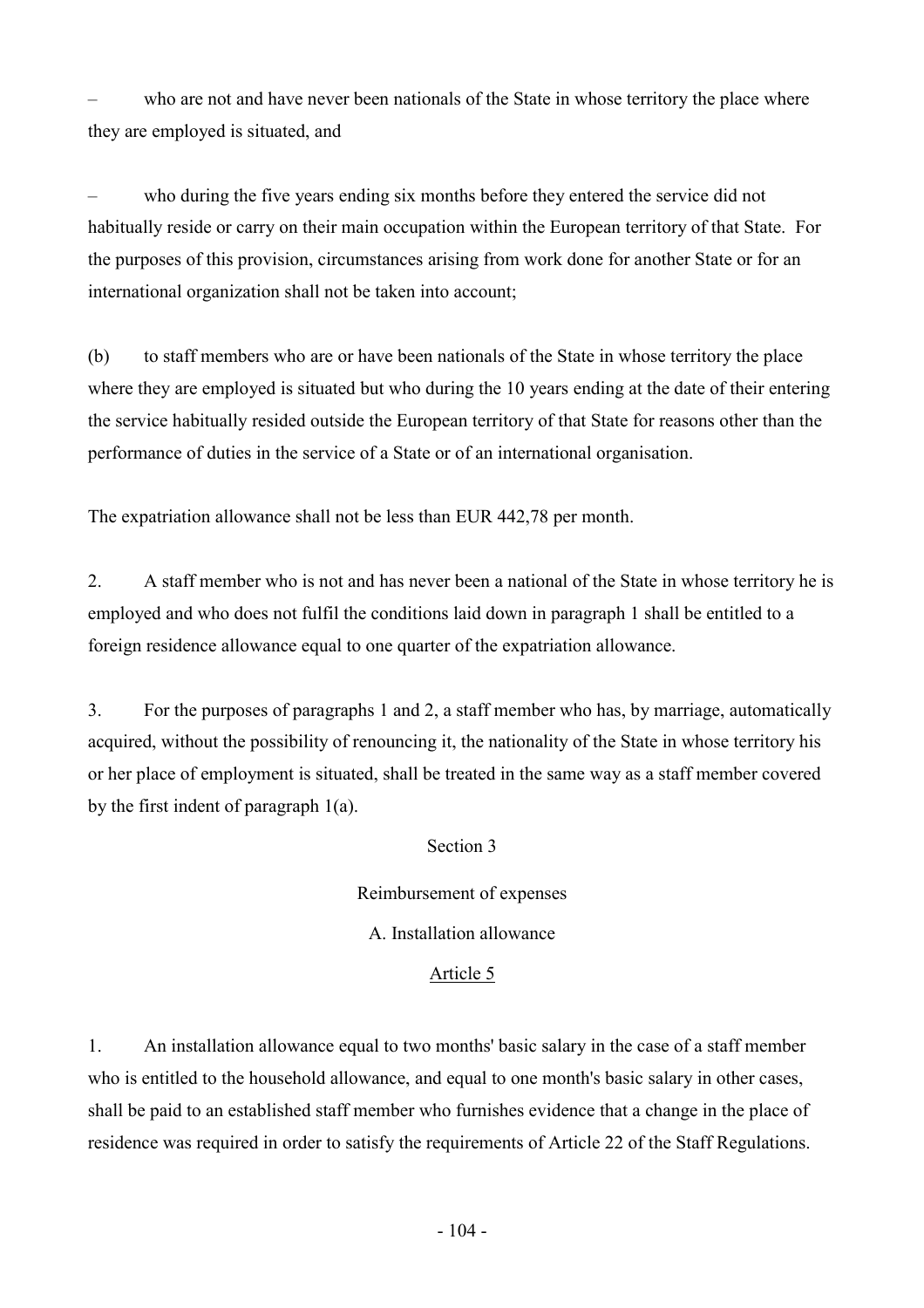In cases where a husband and wife who are staff members are both entitled to the installation allowance, this shall be payable only to the person whose basic salary is the higher.

The installation allowance shall be weighted at the rate fixed for the place where the staff member is employed.

2. An installation allowance of the same amount shall be paid to any staff member who is transferred to a new place of employment and is thereby obliged to change his place of residence in order to comply with Article 22 of the Staff Regulations.

3. The installation allowance shall be calculated by reference to the staff member's marital status and salary either on the effective date of his establishment or on the date of his transfer to a new place of employment.

The installation allowance shall be paid on production of documents establishing the fact that the staff member, together with his family if he is entitled to the household allowance, has settled at the place where he is employed.

4. A staff member who is entitled to the household allowance and does not settle with his family at the place where he is employed shall receive only half the allowance to which he would otherwise be entitled; the second half shall be paid when his family settles at the place where he is employed, provided that it does so within the periods laid down in Article 9(3). Where the staff member is transferred to the place where his family resides before his family has settled at the place where he is employed, he shall not thereby be entitled to an installation advance.

5. An established staff member who has received an installation allowance and who voluntarily leaves the service of the Agency within two years from the date of entering it shall, on leaving the service, refund part of the allowance, in proportion to the unexpired portion of that two-year period.

6. A staff member in receipt of installation allowance shall declare any allowance of like nature which he receives from other sources; such latter allowances shall be deducted from the allowance provided for in this Article.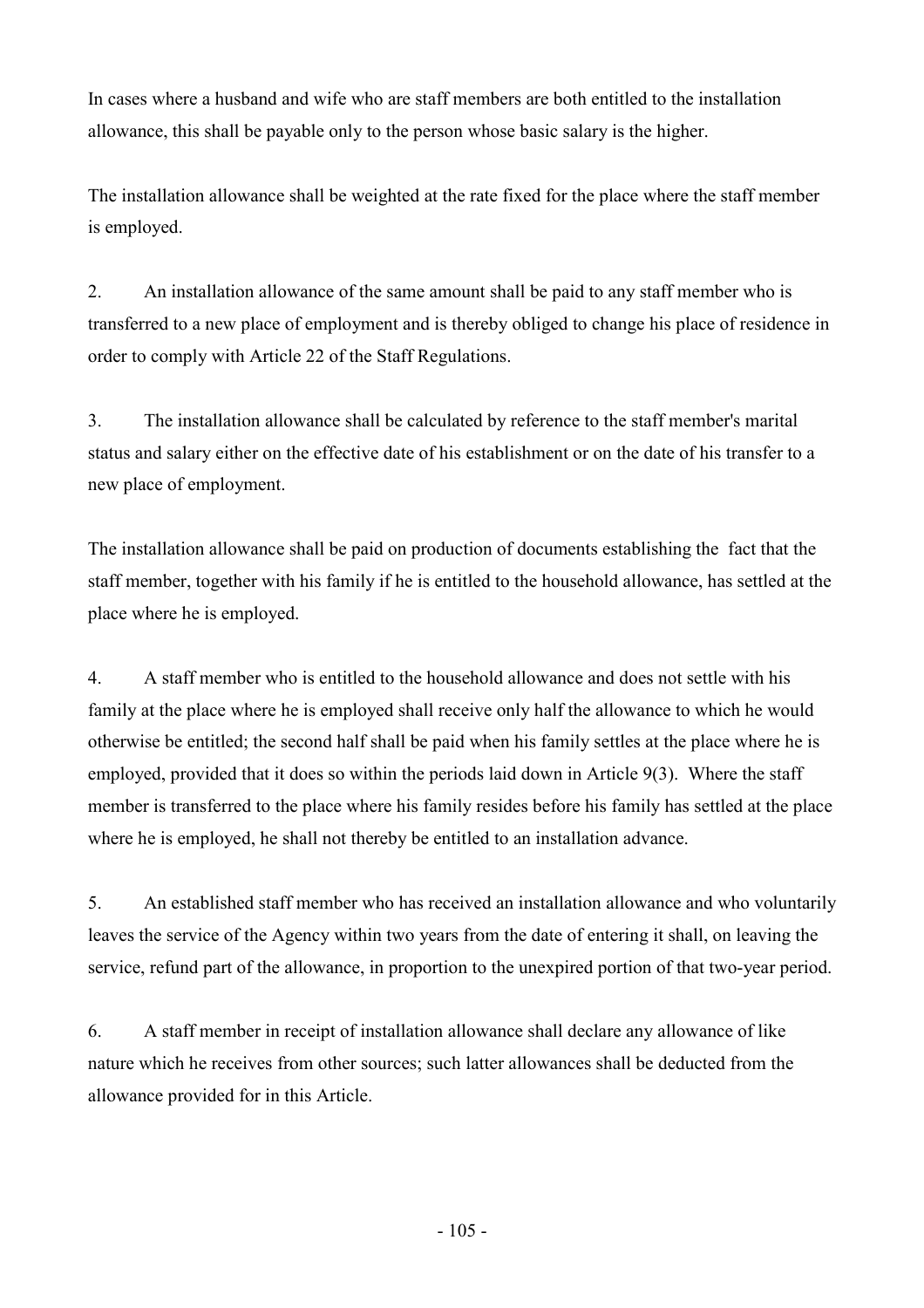### B. Resettlement allowance

### Article 6

1. An established staff member who provides evidence of a change of residence shall be entitled on termination of service to a resettlement allowance equal to two months' basic salary in the case of a staff member who is entitled to the household allowance or to one month's basic salary in other cases, provided that he has completed four years of the service and does not receive a similar allowance in his new employment. In cases where a husband and wife who are staff members are both entitled to the resettlement allowance, this allowance shall be payable only to the person whose basic salary is the higher.

For the purpose of calculating his service, account shall be taken of years spent in active employment, leave for military service and parental leave or family leave.

The resettlement allowance shall be weighted at the rate fixed for the place where the staff member was last employed.

2. In the event of the death of an established staff member, the resettlement allowance shall be paid to the surviving spouse or, in the absence of such a person, to the dependants within the meaning of Article 2, even if the requirement as to length of service laid down in paragraph 1 of this Article is not satisfied.

3. The resettlement allowance shall be calculated by reference to the staff member's marital status and salary at the date of termination of service.

4. The resettlement allowance shall be paid against evidence that the staff member and his family, or, where the staff member has died, his family only, have resettled at a place situated not less than 70 km from the place where the staff member was employed.

Resettlement of a staff member or of the family of a deceased staff member shall take place within three years of the date of termination of his service.

This time-limit shall not apply as against persons entitled under him who can prove that they were unaware of the foregoing provisions.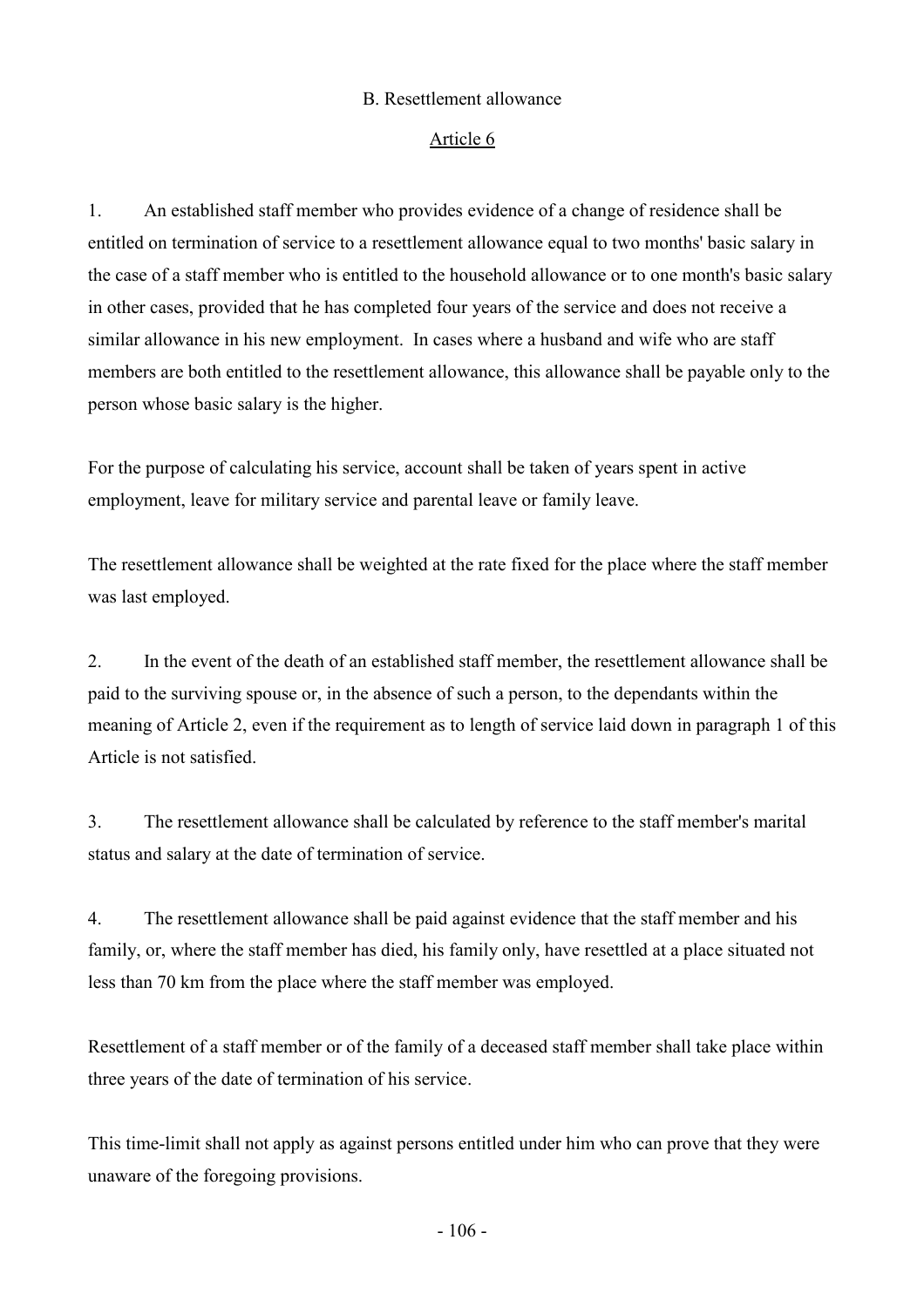### C. Travel expenses

### Article 7

1. A staff member shall be entitled to reimbursement of travel expenses for himself, his spouse and his dependants actually living in his household:

(a) on taking up his appointment, from the place where he was recruited to the place where he is employed;

(b) on termination of service within the meaning of Article 95 of the Staff Regulations, from the place where he is employed to the place of origin as defined in paragraph 3 of this Article;

(c) on any transfer involving a change in the place where he is employed.

In the event of the death of a staff member, the surviving spouse and dependants shall be entitled to reimbursement of travel expenses under the same conditions.

Travel expenses shall also include the cost of seat reservations, transport of luggage and, where applicable, hotel expenses necessarily incurred.

2. The basis for calculating the reimbursement shall be the first-class rail fare on the shortest and most economical habitual route by rail between the place of employment and the place of recruitment or origin.

Where the route referred to in the first subparagraph exceeds 500 km and in cases where the usual route includes a sea crossing, the staff member concerned shall be entitled, on production of the tickets, to reimbursement of the cost of travel by air in business class or equivalent. Where a means of transport other than those mentioned above is used, calculation of reimbursement shall be based on the cost by rail, excluding sleeper accommodation. Where calculation on this basis is not possible, the terms of reimbursement shall be determined by special decision of the AACC.

3. A staff member's place of origin shall be determined when he takes up his appointment, account being taken of where he was recruited or the centre of his interests. The place of origin as so determined may by special decision of the AACC be changed while the staff member is in service or when he leaves the service. While he is in the service, however, such decision shall be taken only exceptionally and on production by the staff member of appropriate supporting evidence.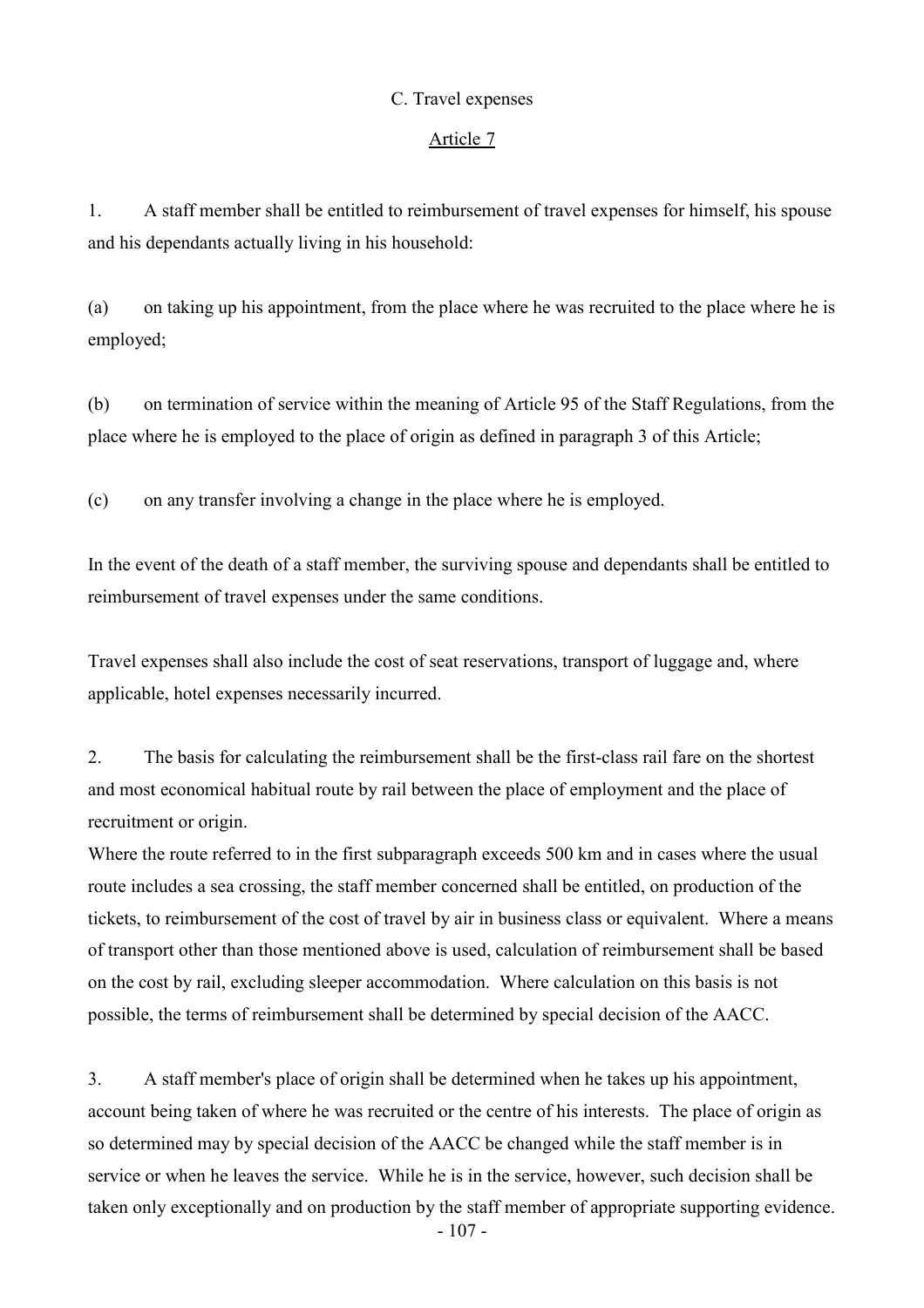The effect of such a change shall not, however, be such as to recognise as the centre of the staff member's interests, a place outside the territories of the EU Member States or of the countries and territories listed in Annex II to the Treaty establishing the European Community.

## Article 8

1. Staff members shall be entitled to be paid in each calendar year a sum equivalent to the cost of travel from the place of employment to the place of origin as defined in Article 7 for themselves and, if they are entitled to the household allowance, for the spouse and dependants within the meaning of Article 2.

Where a husband and wife are both staff members of the Agency, each has the right in respect of himself or herself and in respect of dependants to the flat-rate payment of travelling expenses, in accordance with the above provisions; each dependant shall be entitled to one payment only. The payment in respect of dependent children is fixed at the request of the husband or wife, on the basis of the place of origin of one or other of them.

Where a staff member marries during a given year and thereby becomes entitled to the household allowance, the travel expenses payable for the spouse shall be calculated in proportion to the period from the date of the marriage to the end of the year.

Any alteration to the basis of calculation which may arise from changes in family status after the date of payment of the sums in question shall not render the staff member concerned liable to make repayment.

Travel expenses for children aged two to ten years shall be calculated on the basis of half of the kilometric allowance and half the flat-rate supplement, the children being deemed for the purposes of calculation to have completed their second or tenth year on 1 January of the current year.

2. The flat-rate payment shall be based on an allowance per kilometre of distance between the staff member's place of employment and place of recruitment or origin; such distance to be calculated according to the method laid down in the first subparagraph of Article 7(2).

The kilometric allowance shall be: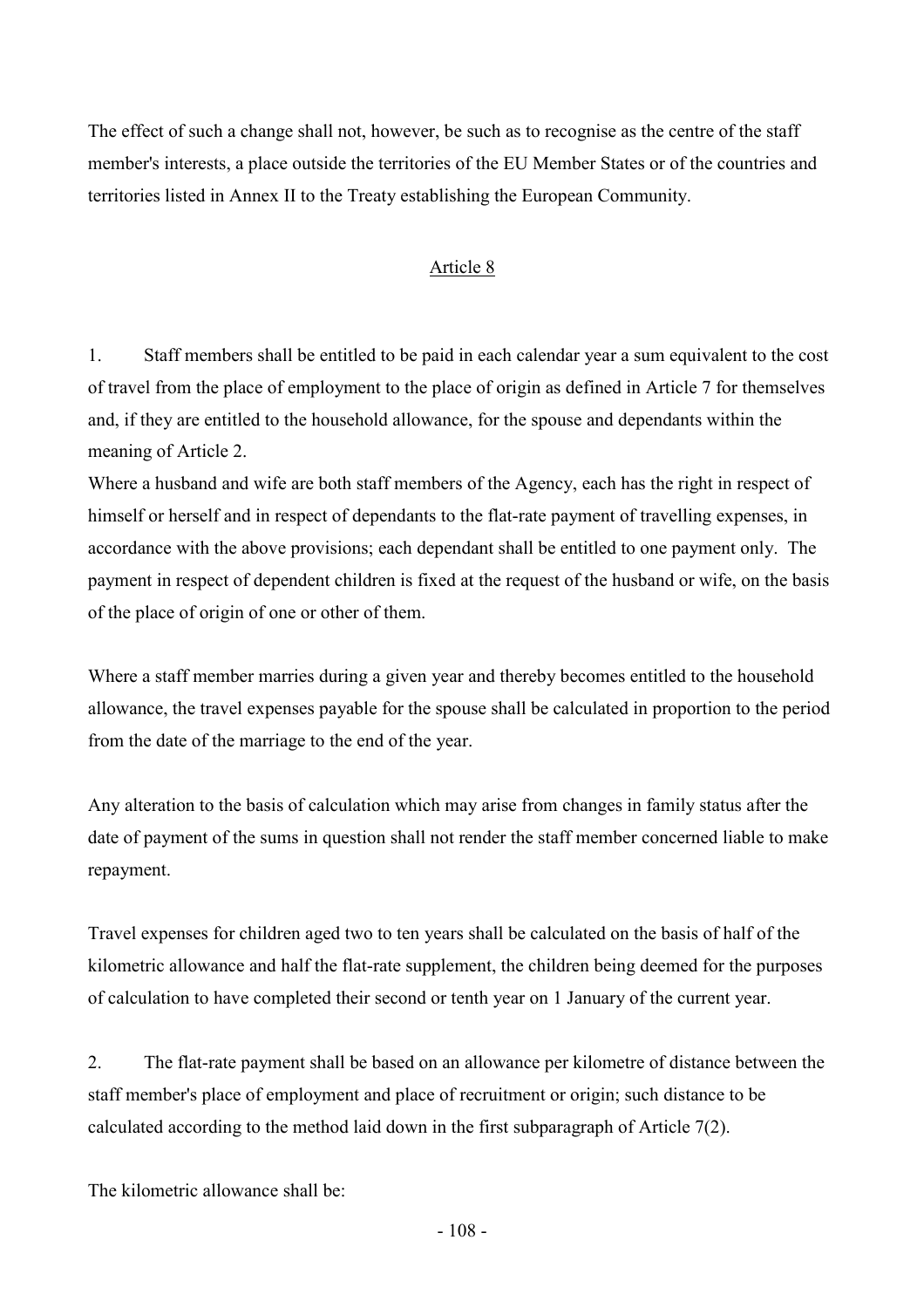EUR 0, for every km from 0 to 200 km EUR 0,3320, for every km from 201 to 1 000 km EUR 0,5533, for every km from 1 001 to 2 000 km EUR 0,3320, for every km from 2 001 to 3 000 km EUR 0,1106, for every km from 3 001 to 4 000 km EUR 0,0532, for every km from 4 001 to 10 000 km EUR 0, for every km over 10 000 km.

To the above kilometric allowance a flat-rate supplement shall be added, amounting to: EUR 166, if the distance by train between the place of employment and the place of origin is between 725 km and 1 450 km,

EUR 331,99, if the distance by train between the place of employment and the place of origin is greater than 1 450 km,

The above kilometric allowances and flat-rate supplements shall be adapted every year in the same proportion as remuneration

3. A staff member whose service is terminated in the course of a calendar year for any reason other than death or who is on leave on personal grounds during part of the year shall, if he is in active employment in the service of the Agency for less than nine months of that year, be entitled only to part of the payment provided for in paragraph 1, calculated in proportion to the time spent in active employment.

4. The preceding provisions shall apply to staff members whose place of employment is within the territories of the EU Member States. Staff members whose place of employment is outside the territory of the EU Member States shall be entitled for themselves and, if they are entitled to receive the household allowance, for their spouse and other dependants within the meaning of Article 2, in each calendar year, to repayment of travel expenses to their place of origin, or to repayment of travel expenses to another place not exceeding the expense of travel to the place of origin. However, if the spouse and the persons referred to in Article 2(2) do not live with the staff member at the place of employment, they shall be entitled each calendar year to reimbursement of travel expenses from the place of origin to the place of employment or to another place not exceeding the cost of the former journey.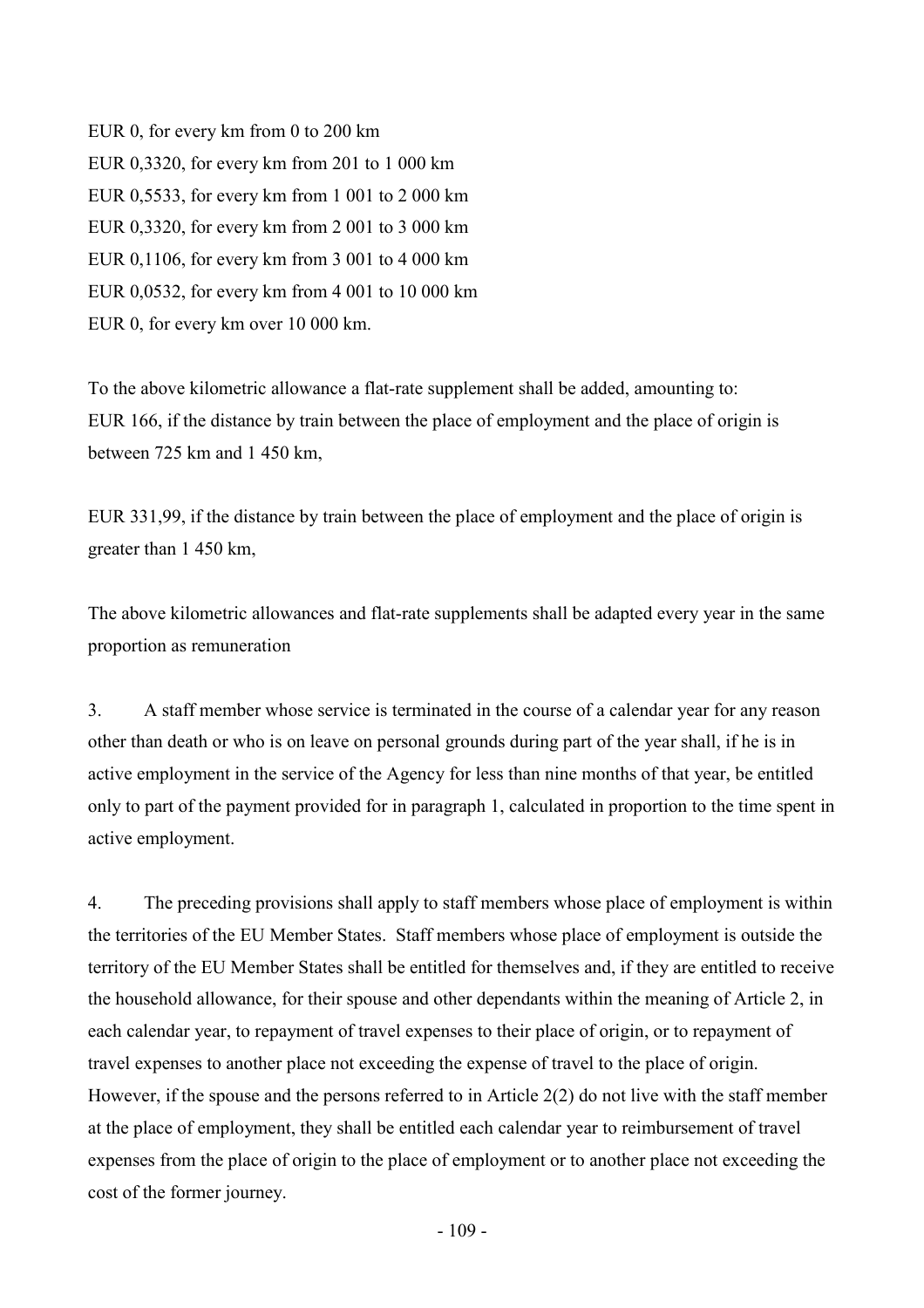These travel expenses shall be reimbursed in the form of a flat-rate payment based on the cost of air travel in the class immediately superior to economy class.

# D. Removal expenses

# Article 9

1. The expenses incurred in respect of removal of furniture and personal effects, including the cost of insurance against ordinary risks (breakage, theft, fire), shall be reimbursed to a staff member who is obliged to change his place of residence in order to comply with Article 22 of the Staff Regulations and who has not been reimbursed in respect of the same expenses from another source. Such reimbursement shall not exceed the amount of an estimate approved in advance. Not less than two estimates shall be submitted to the appropriate departments of the Agency, which may, if they consider the estimates to be excessive, select another removal firm. In the latter case, entitlement to reimbursement may be limited to the amount of that firm's estimate.

2. On termination of service or on the death of a staff member, the expenses incurred in respect of removal from the place where he was employed to his place of origin shall be reimbursed.

Where the deceased staff member was unmarried, the expenses shall be reimbursed to those entitled under him.

3. In the case of an established staff member, removal shall be effected within one year of the end of his probationary period.

On termination of service, removal shall be effected within three years as provided in the second subparagraph of Article 6(4).

Removal expenses arising after the expiry of the time-limits set out above shall be reimbursed only in exceptional cases by special decision of the AACC.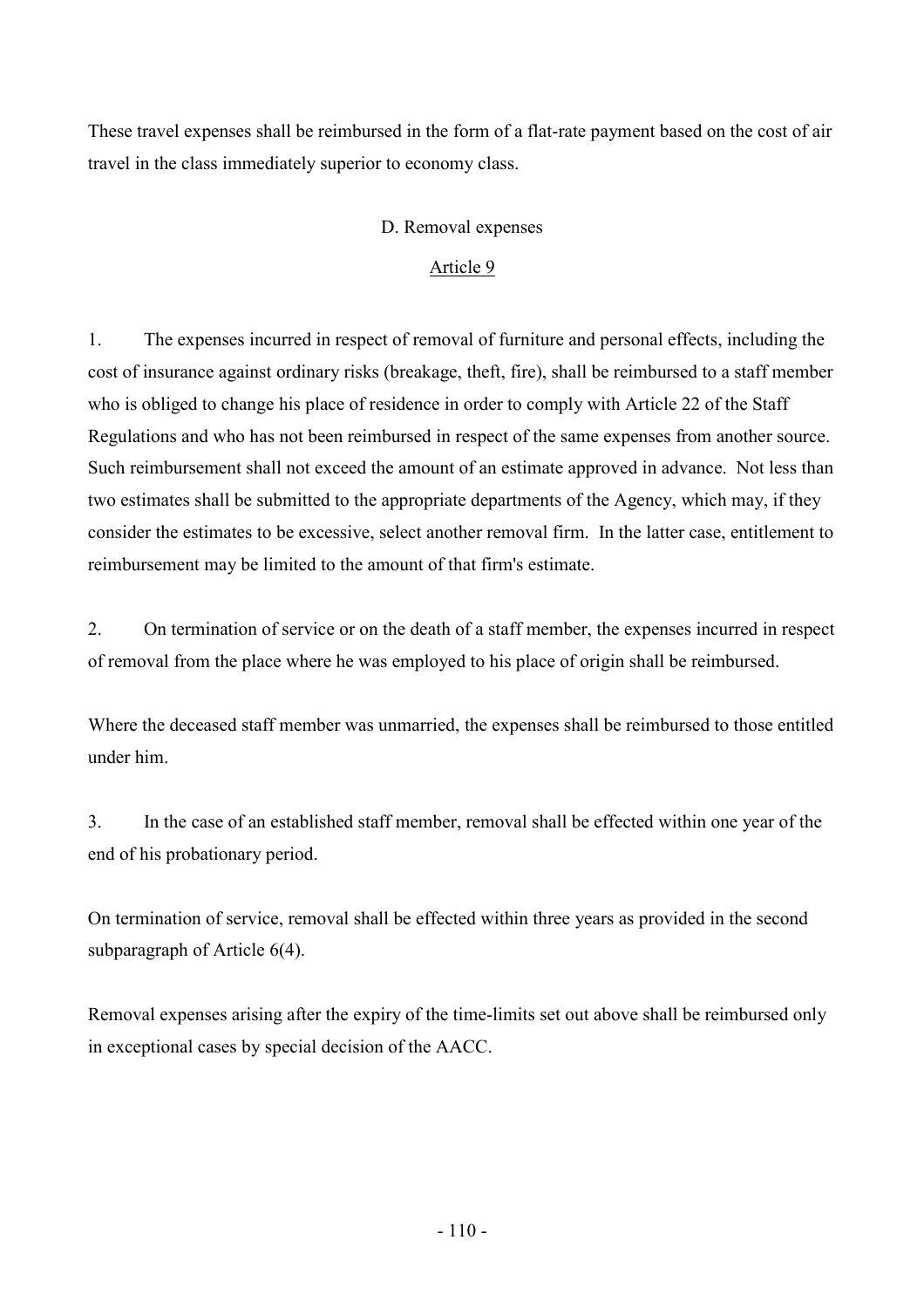# E. Daily subsistence allowance

# Article 10

1. Where a staff member furnishes evidence that a change in the place of residence is required in order to comply with Article 22 of the Staff Regulations, such staff member shall be entitled for a period specified in paragraph 2 of this Article to a subsistence allowance per calendar day as follows:

Staff member entitled to receive household allowance: EUR 34,31. Staff member not entitled to receive household allowance: EUR 27,67.

The above scale shall be reviewed each time remuneration are revised pursuant to Article 59 of the Staff Regulations.

2. The period in respect of which the daily subsistence allowance is granted shall be as follows:

(a) in the case of a staff member who is not entitled to the household allowance: 120 days;

(b) in the case of a staff member who is entitled to the household allowance: 180 days or, if the staff member is a probationer, the period of probation plus one month.

In cases where a husband and wife who are staff members are both entitled to the basic subsistence allowance, the period in respect of which it is granted as laid down in subparagraph (b) shall apply to the person whose basic salary is the higher. The period laid down in subparagraph (a) shall apply to the other person.

In no case shall the daily subsistence allowance be granted beyond the date on which the staff member removes in order to satisfy the requirements of Article 22 of the Staff Regulations.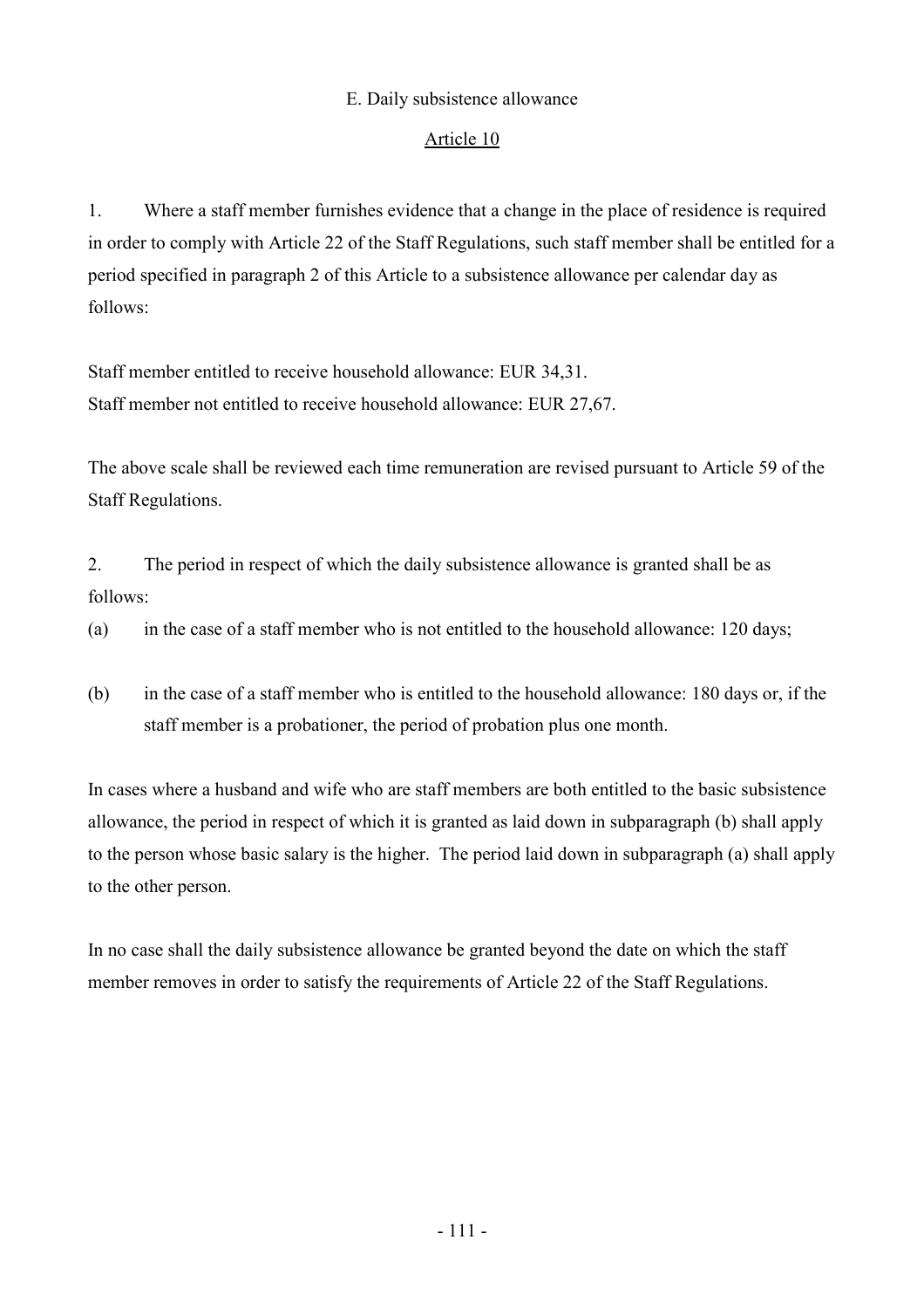# F. Mission expenses

### Article 11

1. A staff member travelling on mission and holding an appropriate travel order shall be entitled to reimbursement of travel expenses and to daily subsistence allowance in accordance with the following provisions.

2. The travel order shall state the probable duration of the mission, on the basis of which shall be calculated any advance which the staff member may draw against the daily subsistence allowance. Save where a special decision is taken, no advance shall be payable where the mission is not expected to involve an absence of more than 24 hours and is to be carried out in a country using the same currency as that used in the place where the staff member is employed.

3. Save in special cases, to be determined by special decision and in particular where a staff member is called back from leave, the reimbursement of mission expenses shall be limited to the cost of the most economical journey between the place of employment and the place of mission which does not require the staff member on mission to extend his stay significantly.

#### Article 12

1. Travel by rail

Travel expenses for missions carried out by rail shall be reimbursed on presentation of supporting documents on the basis of the cost of transport in first class by the shortest route between the place of employment and the place of the mission.

2. Travel by air

Staff members shall be authorised to travel by air if the outward and return journeys by rail would total at least 800 kilometres.

#### 3. Travel by sea

The AACC shall authorise in each case and on the basis of the length and cost of the journey the classes to be used and the cabin supplements which may be reimbursed.

- 112 -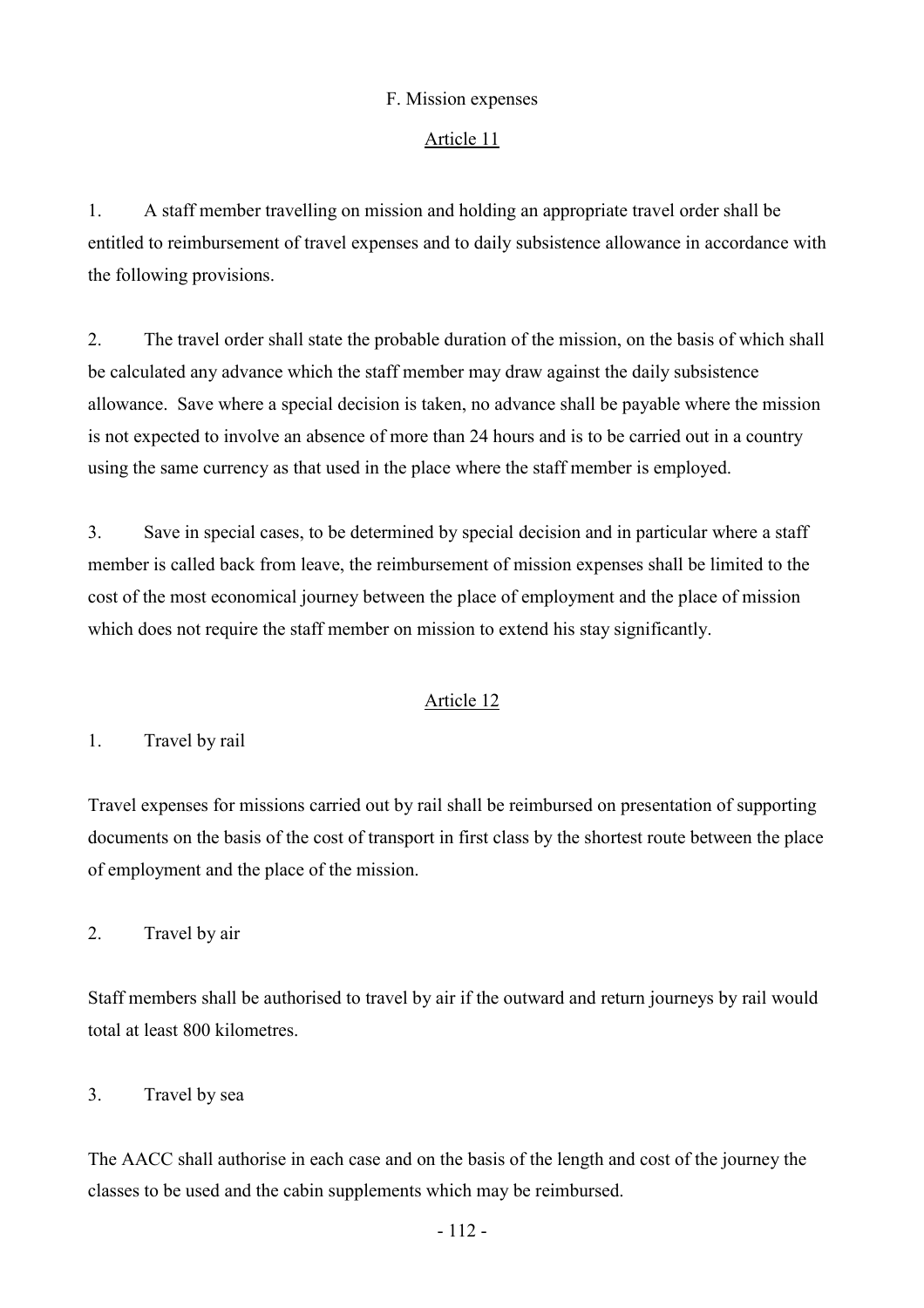### 4. Travel by car

Travel costs shall be reimbursed in the form of a lump sum based on the rail cost, in accordance with point 1; no other supplement shall be paid.

In the case of a staff member travelling on mission in special circumstances, however, the AACC may decide to grant that staff member an allowance per kilometre covered instead of the reimbursement of travel costs provided for above, if the use of public transport presents clear disadvantages.

# Article 13

1. The daily subsistence allowance for missions shall comprise a flat-rate sum to cover all expenses incurred by the person on mission: breakfast, two main meals and incidental expenses, including local travel. Accommodation costs, including local taxes, shall be reimbursed up to a maximum fixed for each country, on production of supporting documents.

|                |                 | (in euro)            |
|----------------|-----------------|----------------------|
| Destinations   | Daily allowance | <b>Hotel Ceiling</b> |
| Belgium        | 84,06           | 117,08               |
| Czech Republic | 55,00           | 175,00               |
| Denmark        | 91,70           | 148,07               |
| Germany        | 74,14           | 97,03                |
| Estonia        | 70,00           | 120,00               |
| Greece         | 66,04           | 99,63                |
| Spain          | 68,89           | 126,57               |
| France         | 72,58           | 97,27                |
| Ireland        | 80,94           | 139,32               |
| Italy          | 60,34           | 114,33               |
| Cyprus         | 50,00           | 110,00               |
| Latvia         | 85,00           | 165,00               |

2.(a) The scale for the EU Member States is as follows: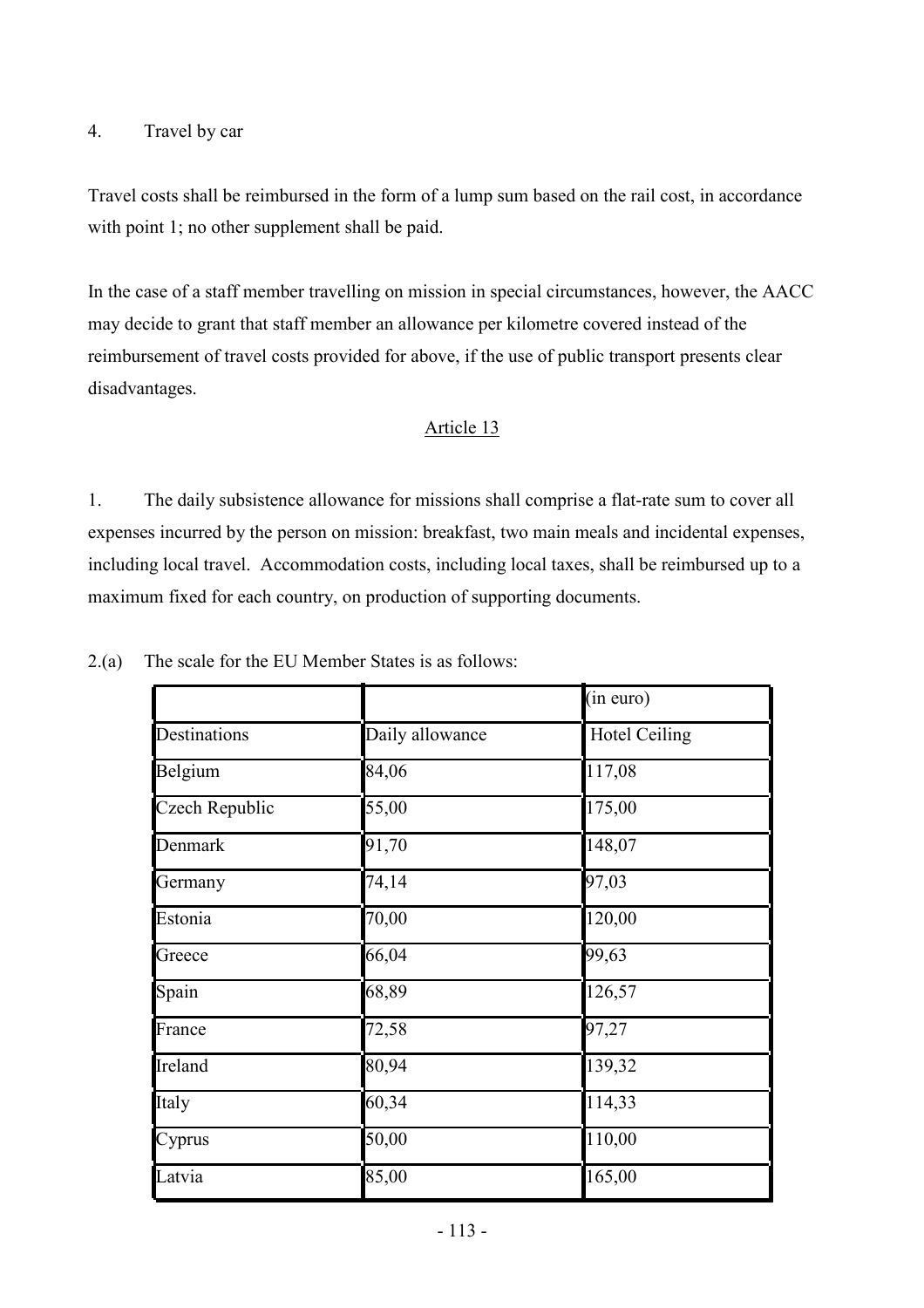| Lithuania             | 80,00 | 170,00 |
|-----------------------|-------|--------|
| Luxembourg            | 82,00 | 106,92 |
| Hungary               | 50,00 | 165,00 |
| Malta                 | 60,00 | 115,00 |
| Netherlands           | 78,26 | 131,76 |
| Austria               | 74,47 | 128,58 |
| Poland                | 60,00 | 210,00 |
| Portugal              | 68,91 | 124,89 |
| Slovenia              | 60,00 | 110,00 |
| Slovakia              | 50,00 | 125,00 |
| Finland               | 92,34 | 140,98 |
| Sweden                | 92,91 | 141,77 |
| <b>United Kingdom</b> | 86,89 | 149,03 |

Where a staff member on mission is provided with a meal or accommodation free of charge or reimbursed by one of the Community institutions, an administration or outside body, this must be declared. A corresponding deduction will then be made.

(b) The scale for missions in countries outside the European territory of the EU Member States shall be fixed and adjusted periodically by the AACC.

3. The rates set out in paragraph 2(a) shall be reviewed every two years on basis of the review taking place pursuant to Article 13(3) of Annex VII to the EC Staff Regulations.

# Article 14

Detailed rules for the application of Articles 11, 12 and 13 shall be laid down by the Agency.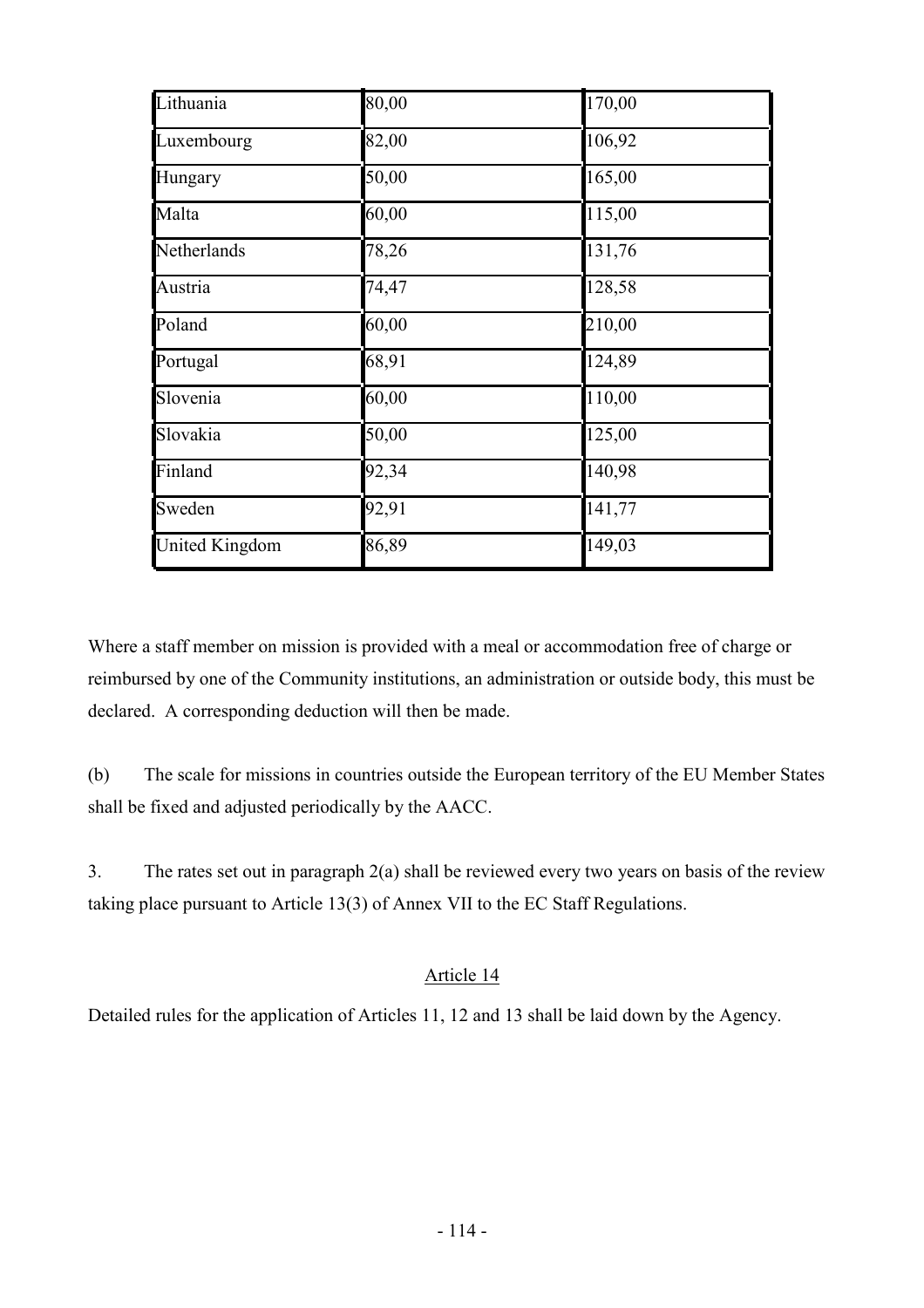### G. Fixed reimbursement of expenses

#### Article 15

1. Staff members who, by reason of their duties, regularly incur entertainment expenses may be granted a fixed rate allowance by the AACC, which shall determine the amount thereof.

In special cases, the AACC may in addition decide that part of the cost of accommodation for the staff member concerned also be borne by the Agency.

2. In the case of staff members who, as a result of special instructions, occasionally incur entertainment expenses for official purposes, the amount of the entertainment allowance shall be determined in each instance on the basis of supporting documents and on terms to be laid down by the AACC.

# Article 16

By decision of the AACC, senior management staff (Director-General or their equivalent in grade AD16 or AD15 and Directors or their equivalent in grade AD15 or AD14) who do not have an official car at their disposal may receive a fixed allowance, not exceeding EUR 892,42 a year to cover normal travel within the boundaries of the town where they are employed.

The allowance may, by reasoned decision of the AACC, be granted to a staff member whose duties constantly require him to make journeys for which he is authorised to use his own car.

#### Section 4

#### Payment of sums due

#### Article 17

1. Payment of remuneration to staff members shall be made on the 15th day of each month for the month then current. The amount of remuneration shall be rounded off to the nearest cent above.

2. Where remuneration is not due in respect of a complete month, the amount shall be divided into thirtieths, and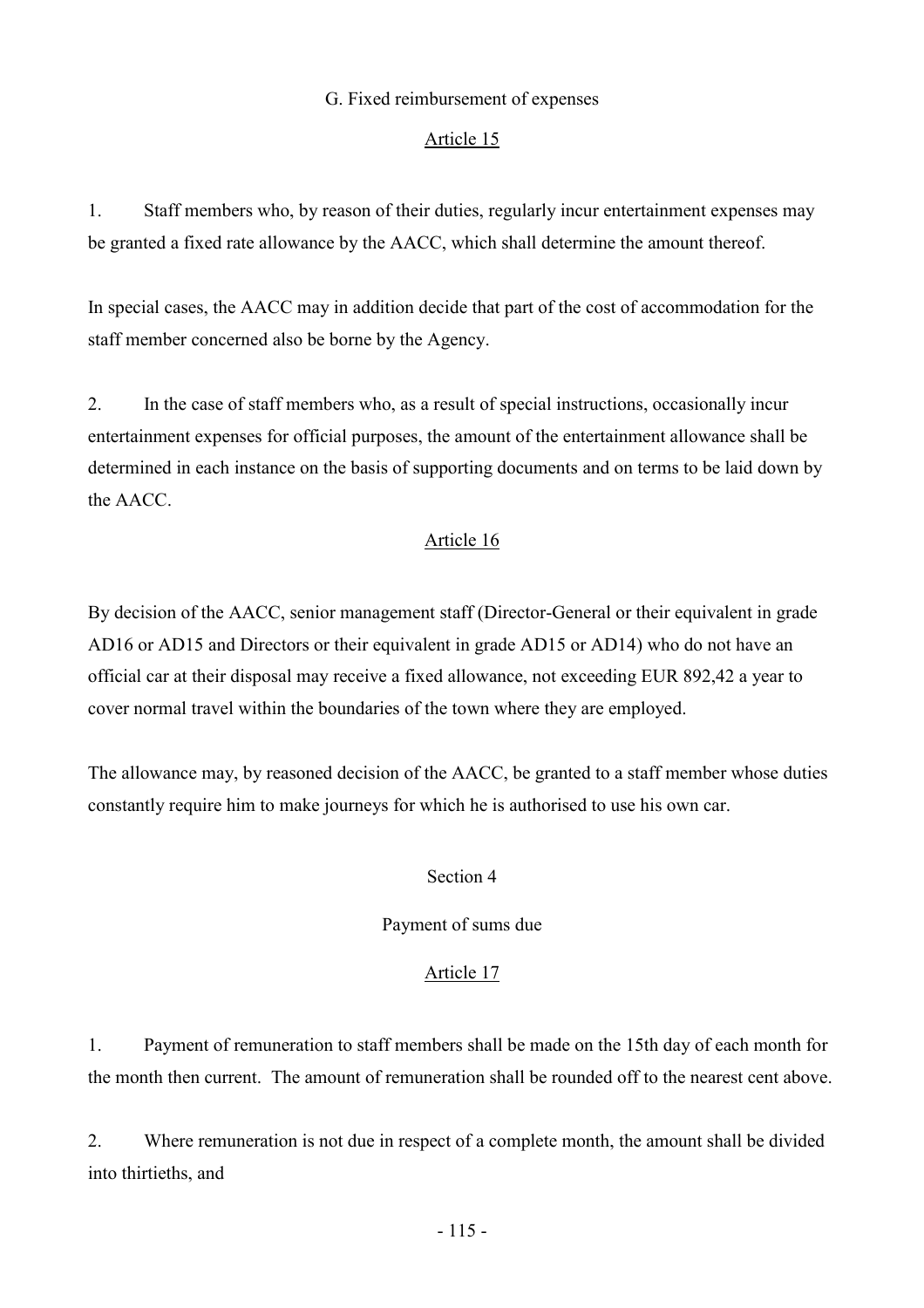(a) where the actual number of days payable is 15 or less, the number of thirtieths due shall equal the actual number of days payable;

(b) where the actual number of days payable is more than 15, the number of thirtieths due shall equal the difference between the actual number of days not payable and 30.

3. Where entitlement to family allowances and expatriation allowances commences after the date of entering the service, the staff member shall receive these from the first day of the month in which such entitlement commences. On cessation of such entitlement, the staff member shall receive the sum due up to the last day of the month in which entitlement ceases.

# Article 18

1. Payment shall be made to each staff member at the place and in the currency of the country where he carries out his duties.

2. In the same conditions as those laid down in rules fixed by the Community institutions pursuant to Article 17(2) of Annex VII to the EC Staff Regulations, staff members may regularly have part of their remuneration transferred by the Agency to another EU Member State.

Under the first sentence of this paragraph the following may be transferred, separately or in combination:

(a) for children attending an education establishment in another EU Member State, a maximum amount per dependent child equal to the amount of the education allowance actually received for that child;

(b) on production of valid supporting documents, regular payments to all other persons residing in the relevant EU Member State to whom the staff member provides evidence of having an obligation by virtue of a decision of the courts or the competent administrative authority.

The transfers referred to in point (b) may not exceed 5% of the staff member's basic salary.

- 116 - 3. The transfers provided for in paragraph 2 of this Article shall be made at the same exchange rate as those referred to in the second paragraph of Article 63 of the EC Staff Regulations. The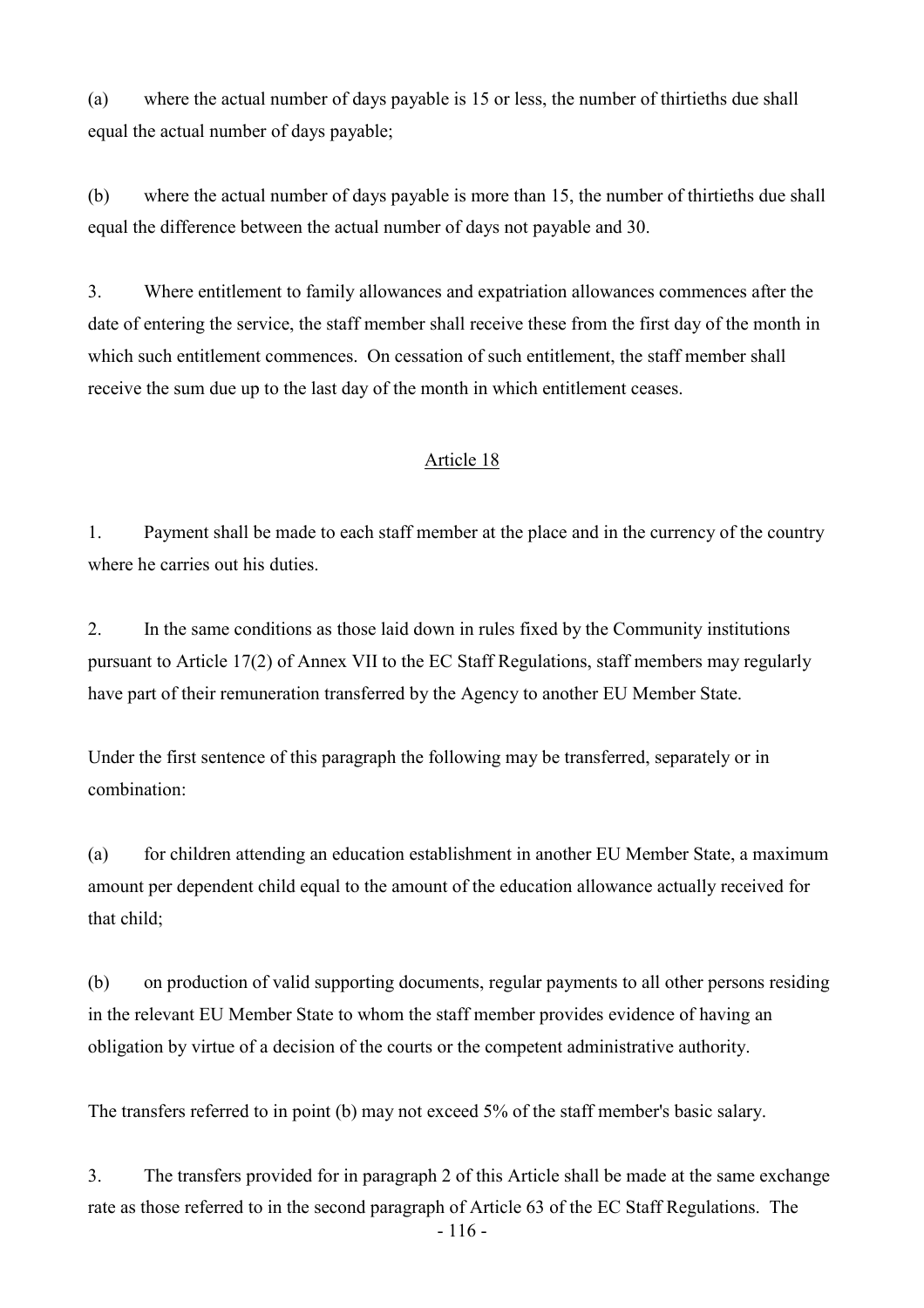amounts transferred shall be multiplied by a coefficient representing the difference between the correction coefficient for the country to which the transfer is made as defined in subparagraph (b) of Article 3(5) of Annex XI to the EC Staff Regulations and the correction coefficient applied to the remuneration of the staff member as referred to in subparagraph (a) of Article 3(5) of Annex XI to the EC Staff Regulations.

4. Apart from the transfers referred to in paragraphs 1 to 3, a staff member may request a regular transfer to another EU Member State at the monthly exchange rate, without application of any coefficient. This transfer may not exceed 25% of the staff member's basic salary.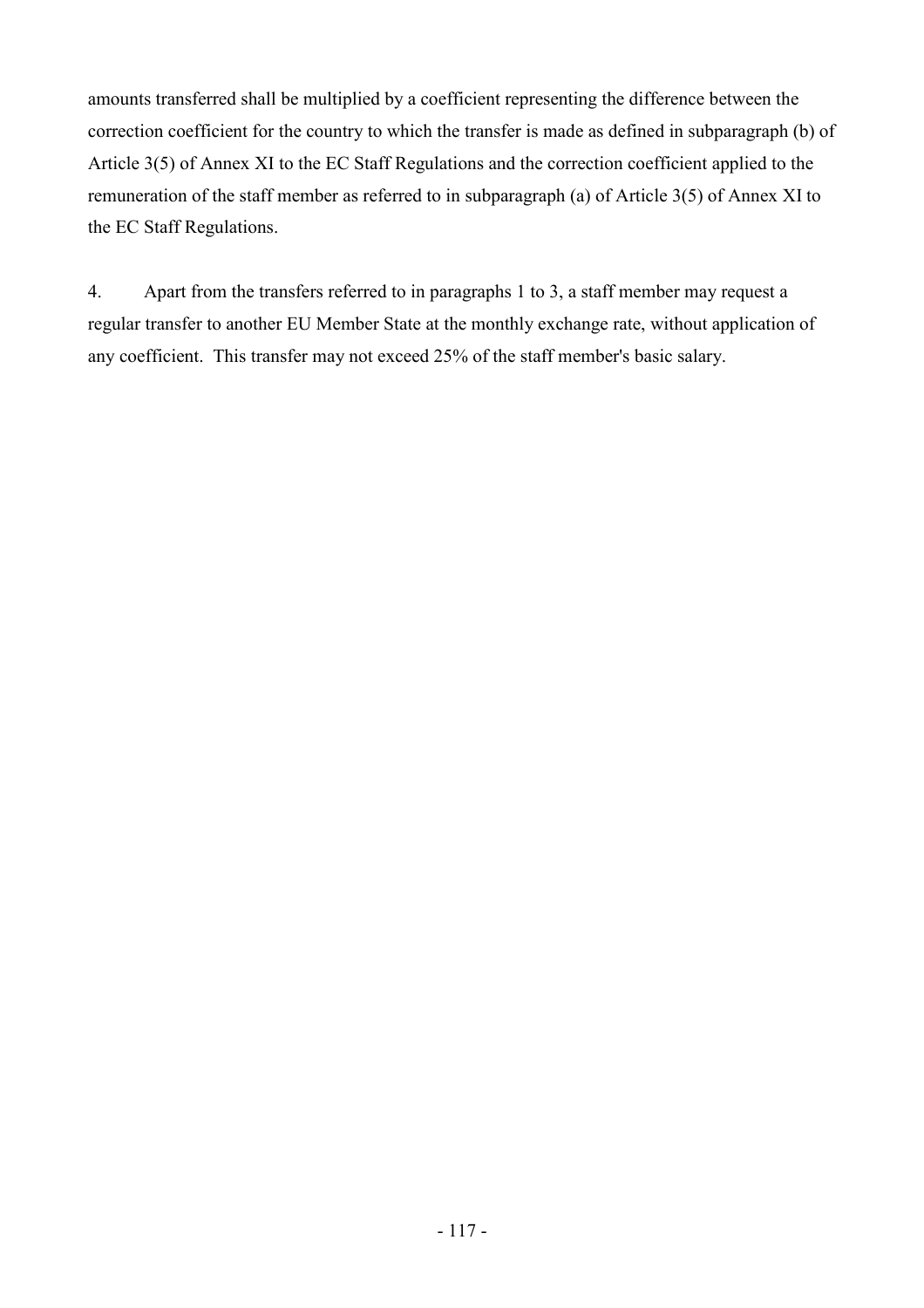# ANNEX VI

#### Severance grant and pension

#### Chapter 1

#### Severance grant

#### Article 1

1. A staff member whose service terminates otherwise than by reason of death or invalidity shall be entitled on leaving the service:

(a) where he has completed less than one year's service, to payment of a severance grant equal to three times the amounts withheld from his basic salary in respect of his pension contributions, after deduction of any amounts paid under Articles 90 and 131 of the Staff Regulations;

(b) in other cases, he shall be entitled:

- 1. to have the actuarial equivalent of his retirement pension rights in the Agency, updated to the actual date of transfer, transferred to the pension fund of an administration or organisation or to the pension fund under which he acquires retirement pension rights by virtue of the activity pursued in an employed or self-employed capacity, or
- 2. to the payment of the actuarial equivalent of such benefits to a private insurance company or pension fund of their choice, on condition such company or fund guarantees that:
- (i) the capital will not be repaid;
- (ii) a monthly income will be paid from age 60 at the earliest, and age 65 at the latest;
- (iii) provisions are included for reversion or survivors' pensions;
- (iv) transfer to another insurance company or other fund will be authorised only if such fund fulfils the conditions laid down in points (i), (ii) and (iii).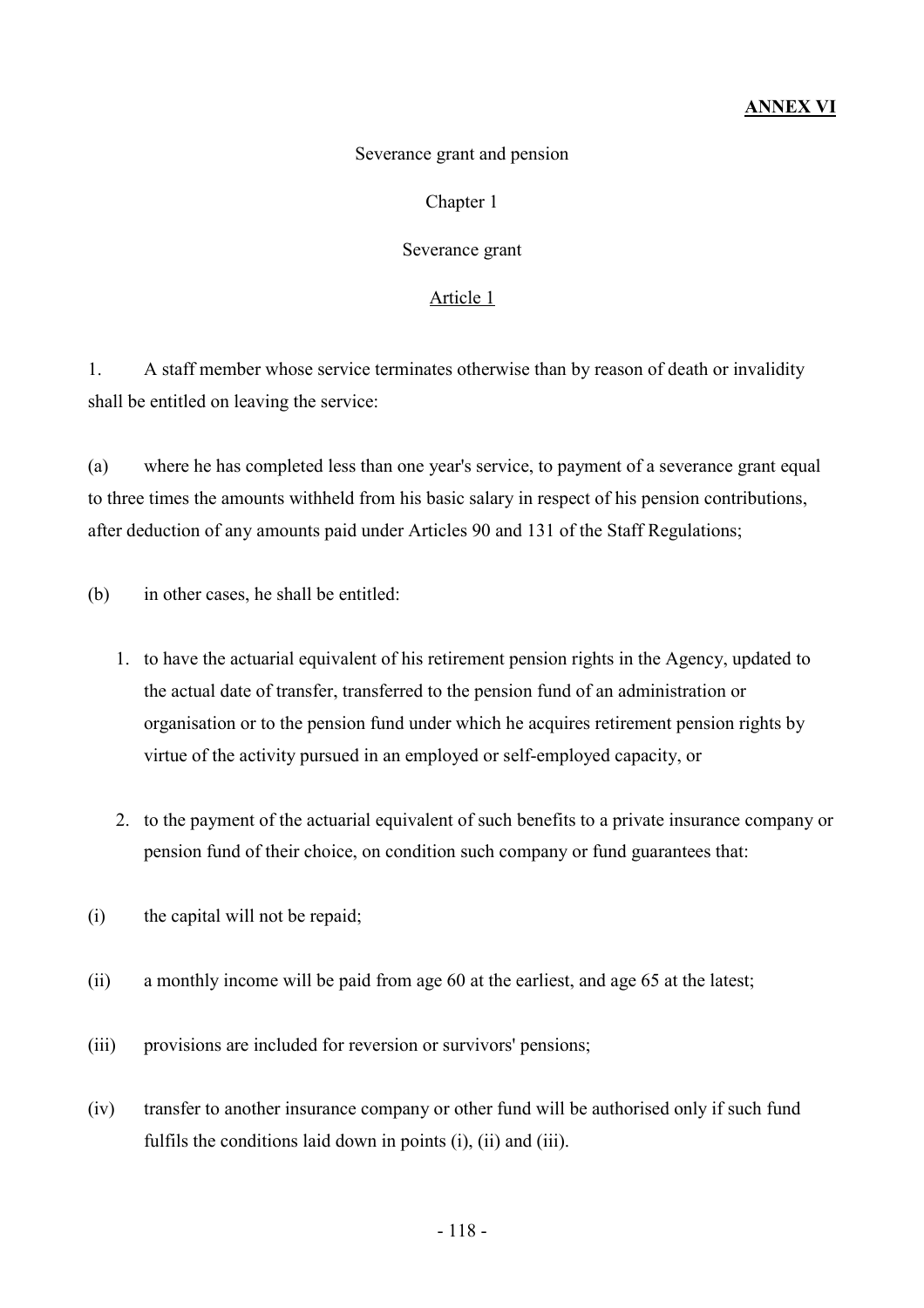2. By way of derogation from paragraph 1(b), a staff member who, since taking up his duties, has, in order to establish or maintain pension rights, paid into a national pension scheme, a private insurance scheme or a pension fund of his choice which satisfies the requirements set out in paragraph 1, and whose service terminates for reasons other than death or invalidity, shall be entitled, on leaving the service, to a severance grant equal to the actuarial value of his pension rights acquired during service in the Agency. In these cases the payments made in order to establish or maintain his pension rights under the national pension scheme in application of Articles 90 or 131 shall be deducted from the severance grant.

3. Where a staff member's service has been terminated by removal from his post, the severance grant to be paid or, as the case may be, the actuarial equivalent to be transferred shall be determined by reference to the Decision taken in accordance with Article 146 of the Staff Regulations.

# Chapter 2

# Invalidity Allowance

#### Article 2

1. Subject to the provisions of Article 75 of the Staff Regulations, a staff member aged less than 65 years who at any time during the period in which he is acquiring pension rights is recognised by the Invalidity Committee to be suffering from total permanent invalidity preventing him from performing the duties corresponding to a post in his career bracket, and who is obliged on these grounds to end his service with the Agency shall be entitled, for so long as such incapacity persists, to invalidity allowance as provided for in Article 76 of the Staff Regulations.

2. Persons in receipt of an invalidity allowance may not engage in gainful employment without the prior authorisation of the AACC. Any income from such gainful employment which, in combination with the invalidity allowance, exceeds the final total remuneration received while in active service as determined on the basis of the salary scale in force on the first day of the month in which the allowance is to be paid shall be deducted from the invalidity allowance.

The recipient of the allowance shall be required to provide on request any written proof which may be requested and to notify the Agency of any factor that may affect entitlement to the allowance.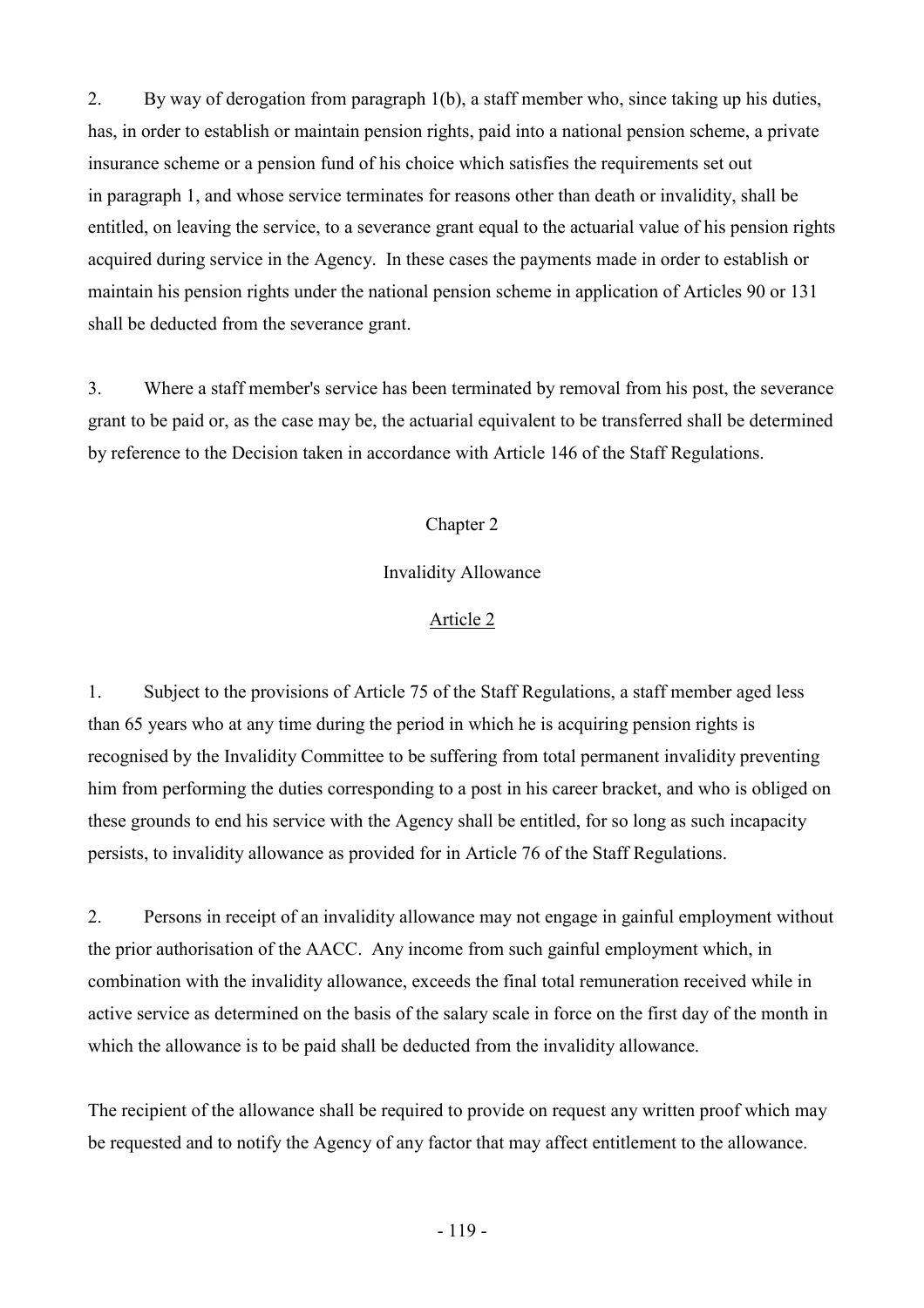While a former staff member drawing invalidity allowance is aged less than 63 years, the Agency may have him medically examined periodically to ascertain that he still satisfies the requirements for payment of the allowance.

#### Chapter 3

#### Survivor's pension

# Article 4

Where a staff member dies being on active employment, leave on personal grounds, leave for military service, parental leave or family leave, the surviving spouse shall be entitled, provided that the couple were married for at least one year at the time of his death and subject to the provisions of Article 75 of the Staff Regulations and Article 11 of this Annex, to the survivor's pension equal to 60% of the retirement pension rights acquired for the staff member at the time of death.

The duration of the marriage shall not be taken into account if there are one or more children of the marriage or of a previous marriage of the staff member, provided that the the surviving spouse maintains or has maintained those children, or if the staff member's death resulted either from physical disability or sickness contracted in the performance of his duties or from accident.

# Article 5

Where a former staff member was in receipt of invalidity allowance the surviving spouse shall be entitled, subject to the provisions of Article 8, provided that the couple were married when the staff member became eligible for the allowance, to a survivor's pension equal to 60% of the invalidity allowance which the spouse was receiving at the time of death.

The minimum survivor's pension shall be 35% of the final basic salary; the amount of the survivor's pension shall in no case, however, exceed the amount of the invalidity allowance which the spouse was receiving at the time of death.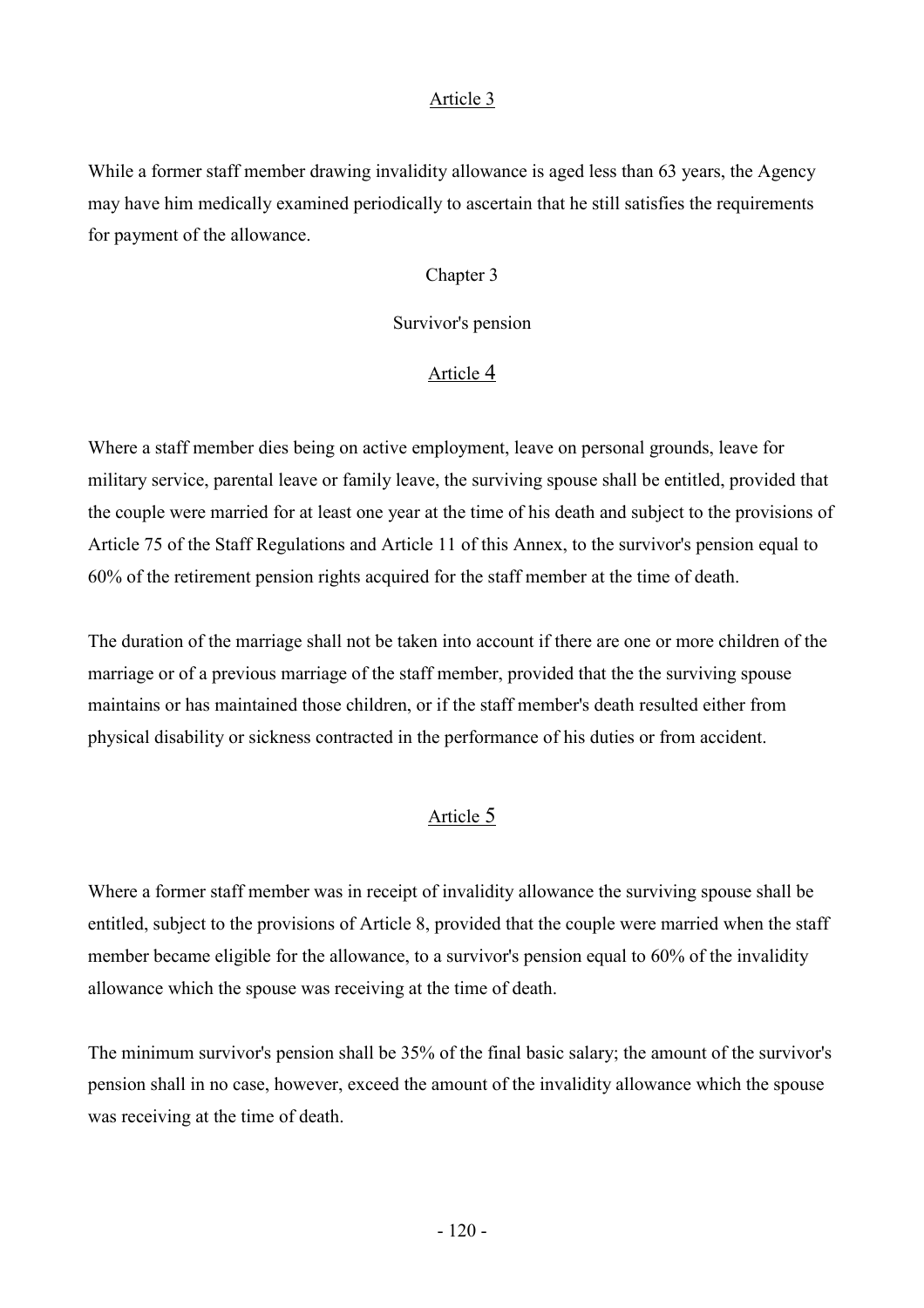For purpose of Articles 4 and 5, the duration of the marriage shall not be taken into account where the marriage, though contracted after termination of the staff member's service, has lasted at least five years.

#### Article 7

1. The orphan's pension provided for in Article 81, first, second and third subparagraphs of the Staff Regulations shall for the first orphan be equal to eight tenths of the survivor's pension to which the surviving spouse of a staff member or former staff member in receipt of an invalidity allowance would have been entitled, the reductions set out in Article 10 of this Annex, being disregarded.

It shall not be less than the minimum subsistence figure, subject to the provisions of Article 8.

2. The pension shall be increased, for each dependent child after the first, by an amount equal to twice the dependent child allowance.

Orphans shall be entitled to education allowance in accordance with Article 3 of Annex V.

3. The total amount of pension and allowance calculated in this way shall be divided equally among the orphans entitled.

#### Article 8

Where a staff member leaves a surviving spouse and also orphans of a previous marriage or other persons entitled under him, the total pension, calculated as if for a surviving spouse having all these persons dependent on him, shall be apportioned among the various persons concerned in proportion to the pensions which would have been payable to each category of them if treated separately.

Where a staff member leaves orphans of different marriages, the total pension, calculated as though all the children were of the same marriage, shall be apportioned among the various persons concerned in proportion to the pensions which would have been payable to each category of them if treated separately.

- 121 -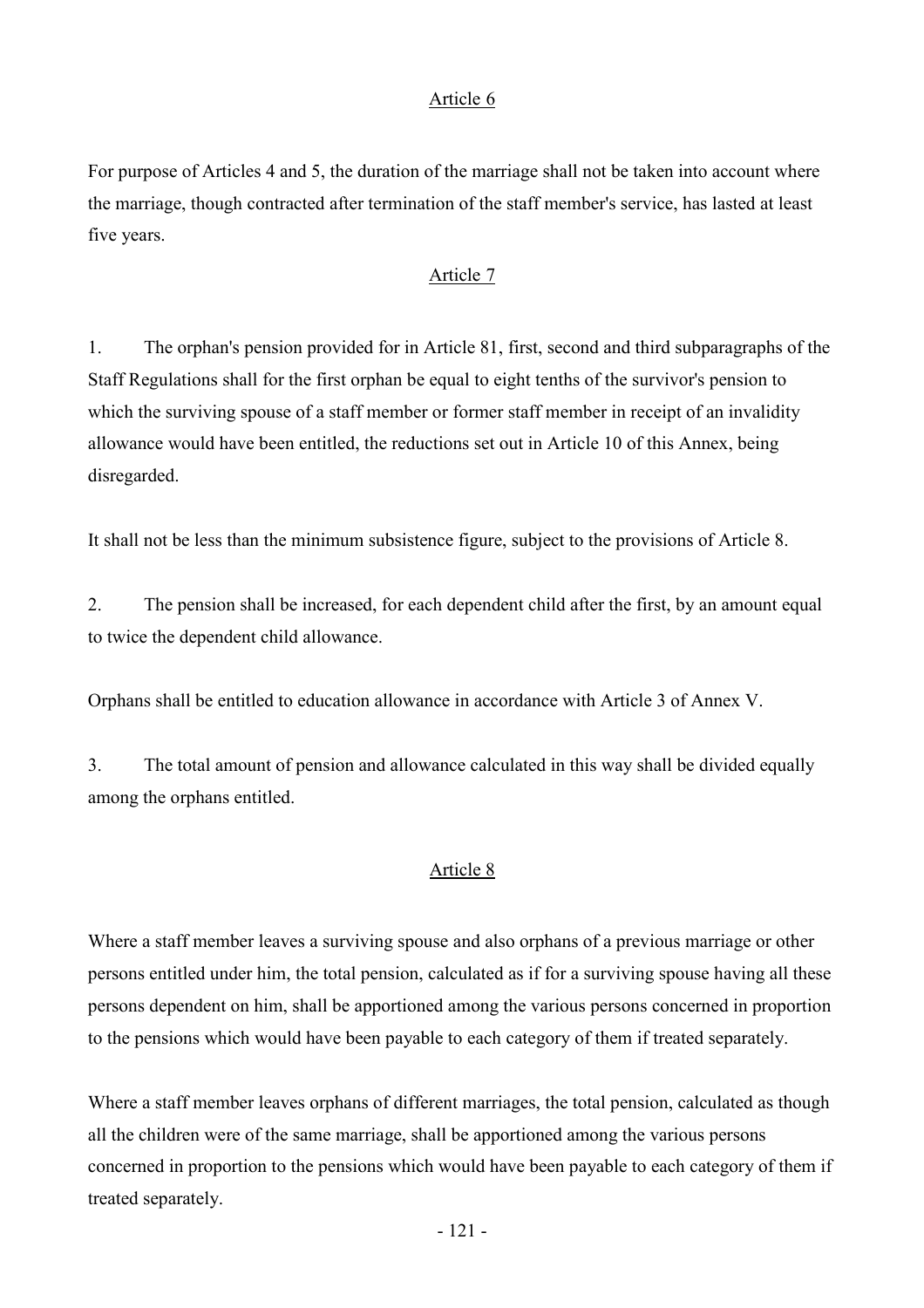For the purposes of calculating this apportionment, children of a previous marriage of either spouse, who are recognised as dependants within the meaning of Article 2 of Annex V shall be included in the category of children of the marriage to the staff member or former staff member in receipt of an invalidity allowance.

In the case envisaged in the second paragraph of this Article, ascendants who are recognised as being dependants as provided for in Article 2 of Annex V shall be treated in the same way as dependent children and, for the purpose of calculating the apportionment, included in the category of descendants.

#### Article 9

The right to receive payment of survivor's pension shall have effect from the first day of the calendar month following that in which the staff member or former staff member in receipt of an invalidity allowance died. However, where the payment provided for in Article 59(8) of the Staff Regulations is made on the death of the staff member or of the person entitled to a pension, such right shall take effect on the first day of the fourth month following that in which death occurred.

The right to receive payment of survivor's pension shall cease at the end of the calendar month in which the recipient of the pensions dies or ceases to satisfy the requirements for payment of the pension. Similarly the right to an orphan's pension shall cease if the recipient ceases to be regarded as a dependent child within the meaning of Article 2 of Annex V.

#### Article 10

Where the difference in age between the deceased staff member or former staff member in receipt of an invalidity allowance and his surviving spouse, less the length of time they have been married, is more than 10 years, the survivor's pension, calculated in accordance with the preceding provisions, shall be subject to a reduction, per full year of difference, amounting to:

- $-$  1%, for the years between 10 and 20;
- $2\%$ , for the years 20 up to but not including 25;
- $3\%$ , for the years 25 up to but not including 30;
- $4\%$ , for the years 30 up to but not including 35;
- 5%, for the years from 35 upwards.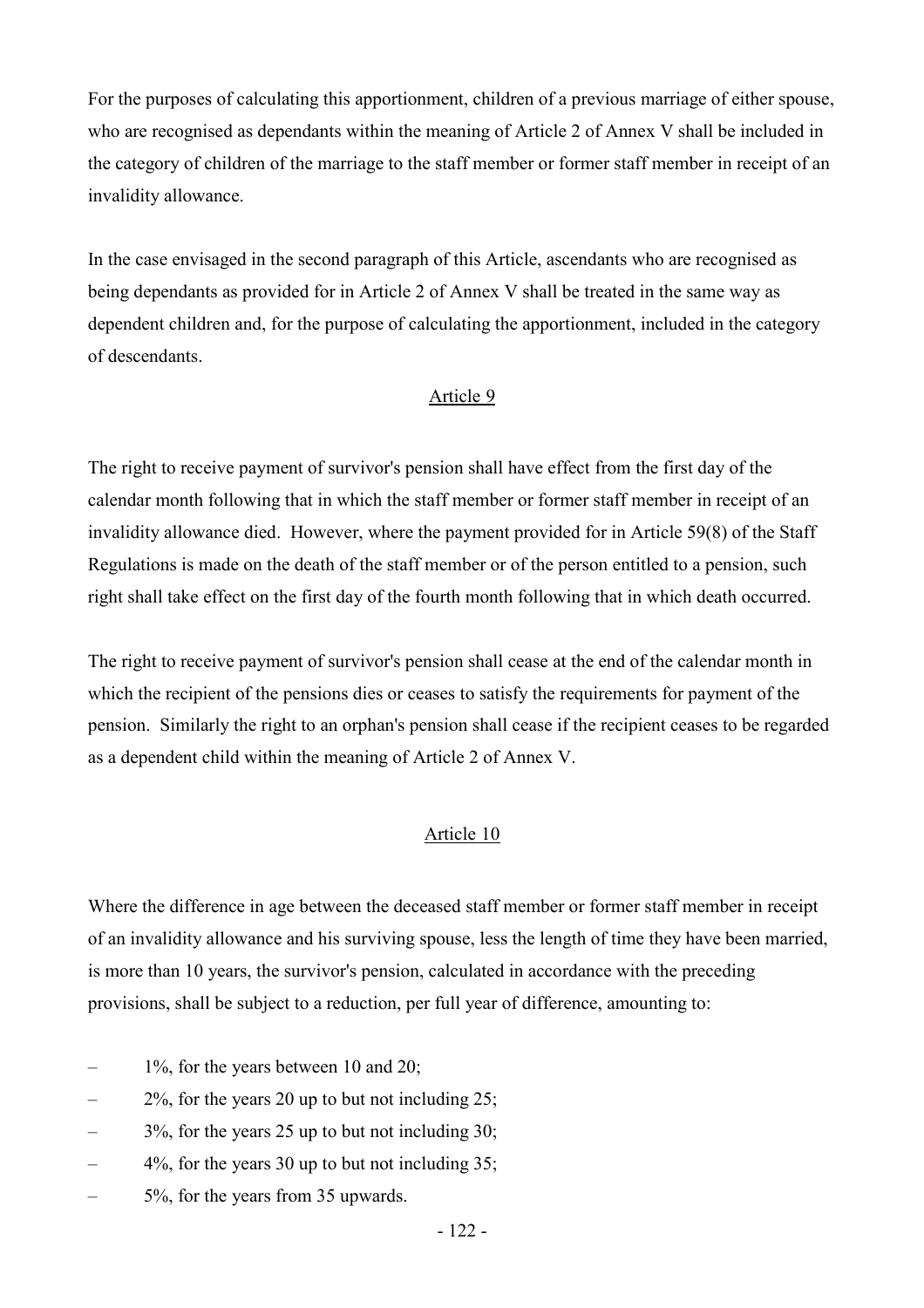A surviving spouse's entitlement to survivor's pension shall cease on remarriage. He or she shall be entitled to immediate payment of a capital sum equal to twice the annual amount of his survivor's pension, provided that the second paragraph of Article 81 of the Staff Regulations does not apply.

#### Article 12

The divorced spouse of a staff member or a former staff member shall be entitled to a survivor's pension, as defined in this Chapter, provided that, on the death of the former spouse, he/she can justify entitlement on his/her own account to receive maintenance from him by virtue of a court order or as a result of an officially registered settlement in force between himself/herself and his/her former spouse.

The survivor's pension may not, however, exceed the amount of maintenance paid at the time of death of the former spouse, the amount having been adjusted in accordance with the procedure laid down in Article 84 of the Staff Regulations.

The divorced spouse's entitlement shall cease if he or she remarries before the former spouse dies. Article 11 shall apply in the event of remarriage after the death of the former spouse.

#### Article 13

Where the deceased staff member leaves more than one divorced spouse entitled to survivor's pension or one or more divorced spouses and a surviving spouse entitled to a survivor's pension, that pension shall be divided in proportion to the respective duration of the marriages. The provisions of the second and third paragraphs of Article 12 shall apply.

If any of the persons entitled to pension dies or renounces his or her share, that share shall accrue to the shares of the other persons, except where there are orphans' rights under the second paragraph of Article 81 of the Staff Regulations.

Reductions in respect of difference in age, as provided for in Article 10, shall be applied separately to pensions divided in accordance with this Article.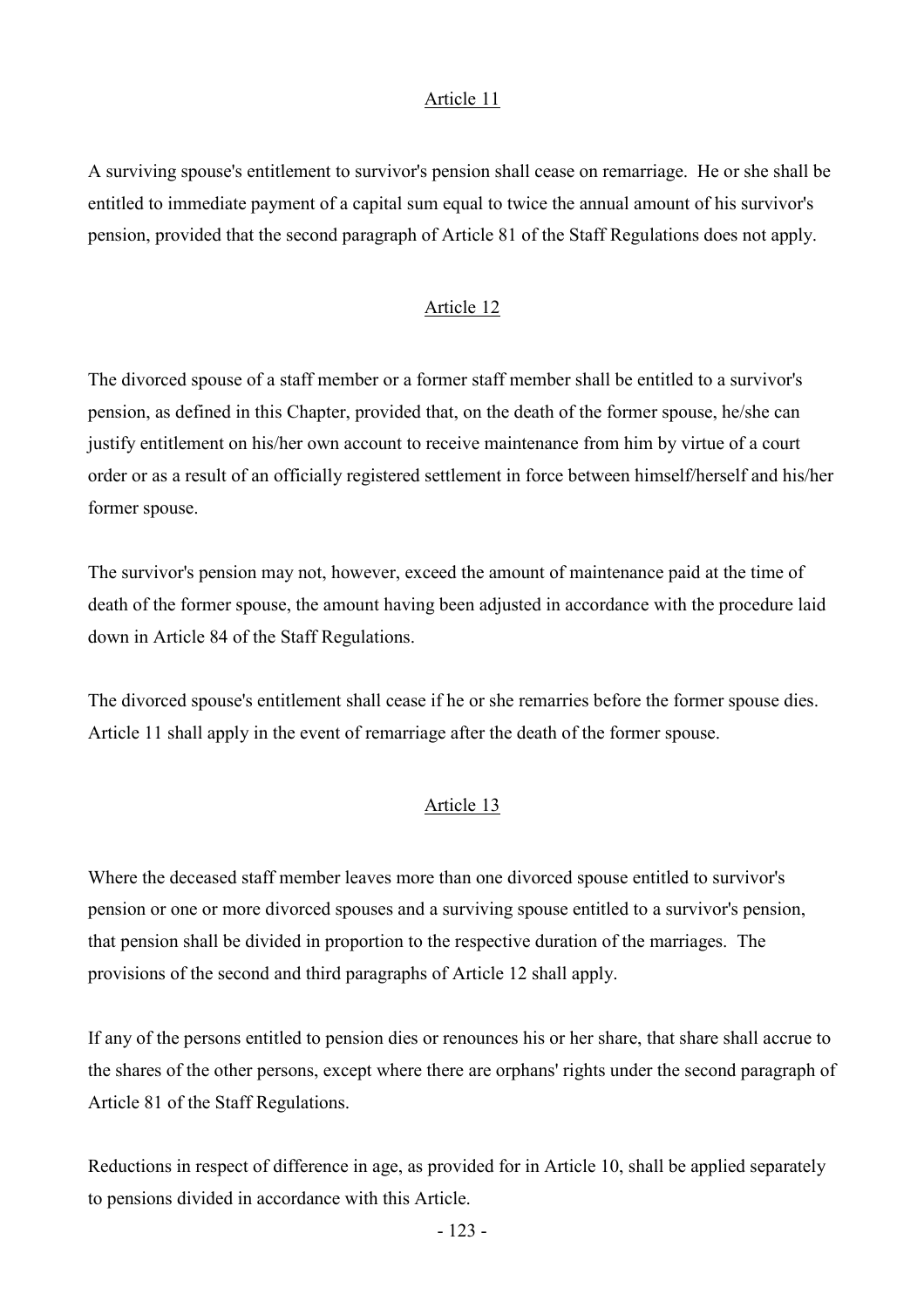Where under Article 19 of this Annex the divorced spouse ceases to be entitled to a pension, the total pension shall be payable to the surviving spouse, provided the second paragraph of Article 81 of the Staff Regulations does not apply.

#### Chapter 4

# Provisional pensions

# Article 15

The spouse or persons recognised as dependants of a staff member being on active employment, leave on personal grounds, leave for military service, parental leave or family leave whose whereabouts are unknown for more than one year provisionally receive the survivor's pension to which they would be entitled under this Annex.

#### Article 16

The spouse or persons recognised as dependants of a former staff member in receipt of invalidity allowance whose whereabouts are unknown for more than one year may provisionally receive the survivor's pension to which they would be entitled under this Annex.

# Article 17

The provisions of Article 16 shall apply to persons recognised as a dependant of a person in receipt of or entitled to a survivor's pension whose whereabouts are unknown for more than one year.

# Article 18

Provisional pensions under Articles 15, 16 and 17 shall be converted into definitive pensions when the death of the staff member or former staff member has been duly confirmed or he has been legally declared missing, presumed dead.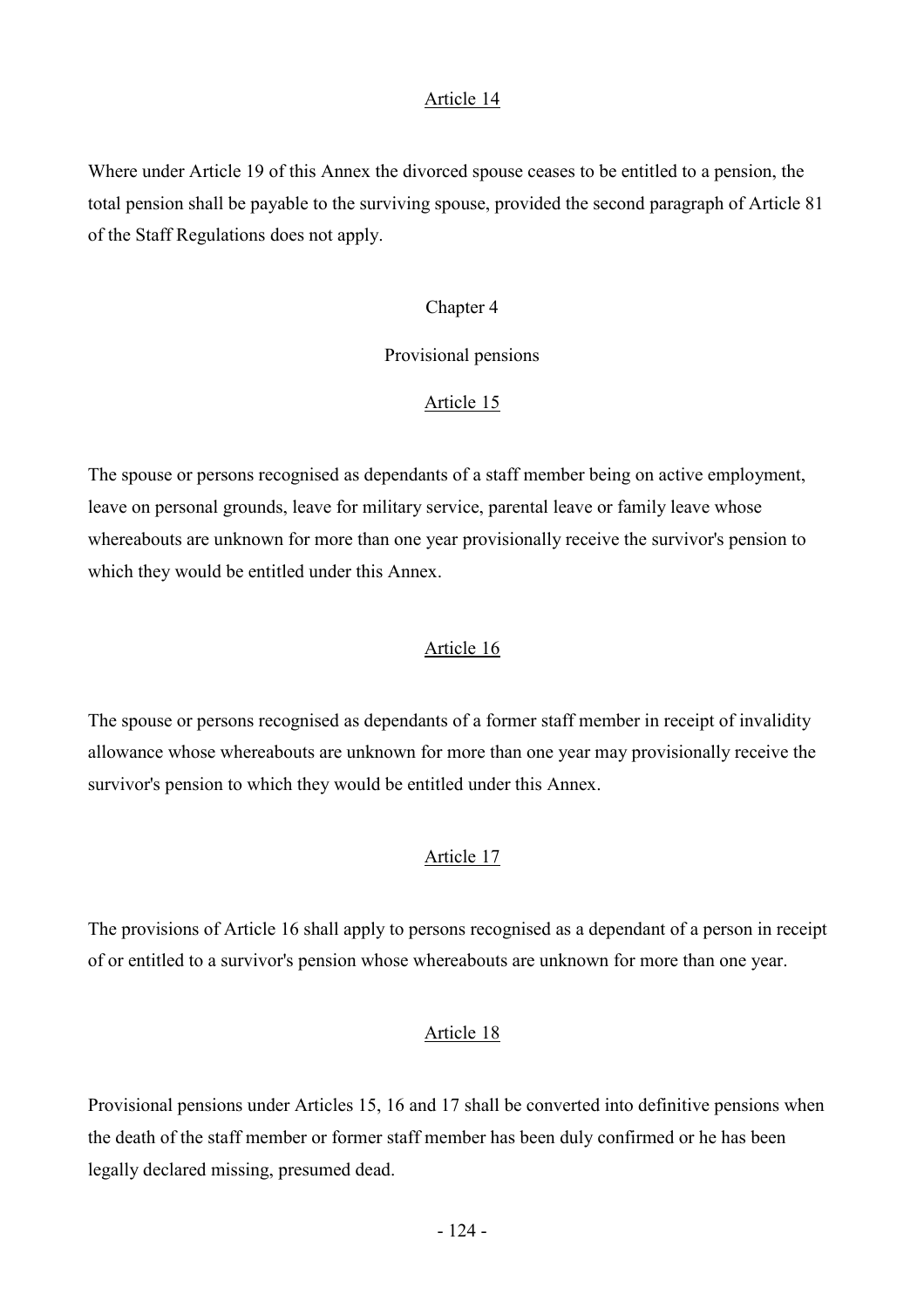# Chapter 5

# Pension increases in respect of dependent children

# Article 19

The provisions of the second paragraph of Article 80 of the Staff Regulations shall apply to persons in receipt of a provisional pension.

Articles 80 and 81 of the Staff Regulations shall also apply to children born less than 300 days after the death of the staff member or former staff member in receipt of an invalidity allowance.

# Article 20

The award of a survivor's pension or of an invalidity allowance or of a provisional pension shall not entitle the pensioner to expatriation allowance.

# Chapter 6

# Funding of the pension scheme

# Article 21

Salaries and invalidity allowances shall in all cases be subject to deduction of the contribution of the pension scheme provided for in Articles 74 to 87 of the Staff Regulations.

# Article 22

Staff members on leave on personal grounds who are continuing to acquire further pension rights on the conditions laid down in Article 56(3) of the Staff Regulations shall continue to pay the contribution referred to in Article 21 of this Annex on the basis of the salary carried by this step and grade.

All benefits to which any such staff member or those entitled under him may be entitled under this pension scheme shall be calculated on the basis of such salary.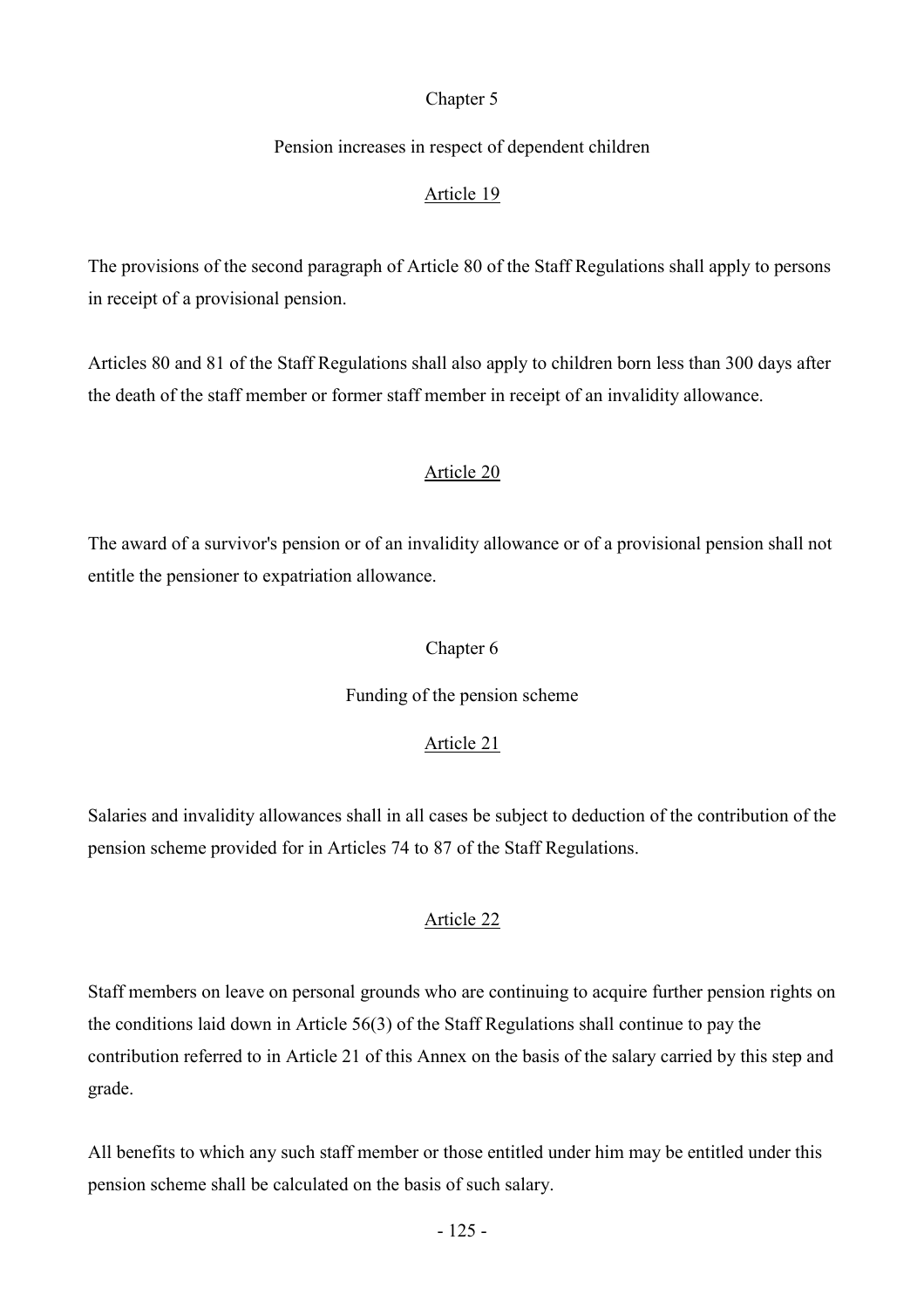Contributions properly deducted shall not be refunded. Contributions wrongly deducted shall not confer the right to receive a pension; they shall be reimbursed without interest at the request of the staff member or of those entitled under him.

#### Chapter 7

### Calculation of pension

#### Article 24

The Agency shall be responsible for calculating the amount of survivor's or provisional pension or invalidity allowance. A detailed statement of the calculation shall be communicated to the staff member or to those entitled under him, at the same time as the decision awarding the pension. An invalidity allowance shall not be paid concurrently with the salary payable from the general budget of the Agency. Similarly, it shall be incompatible with any remuneration derived from a post in one of the Community institutions or agencies.

# Article 25

The amount of pension may at any time be calculated afresh if there has been error or omission of any kind.

Pensions shall be liable to modification or withdrawal if the award was contrary to the provisions of the Staff Regulations or of this Annex.

# Article 26

Where a staff member or former staff member in receipt of an invalidity allowance dies and those entitled under him do not apply for their pension or allowance within one year from the date of his death, they shall lose their entitlement, save where force majeure is duly established.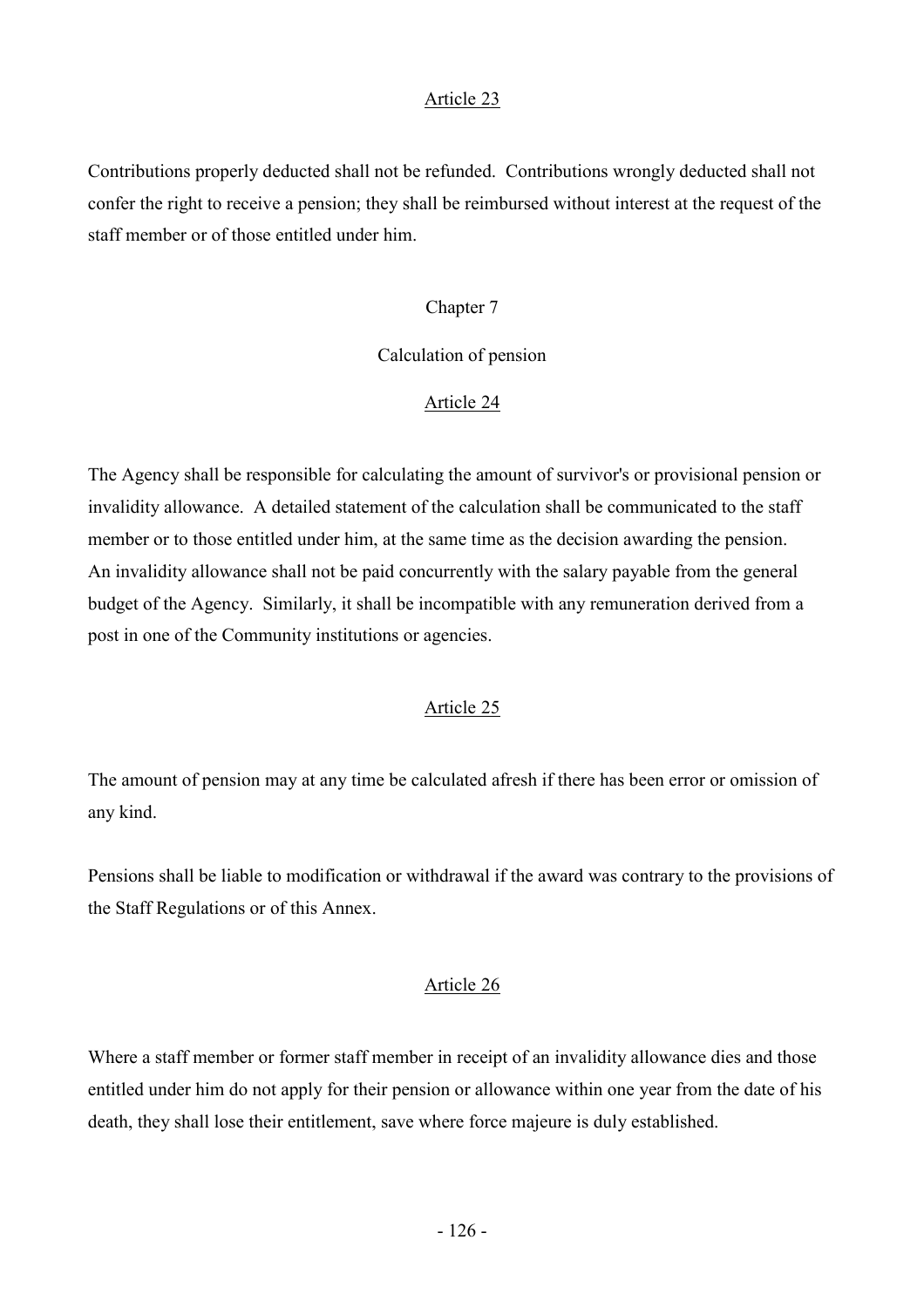A former staff member or those entitled under him in favour of whom benefits arise under this pension scheme shall furnish such written proof as may be required and inform the Agency of any facts liable to affect their entitlement.

# Article 28

Where a staff member has been temporarily deprived, in whole or in part, of his pension rights under Article 146 of the Staff Regulations, he shall be entitled to claim reimbursement in proportion to the amount by which his pension has been reduced of the pension contributions he has paid.

# Chapter 8

# Payment of benefits

# Article 29

Benefits under this pension scheme shall be paid monthly in arrears.

These benefits shall be provided by the Agency.

For pensioners residing in the European Union, benefits shall be paid in euro into a bank in the EU Member State of residence.

For pensioners residing outside the Union, pensions shall be paid, in euro into a bank in the country of residence. The pension may by way of exception be paid in euro into a bank in the country where the Agency has its headquarters, or in foreign currency in the country of residence of the pensioner, converted at the most up-to-date exchange rates used for the implementation of the budget of the Agency.

This Article shall apply by analogy to the recipients of an invalidity allowance.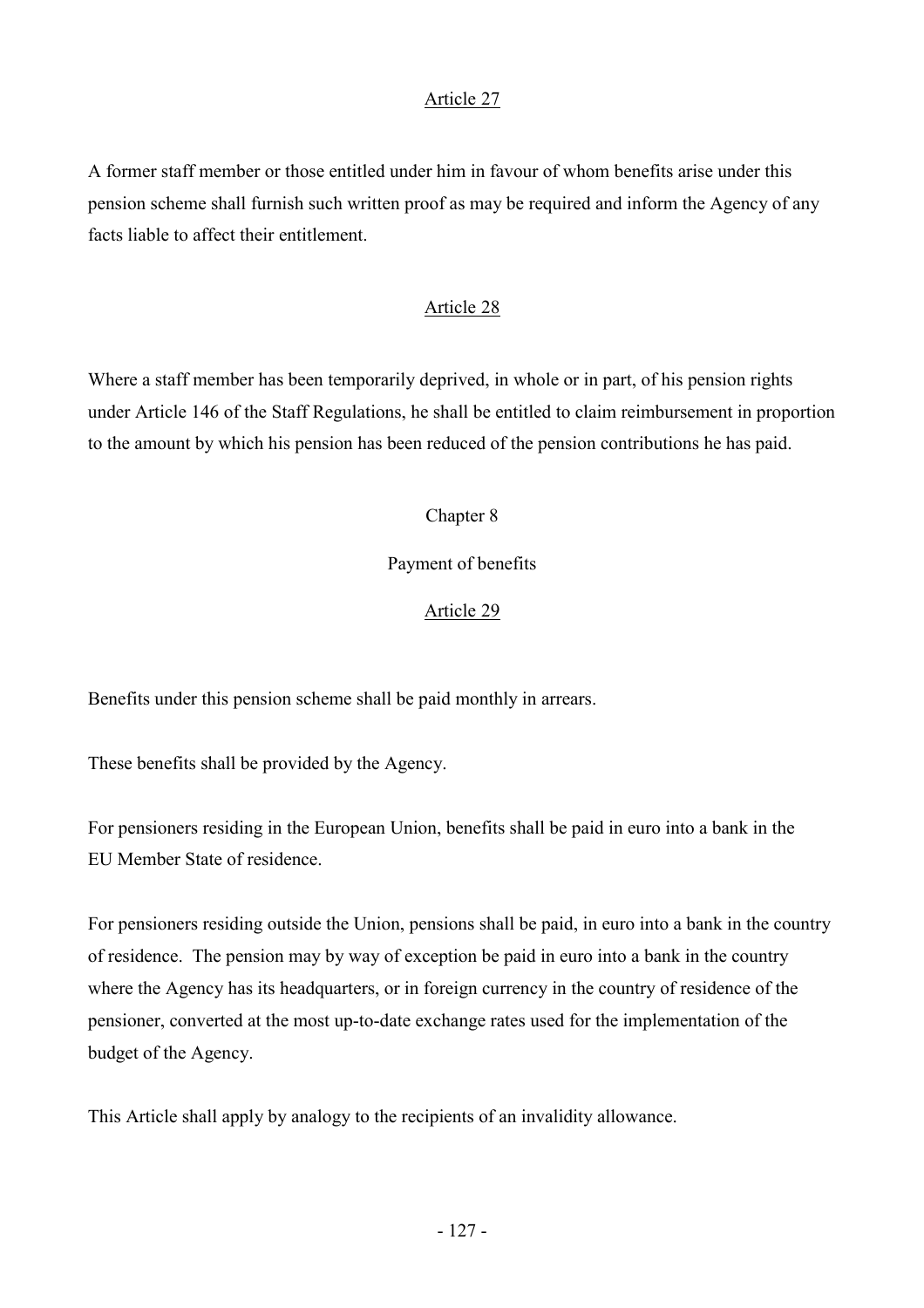# ANNEX VII

| Function group AD                   |       | Function group AST |  |
|-------------------------------------|-------|--------------------|--|
| Director-General                    | AD 16 |                    |  |
| Director-General/Director           | AD 15 |                    |  |
| Administrator working for           | AD 14 |                    |  |
| example as:                         |       |                    |  |
| Director/                           |       |                    |  |
| Head of unit/                       |       |                    |  |
| Adviser/                            |       |                    |  |
| linguistic expert; economic expert; |       |                    |  |
| legal expert; medical expert;       |       |                    |  |
| scientific expert; research expert; |       |                    |  |
| financial expert, audit expert      |       |                    |  |
| Administrator working for           | AD13  |                    |  |
| example as:                         |       |                    |  |
| Head of Unit/                       |       |                    |  |
| Adviser/                            |       |                    |  |
| linguistic expert; economic expert; |       |                    |  |
| legal expert; medical expert;       |       |                    |  |
| scientific expert; research expert; |       |                    |  |
| financial expert, audit expert      |       |                    |  |
| Administrator working for           | AD 12 |                    |  |
| example as:                         |       |                    |  |
| Head of Unit/                       |       |                    |  |
| principal translator, principal     |       |                    |  |
| economist; principal lawyer;        |       |                    |  |
| principal medical officer;          |       |                    |  |
| principal scientist; principal      |       |                    |  |
| researcher; principal financial     |       |                    |  |
| officer, principal audit officer    |       |                    |  |

Types of posts in each function group, as provided for in Article 7(3)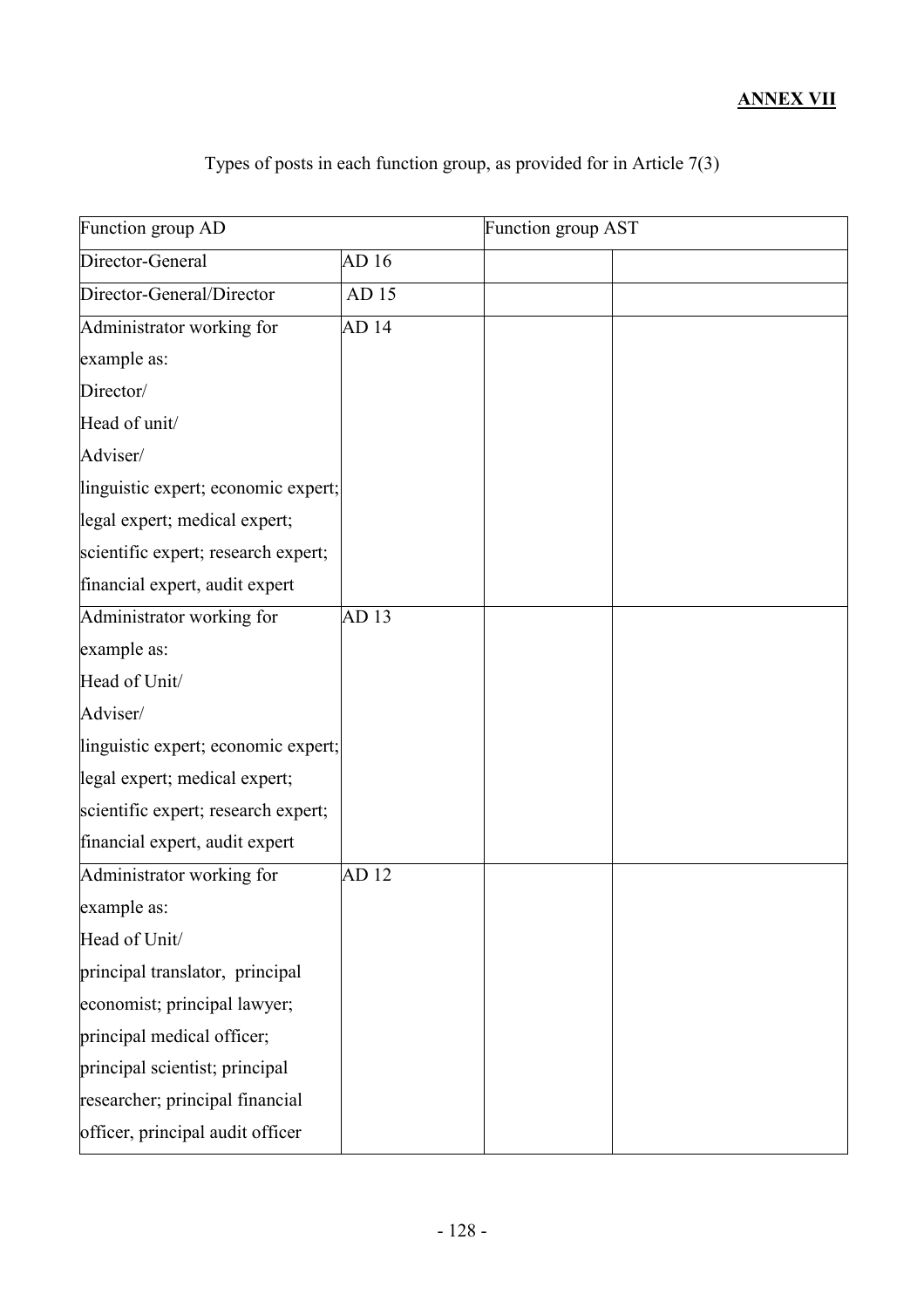| Administrator working for             | AD <sub>11</sub> | AST <sub>11</sub> | Assistant working for example   |
|---------------------------------------|------------------|-------------------|---------------------------------|
| example as:                           |                  |                   | as:                             |
| Head of Unit/                         |                  |                   | Personal assistant (p.a.);      |
| principal translator, principal       |                  |                   | clerical officer; technical     |
| economist; principal lawyer;          |                  |                   | officer; IT officer             |
| principal medical officer; principal  |                  |                   |                                 |
| scientist; principal researcher;      |                  |                   |                                 |
| principal financial officer,          |                  |                   |                                 |
| principal audit officer               |                  |                   |                                 |
| Administrator working for             | AD 10            | AST <sub>10</sub> | Assistant working for example   |
| example as:                           |                  |                   | as:                             |
| Head of Unit/                         |                  |                   | Personal assistant (p.a.);      |
| senior translator; senior             |                  |                   | clerical officer; technical     |
| economist; senior lawyer; senior      |                  |                   | officer; IT officer             |
| medical officer; senior scientist;    |                  |                   |                                 |
| senior researcher; senior financial   |                  |                   |                                 |
| officer, senior audit officer         |                  |                   |                                 |
| Administrator working for             | AD <sub>9</sub>  | AST <sub>9</sub>  | Assistant working for example   |
| example as:                           |                  |                   | as:                             |
| Head of Unit/                         |                  |                   | Personal assistant (p.a.);      |
| senior translator; senior economist   |                  |                   | clerical officer; technical     |
| ; senior lawyer; senior medical       |                  |                   | officer; IT officer             |
| officer; senior scientist; senior     |                  |                   |                                 |
| researcher; senior financial officer, |                  |                   |                                 |
| senior audit officer                  |                  |                   |                                 |
| Administrator working for             | AD <sub>8</sub>  | AST <sub>8</sub>  | Assistant working for example   |
| example as:                           |                  |                   | as:                             |
| Translator; economist; lawyer;        |                  |                   | Senior clerk; senior            |
| medical officer; scientist;           |                  |                   | documentalist; senior           |
| researcher; financial officer,        |                  |                   | technician; senior IT operative |
| auditor                               |                  |                   |                                 |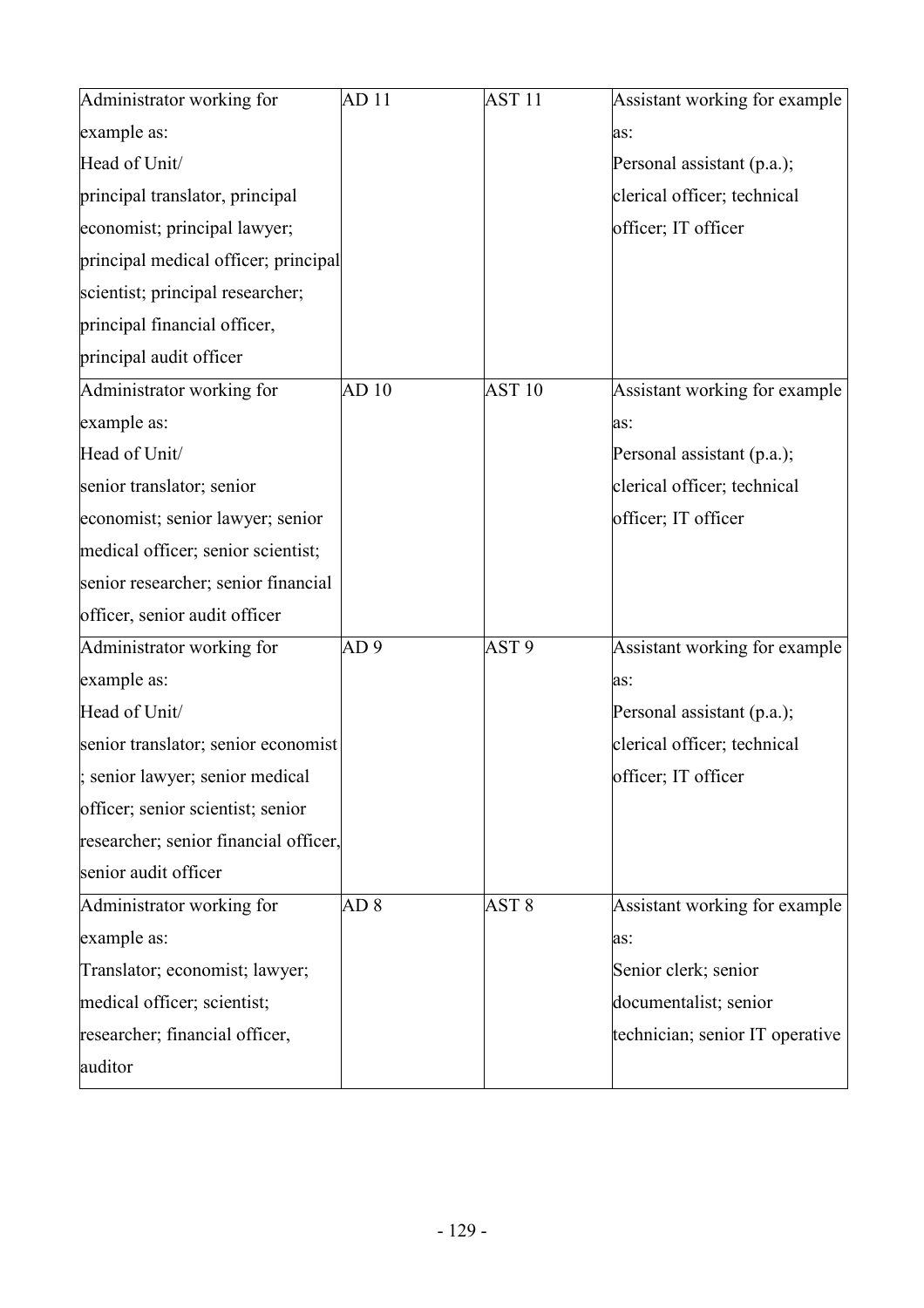| Administrator working for           | AD <sub>7</sub> | AST <sub>7</sub> | Assistant working for example   |
|-------------------------------------|-----------------|------------------|---------------------------------|
| example as:                         |                 |                  | as:                             |
| Translator; economist; lawyer;      |                 |                  | Senior clerk; senior            |
| medical officer; scientist;         |                 |                  | documentalist; senior           |
| researcher; financial officer,      |                 |                  | technician; senior IT operative |
| auditor                             |                 |                  |                                 |
| Administrator working for           | AD <sub>6</sub> | AST <sub>6</sub> | Assistant working for example   |
| example as:                         |                 |                  | as:                             |
| Junior translator; junior           |                 |                  | Clerk; documentalist;           |
| economist; junior lawyer; junior    |                 |                  | technician; IT operative        |
| medical officer; junior scientist;  |                 |                  |                                 |
| junior researcher; junior financial |                 |                  |                                 |
| officer                             |                 |                  |                                 |
| Administrator working for           | AD <sub>5</sub> | AST <sub>5</sub> | Assistant working for example   |
| example as:                         |                 |                  | as:                             |
| Junior translator; junior           |                 |                  | Clerk; documentalist;           |
| economist; junior lawyer; junior    |                 |                  | technician; IT operative        |
| medical officer; junior scientist;  |                 |                  |                                 |
| junior researcher; junior financial |                 |                  |                                 |
| officer                             |                 |                  |                                 |
|                                     |                 | AST <sub>4</sub> | Assistant working for example   |
|                                     |                 |                  | as:                             |
|                                     |                 |                  | Junior clerk; junior            |
|                                     |                 |                  | documentalist; junior           |
|                                     |                 |                  | technician, junior IT operative |
|                                     |                 | AST <sub>3</sub> | Assistant working for example   |
|                                     |                 |                  | as:                             |
|                                     |                 |                  | Junior clerk; junior            |
|                                     |                 |                  | documentalist; junior           |
|                                     |                 |                  | technician, junior IT operative |
|                                     |                 | AST <sub>2</sub> | Assistant working for example   |
|                                     |                 |                  | as:                             |
|                                     |                 |                  | Filing clerk; technical         |
|                                     |                 |                  | attendant; IT attendant         |